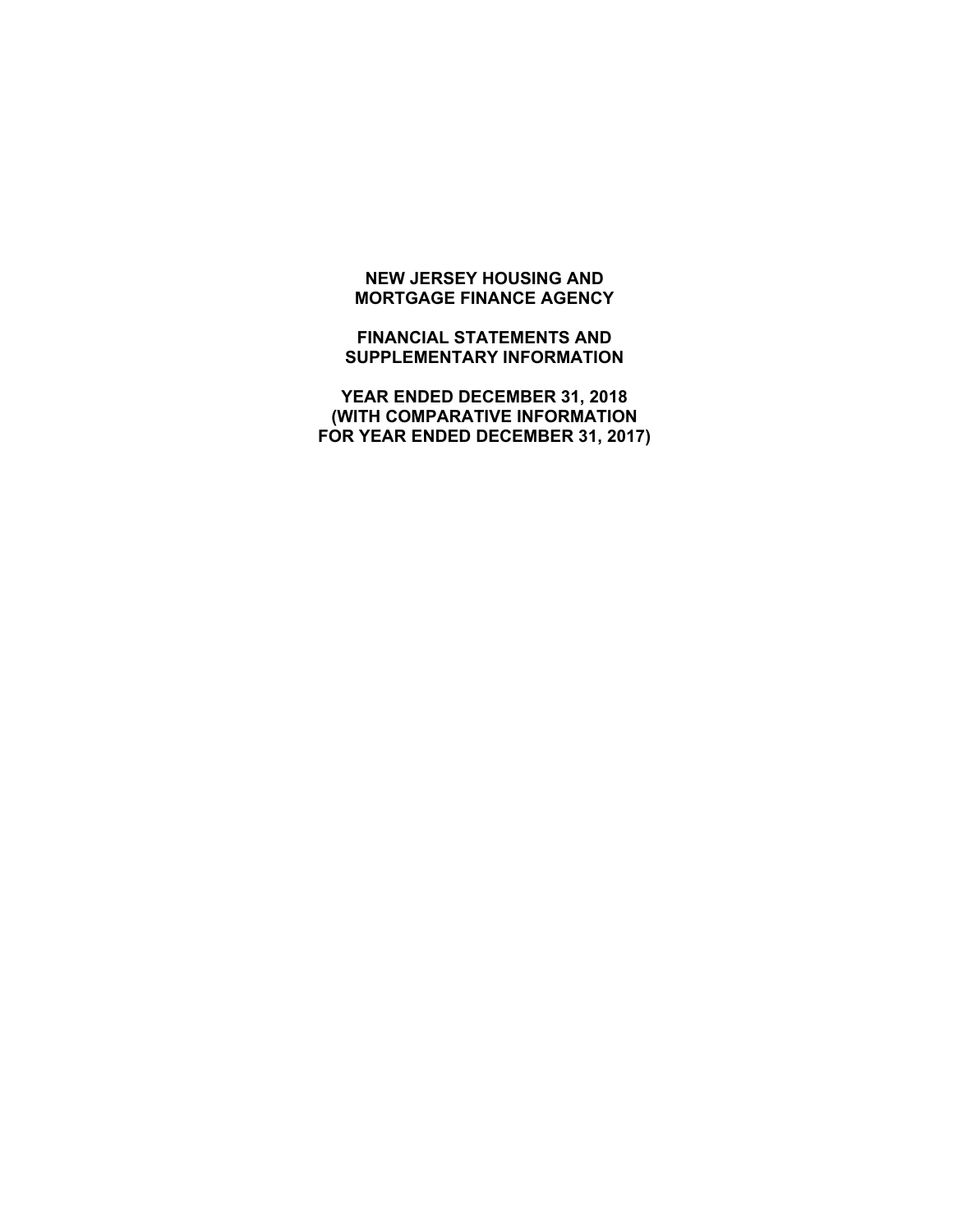## **NEW JERSEY HOUSING AND MORTGAGE FINANCE AGENCY TABLE OF CONTENTS YEAR ENDED DECEMBER 31, 2018 (WITH COMPARATIVE INFORMATION FOR YEAR ENDED DECEMBER 31, 2017)**

| <b>INDEPENDENT AUDITORS' REPORT</b>                                                                        | $\mathbf 1$             |
|------------------------------------------------------------------------------------------------------------|-------------------------|
| <b>MANAGEMENT'S DISCUSSION AND ANALYSIS</b>                                                                | $\overline{\mathbf{4}}$ |
| <b>FINANCIAL STATEMENTS</b>                                                                                |                         |
| <b>STATEMENT OF NET POSITION</b>                                                                           | 15                      |
| STATEMENT OF REVENUES, EXPENSES, AND CHANGES IN NET<br><b>POSITION</b>                                     | 17                      |
| <b>STATEMENT OF CASH FLOWS</b>                                                                             | 18                      |
| STATEMENT OF FIDUCIARY NET POSITION - OPEB TRUST                                                           | 20                      |
| STATEMENT OF CHANGES IN FIDUCIARY NET POSITION - OPEB TRUST                                                | 21                      |
| <b>NOTES TO FINANCIAL STATEMENTS</b>                                                                       | 22                      |
| SCHEDULE OF PROPORTIONATE SHARE OF NET PENSION LIABILITY                                                   | 64                      |
| <b>SCHEDULE OF AGENCY'S PENSION CONTRIBUTIONS</b>                                                          | 65                      |
| SCHEDULE OF CHANGES IN THE AGENCY'S NET OPEB LIABILITY AND<br><b>RELATED RATIOS</b>                        | 66                      |
| <b>SCHEDULE OF AGENCY'S OPEB CONTRIBUTIONS</b>                                                             | 67                      |
| SCHEDULE OF NET POSITION – SINGLE-FAMILY HOUSING PROGRAM                                                   | 68                      |
| SCHEDULE OF REVENUES, EXPENSES, AND CHANGES IN FUND NET<br><b>POSITION - SINGLE-FAMILY HOUSING PROGRAM</b> | 69                      |
| SCHEDULE OF NET POSITION - MULTI-FAMILY HOUSING PROGRAM                                                    | 70                      |
| SCHEDULE OF REVENUE, EXPENSES, AND CHANGES IN FUND NET<br><b>POSITION - MULTI-FAMILY HOUSING PROGRAM</b>   | 71                      |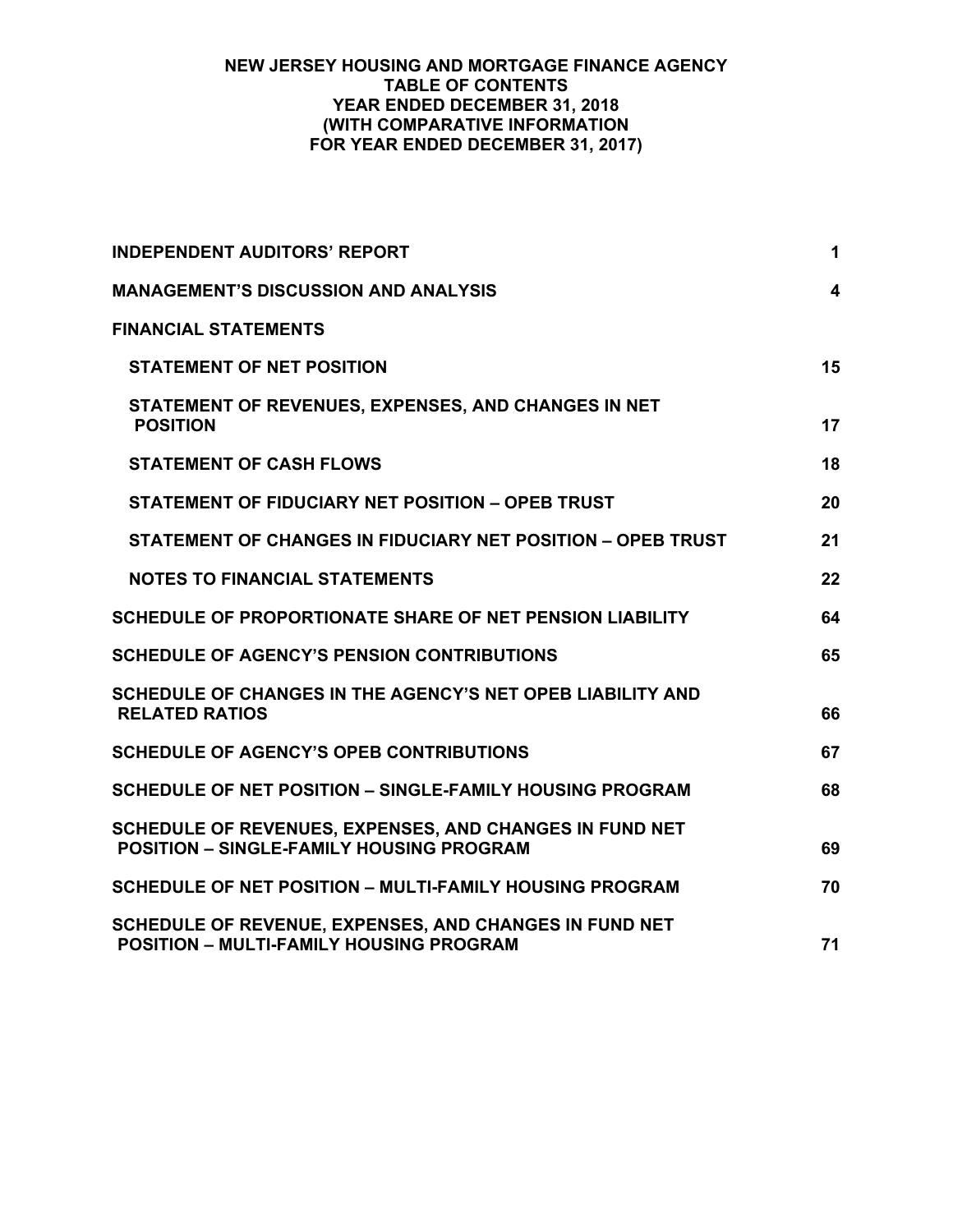

CliftonLarsonAllen LLP CLAconnect.com

# **INDEPENDENT AUDITORS' REPORT**

Board of Directors New Jersey Housing and Mortgage Finance Agency Trenton, New Jersey

# **Report on the Financial Statements**

We have audited the accompanying financial statements of the business-type activities, each major fund, and the fiduciary fund of the New Jersey Housing and Mortgage Finance Agency (the Agency), as of and for the year ended December 31, 2018, and the related notes to the financial statements, which collectively comprise the Agency's basic financial statements as listed in the table of contents.

# *Management's Responsibility for the Financial Statements*

Management is responsible for the preparation and fair presentation of these financial statements in accordance with accounting principles generally accepted in the United States of America; this includes the design, implementation, and maintenance of internal control relevant to the preparation and fair presentation of financial statements that are free from material misstatement, whether due to fraud or error.

## *Auditors' Responsibility*

Our responsibility is to express opinions on these financial statements based on our audit. We conducted our audit in accordance with auditing standards generally accepted in the United States of America and the standards applicable to financial audits contained in *Government Auditing Standards*, issued by the Comptroller General of the United States. Those standards require that we plan and perform the audit to obtain reasonable assurance about whether the financial statements are free from material misstatement.

An audit involves performing procedures to obtain audit evidence about the amounts and disclosures in the financial statements. The procedures selected depend on the auditors' judgment, including the assessment of the risks of material misstatement of the financial statements, whether due to fraud or error. In making those risk assessments, the auditor considers internal control relevant to the entity's preparation and fair presentation of the financial statements in order to design audit procedures that are appropriate in the circumstances, but not for the purpose of expressing an opinion on the effectiveness of the entity's internal control. Accordingly, we express no such opinion. An audit also includes evaluating the appropriateness of accounting policies used and the reasonableness of significant accounting estimates made by management, as well as evaluating the overall presentation of the financial statements.

We believe that the audit evidence we have obtained is sufficient and appropriate to provide a basis for our audit opinions.

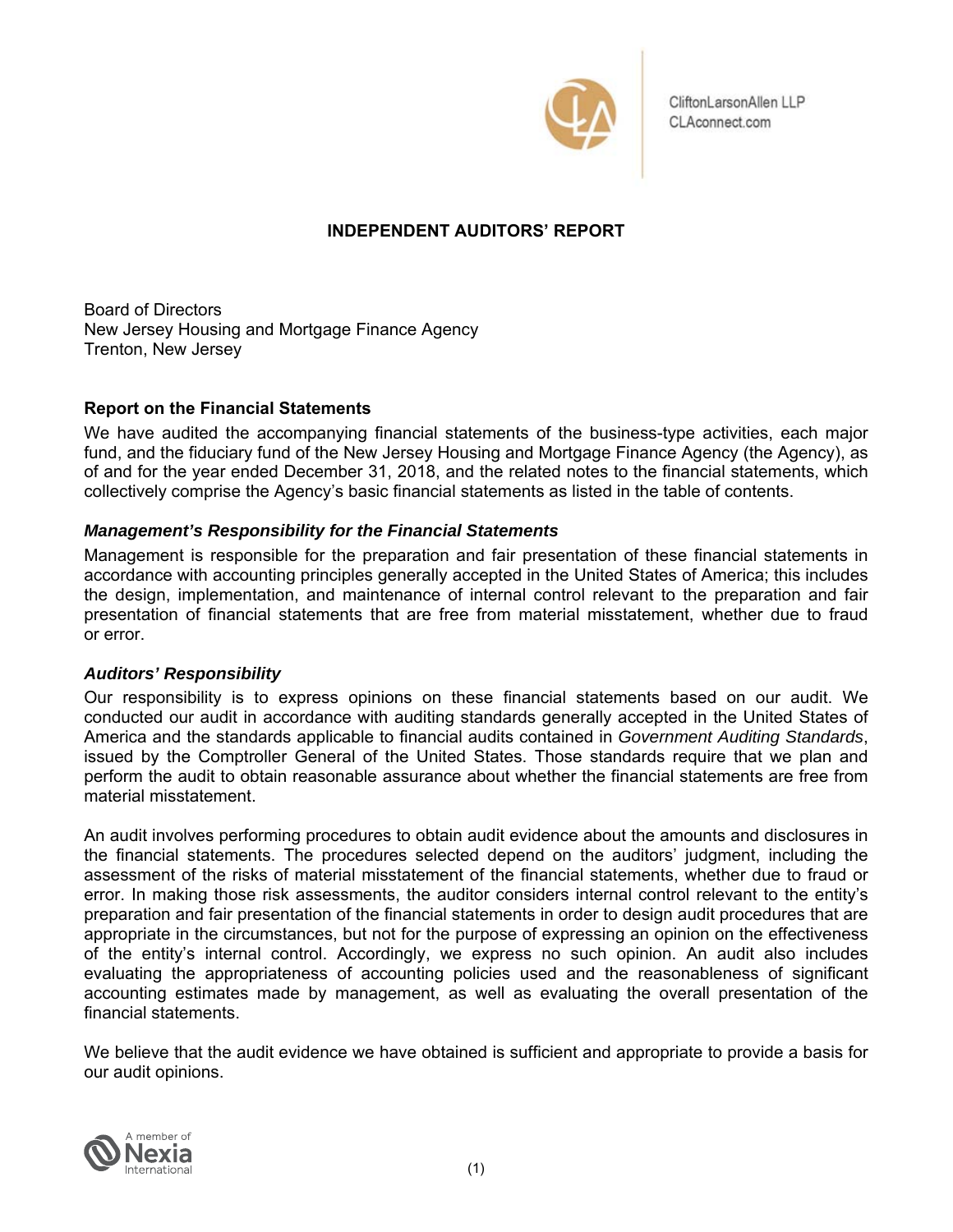# *Opinions*

In our opinion, the financial statements referred to above present fairly, in all material respects, the respective financial position of the business-type activities, each major fund and the fiduciary fund of the Agency as of December 31, 2018, and the respective changes in financial position and cash flows thereof for the year then ended in accordance with accounting principles generally accepted in the United States of America.

# *Emphasis of a Matter*

During fiscal year ended December 31, 2018, the Agency adopted GASB Statement No. 75 *Accounting and Financial Reporting for Postemployment Benefits Other than Pensions*. As a result of the implementation of this standard, the Agency reported a restatement for the change in accounting principle (see Note 1). Our auditors' opinion was not modified with respect to the restatement.

# *Other Matters*

# *Required Supplementary Information*

Accounting principles generally accepted in the United States of America require that the Management's Discussion and Analysis on pages 4-14, the Schedule of Agency's Proportionate Share of Net Pension Liability, Schedule of Agency's Pension Contributions, Schedule of Changes in the Agency's Net OPEB Liability and Related Ratios, and the Schedule of Agency's OPEB contributions on pages 64-67 be presented to supplement the basic financial statements. Such information, although not a part of the basic financial statements, is required by the Governmental Accounting Standards Board who considers it to be an essential part of financial reporting for placing the basic financial statements in an appropriate operational, economic, or historical context. We have applied certain limited procedures to the required supplementary information in accordance with auditing standards generally accepted in the United States of America, which consisted of inquiries of management about the methods of preparing the information and comparing the information for consistency with management's responses to our inquiries, the basic financial statements, and other knowledge we obtained during our audit of the basic financial statements. We do not express an opinion or provide any assurance on the information because the limited procedures do not provide us with sufficient evidence to express an opinion or provide any assurance.

## *Other Information*

Our audit was conducted for the purpose of forming an opinion on the financial statements that collectively comprise the Agency's basic financial statements. The Schedules of Net Position and Revenues, Expenses, and Changes in Fund Net Position for the Single Family and Multi-Family Housing Programs (the Schedules) on pages 68-71 are presented for purposes of additional analysis and are not a required part of the basic financial statements.

The Schedules are the responsibility of management and were derived from and relate directly to the underlying accounting and other records used to prepare the basic financial statements. Such information has been subjected to the auditing procedures applied in the audit of the basic financial statements and certain additional procedures, including comparing and reconciling such information directly to the underlying accounting and other records used to prepare the basic financial statements or to the basic financial statements themselves, and other additional procedures in accordance with auditing standards generally accepted in the United States of America. In our opinion, the Schedules are fairly stated, in all material respects, in relation to the basic financial statements as a whole.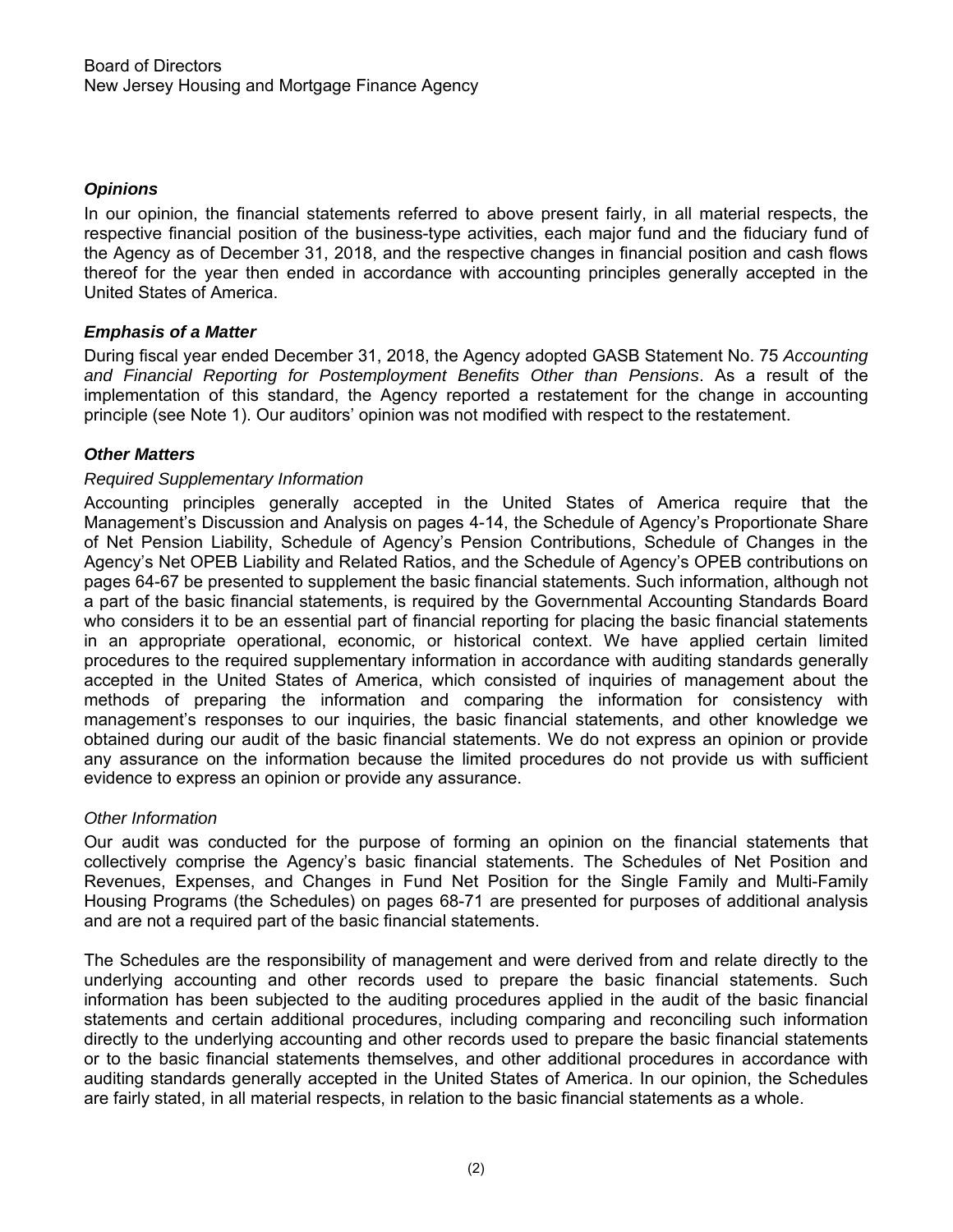# *Report on Summarized Comparative Information*

We have previously audited the Agency's 2017 basic financial statements, and we expressed unmodified audit opinions on those audited financial statements in our report dated May 14, 2018. In our opinion, the summarized comparative information presented herein as of and for the year ended December 31, 2017 is consistent in all material respects, with the audited financial statements from which it has been derived.

## **Other Reporting Required by** *Government Auditing Standards*

In accordance with *Government Auditing Standards*, we have also issued our report dated May 30, 2019 on our consideration of the Agency's internal control over financial reporting and on our tests of its compliance with certain provisions of laws, regulations, contracts and grant agreements and other matters. The purpose of that report is solely to describe the scope of our testing of internal control over financial reporting and compliance and the results of that testing, and not to provide an opinion on the effectiveness of the Agency's internal control over financial reporting or on compliance. That report is an integral part of an audit performed in accordance with *Government Auditing Standards* in considering the Agency's internal control over financial reporting and compliance.

Viifton Larson Allen LLP

**CliftonLarsonAllen LLP** 

Baltimore, Maryland May 30, 2019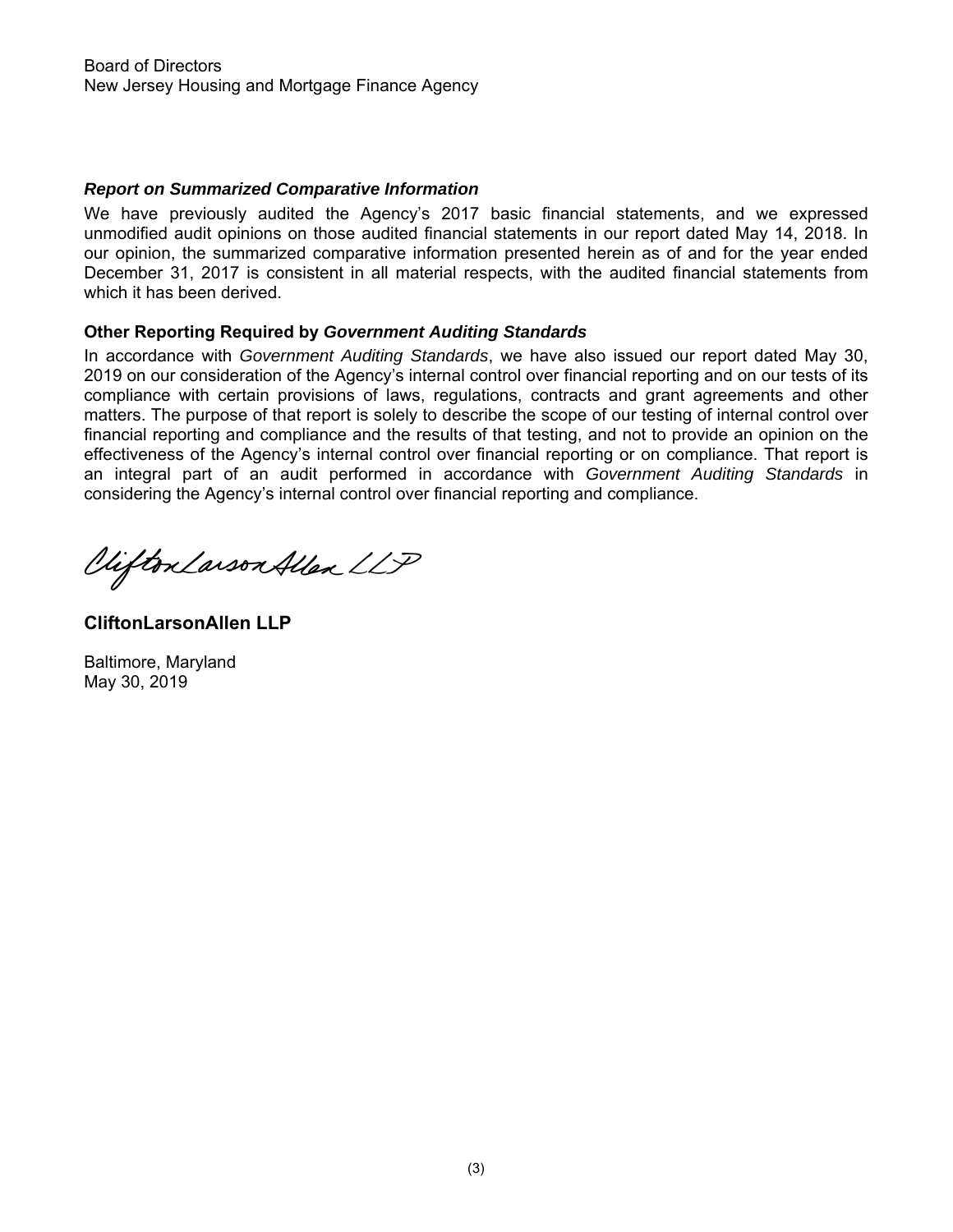## **Introduction to the Financial Report**

This financial report consists of five parts: Management's Discussion and Analysis, Financial Statements, Notes to the Financial Statements, Required Supplementary Information, and Supplementary Information. The accompanying basic financial statements include the proprietary fund of the New Jersey Housing and Mortgage Finance Agency (the Agency) and the fiduciary fund.

## **Basic Financial Statements**

The Agency's proprietary fund engages only in business-type activities and as a result, the Agency's basic financial statements include the statement of net position, the statement of revenue, expenses and changes in net position, the statement of cash flows, and the notes to the financial statements. These basic financial statements are designed to provide readers with a broad overview of the Agency's finances, in a manner similar to a private-sector business.

The Statement of Net Position which provides information about the Agency's investments in resources (assets), deferred outflows of resources, obligations to Agency creditors (liabilities), deferred inflows of resources and net position. Over time, increases or decreases in the Agency's net position may serve as an indicator of whether the financial position of the Agency is improving or deteriorating. Other factors, both internal and external to the Agency, should be considered when evaluating the Agency's financial position.

The Statement of Revenues, Expenses and Changes in Net Position which accounts for all of the current year's revenue and expenses, measures the success of the Agency's operations over the past year and can be used to determine how the Agency has funded its costs.

The Statement of Cash Flows which provides information about the Agency's cash receipts, cash payments, and net changes in cash resulting from operations, investing, and financing activities.

A fiduciary fund is used to account for resources held for the benefit of parties outside the Agency. A fiduciary fund is not reflected with the proprietary fund financial statements because the resources of the fund are not available to support the proprietary fund programs. The Agency's fiduciary fund is the New Jersey Housing and Mortgage Finance Agency OPEB 115 Trust Fund (the Trust).

The Trust is a separate legal entity created pursuant to a trust agreement initiated by the Agency. The Trust is a private-purpose trust established for the sole purpose of providing health and welfare benefits for retirees and their eligible spouses and dependents as provided by the New Jersey State Health Benefits Program (the Program). All resources of the Trust, including income on investments and other revenues, are held in trust to meet obligations to provide the health and welfare benefit payments to retirees and their eligible spouses and dependents. Resources of the Trust may also be used to pay reasonable expenses of administering the Trust and the Program. Trust receipts consist of contributions made by the Agency. The Trust administers its affairs through its trustee, records its assets in segregated accounts, and maintains financial records separate from the Agency.

## **Notes to the Financial Statements**

The notes to the financial statements provide information that is essential to understanding the basic financial statements, such as the Agency's accounting methods and policies, details of contractual obligations, future commitments and contingencies of the Agency, and information about any other events or developing situations that could materially affect the Agency's financial position.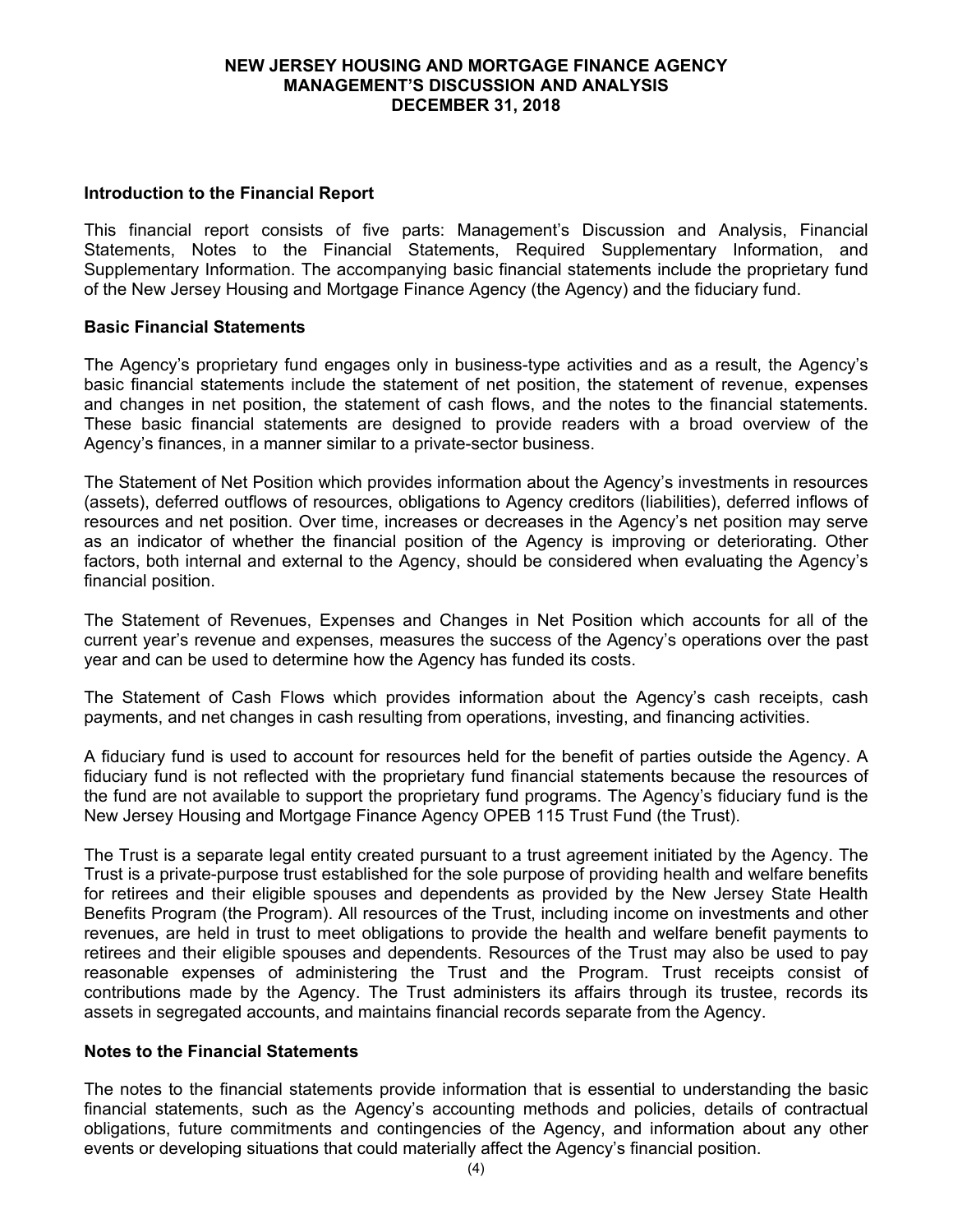## **Required Supplementary Information**

This presents the information regarding the Agency's progress in funding its obligation to provide pension benefits and postemployment benefits other than pensions to its employees.

## **Supplementary Information**

This provides presentations of the Agency's financial information in accordance with the requirements of the various Bond Resolutions.

## **Management's Discussion and Analysis**

This section of NJHMFA's financial statements presents the Management's Discussion and Analysis (MD&A), of the Agency's financial performance as of December 31, 2018 and 2017 and for the years then ended. It provides an assessment of how the Agency's position has improved or deteriorated and identifies the factors that, in management's view, significantly affected the Agency's overall financial position.

## **The Agency's Business**

The Agency was created to provide a strong unified advocate for housing production, financing, and improvement. The Agency is established under, but is not a part of, the Department of Community Affairs, and is constituted as a body politic and corporate and an instrumentality of the State exercising public and essential governmental functions. Included in the Agency's powers is the ability, inter alia, to provide to housing sponsors, through eligible loans or otherwise, financing, refinancing or financial assistance for fully completed, as well as partially completed projects; to issue negotiable bonds and to secure the payment thereof; and to make and enter into and enforce all contracts and agreements necessary, convenient or desirable to the performance of its duties and the execution of its powers.

## **Overview of the Financial Statements**

The Agency is a self-supporting entity and follows enterprise fund reporting except for the fiduciary fund. An enterprise fund reports activity that is financed with debt that is secured solely by a pledge of the net revenue from that activity as well as activity that is not supported by taxes or similar revenues. The Agency's financial statements are presented using the economic resources measurement focus and the accrual basis of accounting. The accrual basis of accounting matches revenues and expenses to the time period in which they are earned or attributable, respectively, which may differ from the period in which the associated cash is received or expended.

Enterprise fund statements offer short-term and long-term financial information about the Agency's activities. While detailed sub-fund information is not presented in the Agency's financial statements, separate accounts are maintained for each bond issue and component unit, as well as the Agency's general operating fund, known as the General Fund. These sub-funds permit the Agency to control and manage money for particular purposes and to determine that the Agency is properly using specific resources.

The fiduciary fund is included as the Agency has fiduciary responsibility for it, but it does not follow enterprise fund reporting. The fiduciary fund accounts for resources held for the benefit of parties outside the Agency, and these resources are therefore not available to support the Agency.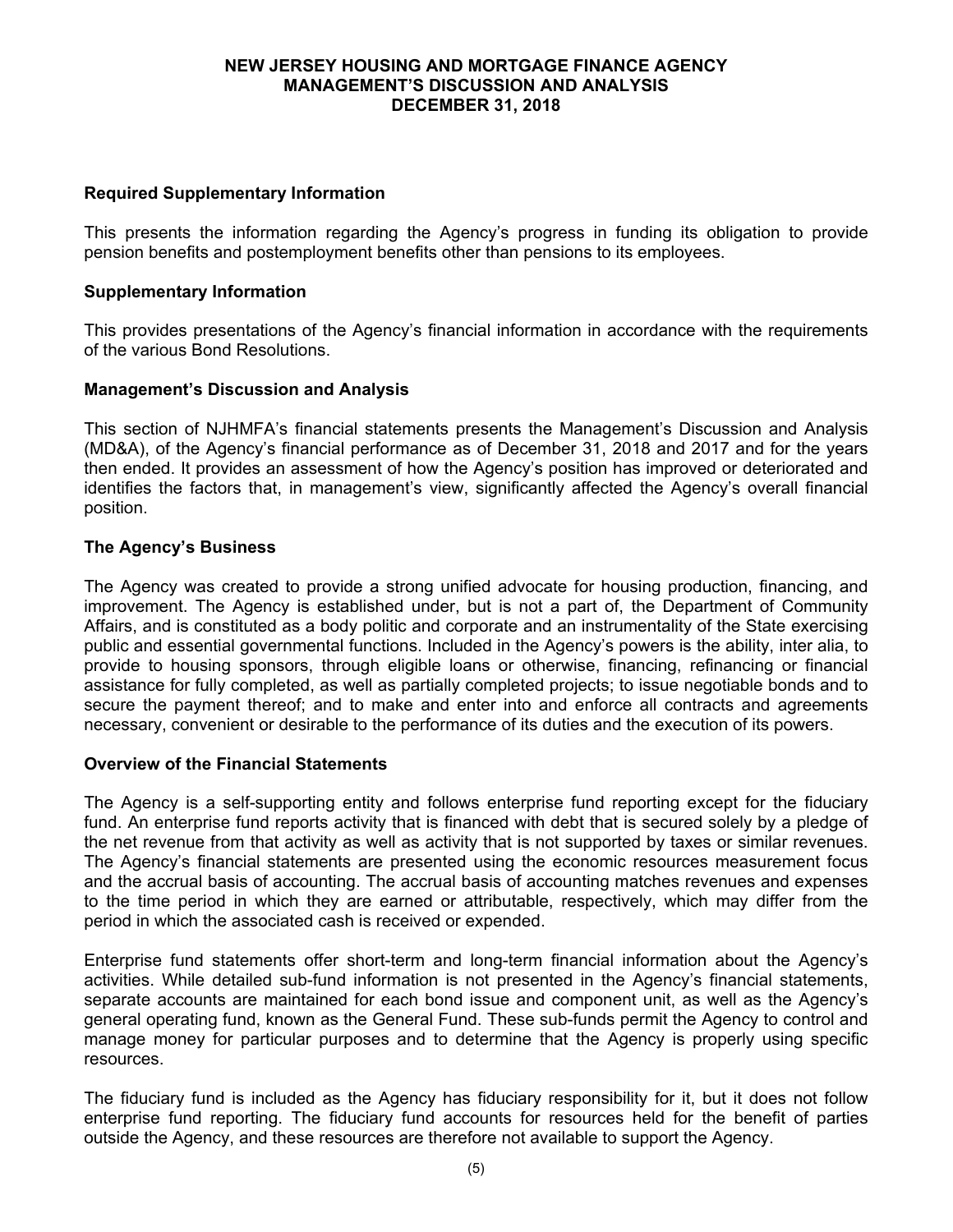## **Overall Financial Highlights – Year Ended December 31, 2018**

The Agency's overall net position increased by 8.8% from 2017 to 2018. The multifamily portfolio continued to perform well and the single-family portfolio added significant loans resulting from the ability to re-enter the bond market. The General Fund also performed well with recoveries of bad debt, conduit fee income, the increase in single family loan production through the mortgage backed securities Ginnie Mae platform, and the decrease in Other Post-Employment Benefits (OPEB) liability and the Pension liability.

In January 2018, the Agency renewed the Revolving Line of Credit with Wells Fargo, NA. The credit limit was increased to \$25.0 million.

In 2012, the Agency acquired title to Whitlock Mills via a deed in lieu of foreclosure. The Agency solicited offers to purchase Whitlock from qualified owner-operators in the 4th quarter of 2015 pursuant to a Request for Offer to Purchase (RFOTP). In June 2018, the Agency sold the property to RPM Development, LLC. The Multifamily Housing Revenue Bond (MFHRB) Resolution received \$9.9 million in cash. In addition a seller's promissory note in the amount of \$35.7 million was recorded with \$20.4 million allocated to the MFHRB Resolution and \$15.3 million allocated to the General Fund. The result was a net recovery of \$1.66 million in the General Fund.

In June 2018, the Agency issued \$378.9 million of Single Family Housing Revenue Bonds, 2018 Series A and B. This bond issue, the Agency's first Single Family bond issue since 2011, was the largest Single Family bond issuance in the U.S. municipal market since 2015, and included both new money (\$118.9 million) and refunding (\$260.0 million) components. The refunding component, which refunded various outstanding Housing Revenue Bonds Resolution series, is expected to generate approximately \$12.3 million in net present value (NPV) savings (4.7% of the bonds) to the Resolution.

In June 2018, the MFHRB Resolution contributed \$30 million to the Single Family Housing Revenue Bond Resolution, \$10 million to the Single Family Home Mortgage Bond Resolution and \$2 million to the Multifamily Revenue Bond Resolution to provide additional financial support or assist in bond issuance costs.

In September 2018, the Agency issued \$245.5 million of Multi-Family Revenue Bonds, 2018 Series A-H. \$115.8 million of this amount represents publicly offered tax-exempt and taxable Multi-Family Revenue Bonds to finance 17 new money rental housing developments containing a total of 1,709 multifamily units. \$129.7 million of this amount represents tax-exempt and taxable refunding component which refunded \$8.9 million of fixed rate bonds and \$120.7 million of variable rate bonds (VRDNs) to \$45.3 million of new fixed rate bonds and \$84.3 million of floating rate note (FRNs) bonds that were directly purchased by Barclays Capital Inc. \$39.8 million of the VRDN-related interest rate swaps were callable at Par and were terminated at no cost to the Agency on November 1, 2018. The remaining \$83.8 million of VRDN-related interest rate swaps were retained to hedge the newly issued FRNs. The refunding is expected to generate approximately \$9.3 million in net present value (NPV) savings (7.2% of the bonds) to the MFRB Resolution.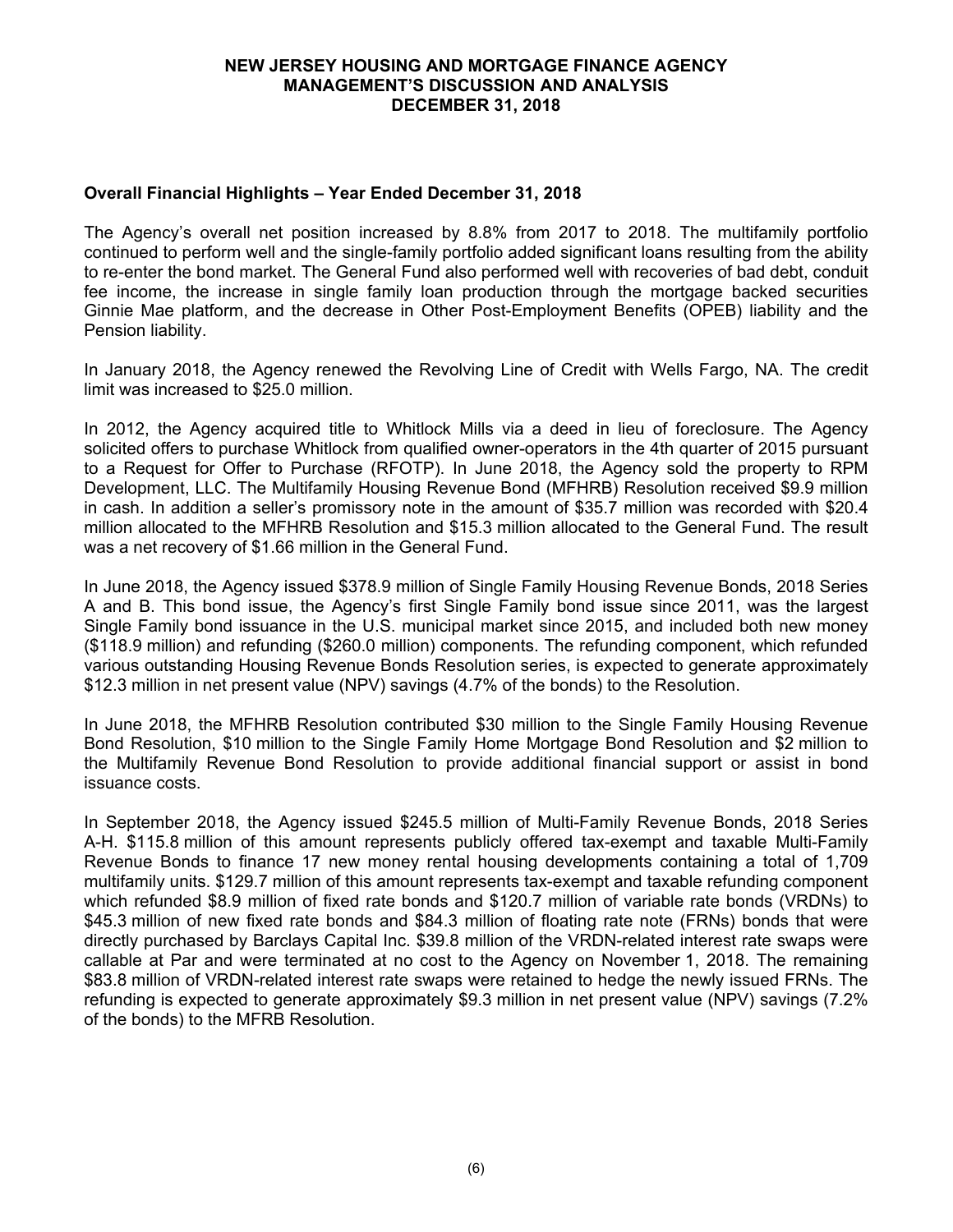As a result of entering the bond market again the Single Family bond fund loan production increased as 314 loans were funded from the Single Family Housing Revenue Bond Resolution in 2018 compared to 16 loans in 2017. In addition, the Agency continued to participate in the mortgage backed securities (MBS) platform as an approved Government National Mortgage Association (Ginnie Mae) issuer of Ginnie Mae I and II single family MBS. In 2018, the Agency securitized 936 loans for \$184 million with Ginnie Mae II MBS.

Under the Superstorm Sandy Community Development Block Grant-Disaster Recovery (CDBG-DR) Action Plan, the Agency received a total allocation of \$739 million in CDBG-DR funds as a sub-recipient to implement three (3) affordable housing programs designed to support the needs of renters and prospective homeowners in the nine counties hardest hit by the storm. The Fund for Restoration of Multifamily Housing (FRM) was allocated \$654 million. The Sandy Special Needs Housing Fund (SSNHF) was allocated \$60 million, and the Sandy Homebuyer Assistance Program (SHAP) was allocated \$25 million. In 2018, the NJHMFA committed \$51.7 million in FRM funds to create 304 rental opportunities, including 6 beds for special needs consumers.

In 2018, the Agency funded 752 HomeKeeper and HomeSaver homeowner assistance loans under the U.S. Department of Treasury Hardest Hit Funds program. Additionally, the Agency closed 1,067 HomeSeeker Down Payment Assistance loans, each as a second loan behind an Agency first mortgage loan. These are recorded as program income and program expense in the Agency's General Fund.

The Agency's Other Post-Employment Benefits (OPEB) net OPEB obligation decreased by approximately \$27.0 million. This is primarily the result of the Agency establishing and partially funding an Other Post-Employment Benefits (OPEB) 115 Trust. Since an ongoing funding plan is anticipated, a 5.5% discount rate could be used in actuarial calculations.

The Agency closed 12 conduit bond issues totaling \$253.7 million in 2018. In addition, the program has a pipeline in excess of \$410.0 million.

The Agency has liquidity facilities in place with multiple providers in order to provide liquidity support for payment of its variable rate bonds in the event they cannot be remarketed. As of January 1, 2018, the Agency had total variable rate bonds outstanding in the amount of \$144.0 million (excluding bond maturities scheduled to occur in 2018) whose related liquidity facilities were scheduled to expire in 2018. The Agency successfully resolved its entire 2018 liquidity expiration exposure of \$144.0 million by taking the following actions:

- January 2018 Extended a SF liquidity facility totaling \$28.5 million with current provider (Barclays Bank PLC).
- May 2018 Extended two SF liquidity facilities totaling \$100.4 million with current provider (TD Bank, N.A.).
- September 2018 Refunded two MF variable rate bond series totaling \$15.1 million to fixed rate bonds as part of the MF 2018 Series A-H bond issuance.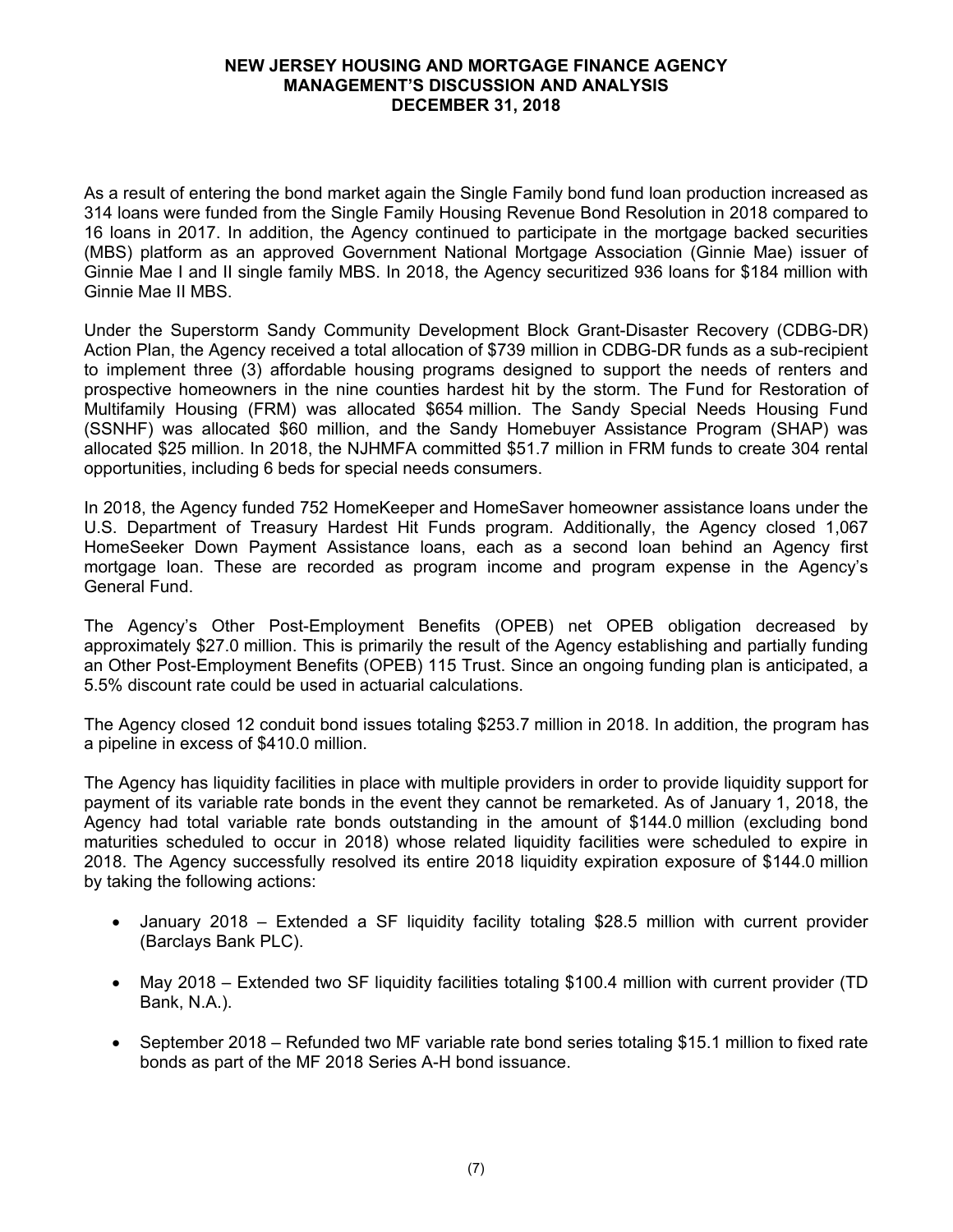The following ratings actions occurred in 2018:

- March 2018 Standard & Poor's Global Ratings (S&P) affirmed its AA rating (stable outlook) on the Agency's issuer credit rating (ICR).
- March 2018 S&P affirmed its AA rating (stable outlook) on the Agency's Single Family Housing Revenue Bonds (HRB) Resolution.
- April 2018 S&P affirmed its AA rating (stable outlook) on the Agency's Multi-Family Housing Revenue Bonds (MF 1995) Resolution.
- May 2018 S&P affirmed its AA rating (stable outlook) on the Agency's Single Family Housing Revenue Bonds (HRB) Resolution.
- June 2018 Moody's Investors Service (Moody's) affirmed its Aa3 rating (stable outlook) on the Agency's Single Family Housing Revenue Bonds (HRB) Resolution.
- June 2018 S&P affirmed its AA rating (stable outlook) on the Agency's Multi-Family Housing Revenue Bonds (MF 1995) Resolution.
- June 2018 S&P affirmed its AA- rating (stable outlook) on the Agency's Multi-Family Revenue Bonds (MF 2005) Resolution.
- July 2018 Moody's affirmed its Aa3 rating (outlook revised from stable to positive) on the Agency's Single Family Housing Revenue Bonds (HRB) Resolution.
- August 2018 S&P affirmed its AA- rating (stable outlook) on the Agency's Multi-Family Revenue Bonds (MF 2005) Resolution.

There were no ratings actions on the Agency's Single Family Home Mortgage Bonds (HMB) Resolution during 2018. Moody's rating on the HMB Resolution remains at Aa2 (stable outlook).

## **Financial Analysis**

The following sections will discuss the Agency's financial results for 2018 compared to 2017. Additionally, an examination of major economic factors that have contributed to the Agency's operations is provided. It should be noted that for purposes of this MD&A, summaries of the financial statements and the various exhibits presented are in conformity with the Agency's financial statements, which are presented in accordance with accounting principles generally accepted in the United States of America. All dollar amounts are in thousands.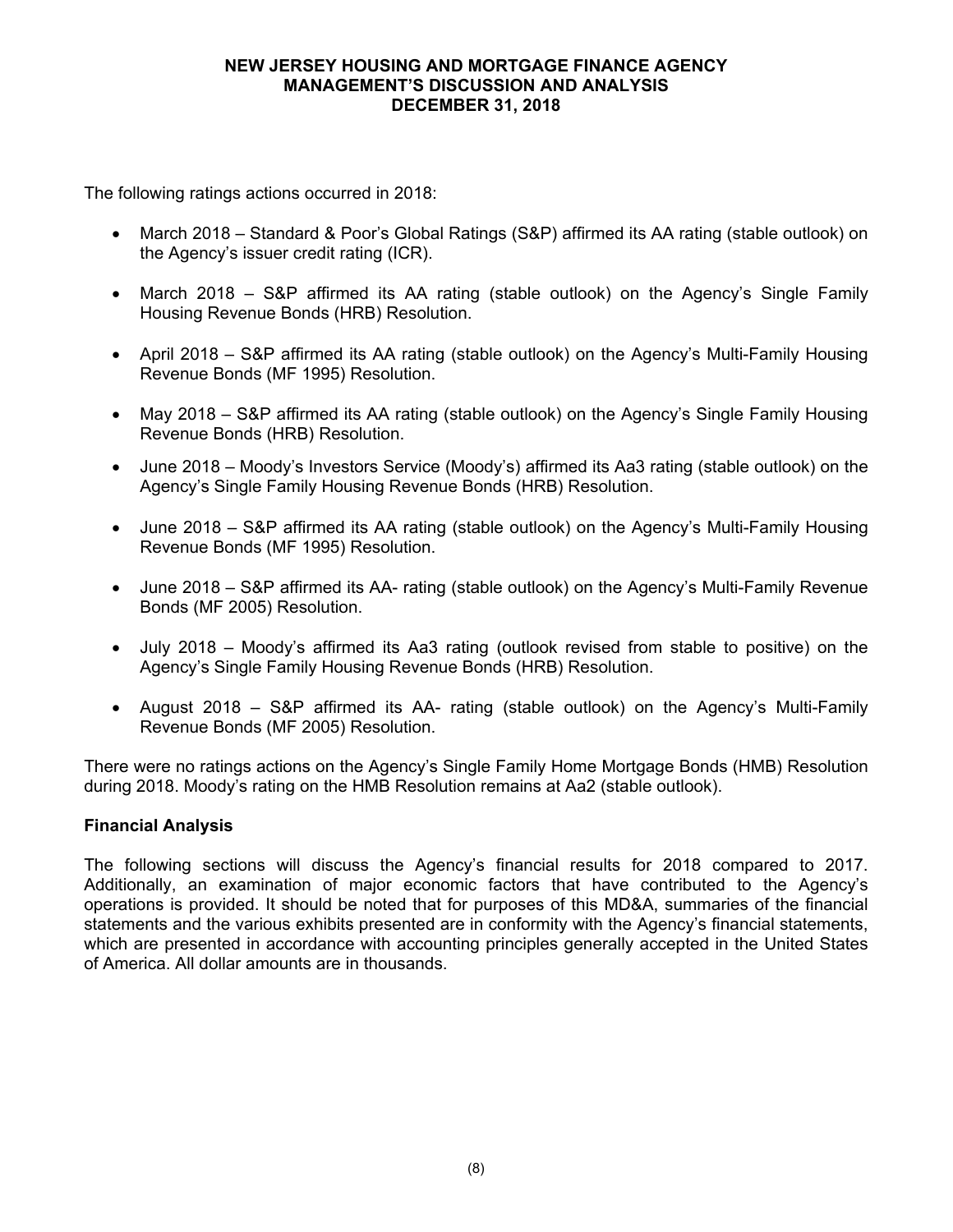# **Agency's Condensed Statement of Net Position**

The Statement of Net Position presents the Agency's assets, deferred outflows of resources, liabilities, deferred inflows of resources and net position as of December 31, 2018. The following table represents the comparison of net position as of December 31, 2018 and 2017. The change between December 31, 2018 and December 31, 2017 should be read in conjunction with the financial statements. The amounts in the table below and in the explanation of changes in certain financial categories are expressed in thousands to provide easier comparison to the Statement of Net Position on pages 15-16.

## **Condensed Statement of Net Position (In Thousands)**

|                 |                             | % Change  |
|-----------------|-----------------------------|-----------|
| 2018            | 2017*                       | 2018/2017 |
| \$<br>1,338,958 | $\mathfrak{S}$<br>1,238,636 | 8.1%      |
| 2,312,229       | 2,340,199                   | (1.2)     |
| 6,070           | 6,998                       | (13.3)    |
| 3,657,257       | 3,585,833                   | 2.0       |
| 43,591          | 69,287                      | (37.1)    |
| 431,708         | 372,384                     | 15.9      |
| 2,223,899       | 2,323,495                   | (4.3)     |
| 2,655,607       | 2,695,879                   | (1.5)     |
| 21,809          | 18,387                      | 18.6      |
|                 |                             |           |
| 6,070           | 6,998                       | (13.3)    |
| 498,867         | 464,688                     | 7.4       |
| 518,495         | 469,168                     | 10.5      |
| 1,023,432<br>\$ | 940,854<br>\$               | 8.8       |
|                 |                             |           |

\* The 2017 information has not been restated for the implementation of GASB 75

The Agency's total assets remained relatively flat between 2017 and 2018 although some larger changes occurred within various categories resulting from the following factors:

- Cash, cash equivalents, and investments increased by \$99,341 primarily due to unexpended bond proceeds for both single family and multifamily bond resolutions.
- Mortgage loans receivable, supplemental loans receivable and accrued mortgage interest receivable increased by \$15,660, primarily due to the increase in both single family and multifamily loan production.
- Other current assets decreased by \$5,629 due to a decrease in single-family foreclosure claims receivable.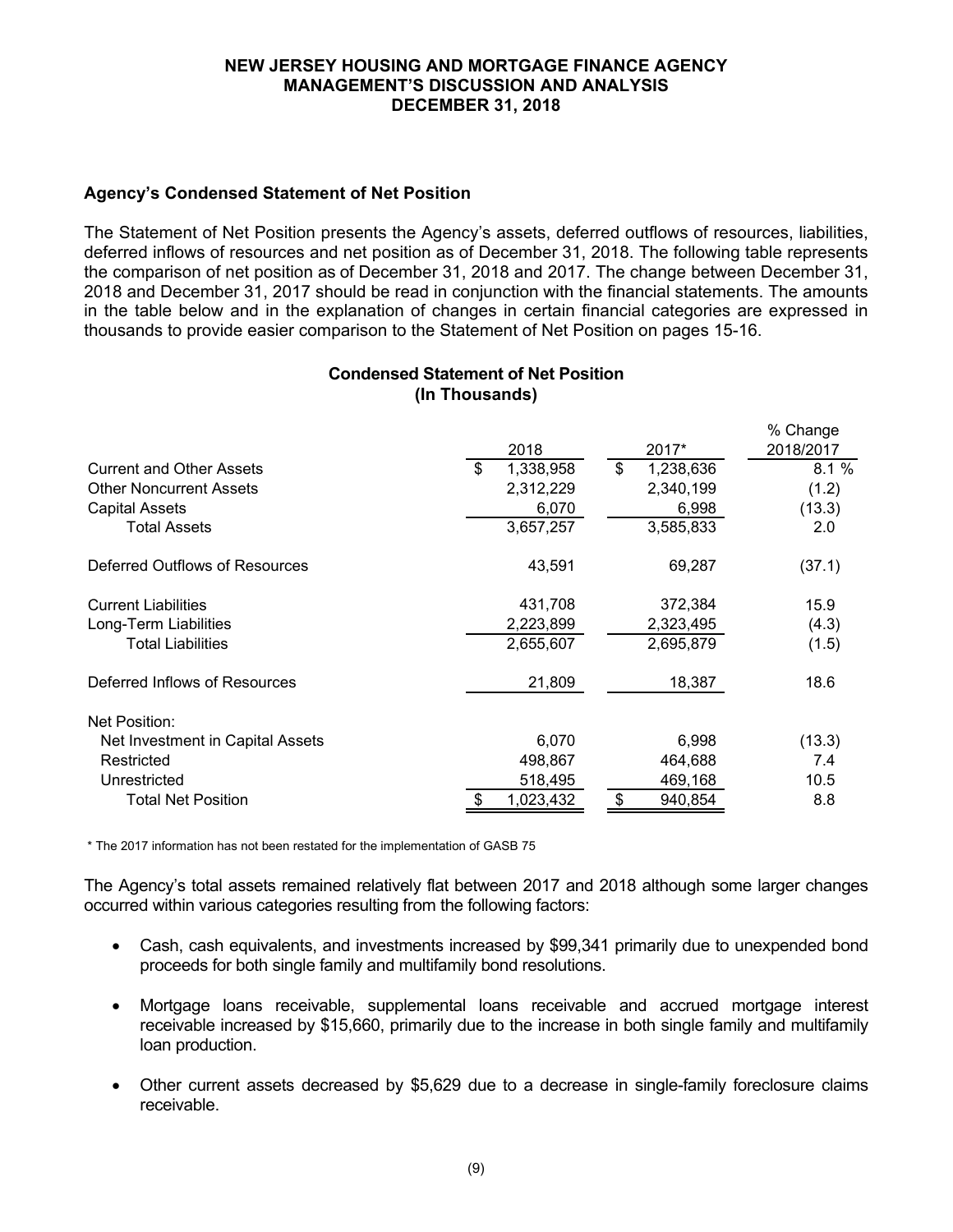- Real estate owned decreased by \$40,343 due to the Sale of the Whitlock Mills project which the Agency had owned since 2012.
- The accumulated decrease in fair value of hedging derivatives decreased by \$19,454 due to the termination of three Single Family swaps and three multifamily swaps in 2018 along with the changes in SIFMA and Libor rates as noted below.

The Agency's overall 1.5% decrease in total liabilities resulted from the following factors:

- Bonds payable increased by \$55,369 due to regularly scheduled payments of \$87,705 and early redemptions of \$496,365. This was offset by the issuance of \$639,439 bonds payable.
- Funds held in trust for mortgagors increased by \$10,803 due to an increase of funds held for housing programs such as Money Follows the Person, new multifamily projects and an increase in the interest earned on the funds held which increased various balances.
- Unearned revenue decreased by \$45,553 primarily due to the increased production in the Hardest Hit Funds with the balance going from \$58,184 to \$8,692.
- Pension liability decreased by \$12,578 due to changes in actuarial assumptions used to determine the net pension liability.
- OPEB liability decreased by \$27,032 due to a new actuarial valuation being completed in conjunction with the implementation of GASB 75 and funding of the Trust by the Agency.
- Derivative instruments (hedging derivative value + off market loan balances) decreased by \$19,454 due to a multitude of factors. Individual swaps are affected by changes in Libor and/or SIFMA rates. In 2018, Libor rates rose throughout the year while SIFMA rates experienced volatility the first seven months before stabilizing in an upward trend over the last five months. The remaining life of a swap also impacts the value as it must accrete to \$-0- by the maturity date. In addition to these factors which affect the directional change in a swap's value, the magnitude of the change is affected by other factors including the size, remaining life and the maturity date. Each swap is analyzed individually with any changes in fair value reported. See the notes to the financial statements for further analysis about specific derivative instruments held by the MFHRB and MFRB Resolutions.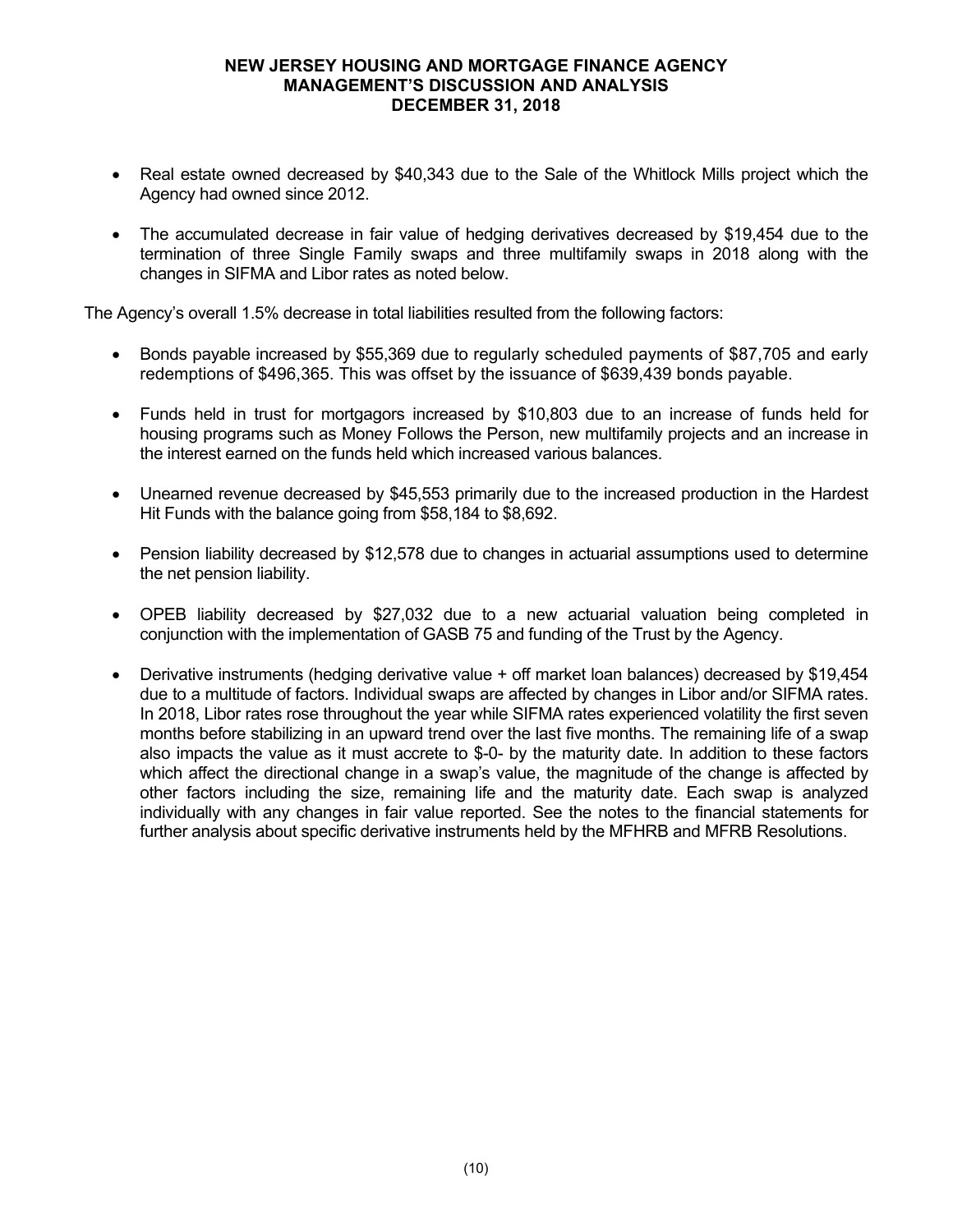## **Agency's Condensed Statements of Revenues, Expenses, and Changes in Net Position**

The Statements of Revenues, Expenses, and Changes in Net Position reports revenues recognized and expenses incurred for the years ended December 31, 2018 and 2017. The table below summarizes the Agency's revenues and expenses for the years ended December 31, 2018 and 2017. It should be read in conjunction with the financial statements. The amounts in the two tables below and in the explanation of changes in certain financial categories are expressed in thousands to provide easier comparison to the Statement of Revenues, Expenses and Changes in Net Position on page 17.

#### **Condensed Statements of Revenues, Expenses, and Changes in Net Position Years Ended December 31, 2018 and 2017 (In Thousands)**

|                                                 |              |               | % Change    |  |
|-------------------------------------------------|--------------|---------------|-------------|--|
|                                                 | 2018         | 2017*         | 2018 / 2017 |  |
| <b>Operating Revenues:</b>                      |              |               |             |  |
| Interest Income on Mortgage Loans               | \$<br>97,595 | \$<br>97,878  | (0.3)%      |  |
| Fees and Charges                                | 57,632       | 46,095        | 25.0        |  |
| Program Income                                  | 49,828       | 54,064        | (7.8)       |  |
| Grant Income                                    | 171,000      | 107,036       | 59.8        |  |
| Recovery of Bad Debt and Mortgage Modifications | 37,684       | 37,102        | 1.6         |  |
| Gain on Derivative                              |              | 260           | (100.0)     |  |
| Other                                           | 10,370       | 11,313        | (8.3)       |  |
| <b>Total Operating Revenues</b>                 | 424,109      | 353,748       | 19.9        |  |
| <b>Operating Expenses</b>                       | 376,037      | 303,875       | 23.7        |  |
| Operating Income                                | 48,072       | 49,873        | (3.6)       |  |
| Nonoperating Revenues                           | 15,892       | 11,056        | 43.7        |  |
| <b>Transfers to State</b>                       |              | (18,500)      | (100.0)     |  |
| Increase in Net Position                        | 63,964       | 42,429        | 50.8        |  |
| Net Position - Beginning of Year, as restated   | 959,468      | 898,425       | 6.8         |  |
| Net Position - End of Year                      | 1,023,432    | \$<br>940,854 | 8.8         |  |

\* The 2017 information has not been restated for the implementation of GASB 75

The 19.9% increase in operating revenue is due to the following factors:

- Fees and charges increased by \$11,537 due to an increase in single-family servicing fees and conduit bond fees.
- Grant income increased by \$63,964 due to increased receipts of Community Development Block Grant – Disaster Recovery (CDBG-DR) funds for the multifamily program.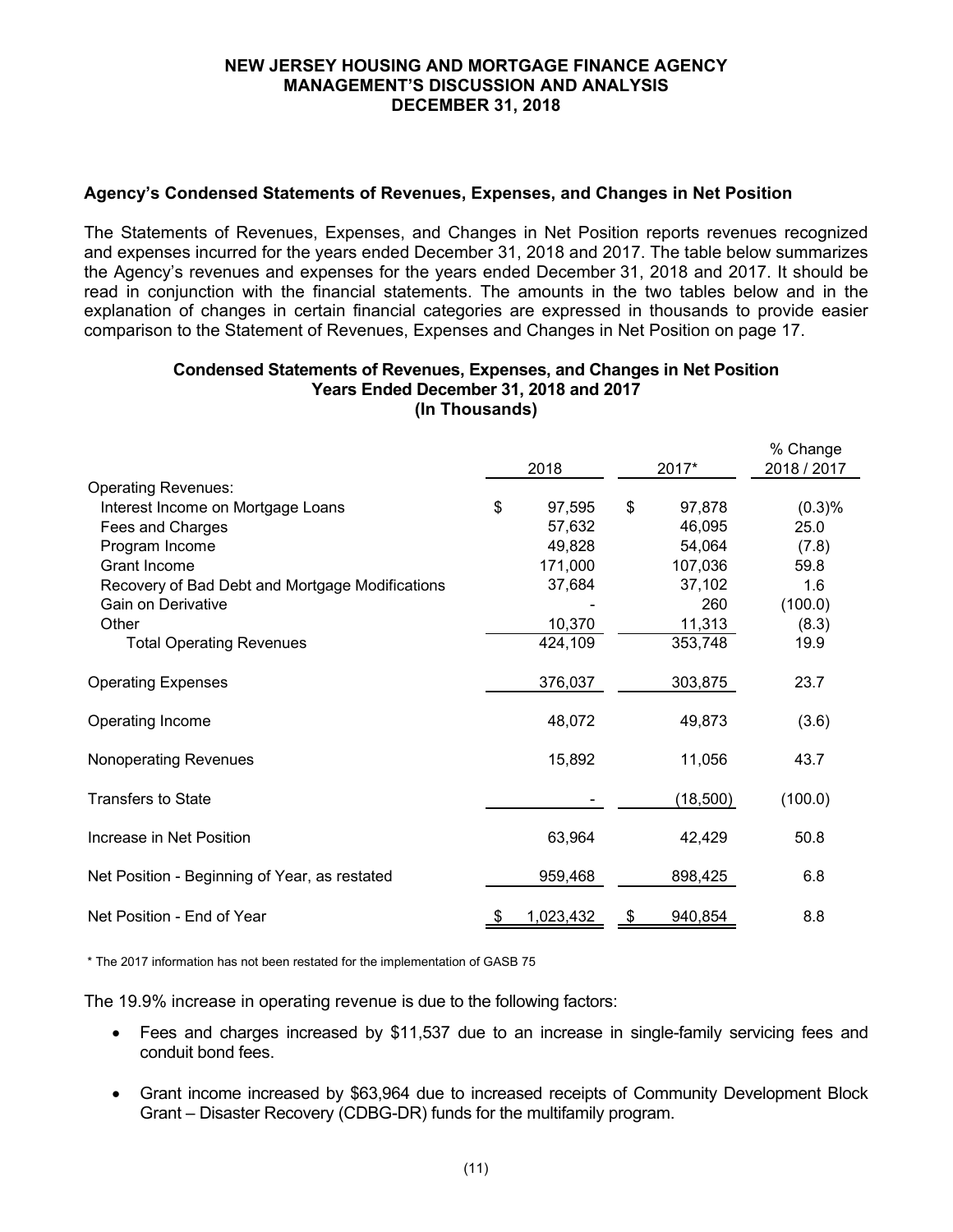## **Summary of Operating Expenses Years Ended December 31, 2018 and 2017 (In Thousands)**

|                                           | 2018          | 2017          | % Change<br>2018/2017 |  |
|-------------------------------------------|---------------|---------------|-----------------------|--|
| <b>Operating Expenses:</b>                |               |               |                       |  |
| Interest and Amortization                 | \$<br>73,734  | \$<br>76,048  | $(3.0)\%$             |  |
| <b>Insurance Costs</b>                    | 855           | 911           | (6.1)                 |  |
| Servicing Fees and Other                  | 7,889         | 9,042         | (12.8)                |  |
| Salaries and Related Benefits             | 30.673        | 22,914        | 33.9                  |  |
| Professional Services and Financing Costs | 13,688        | 9.018         | 51.8                  |  |
| General and Administrative Expenses       | 7,202         | 8.290         | (13.1)                |  |
| <b>Grant Expense</b>                      | 171,675       | 107,230       | 60.1                  |  |
| Program Expense                           | 45,517        | 47,422        | (4.0)                 |  |
| Pension Expense                           | 1,185         | 6,143         | (80.7)                |  |
| Loss on Sale of Real Estate Owned         | 2,559         | 8,475         | (69.8)                |  |
| Provision for Loan Losses                 | 21,060        | 8,382         | 151.3                 |  |
| <b>Total Operating Expenses</b>           | \$<br>376,037 | \$<br>303,875 | 23.7                  |  |

Total operating expenses increased by 23.7%. The following significant fluctuations occurred within operating expenses:

- Salaries and related benefits increased by \$7,759 primarily from the initial \$12,000 funding of the OPEB Trust.
- Professional services and financing costs increased by \$4,670 primarily from the increased single-family loan production under the MBS platform in the general fund.
- Grant expense increased by \$64,445 primarily due to the \$63,696 increase in funds disbursed under the CDBG–DR Multifamily program.
- Pension expense decreased by \$4,958 due to the change in actuarial and economic assumptions used to calculate the pension liability.
- Loss on sale of real estate owned decreased by \$5,916 due to less REO properties, and a slight increase in market values throughout the state.
- Provision for loan losses increased by \$12,678 due to writing off of uncollectable closing cost loans and Choice Program loans in the general fund and an increase in the reserve on older foreclosure claims receivable.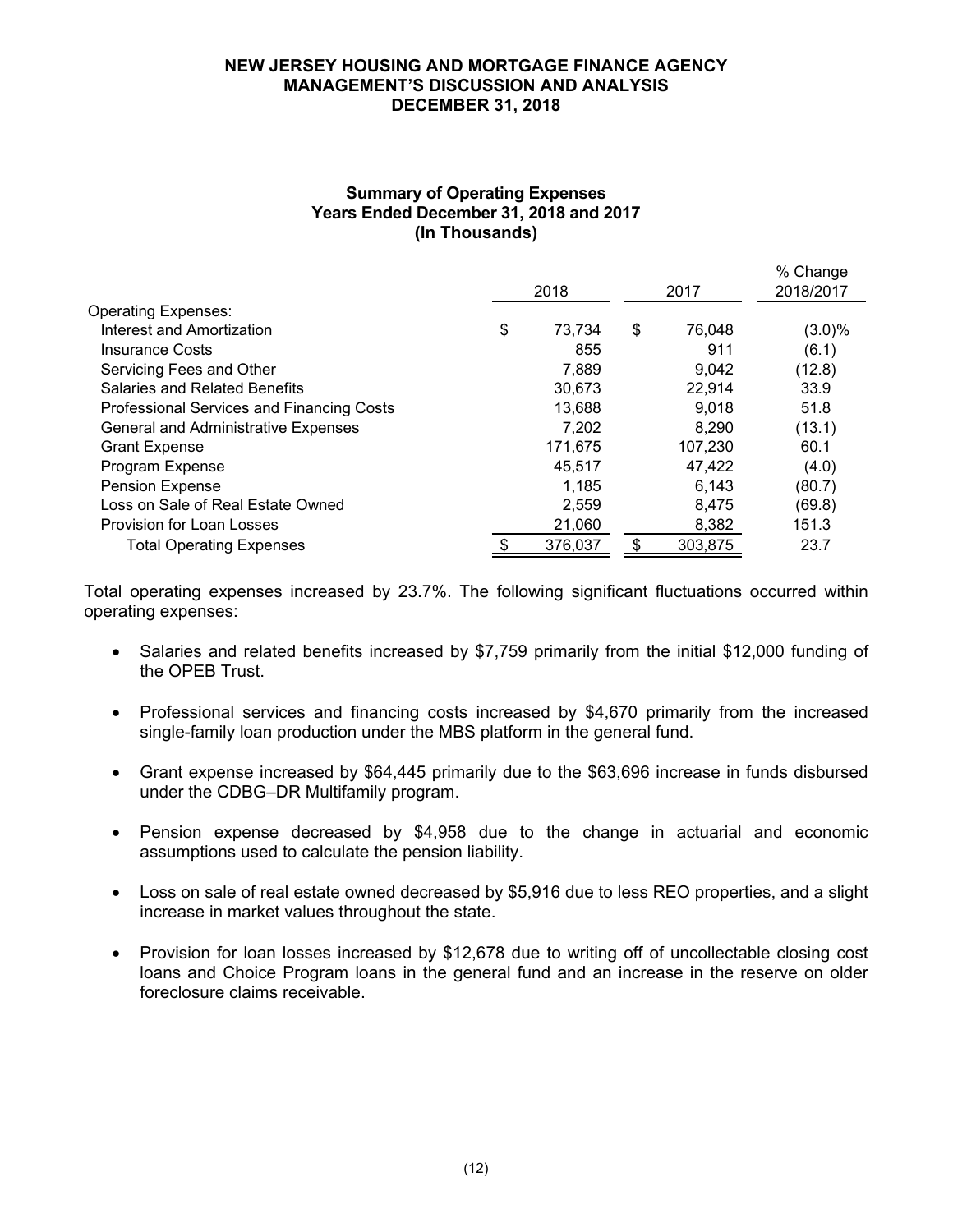## **Debt Administration**

At December 31, 2018, the Agency had \$1,876,090 of bond principal outstanding, net of deferral on refunding, discount, and premium which represents an increase of 3.0% over the prior year. The following table summarizes the Agency's bonds payable outstanding at December 31, 2018 and 2017, and the changes in bonds payable. Dollars are expressed in thousands to provide easier comparison to the Statement of Net Position on pages 15-16.

|                    |          |               | % Change  |
|--------------------|----------|---------------|-----------|
|                    | 2018     | $201^{\circ}$ | 2018/2017 |
| Bonds Payable, Net | ,876,089 | ,820,721      | 3.0%      |

Additional information about the Agency's debt is presented in the notes to the financial statements.

## **Single Family Programs**

The Agency provides a variety of residential mortgage financing programs that primarily serve low to moderate and middle-income first time homebuyers and homebuyers purchasing in certain designated urban areas. Traditionally, the programs were funded with Mortgage Revenue Bond proceeds. In 2018, the Agency continued funding loans via the mortgage backed securities platform (MBS) in addition to the issuance of the \$378.9 million 2018 Series A&B bonds described on page 6.

## **Multi-Family Programs**

The Agency provides bond proceeds as loans to finance the construction and acquisition of multi-family housing projects designed to serve low-to-moderate income individuals and families. The Agency continued funding these loans in 2018 with the issuance of the \$245.5 million Multi-Family Revenue Bonds 2018 Series A-H as described on page 6.

## **Economic Factors**

The Agency is a self-supporting entity and is not funded by the general taxing authority of the State of New Jersey. As the State's leader in affordable housing, certain market/economic factors can have an impact on the Agency's operations.

- **Trends in single-family mortgage and bond rates** In the last year, the interest rate environment has allowed the Agency to re-enter the mortgage revenue bond (MRB) market, its traditional loan financing mechanism, which has increased the Agency's ability to lend profitably at competitive loan interest rates. The Agency continues to operate its mortgage backed security (MBS) funding program, which allows the Agency to sell whole loans for securitization into Ginnie Mae mortgage backed securities.
- **Trends in foreclosure processing**  New Jersey is a judicial state and as such all foreclosures must be processed through the court system. The backlog of foreclosure cases that existed for several years has now been cleared. The foreclosure process can take between 18-24 months to complete. The shortened timeframe is beneficial to the Agency in managing the REO portfolio.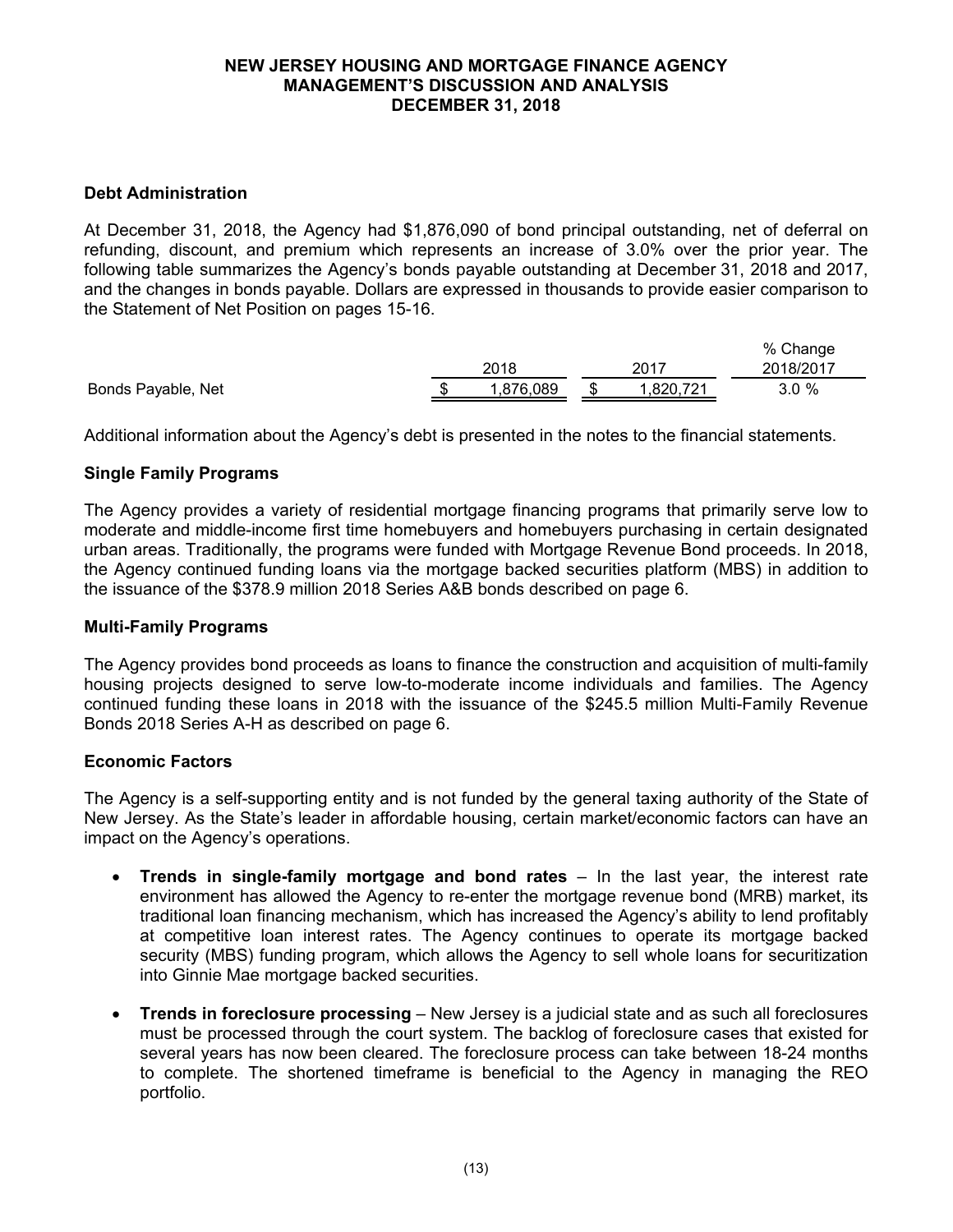- **Trends in home prices**  The Agency's REO losses for 2018 were similar to 2017. New Jersey has seen home sales rise in 2018 by 3.38% over 2017 volumes. Additionally, average home sales prices increased in 2018 by 0.99% over 2017 prices. New Jersey has one of the highest foreclosure rates in the country, which limited home price growth year over year.
- **Continued Effect of Superstorm Sandy** The recovery from Superstorm Sandy continues to influence our multifamily production. CDBG-DR funds provided a much needed subsidy for the development of multifamily housing in the hardest hit counties served by the Agency.
- **Trends in the Agency's credit ratings**  The cost of capital available to the Agency changes as credit ratings change. In 2018, Moody's Investor Service (Moody's) revised the outlook on the Single Family Housing Revenue Bonds Resolution from stable to positive. All other ratings by Moody's and Standard and Poor's Global Ratings (S&P) were either affirmed or no action was taken on all current ratings on the Agency and its other bond resolutions.

## **Contacting the Agency's Financial Management**

This financial report is designed to provide a general overview of the Agency's business, financial position, and fiscal accountability for the funds it generates and receives. If you have questions about any information in this report, contact the Finance Division of the New Jersey Housing and Mortgage Finance Agency.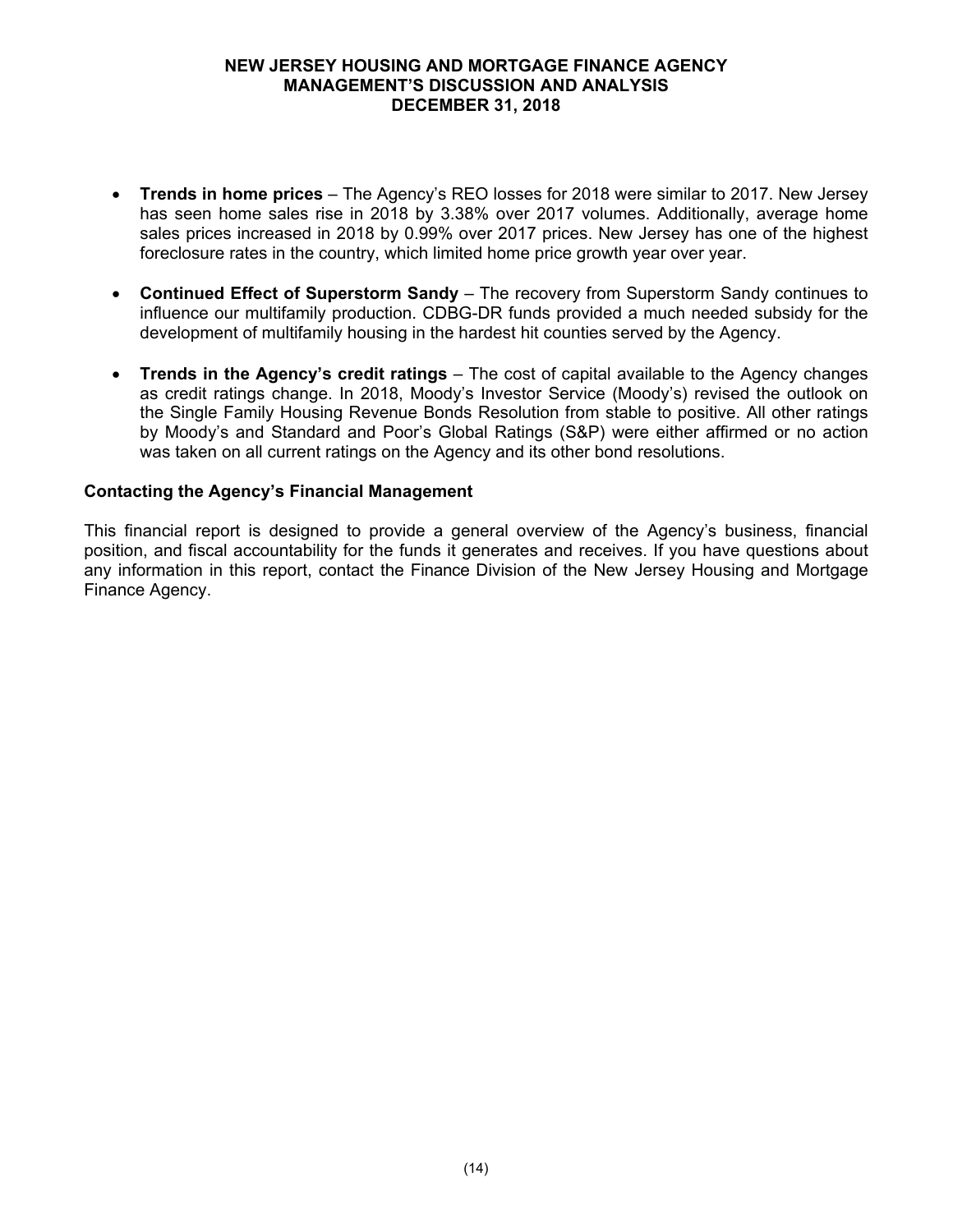#### **NEW JERSEY HOUSING AND MORTGAGE FINANCE AGENCY STATEMENT OF NET POSITION DECEMBER 31, 2018 (WITH COMPARATIVE SUMMARIZED FINANCIAL INFORMATION AS OF DECEMBER 31, 2017) (IN THOUSANDS)**

|                                                    |               |                                   |                  | <b>Primary Government</b> |                          |                                 |           |  |
|----------------------------------------------------|---------------|-----------------------------------|------------------|---------------------------|--------------------------|---------------------------------|-----------|--|
|                                                    |               | <b>Bonds and Obligation Funds</b> |                  |                           |                          |                                 |           |  |
|                                                    | Single-Family | Multi-Family                      |                  |                           |                          | <b>Business-Type Activities</b> |           |  |
|                                                    | Mortgage      | Housing                           | General          |                           | Interfund                |                                 |           |  |
|                                                    | Component     | Component                         | Fund             | Subtotal                  | Eliminations             | 2018                            | 2017      |  |
| <b>CURRENT ASSETS</b>                              |               |                                   |                  |                           |                          |                                 |           |  |
| Cash and Cash Equivalents                          | \$            | \$                                | 122,072 \$<br>\$ | 122,072 \$                | $\overline{\phantom{a}}$ | \$<br>122,072 \$                | 66,419    |  |
| Restricted Cash and Cash Equivalents               | 174,766       | 363,352                           | 432,137          | 970,255                   |                          | 970,255                         | 940,506   |  |
| Investments                                        |               |                                   | 20,062           | 20,062                    |                          | 20,062                          | 20,742    |  |
| <b>Restricted Investments</b>                      | 30,083        |                                   | 1,443            | 31,526                    |                          | 31,526                          | 420       |  |
| Accrued Interest Receivable on Investments         | 98            | 313                               | 1,203            | 1,614                     |                          | 1,614                           | 2,295     |  |
| Mortgage Loans Receivable, Net                     | 24,346        | 113,321                           | 10,729           | 148,396                   |                          | 148,396                         | 160,299   |  |
| Supplemental Mortgages and Other Loans, Net        |               |                                   | 2,988            | 2,988                     |                          | 2,988                           | 1,181     |  |
| Fees and Other Charges Receivable                  |               | 115                               | 3,266            | 3,381                     |                          | 3,381                           | 2,075     |  |
| Accrued Interest Receivable on Mortgages           | 5,616         | 5,114                             | 3,171            | 13,901                    |                          | 13,901                          | 14,865    |  |
| Due from Loan Servicers                            | 2,389         |                                   | 84               | 2,473                     |                          | 2,473                           | 1,915     |  |
| Due from Other Funds                               | 43            |                                   | 3,151            | 3,194                     | (3, 194)                 |                                 |           |  |
| <b>Other Current Assets</b>                        | 17,055        | 20                                | 5,215            | 22,290                    |                          | 22,290                          | 27,919    |  |
| <b>Total Current Assets</b>                        | 254,396       | 482,235                           | 605,521          | 1,342,152                 | (3, 194)                 | 1,338,958                       | 1,238,636 |  |
| <b>NONCURRENT ASSETS</b>                           |               |                                   |                  |                           |                          |                                 |           |  |
| Investments                                        |               |                                   | 224,169          | 224,169                   |                          | 224.169                         | 219,500   |  |
| <b>Restricted Investments</b>                      | 6,502         | 41,021                            | 15,835           | 63,358                    |                          | 63,358                          | 84,514    |  |
| Mortgage Loans Receivable, Net                     | 681,643       | 866,682                           | 154,089          | 1,702,414                 |                          | 1,702,414                       | 1,704,029 |  |
| Supplemental Mortgages and Other Loans, Net        | 36            | 36,858                            | 269,689          | 306,583                   |                          | 306,583                         | 278,248   |  |
| <b>Real Estate Owned</b>                           | 11,537        |                                   | 622              | 12,159                    |                          | 12,159                          | 52,502    |  |
| Capital Assets, Net                                |               |                                   | 6,070            | 6,070                     |                          | 6,070                           | 6,998     |  |
| <b>Other Noncurrent Assets</b>                     |               |                                   | 3,546            | 3,546                     |                          | 3,546                           | 1,406     |  |
| <b>Total Noncurrent Assets</b>                     | 699,718       | 944,561                           | 674,020          | 2,318,299                 |                          | 2,318,299                       | 2,347,197 |  |
| <b>Total Assets</b>                                | 954,114       | 1,426,796                         | 1,279,541        | 3,660,451                 | (3, 194)                 | 3,657,257                       | 3,585,833 |  |
| DEFERRED OUTFLOWS OF RESOURCES                     |               |                                   |                  |                           |                          |                                 |           |  |
| Pension                                            |               |                                   | 13,079           | 13,079                    |                          | 13,079                          | 20,189    |  |
| OPEB                                               |               |                                   | 868              | 868                       |                          | 868                             |           |  |
| Acc. Decrease in Fair Value of Hedging Derivatives |               | 29,644                            |                  | 29,644                    |                          | 29,644                          | 49,098    |  |
| <b>Total Deferred Outflows of Resources</b>        |               | 29.644                            | 13.947           | 43.591                    |                          | 43.591                          | 69,287    |  |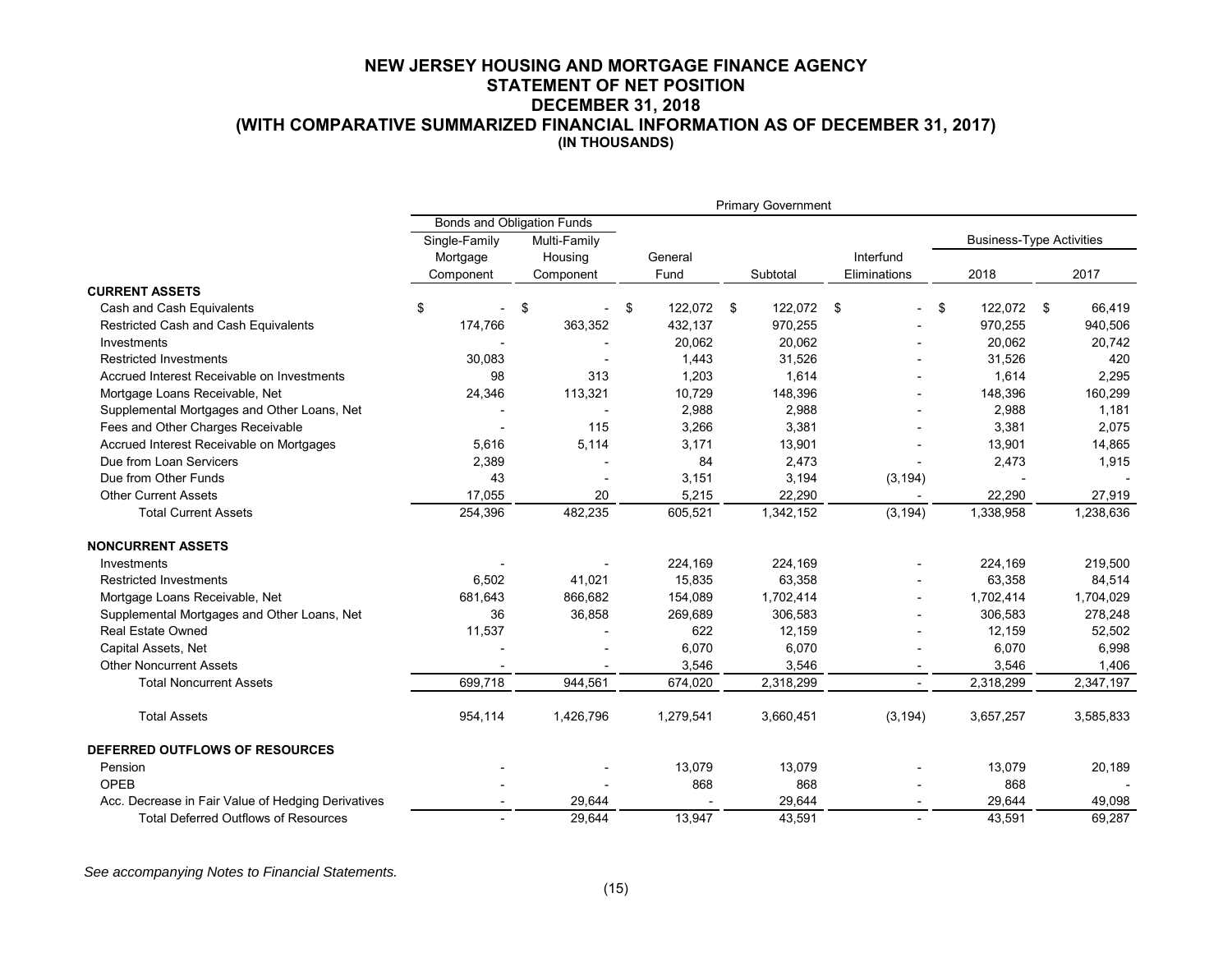#### **NEW JERSEY HOUSING AND MORTGAGE FINANCE AGENCY STATEMENT OF NET POSITION (CONTINUED) DECEMBER 31, 2018 (WITH COMPARATIVE SUMMARIZED FINANCIAL INFORMATION AS OF DECEMBER 31, 2017) (IN THOUSANDS)**

|                                                   |                                   |                               |    |           |      |         |    | <b>Primary Government</b> |    |                          |    |                                 |    |           |  |
|---------------------------------------------------|-----------------------------------|-------------------------------|----|-----------|------|---------|----|---------------------------|----|--------------------------|----|---------------------------------|----|-----------|--|
|                                                   | <b>Bonds and Obligation Funds</b> |                               |    |           |      |         |    |                           |    |                          |    |                                 |    |           |  |
|                                                   |                                   | Single-Family<br>Multi-Family |    |           |      |         |    |                           |    |                          |    | <b>Business-Type Activities</b> |    |           |  |
|                                                   |                                   | Mortgage                      |    | Housing   |      | General |    |                           |    | Interfund                |    |                                 |    |           |  |
|                                                   |                                   | Component                     |    | Component |      | Fund    |    | Subtotal                  |    | Eliminations             |    | 2018                            |    | 2017      |  |
| <b>CURRENT LIABILITIES</b>                        |                                   |                               |    |           |      |         |    |                           |    |                          |    |                                 |    |           |  |
| Bonds and Obligations, Net                        | \$                                | 24,140                        | \$ | 132,126   | - \$ |         | \$ | 156,266                   | \$ | $\overline{a}$           | \$ | 156,266                         | \$ | 94,950    |  |
| Accrued Interest Payable on Bonds and Obligations |                                   | 6,966                         |    | 6,845     |      |         |    | 13,811                    |    |                          |    | 13,811                          |    | 13,799    |  |
| Subsidy Payments Received in Advance              |                                   |                               |    |           |      | 2,287   |    | 2,287                     |    |                          |    | 2,287                           |    | 4,055     |  |
| Advances from State of NJ for Bond/Hsng Assist    |                                   |                               |    |           |      | 11,021  |    | 11,021                    |    |                          |    | 11,021                          |    | 11,235    |  |
| <b>Other Current Liabilities</b>                  |                                   | 375                           |    | 879       |      | 8,738   |    | 9,992                     |    |                          |    | 9,992                           |    | 8,643     |  |
| Due to Other Funds                                |                                   | 43                            |    | 3,151     |      |         |    | 3,194                     |    | (3, 194)                 |    |                                 |    |           |  |
| <b>Mortgagor Escrow Deposits</b>                  |                                   |                               |    |           |      | 238,331 |    | 238,331                   |    |                          |    | 238,331                         |    | 239,702   |  |
| <b>Total Current Liabilities</b>                  |                                   | 31,524                        |    | 143,001   |      | 260,377 |    | 434,902                   |    | (3, 194)                 |    | 431,708                         |    | 372,384   |  |
| <b>NONCURRENT LIABILITIES</b>                     |                                   |                               |    |           |      |         |    |                           |    |                          |    |                                 |    |           |  |
| Bonds and Obligations, Net                        |                                   | 753,547                       |    | 966,276   |      |         |    | 1,719,823                 |    |                          |    | 1,719,823                       |    | 1,725,771 |  |
| Minimum Escrow Requirement                        |                                   |                               |    | 6,502     |      | 669     |    | 7,171                     |    |                          |    | 7,171                           |    | 7,079     |  |
| Funds Held in Trust for Mortgagors                |                                   |                               |    | 3,091     |      | 318,537 |    | 321,628                   |    |                          |    | 321,628                         |    | 310,825   |  |
| <b>Other Noncurrent Liabilities</b>               |                                   |                               |    | 2,118     |      | 5,173   |    | 7,291                     |    |                          |    | 7,291                           |    | 7,217     |  |
| <b>OPEB Liability</b>                             |                                   |                               |    |           |      | 48,814  |    | 48,814                    |    |                          |    | 48,814                          |    | 75,846    |  |
| Net Pension Liability                             |                                   |                               |    |           |      | 53,554  |    | 53,554                    |    |                          |    | 53,554                          |    | 66,132    |  |
| Derivative Instrument                             |                                   |                               |    | 29,644    |      |         |    | 29,644                    |    |                          |    | 29,644                          |    | 49,098    |  |
| <b>Unearned Revenue</b>                           |                                   |                               |    |           |      | 35,974  |    | 35,974                    |    |                          |    | 35,974                          |    | 81,527    |  |
| <b>Total Noncurrent Liabilities</b>               |                                   | 753,547                       |    | 1,007,631 |      | 462,721 |    | 2,223,899                 |    |                          |    | 2,223,899                       |    | 2,323,495 |  |
| <b>Total Liabilities</b>                          |                                   | 785,071                       |    | 1,150,632 |      | 723,098 |    | 2,658,801                 |    | (3, 194)                 |    | 2,655,607                       |    | 2,695,879 |  |
| DEFERRED INFLOWS OF RESOURCES                     |                                   |                               |    |           |      |         |    |                           |    |                          |    |                                 |    |           |  |
| Pension                                           |                                   |                               |    |           |      | 21,643  |    | 21,643                    |    |                          |    | 21,643                          |    | 17,834    |  |
| OPEB                                              |                                   |                               |    |           |      | 123     |    | 123                       |    |                          |    | 123                             |    |           |  |
| <b>Commitment Fees</b>                            |                                   | 43                            |    |           |      |         |    | 43                        |    |                          |    | 43                              |    | 553       |  |
| <b>Total Deferred Inflows of Resources</b>        |                                   | 43                            |    |           |      | 21,766  |    | 21,809                    |    |                          |    | 21,809                          |    | 18,387    |  |
| <b>NET POSITION</b>                               |                                   |                               |    |           |      |         |    |                           |    |                          |    |                                 |    |           |  |
| Net Investment in Capital Assets                  |                                   |                               |    |           |      | 6,070   |    | 6,070                     |    |                          |    | 6,070                           |    | 6,998     |  |
| Restricted Under Bond and Obligation Resolutions  |                                   | 169,000                       |    | 305,808   |      |         |    | 474,808                   |    |                          |    | 474,808                         |    | 440,131   |  |
| Restricted for Special Needs Housing              |                                   |                               |    |           |      | 24,059  |    | 24,059                    |    |                          |    | 24,059                          |    | 24,557    |  |
| Unrestricted                                      |                                   |                               |    |           |      | 518,495 |    | 518,495                   |    |                          |    | 518,495                         |    | 469,168   |  |
| <b>Total Net Position</b>                         | \$                                | 169,000                       | \$ | 305,808   | \$   | 548,624 | \$ | 1,023,432                 | \$ | $\overline{\phantom{0}}$ | \$ | 1,023,432                       | \$ | 940,854   |  |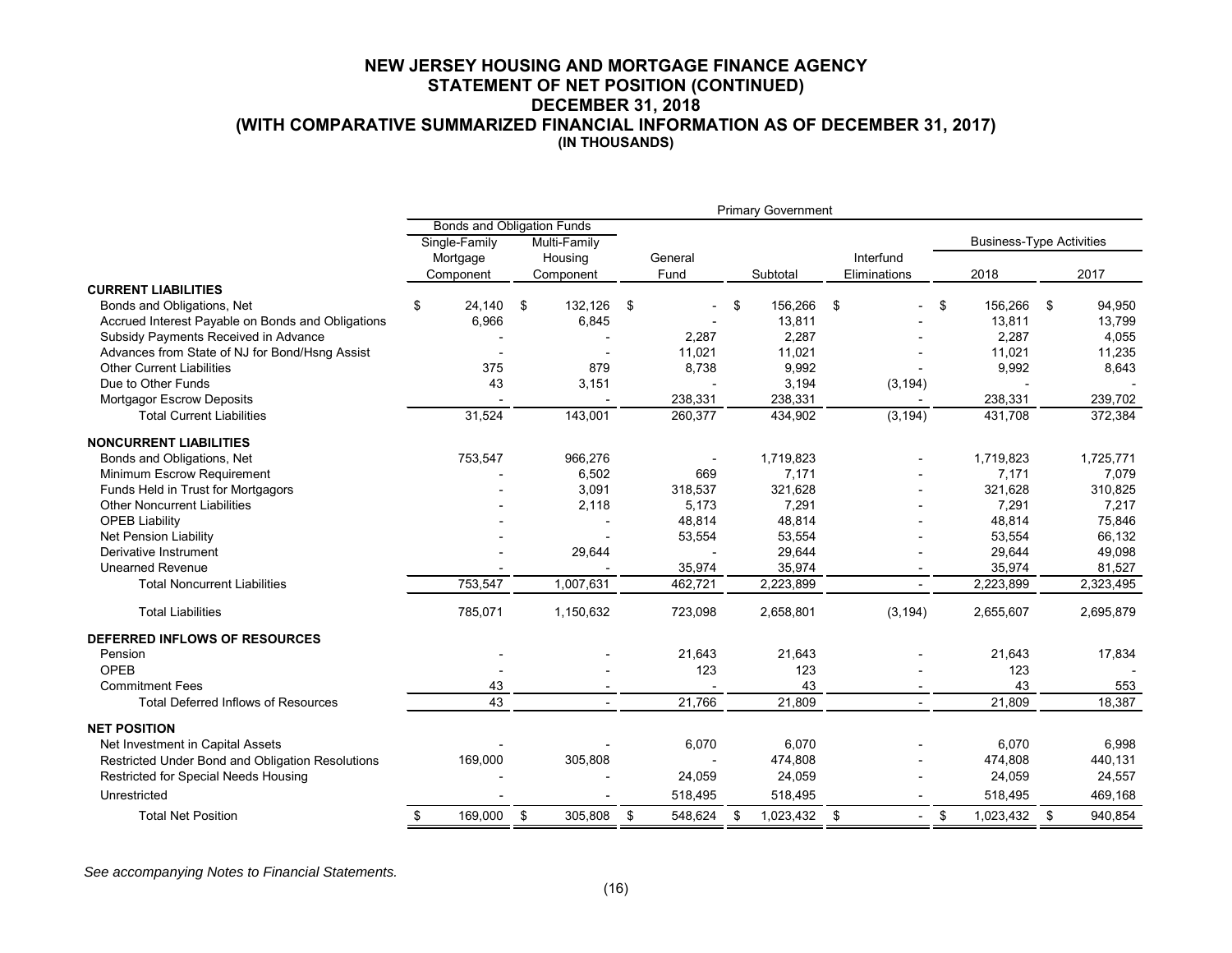#### **NEW JERSEY HOUSING AND MORTGAGE FINANCE AGENCY STATEMENT OF REVENUES, EXPENSES, AND CHANGES IN NET POSITION YEAR ENDED DECEMBER 31, 2018 (WITH COMPARATIVE SUMMARIZED FINANCIAL INFORMATION FOR YEAR ENDED DECEMBER 31, 2017) (IN THOUSANDS)**

|                                                         |               |                                   |    |              |           | <b>Primary Government</b> |              |                                 |          |  |
|---------------------------------------------------------|---------------|-----------------------------------|----|--------------|-----------|---------------------------|--------------|---------------------------------|----------|--|
|                                                         |               | <b>Bonds and Obligation Funds</b> |    |              |           |                           |              |                                 |          |  |
|                                                         | Single-Family |                                   |    | Multi-Family |           |                           |              | <b>Business-Type Activities</b> |          |  |
|                                                         |               | Mortgage<br>Housing               |    |              |           | General                   |              |                                 |          |  |
|                                                         | Component     |                                   |    | Component    |           | Fund                      | 2018         | 2017                            |          |  |
| <b>OPERATING REVENUES</b>                               |               |                                   |    |              |           |                           |              |                                 |          |  |
| Interest Income on Mortgage Loans                       | \$            | 35,192                            | \$ | 50,971       | \$        | 11,432                    | \$<br>97,595 | \$                              | 97,878   |  |
| Fees and Charges                                        |               |                                   |    | 6,212        |           | 51,420                    | 57,632       |                                 | 46,095   |  |
| Program Income                                          |               |                                   |    |              |           | 49,828                    | 49,828       |                                 | 54,064   |  |
| Grant Income                                            |               |                                   |    |              |           | 171,000                   | 171,000      |                                 | 107,036  |  |
| Recovery on Mortgage Modifications                      |               | 2,326                             |    |              |           | 26                        | 2,352        |                                 | 5,252    |  |
| Recovery of Bad Debt                                    |               | 23,719                            |    | 7,858        |           | 3,755                     | 35,332       |                                 | 31,850   |  |
| Gain on Derivative                                      |               |                                   |    |              |           |                           |              |                                 | 260      |  |
| Other Income - Net                                      |               |                                   |    | 555          |           | 9,815                     | 10,370       |                                 | 11,313   |  |
| <b>Total Operating Revenues</b>                         |               | 61,237                            |    | 65,596       |           | 297,276                   | 424,109      |                                 | 353,748  |  |
| <b>OPERATING EXPENSES</b>                               |               |                                   |    |              |           |                           |              |                                 |          |  |
| Interest and Amortization of Bond Premium and Discounts |               | 28,820                            |    | 44,466       |           | 448                       | 73,734       |                                 | 76,048   |  |
| <b>Insurance Costs</b>                                  |               |                                   |    | 59           |           | 796                       | 855          |                                 | 911      |  |
| Servicing Fees and Other                                |               | 2,265                             |    | 270          |           | 5,354                     | 7.889        |                                 | 9,042    |  |
| Salaries and Related Benefits                           |               |                                   |    | 3,576        |           | 27,097                    | 30,673       |                                 | 22,914   |  |
| Professional Services and Financing Costs               |               | 3,885                             |    | 2,500        |           | 7,303                     | 13,688       |                                 | 9,018    |  |
| General and Administrative Expenses                     |               |                                   |    | 1,232        |           | 5,970                     | 7,202        |                                 | 8,290    |  |
| <b>Grant Expense</b>                                    |               |                                   |    |              |           | 171,675                   | 171,675      |                                 | 107,230  |  |
| Program Expense                                         |               |                                   |    |              |           | 45,517                    | 45,517       |                                 | 47,422   |  |
| Pension Expense                                         |               |                                   |    |              |           | 1,185                     | 1,185        |                                 | 6,143    |  |
| Loss on Sale of Real Estate Owned                       |               | 2,556                             |    |              |           | 3                         | 2,559        |                                 | 8,475    |  |
| Provision for Loan Losses                               |               | 12,769                            |    | 90           |           | 8,201                     | 21,060       |                                 | 8,382    |  |
| <b>Total Operating Expenses</b>                         |               | 50,295                            |    | 52,193       |           | 273,549                   | 376,037      |                                 | 303,875  |  |
| <b>OPERATING INCOME</b>                                 |               | 10,942                            |    | 13,403       |           | 23,727                    | 48,072       |                                 | 49,873   |  |
| <b>NONOPERATING REVENUES</b>                            |               |                                   |    |              |           |                           |              |                                 |          |  |
| Investment Income                                       |               | 2,283                             |    | 7,934        |           | 5,675                     | 15,892       |                                 | 11,056   |  |
| <b>INCOME BEFORE TRANSFERS</b>                          |               | 13,225                            |    | 21,337       |           | 29,402                    | 63,964       |                                 | 60,929   |  |
| <b>TRANSFERS TO STATE</b>                               |               |                                   |    |              |           | $-$ C                     |              |                                 | (18,500) |  |
| <b>TRANSFERS</b>                                        |               | 40,115                            |    | (40,000)     |           | (115)                     |              |                                 |          |  |
| INCREASE (DECREASE) IN NET POSITION                     |               | 53,340                            |    | (18, 663)    |           | 29,287                    | 63,964       |                                 | 42,429   |  |
| Net Position - Beginning of Year, As Restated           |               | 115,660                           |    | 324,471      |           | 519,337                   | 959,468      |                                 | 898,425  |  |
| <b>NET POSITION - END OF YEAR</b>                       | \$            | 169,000                           |    | 305,808      | <u>\$</u> | 548,624                   | 1,023,432    | \$                              | 940,854  |  |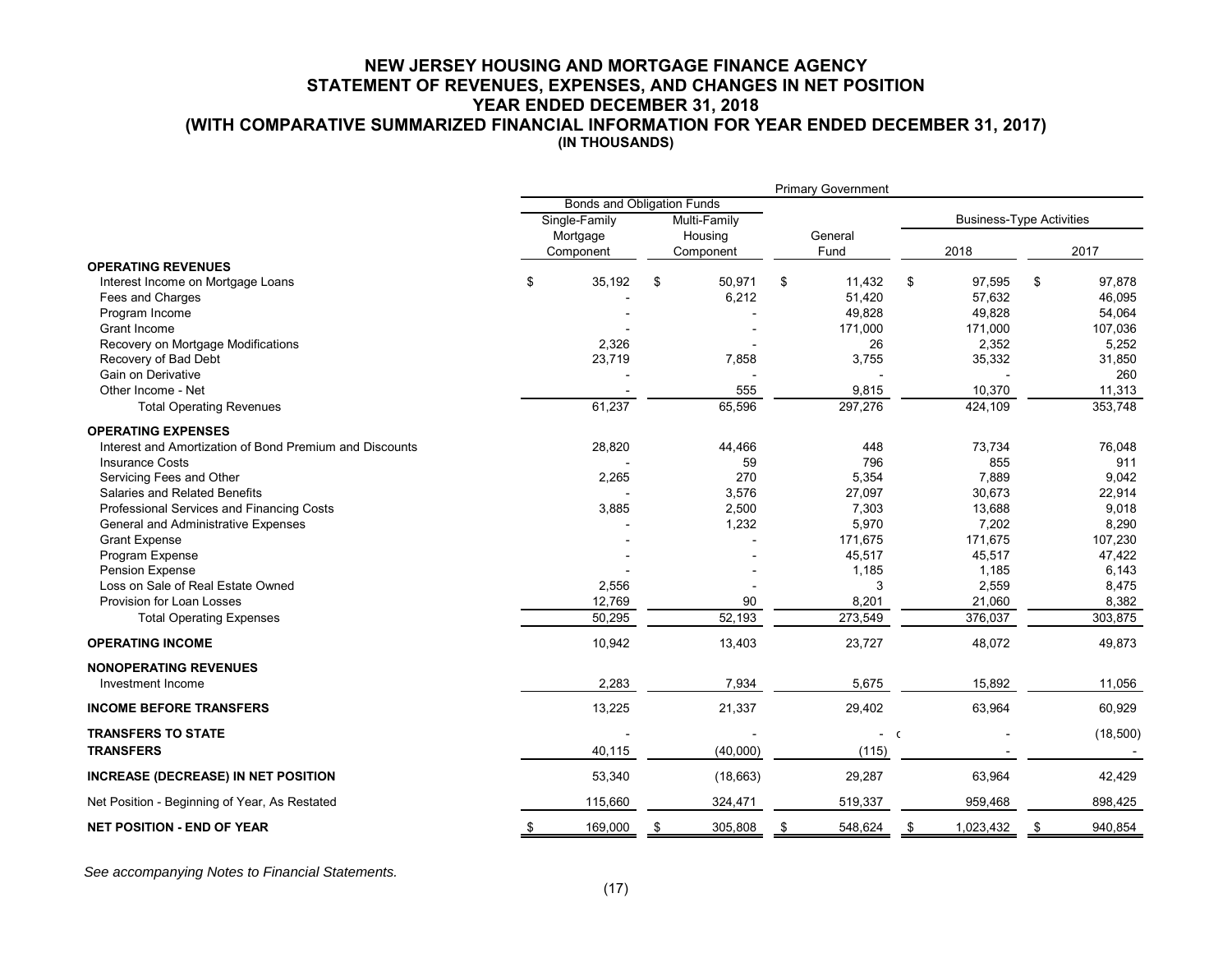#### **NEW JERSEY HOUSING AND MORTGAGE FINANCE AGENCY STATEMENT OF CASH FLOWS YEAR ENDED DECEMBER 31, 2018 (WITH COMPARATIVE SUMMARIZED FINANCIAL INFORMATION FOR YEAR ENDED DECEMBER 31, 2017) (IN THOUSANDS)**

|                                                                  | <b>Primary Government</b>  |                               |           |            |     |            |                                 |            |    |            |
|------------------------------------------------------------------|----------------------------|-------------------------------|-----------|------------|-----|------------|---------------------------------|------------|----|------------|
|                                                                  | Bonds and Obligation Funds |                               |           |            |     |            |                                 |            |    |            |
|                                                                  |                            | Single-Family<br>Multi-Family |           |            |     |            | <b>Business-Type Activities</b> |            |    |            |
|                                                                  | Mortgage                   |                               |           | Housing    |     | General    |                                 |            |    |            |
|                                                                  |                            | Component                     | Component |            |     | Fund       |                                 | 2018       |    | 2017       |
| <b>CASH FLOWS FROM OPERATING ACTIVITIES</b>                      |                            |                               |           |            |     |            |                                 |            |    |            |
| Receipts from Interest on Mortgages and Loans                    | \$                         | 43,661                        | \$        | 50,872     | \$  | 11,432     | \$                              | 105,965    | \$ | 103,130    |
| Receipts from Fees, Charges and Other                            |                            |                               |           | 6,767      |     | 241,069    |                                 | 247,836    |    | 264,461    |
| Receipts from Principal Payments on Mortgage Receivables         |                            | 96,368                        |           | 153,041    |     | 116,865    |                                 | 366,274    |    | 260,268    |
| Receipts (Payments) for Funds Held in Trust                      |                            |                               |           |            |     | 9,320      |                                 | 9,320      |    | (50, 519)  |
| Payments to Employees                                            |                            |                               |           | (3,576)    |     | (46, 837)  |                                 | (50, 413)  |    | (28, 807)  |
| Payments to Vendors                                              |                            | (6,680)                       |           | (3,917)    |     | (237, 553) |                                 | (248, 150) |    | (185, 178) |
| Payments to Mortgage Purchases and Advances                      |                            | (49, 143)                     |           | (194, 190) |     | (75, 788)  |                                 | (319, 121) |    | (123, 648) |
| Payments for Interest and Amortization of Bond Premium/Discounts |                            | (29, 306)                     |           | (44, 465)  |     | (448)      |                                 | (74, 219)  |    | (77, 814)  |
| Payments for Other                                               |                            | (10,000)                      |           | (145)      |     |            |                                 | (10, 145)  |    | (757)      |
| Net Cash Provided (Used) by Operating Activities                 |                            | 44,900                        |           | (35, 613)  |     | 18,060     |                                 | 27,347     |    | 161,136    |
| <b>CASH FLOWS FROM NONCAPITAL FINANCING ACTIVITIES</b>           |                            |                               |           |            |     |            |                                 |            |    |            |
| Receipts from Proceeds of Sale of Bonds and Obligations          |                            | 388,250                       |           | 251,189    |     |            |                                 | 639,439    |    | 191,705    |
| Payments for Retirement of Bonds                                 |                            | (359, 725)                    |           | (214, 209) |     |            |                                 | (573, 934) |    | (265, 609) |
| <b>Transfers and Other</b>                                       |                            | 30,160                        |           | (40,000)   |     | (115)      |                                 | (9,955)    |    | (18,500)   |
| Net Cash Provided (Used) by Noncapital Financing Activities      |                            | 58,685                        |           | (3,020)    |     | (115)      |                                 | 55,550     |    | (92, 404)  |
| <b>CASH FLOWS FROM CAPITAL FINANCING ACTIVITIES</b>              |                            |                               |           |            |     |            |                                 |            |    |            |
| <b>Acquisition of Capital Assets</b>                             |                            |                               |           |            |     | (129)      |                                 | (129)      |    | (644)      |
| <b>CASH FLOWS FROM INVESTING ACTIVITIES</b>                      |                            |                               |           |            |     |            |                                 |            |    |            |
| Purchases of Investments                                         |                            | (67, 487)                     |           | (29, 747)  |     | (56, 115)  |                                 | (153, 349) |    | (81, 140)  |
| Sales/Maturities of Investments                                  |                            | 50,768                        |           | 37,104     |     | 51,537     |                                 | 139,409    |    | 86,035     |
| Earnings on Investments                                          |                            | 2,397                         |           | 8,003      |     | 6,173      |                                 | 16,573     |    | 10,926     |
| Net Cash Provided (Used) by Investing Activities                 |                            | (14, 322)                     |           | 15,360     |     | 1,595      |                                 | 2,633      |    | 15,821     |
| INCREASE (DECREASE) IN CASH AND CASH EQUIVALENTS                 |                            | 89,263                        |           | (23, 273)  |     | 19,411     |                                 | 85,401     |    | 83,909     |
| Cash and Cash Equivalents - Beginning of Year                    |                            | 85,503                        |           | 386,625    |     | 534,798    |                                 | 1,006,926  |    | 923,016    |
| <b>CASH AND CASH EQUIVALENTS - END OF YEAR</b>                   | - 56                       | 174,766                       |           | 363,352    | - 5 | 554,209    | - 5                             | 1,092,327  |    | 1,006,925  |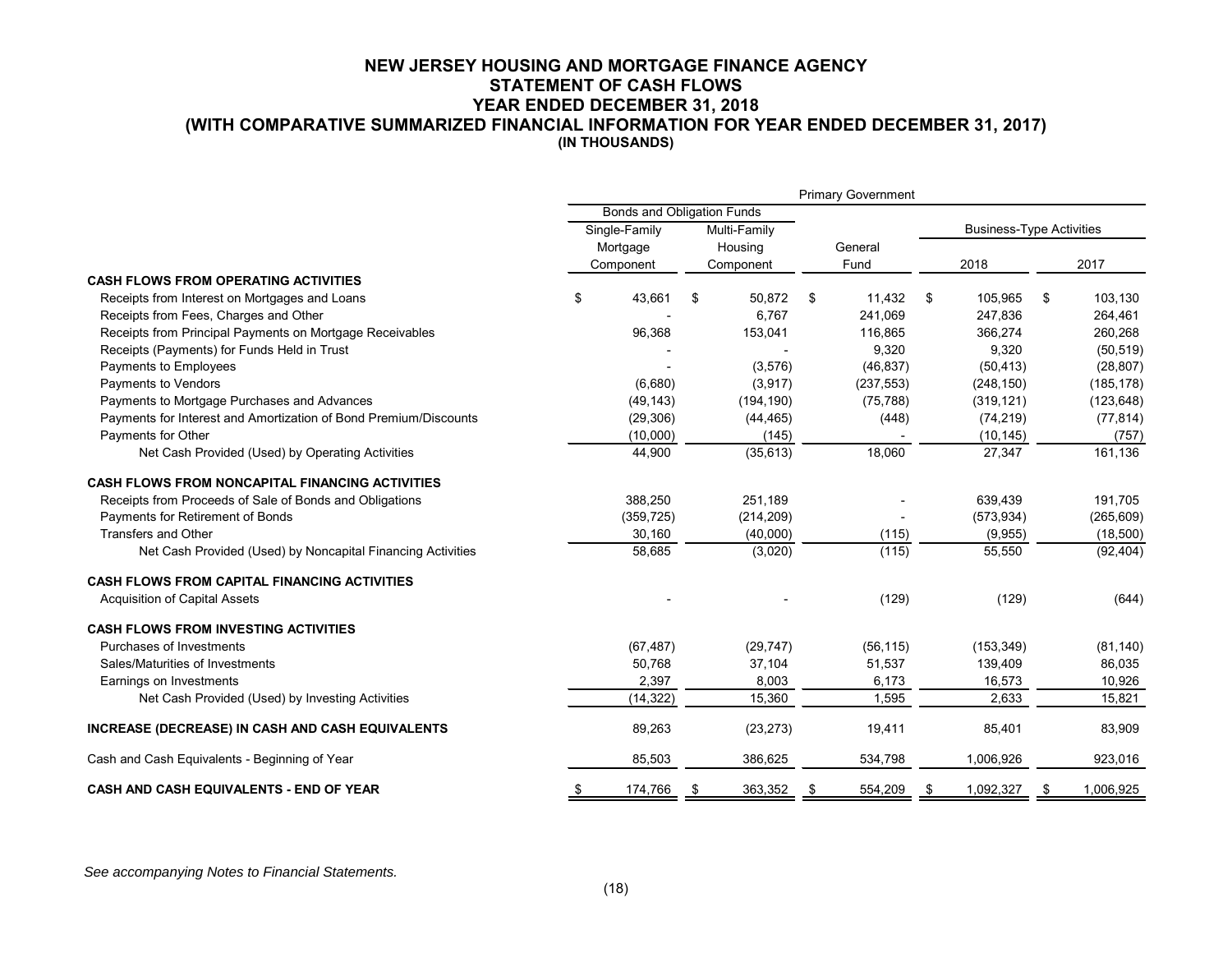### **NEW JERSEY HOUSING AND MORTGAGE FINANCE AGENCY STATEMENT OF CASH FLOWS (CONTINUED) YEAR ENDED DECEMBER 31, 2018 (WITH COMPARATIVE SUMMARIZED FINANCIAL INFORMATION FOR THE YEAR ENDED DECEMBER 31, 2017**  *(IN THOUSANDS)*

|                                                       | <b>Primary Government</b> |                            |              |                                 |               |  |  |  |  |  |
|-------------------------------------------------------|---------------------------|----------------------------|--------------|---------------------------------|---------------|--|--|--|--|--|
|                                                       |                           | Bonds and Obligation Funds |              |                                 |               |  |  |  |  |  |
|                                                       | Single-Family             | Multi-Family               |              | <b>Business-Type Activities</b> |               |  |  |  |  |  |
|                                                       | Mortgage                  | Housing                    | General      |                                 |               |  |  |  |  |  |
|                                                       | Component                 | Component                  | Fund         | 2018                            | 2017          |  |  |  |  |  |
| RECONCILIATION OF OPERATING INCOME TO NET CASH        |                           |                            |              |                                 |               |  |  |  |  |  |
| PROVIDED (USED) BY OPERATING ACTIVITIES               |                           |                            |              |                                 |               |  |  |  |  |  |
| Operating Income                                      | \$<br>10,942              | \$<br>13,403               | \$<br>23,727 | \$<br>48,072                    | \$<br>49,873  |  |  |  |  |  |
| Adjustments to Reconcile Operating Income to Net Cash |                           |                            |              |                                 |               |  |  |  |  |  |
| Provided (Used) by Operating Activities:              |                           |                            |              |                                 |               |  |  |  |  |  |
| <b>Depreciation Expense</b>                           |                           |                            | 1,057        | 1,057                           | 1.117         |  |  |  |  |  |
| Gain on Real Estate Owned                             | 2,556                     |                            | 3            | 2,559                           | 8,475         |  |  |  |  |  |
| Provision for Loan Losses                             | 12,769                    | 90                         | 8,201        | 21,060                          | 8,382         |  |  |  |  |  |
| Amortization of Premium and Discounts                 | (193)                     | 12                         |              | (181)                           | (156)         |  |  |  |  |  |
| Effects of Changes in Operating Assets, Liabilities   |                           |                            |              |                                 |               |  |  |  |  |  |
| and Deferred Outflows/Inflows of Resources:           |                           |                            |              |                                 |               |  |  |  |  |  |
| Mortgage Loans Receivable, Net                        | 19,098                    | (79, 392)                  | 25,096       | (35, 198)                       | 106,100       |  |  |  |  |  |
| Fees and Other Charges Receivable                     |                           |                            | (1, 191)     | (1, 191)                        | 218           |  |  |  |  |  |
| Mortgage Interest Receivable                          | 1.287                     | (930)                      |              | 357                             |               |  |  |  |  |  |
| Due from Loan Servicers and Insurers                  | (492)                     |                            | (65)         | (557)                           | 186           |  |  |  |  |  |
| Other Assets                                          | 4,656                     | (116)                      | (2,968)      | 1,572                           | 6,891         |  |  |  |  |  |
| <b>Real Estate Owned</b>                              | (4,943)                   | 30,385                     | 12,265       | 37,707                          | (11, 615)     |  |  |  |  |  |
| Interfund Allocation                                  |                           | (88)                       | 88           |                                 |               |  |  |  |  |  |
| Deferred Outflow of Resources - Pension               |                           |                            | 7,110        | 7,110                           |               |  |  |  |  |  |
| Deferred Outflow of Resources - OPEB                  |                           |                            | (868)        | (868)                           |               |  |  |  |  |  |
| Accrued Interest Payable on Bonds                     | 217                       | (205)                      |              | 12                              | (1,229)       |  |  |  |  |  |
| Advance from the State of New Jersey                  |                           | $\sim$                     | (214)        | (214)                           | (362)         |  |  |  |  |  |
| Funds Held in Trust for Mortgagor                     |                           | (17)                       | 10,820       | 10,803                          | (55, 159)     |  |  |  |  |  |
| Minimum Escrow Requirement                            |                           | 221                        | (129)        | 92                              | (424)         |  |  |  |  |  |
| <b>Mortgagor Escrow Deposits</b>                      |                           |                            | (1, 371)     | (1, 371)                        | 4,244         |  |  |  |  |  |
| Subsidy Payments Received in Advance                  |                           |                            | (1,768)      | (1,768)                         | (669)         |  |  |  |  |  |
| <b>Unearned Revenue</b>                               |                           |                            | (45, 553)    | (45, 553)                       | 46,569        |  |  |  |  |  |
| <b>Net Pension Liability</b>                          |                           |                            | (12, 578)    | (12, 578)                       | 3,346         |  |  |  |  |  |
| <b>OPEB Liability</b>                                 |                           |                            | (8, 419)     | (8, 419)                        | (3,096)       |  |  |  |  |  |
| Deferred Inflow of Resources - Commitment Fees        | (510)                     |                            |              | (510)                           | (120)         |  |  |  |  |  |
| Deferred Inflow of Resources - Pension                |                           |                            | 3,809        | 3,809                           |               |  |  |  |  |  |
| Deferred Inflow of Resources - OPEB                   |                           |                            | 123          | 123                             |               |  |  |  |  |  |
| <b>Other Liabilities</b>                              | (487)                     | 1,024                      | 885          | 1,422                           | (1, 435)      |  |  |  |  |  |
| Net Cash Provided (Used) by Operating Activities      | \$<br>44,900              | \$<br>(35, 613)            | \$<br>18,060 | \$<br>27,347                    | \$<br>161,136 |  |  |  |  |  |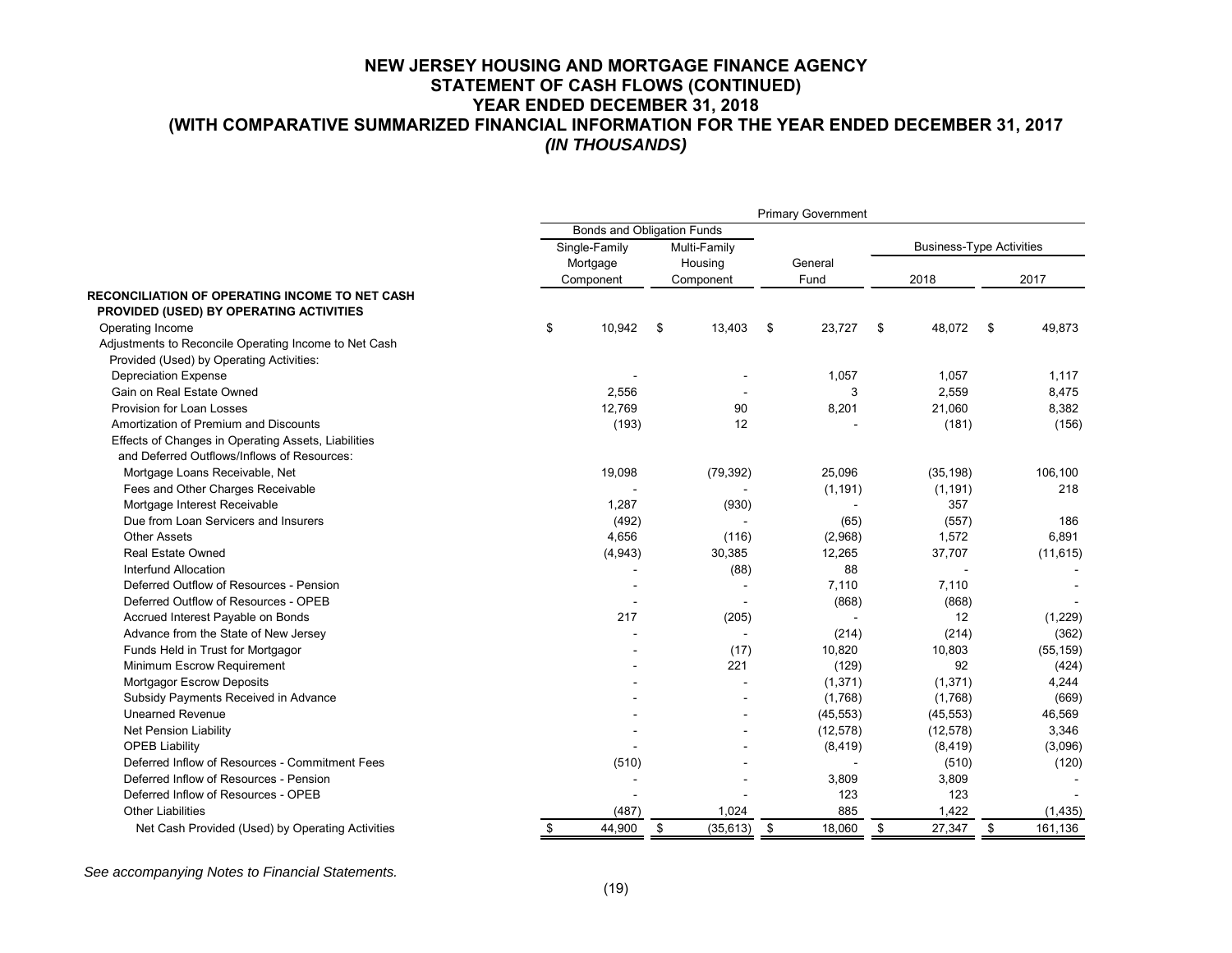## **NEW JERSEY HOUSING AND MORTGAGE FINANCE AGENCY STATEMENT OF FIDUCIARY NET POSITION – OPEB TRUST DECEMBER 31, 2018 (IN THOUSANDS)**

| <b>ASSETS</b><br>Cash and Cash Equivalents<br>Investment Income Receivable<br>Investments | \$<br>347<br>っ<br>11,172 |
|-------------------------------------------------------------------------------------------|--------------------------|
| <b>Total Assets</b>                                                                       | 11,521                   |
| <b>LIABILITIES</b><br>Accrued Expenses and Benefits Payable                               | \$<br>40                 |
| <b>NET POSITION, RESTRICTED FOR OPEB</b>                                                  | 11,481                   |
| <b>Total Liabilities and Net Position</b>                                                 | \$<br>11,521             |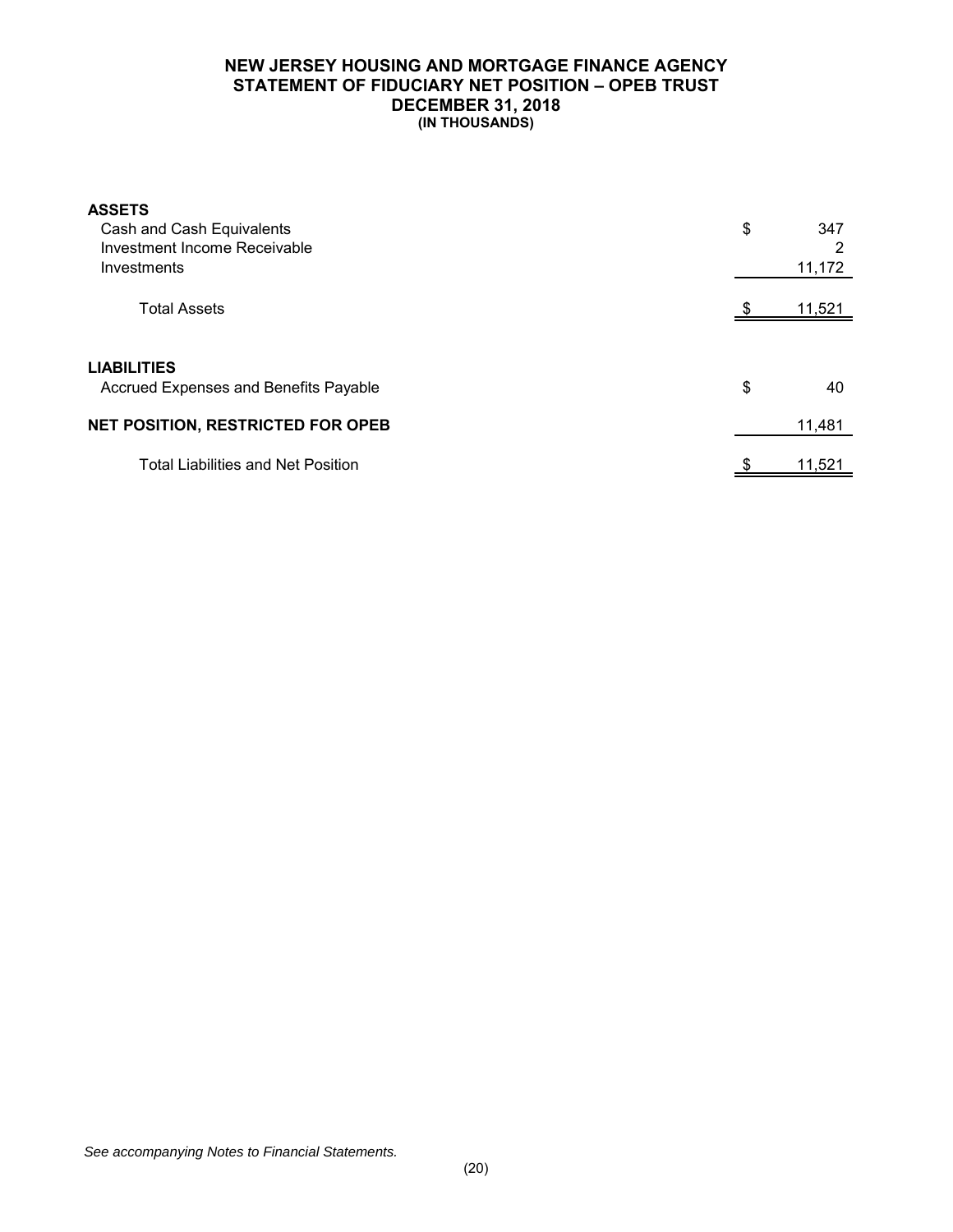## **NEW JERSEY HOUSING AND MORTGAGE FINANCE AGENCY STATEMENT OF CHANGES IN FIDUCIARY NET POSITION – OPEB TRUST YEAR ENDED DECEMBER 31, 2018 (IN THOUSANDS)**

| <b>ADDITIONS</b>                                      |              |
|-------------------------------------------------------|--------------|
| <b>Employer Trust Contributions</b>                   | \$<br>13,795 |
| Investment Income (Loss):                             |              |
| Interest and Dividends                                | 3            |
| <b>Dividends</b>                                      | 190          |
| Net Decrease in Fair Value of Investments             | (765)        |
| <b>Less Direct Investment Expenses</b>                | (38)         |
| Net Investment Loss                                   | (610)        |
| <b>Total Additions</b>                                | 13,185       |
| <b>DEDUCTIONS</b>                                     |              |
| <b>Benefit Payments</b>                               | 1,704        |
| <b>NET INCREASE IN NET POSITION</b>                   | 11,481       |
| Net Position Restricted for OPEB - Beginning of Year  |              |
| <b>NET POSITION RESTRICTED FOR OPEB - END OF YEAR</b> | 11,481       |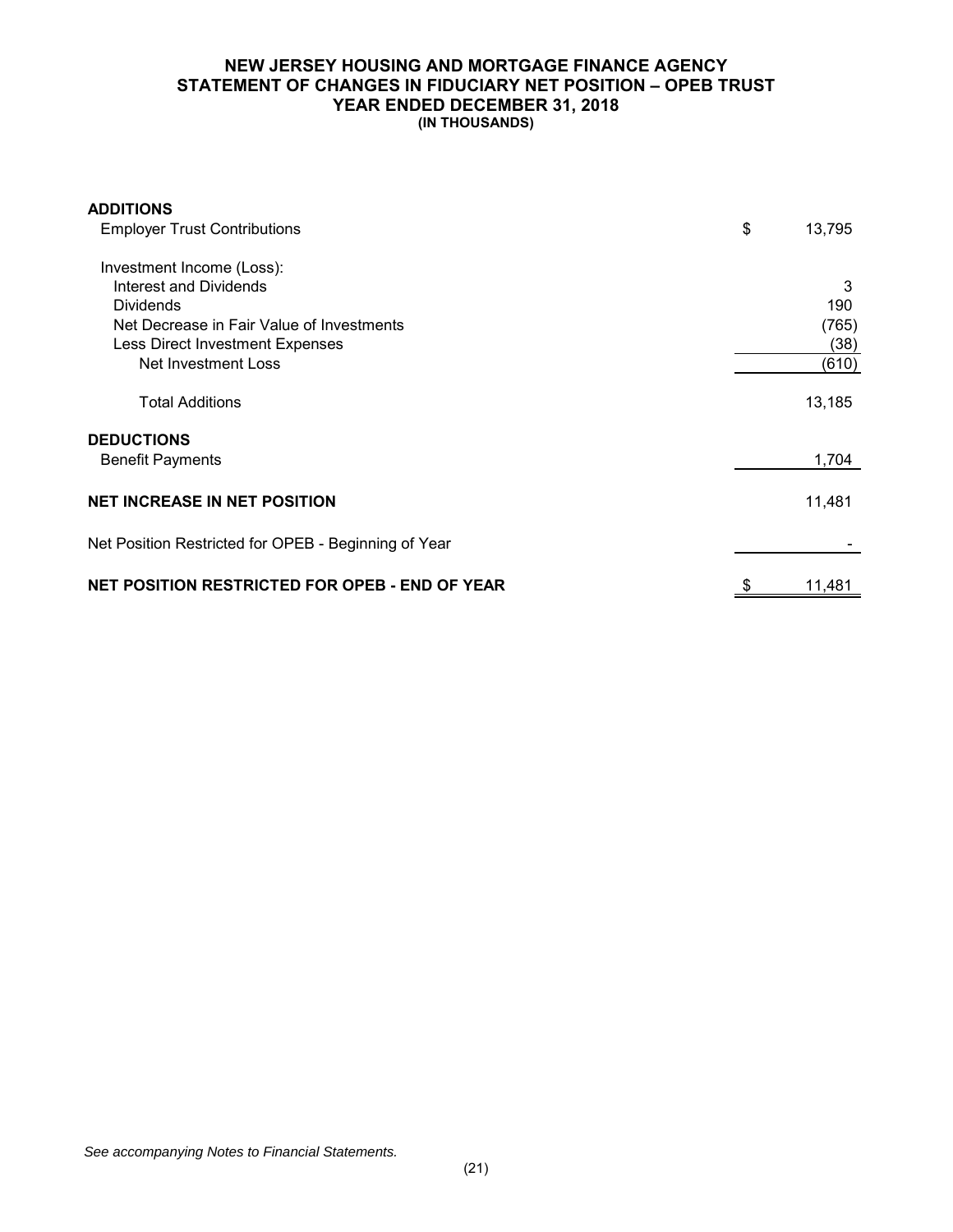## **NOTE 1 SUMMARY OF SIGNIFICANT ACCOUNTING POLICIES**

#### **Description of the Agency**

*Authorizing Legislation and Organization* – The New Jersey Housing and Mortgage Finance Agency (the Agency), which is established in, but not part of, the Department of Community Affairs, is a body, corporate and politic, created by the New Jersey Housing and Mortgage Finance Agency Law of 1983, constituting Chapter 530, Laws of New Jersey, 1983 (the Act), which combined the New Jersey Housing Finance Agency and the New Jersey Mortgage Finance Agency into a single agency.

The initial legislation and subsequent amendment grant the Agency the power to issue debt to finance the construction and rehabilitation of housing projects for families of low and moderate income by providing mortgage loans to qualified housing sponsors or to increase the funds available for residential mortgage and rehabilitation or improvement loans. In addition, the Agency is authorized to make loans to boarding home operators for life safety improvements.

The Agency is governed by nine members: the Commissioner of the Department of Community Affairs who serves as Chair, the State Treasurer, the Attorney General, the Commissioner of Banking and Insurance, and the Commissioner of the Department of Human Services who are members of the New Jersey Housing and Mortgage Finance Agency ex officio, and four persons appointed by the Governor with the advice and consent of the State Senate for terms of three years.

Certain bonds and other obligations issued under the provisions of the Act are general obligations of the Agency to which its full faith and credit are pledged. Certain mortgages issued from the proceeds of Multi-Family Housing Revenue Bonds are insured by the Federal Housing Administration. The Agency has no taxing power; however, certain bonds issued are separately secured, special, and limited obligations of the Agency. See Note 8 to the financial statements for a more detailed discussion of the Agency's bonds, notes, and obligations.

*Federal Subsidy Programs* – Many of the Agency-financed Multi-Family Housing projects (the projects) have entered into subsidy contracts with the U.S. Department of Housing and Urban Development (HUD) under Section 236 of the National Housing Act, as amended, or under Section 8 of the United States Housing Act of 1937, as amended (Section 8). The subsidies, paid to the Agency for the account of the respective projects, have been pledged, under the terms of the bond resolutions, for the security of the bondholders.

The Section 8 program provides for payment of housing assistance payments to or for the account of the owners of projects assisted under such program. The housing assistance payments represent the difference between the total contract rents (an average of 141% of fair market rents as determined by HUD) for such developments and the eligible tenants' rental payments, which are up to 30% of each such tenant's adjusted income. The housing assistance payments, as adjusted from time to time by HUD to reflect changing economic conditions and subject to the limitations of the Section 8 program, together with the tenants' rental payments, are used to pay all operating costs of the project and debt service on the project's mortgage.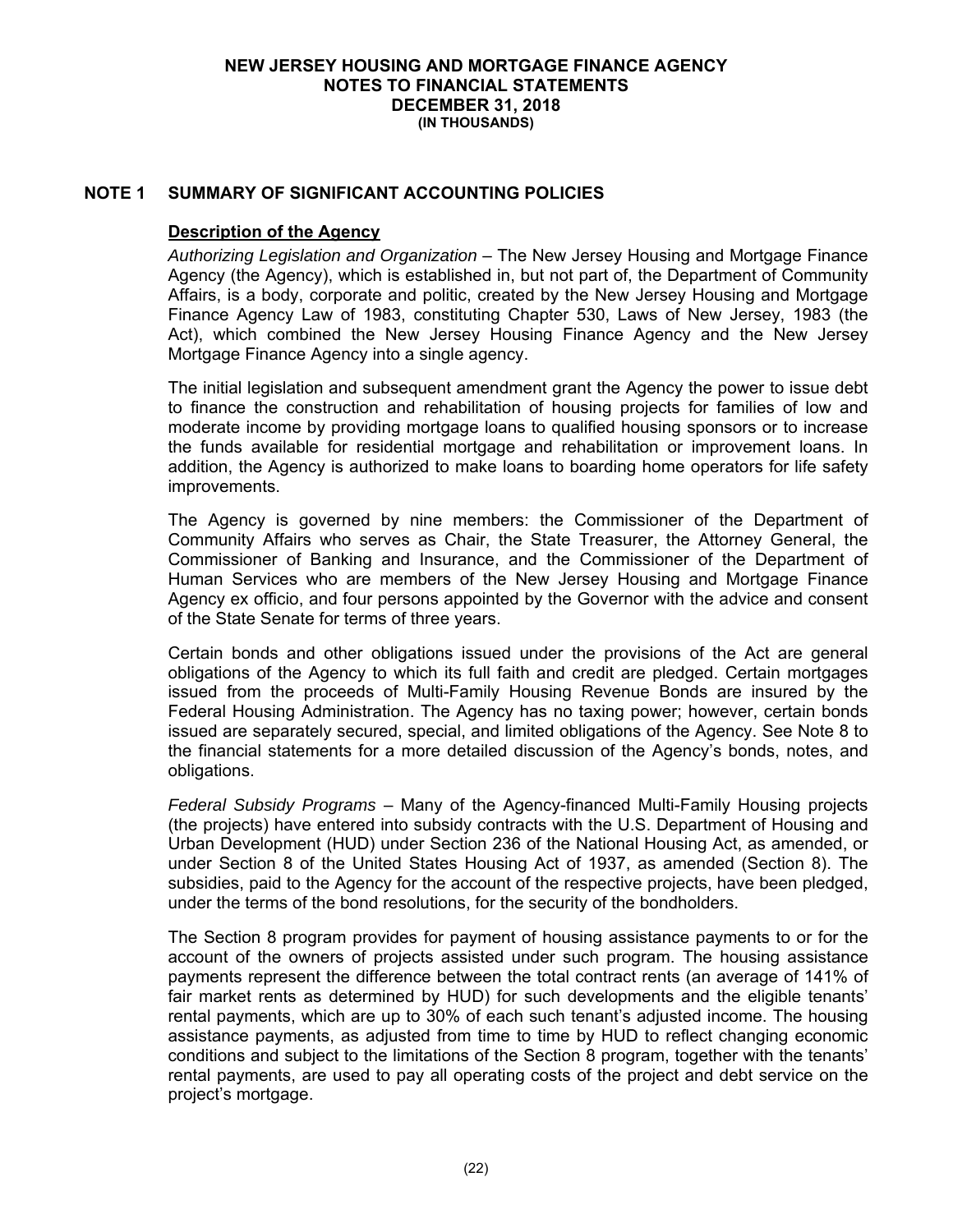## **NOTE 1 SUMMARY OF SIGNIFICANT ACCOUNTING POLICIES (CONTINUED)**

#### **Description of the Agency (Continued)**

The Section 8 Housing Assistance Payments (HAP) received by the Projects amounted to approximately \$63,644 for the year ended December 31, 2018.

The Section 236 program provides for interest reductions on mortgages of projects assisted under the program. HUD subsidizes the difference between the actual amortization schedule on the mortgages and an amortization schedule based upon a 1% interest rate. Several Section 236 projects also receive additional rental assistance for eligible tenants. The payments represent the difference between contract rent (as defined above) and the tenants' eligible rental payments.

The Section 236 Interest Reduction Payments (IRP) received by the Agency amounted to approximately \$9,942 for the year ended December 31, 2018.

## **Reporting Entity**

In evaluating the inclusion of other separate and distinct legal entities as component units within its financial reporting structure and determining whether the Agency itself is a component unit, the Agency applies the criteria prescribed by Governmental Accounting Standards Board (GASB) Statement No. 14, as amended by GASB Statement Nos. 39 and 61. Through the application of these GASB criteria, management of the Agency determined that the Agency is a component unit of the state of New Jersey. The Agency's financial statements are discretely presented as part of the State's financial statements.

In addition, management of the Agency determined that A Better Camden Corporation is a component unit of the Agency due to control and financial accountability as further described below.

## A Better Camden Corporation

On April 17, 1997, the Board Members of the Agency approved the formation of a wholly owned subsidiary corporation, A Better Camden Corporation (ABC). The Board consists of four State Directors and three Camden Directors as follows: The Commissioner of the New Jersey Department of Community Affairs, ex officio, or his or her designee; the Executive Director of the Agency, ex officio, or his or her designee; two employees of the Agency appointed by, and serving at the pleasure of the Executive Director of the Agency; the Mayor of the City of Camden, ex officio, or his or her designee; the Executive Director of the Camden Redevelopment Agency, ex officio, or his or her designee; and one resident of Camden appointed by a majority of the other directors to serve for a term of two years. ABC was formed to stimulate and encourage the construction, rehabilitation, and improvement of adequate and affordable housing in Camden, particularly for persons of low and moderate income.

The activity and balances of ABC are immaterial to the Agency as a whole and therefore, the Agency has chosen not to include ABC in their financial statements as a blended component unit. Separate financial statements are issued for ABC and can be obtained by contacting the New Jersey Housing and Mortgage Finance Agency, 637 South Clinton Avenue, P.O. Box 18550, Trenton, New Jersey 08650-2085.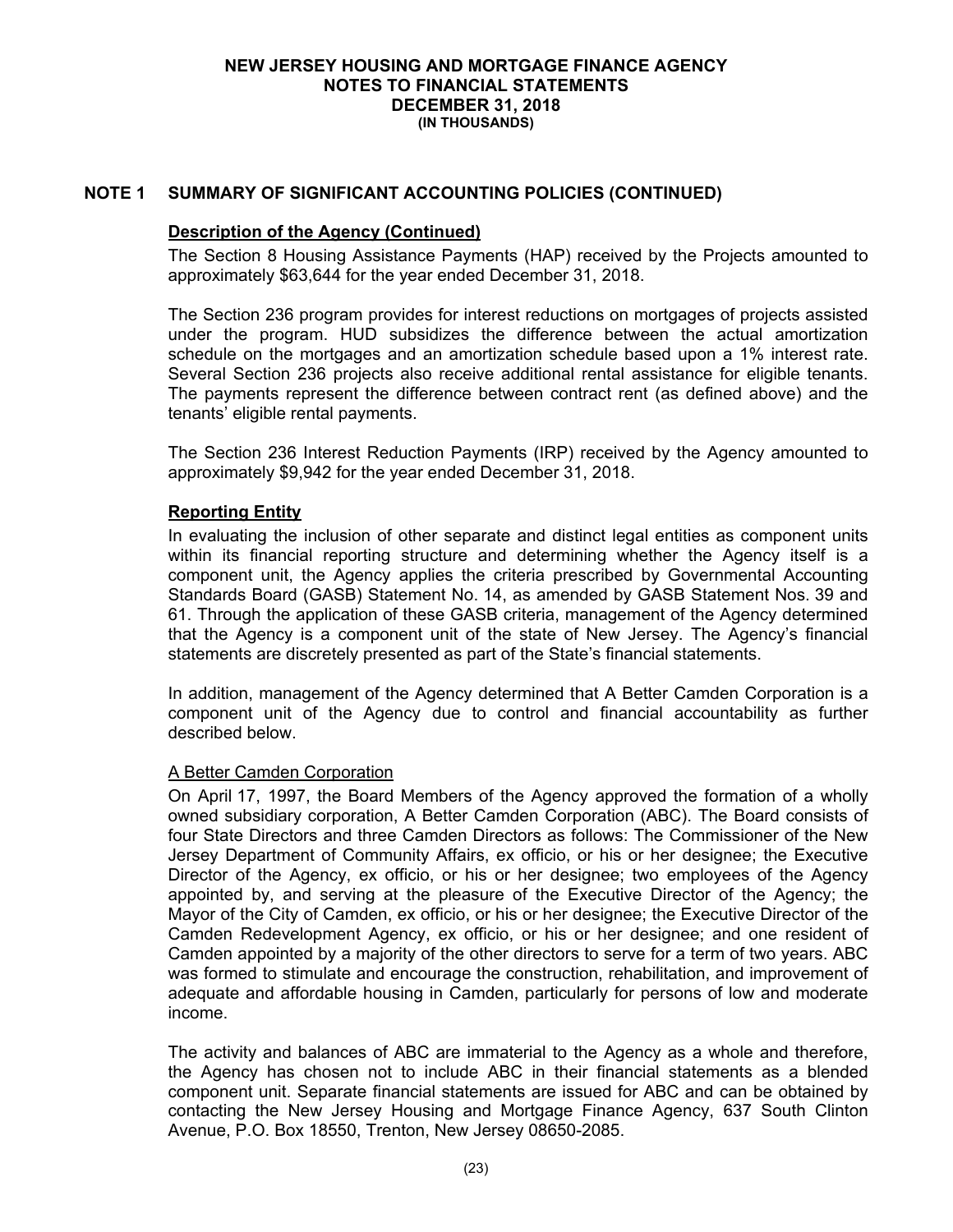## **NOTE 1 SUMMARY OF SIGNIFICANT ACCOUNTING POLICIES (CONTINUED)**

## **Basis of Presentation, Measurement Focus, and Accounting**

The Agency engages only in business-type activities. The financial statements of the Agency are presented as an enterprise fund and accounted for on the flow of economic resources measurement focus using the accrual basis of accounting. Revenues are recorded when earned, regardless of when the cash flow takes place. Operating costs and expenses are charged to expense as incurred. The Agency is required to follow all statements of the GASB and the accompanying financial statements have been prepared in conformance with accounting principles generally accepted in the United States of America (GAAP).

The Trust engages only in fiduciary activities. Separate financial statements are presented for the Trust since fiduciary activity is excluded from presentation in enterprise fund financial statements. The Trust uses the economic resources measurement focus and the accrual basis of accounting. Revenues are recorded when earned, regardless of when the cash flow takes place. Operating costs and expenses are charged to expense as incurred. The Trust is required to follow all statements of the GASB and the accompanying financial statements have been prepared in conformance with GAAP.

## **Use of Estimates**

The preparation of financial statements in conformity with GAAP requires management to make estimates and assumptions that affect the reported amounts of assets and liabilities, and disclosures of contingent assets and liabilities at the date of the financial statements and the reported amount of revenues and expenses during the reporting period. Actual results could differ significantly from these estimates.

## **Prior Year Comparative Financial Information**

The basic financial statements include certain prior year summarized comparative information that is not at the level of detail required for a presentation in conformity with GAAP. Accordingly, such information should be read in conjunction with the Agency's financial statements for the year ended December 31, 2017, from which the summarized information was derived. Certain reclassifications have been made to prior year summarized balances in order to conform to current year presentation. The reclassifications did not affect net position or changes therein.

## **Descriptions of Funds**

The accounts of the Agency are organized on the basis of separate enterprise funds, each of which is considered to be a separate accounting entity with a separate set of selfbalancing accounts that comprise its assets, deferred outflows, liabilities, deferred inflows, net position, and revenues and expenses. Within each fund there are accounts required by the respective bond resolutions.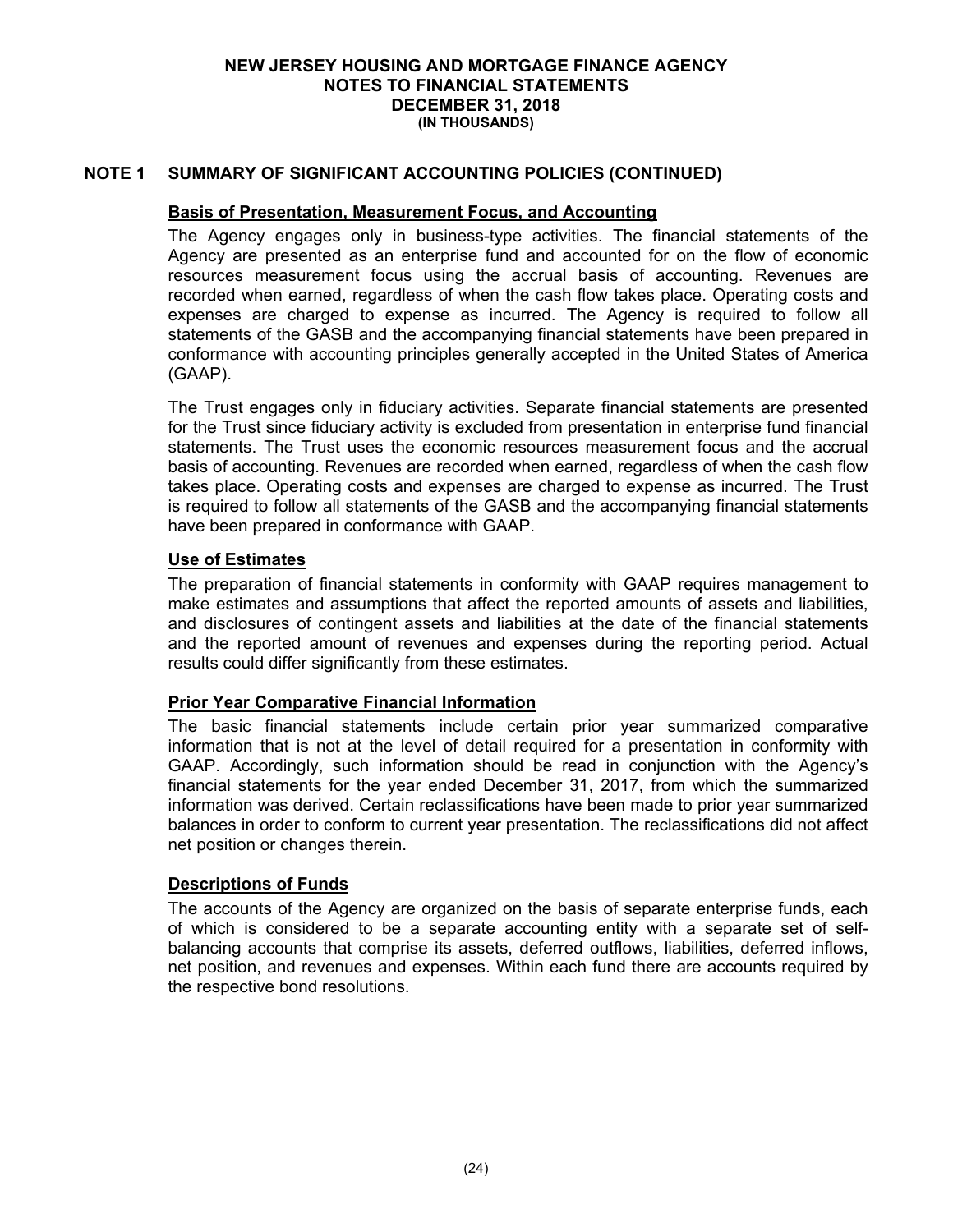## **NOTE 1 SUMMARY OF SIGNIFICANT ACCOUNTING POLICIES (CONTINUED)**

## **Descriptions of Funds (Continued)**

The Agency reports the following as major funds:

*General Fund* – The General Fund is utilized to record transactions which are not directly related to a specific bond resolution. All Agency expenses are recorded in this fund except provisions for potential loan losses, and specific program expenses which are charged to the loan-related funds.

*Multifamily Program* – The Multifamily Program transactions relate to the construction, rehabilitation, and permanent financing of multifamily rental housing developments generally designed entirely or with a percentage of persons and families of low and moderate income or for senior citizens. Assets under the bond resolutions are restricted and are not available for any other purpose other than as stated.

*Single Family Program* – The Single Family Program transactions relate to the purchase of mortgage loans for owner-occupied single-family residences for persons and families of low and moderate income. Assets under the bond resolution are restricted and are not available for any other purpose other than as provided.

The Agency reports the following as a fiduciary fund:

## New Jersey Housing Mortgage and Finance Agency OPEB 115 Trust Fund

The Trust is a separate legal entity created pursuant to a trust agreement initiated by the Agency on December 22, 2017. The Trust is a private-purpose trust established for the sole purpose of providing health and welfare benefits for retirees and their eligible spouses and dependents as provided by the New Jersey State Health Benefits Program (the Program). All resources of the Trust, including income on investments and other revenues, are held in trust to meet obligations to provide the health and welfare benefit payments to retirees and their eligible spouses and dependents. Resources of the Trust may also be used to pay reasonable expenses of administering the Trust and the Program. Trust receipts consist of contributions made by the Agency. The Trust administers its affairs through its trustee, records its assets in segregated accounts, and maintains financial records separate from the Agency. The Trust is presented in the accompanying fiduciary fund financial statements.

## **Cash and Cash Equivalents**

Cash equivalents include highly liquid investments with a maturity of three months or less when purchased, short-term highly liquid money market funds, overnight repurchase agreements and amounts held in a tax-free cash management fund, all of which are readily convertible to known amounts of cash.

## **Investments**

Investments in United States Government and Agency securities, asset backed securities, corporate notes and commercial paper are reported at fair value. The Agency's investment agreements are reported at an amount equal to principal and accrued interest.

Investments of the Trust fiduciary fund are stated at fair value. The fair value is generally based on quoted market prices at December 31, 2018.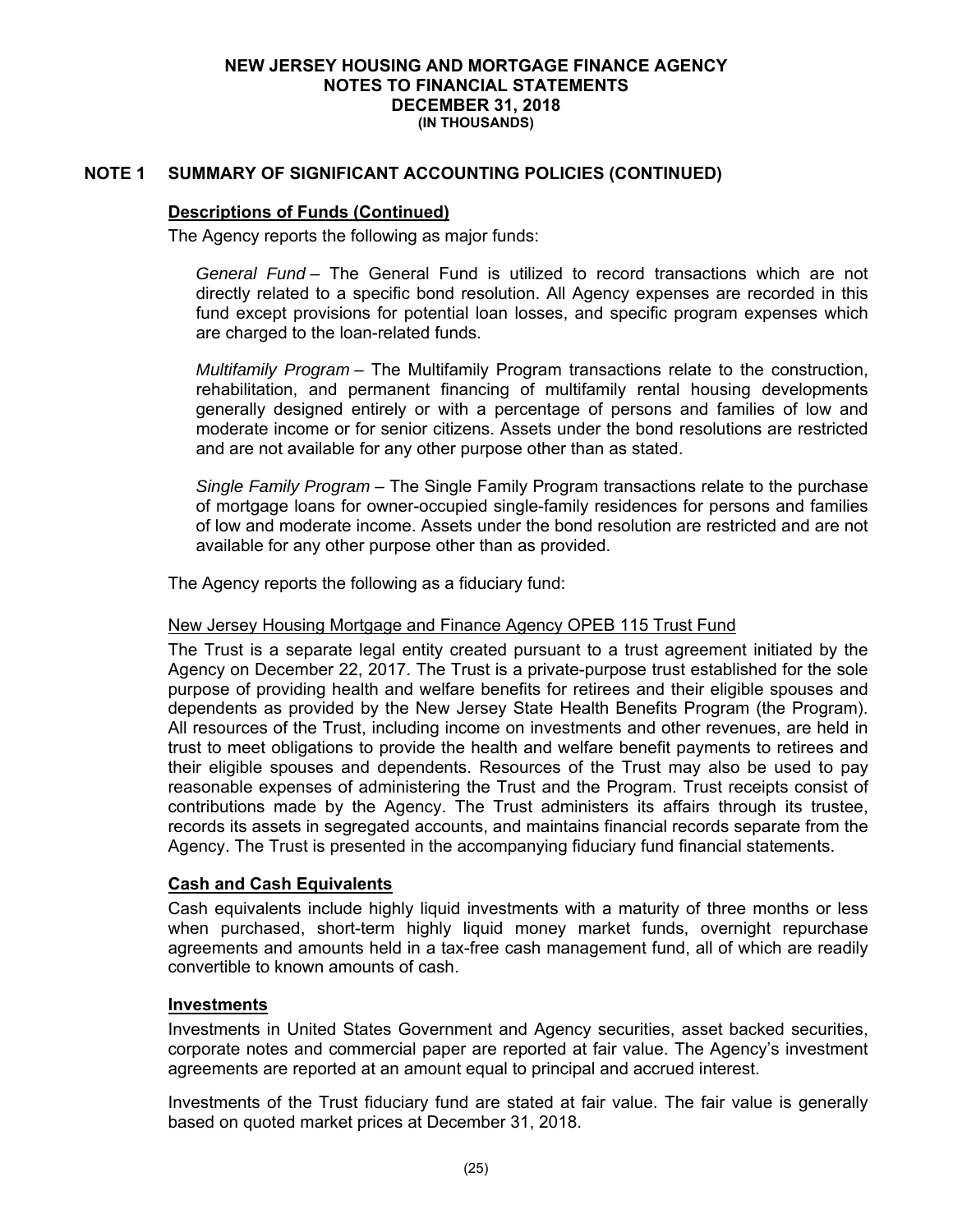## **NOTE 1 SUMMARY OF SIGNIFICANT ACCOUNTING POLICIES (CONTINUED)**

### **Capital Assets and Related Depreciation**

The Agency capitalizes all capital assets with an acquisition value greater than \$1,000 at cost. Depreciation and amortization are provided using the straight-line method over the estimated useful lives of the assets as follows:

| <b>Asset Class</b>                         | Useful Lives |
|--------------------------------------------|--------------|
| <b>Buildings and Building Improvements</b> | 25           |
| Motor Vehicles                             |              |
| Machinery and Equipment                    | $4 - 10$     |
| <b>Furniture and Fixtures</b>              | 5            |

Expenses for maintenance and repairs are charged to operating expenses. Renewals and betterments are capitalized. At the time properties are retired or otherwise disposed of, their cost and related accumulated depreciation are eliminated from the accounts and the gains or losses from such disposals are credited or charged to operations.

## **Real Estate Owned**

Real estate owned represents real estate acquired through foreclosure and in-substance foreclosures. Real estate owned is recorded at the lower of the investment in the loan or the estimated net realizable value.

## **Funds and Deposits Held for Projects**

Certain funds and deposits are held by the Agency's General Fund for projects in interestbearing accounts. Such interest accrues to the benefit of the projects and is not recorded as Agency revenue.

## **Debt Issuance Costs, Bond Discount, and Other Bond Related Costs**

Debt issuance costs except prepaid insurance costs are expensed in the period incurred. Discount and premium on bonds are unearned and amortized to interest expense using a method approximating the effective interest method.

## **Mortgage Loans**

Mortgage loans are stated at principal amounts outstanding, net of unearned discount. Interest income on first mortgage loans is accrued and credited to interest income as earned. The Agency is involved in foreclosure proceedings relating to both single and multifamily mortgages. For single-family mortgages, the Agency allows its outside servicers to represent them in Agency-approved foreclosure proceedings. The Agency enacts foreclosure proceedings against Multi-Family loans at the direction of its executive director with the approval of the Agency's Board. The Agency is the first lien holder for all supplemental mortgages. Interest income on supplemental mortgages is not accrued, but is credited to income as collected.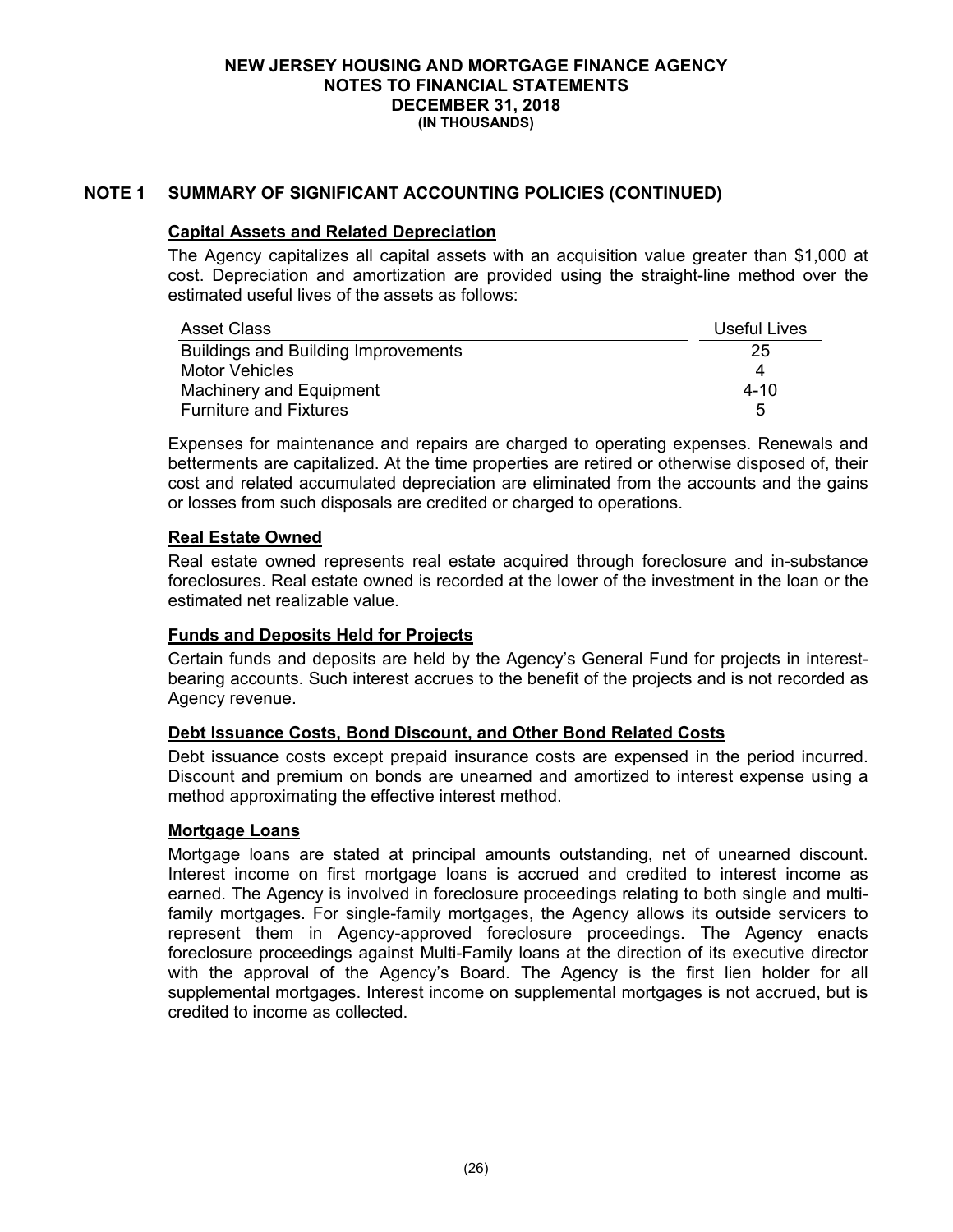## **NOTE 1 SUMMARY OF SIGNIFICANT ACCOUNTING POLICIES (CONTINUED)**

## **Mortgage Servicing Rights**

Certain mortgage loans are sold with mortgaged servicing rights retained by the Agency. The value of mortgage loans sold with servicing rights retained is reduced by the cost allocated to the associated mortgage servicing rights. Gain or losses on sales of mortgage loans are recognized based on the difference between the selling price and the carrying value of the related mortgage loans sold. The Agency estimates fair value for servicing rights based on the present value of future expected cash flows, using management's best estimate of the key assumptions—credit losses, prepayment speeds, servicing costs, earnings rate, and discount rates commensurate with the risks involved.

Capitalized servicing rights are reported at fair value and changes in fair value are reported in net income for the period the change occurs.

## **Allowance for Loan Losses**

Certain projects have not generated sufficient cash flow to meet both operating expenses and debt service payments as a result of delays in attaining full occupancy levels, rising operating costs, or a combination thereof. The Agency has developed programs designed to provide adequate cash flow for these projects by obtaining additional rental assistance subsidies from HUD, rent increases, additional contributions by limited-dividend sponsors, the State of New Jersey Bond and Housing Assistance Funds and the Agency's General Fund. In addition, the Single Family homeowners may face similar cash flow issues causing loans to become uncollectible. The Agency has provided allowances for loan losses of \$258,404 as of December 31, 2018 against mortgage loans receivable, debt service arrears receivable, supplemental mortgages, other loans, and fees and charges including provision for negative cash flows and cost overruns for these projects. The allowance is an amount that management believes will be adequate to absorb possible losses on existing loans that may become uncollectible, based on evaluations of the collectability of the loans. The evaluations take into consideration such factors as changes in the nature and volume of the loan portfolio, overall portfolio quality, review of specific problem loans and current economic conditions that may affect the borrowers' ability to pay. Economic conditions may result in the necessity to change the allowance quickly in order to react to deteriorating financial conditions of the Agency's borrowers. As a result, additional provisions on existing loans may be required in the future if borrowers' financial conditions deteriorate or if real estate values decline.

## **Advances from the State of New Jersey for Bond and Housing Assistance**

Pursuant to the provisions of agreements with the State of New Jersey Department of Community Affairs, the Agency has received funds from the 1968 and 1976 State of New Jersey General Obligation Bond Assistance Funds. These funds have been pledged as security for the bonds of certain bond resolutions and to provide supplemental financing to certain housing projects (see Note 8).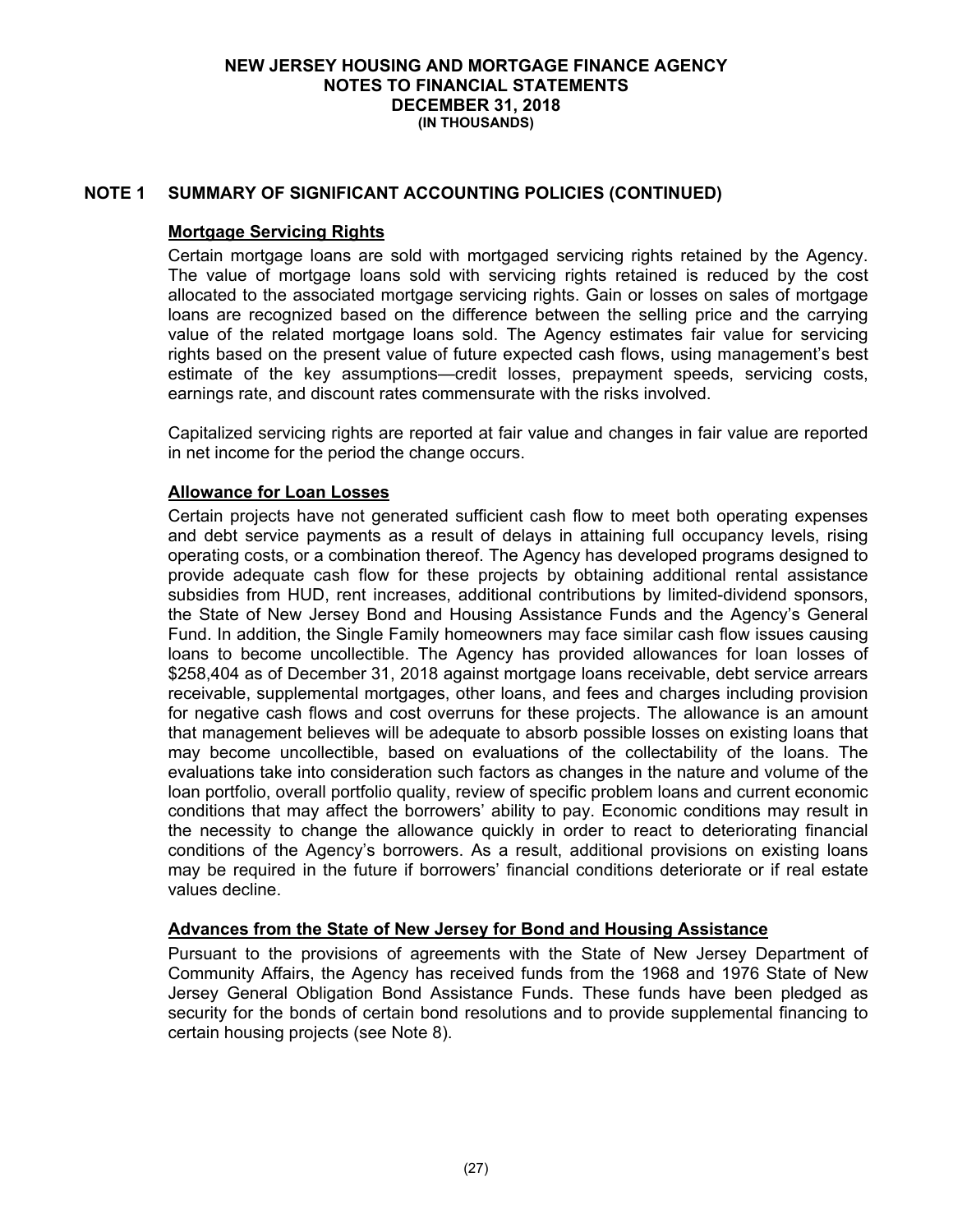## **NOTE 1 SUMMARY OF SIGNIFICANT ACCOUNTING POLICIES (CONTINUED)**

## **Advances from the State of New Jersey for Affordable Housing**

Pursuant to the provisions of an agreement with the State of New Jersey Department of Community Affairs, the Agency has received funds to facilitate the building of low-income projects. The amount available for the program is \$1,194 as of December 31, 2018 which is included in restricted cash and cash equivalents.

## **Minimum Escrow Requirement**

In accordance with the bond resolutions and/or deed and regulatory agreements, substantially all permanently financed projects are required to deposit with the Agency one month's principal and interest on their mortgage loans as security against the late payment of subsequent remittances.

## **Unearned Revenue**

Unearned revenues arise when potential revenue has not been earned in the current period. Unearned revenues also arise when resources are received by the Authority before it has a legal claim to them, as when grant monies are received prior to meeting all eligibility requirements and/or the occurrence of qualifying expenditures. In subsequent periods, when both the revenue recognition criteria are met or when the Authority has a legal claim to the resources, the liability for the unearned revenue is removed from the statement of net position, and revenue is recognized.

## **Deferred Inflows/Outflows of Resources**

Deferred inflows of resources, reported after total liabilities, is defined by GASB as an acquisition of net position that applies to future periods. The revenue is recognized in the applicable future period(s). The Agency has two items that are required to be reported in this category: (1) the deferred inflow from pension/OPEB, and (2) commitment fees related to bonds. These amounts are deferred and recognized as an inflow of resources in the period that the amounts become available.

Deferred outflows of resources represent a consumption of net position that applies to a future period and so will not be recognized as an outflow of resources (expenditure) until the future period. The Agency has three items that are required to be reported in this category: (1) changes in assumptions and employer proportionate share of the net pension liability/net OPEB liability that are being amortized over future periods, (2) pension contributions/OPEB contributions made subsequent to the measurement date related to pensions, and (3) the accumulated decrease in fair value of hedging derivatives.

## **Pensions**

For purposes of measuring the net pension liability, deferred outflows of resources and deferred inflows of resources related to pensions, and pension expense, information about the fiduciary net position of the pension plan and additions to/deductions from its fiduciary net position have been determined on the same basis as they are reported by the pension system. For this purpose, benefit payments (including refunds of employee contributions) are recognized when due and payable in accordance with the benefit terms. The pension system reports investments at fair value.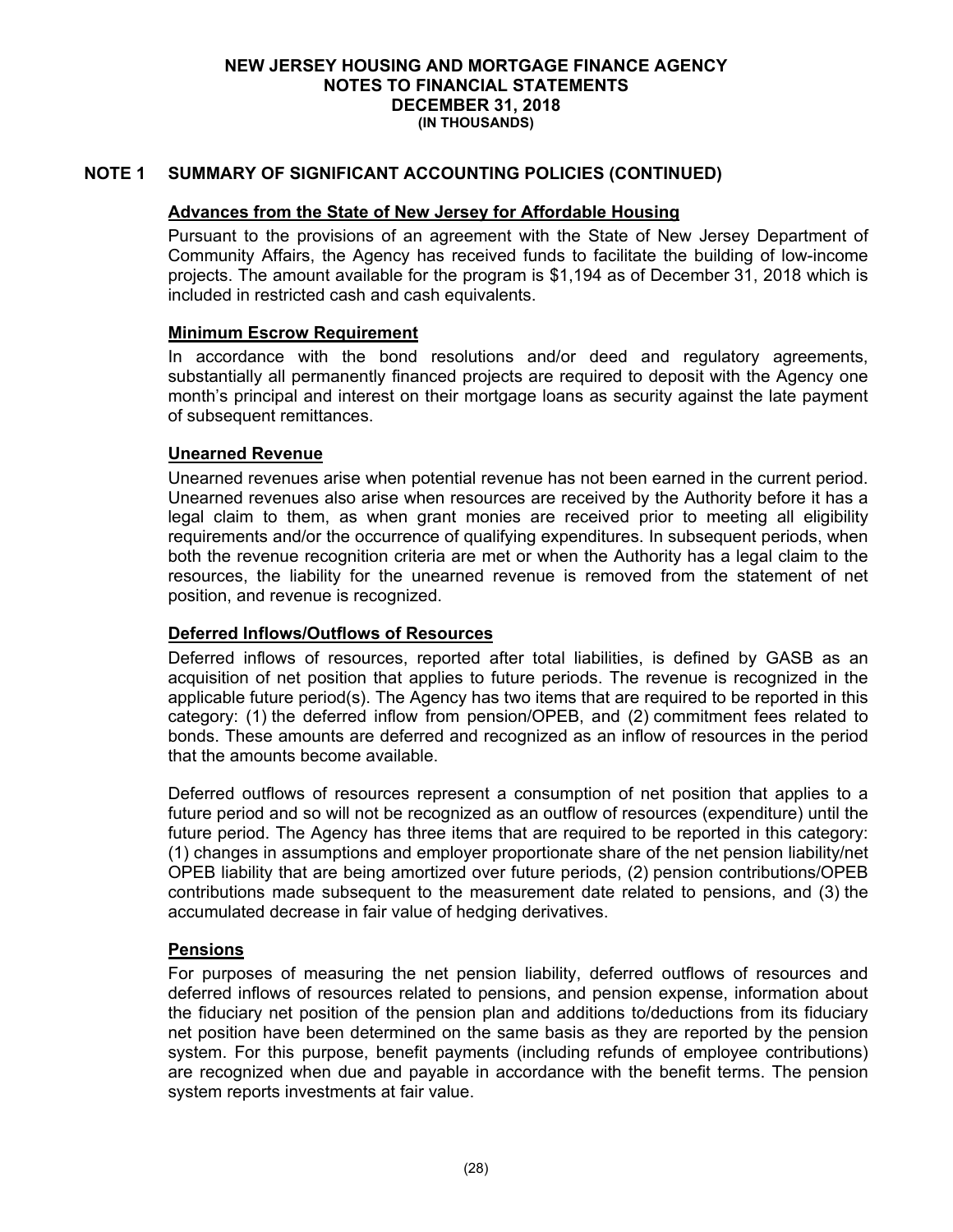## **NOTE 1 SUMMARY OF SIGNIFICANT ACCOUNTING POLICIES (CONTINUED)**

## **Other Postemployment Benefits (OPEB)**

For purposes of measuring the net OPEB liability, deferred outflows of resources and deferred inflows of resources related to OPEB, and OPEB expense, information about the fiduciary net position of the Trust and additions to/deductions from the Trust's fiduciary net position have been determined on the same basis as they are reported by the State of New Jersey State Health Benefits Plan (the Plan). For this purpose, the Trust recognizes benefit payments when due and payable in accordance with the benefit terms. Investments are reported at fair value, except money market investments and participating interest-earning investment contracts with a maturity at time of purchase of one year or less, which are reported at cost.

## **Net Position**

Net position comprises the excess of revenues over expenses from operating income, nonoperating revenues, expenses, and capital contributions. Net position is classified in the following three components:

*Net Investment in Capital Assets* – This component of net position consists of capital assets, net of accumulated depreciation and reduced by the outstanding balances of any bonds, mortgages, notes, or other borrowings that are attributable to the acquisition, construction, or improvement of those assets, if any.

*Restricted* – Net position is reported as restricted when constraints placed on net position use either: (1) externally imposed by creditors, grantors, contributors, or laws or regulations of other governments, or (2) imposed by law through constitutional provisions or enabling legislation.

*Unrestricted* – This component of net position consists of assets that do not meet the definition of restricted or net investment in capital assets. This component includes assets that may be designated for specific purposes by the Board.

When both restricted and unrestricted resources are available for use, it is the Agency's policy to use restricted resources first and unrestricted resources as needed.

## **Operating and Nonoperating Revenues and Expenses**

Operating revenues consist primarily of all revenues derived from interest income on mortgage loans, fees, and charges on mortgages and loans issued and gains on the sale of real estate owned. Investment income, which consists of interest income earned on various interest-bearing accounts and on investments in debt securities is reported as nonoperating revenues.

Operating expenses include general and administrative expenses of the Agency; salaries and benefits; costs and expenses incurred in connection with the issuance and sale of certain bonds and notes; fees and expenses of trustees and depository and paying agents; and other costs associated with the Agency's various loan programs.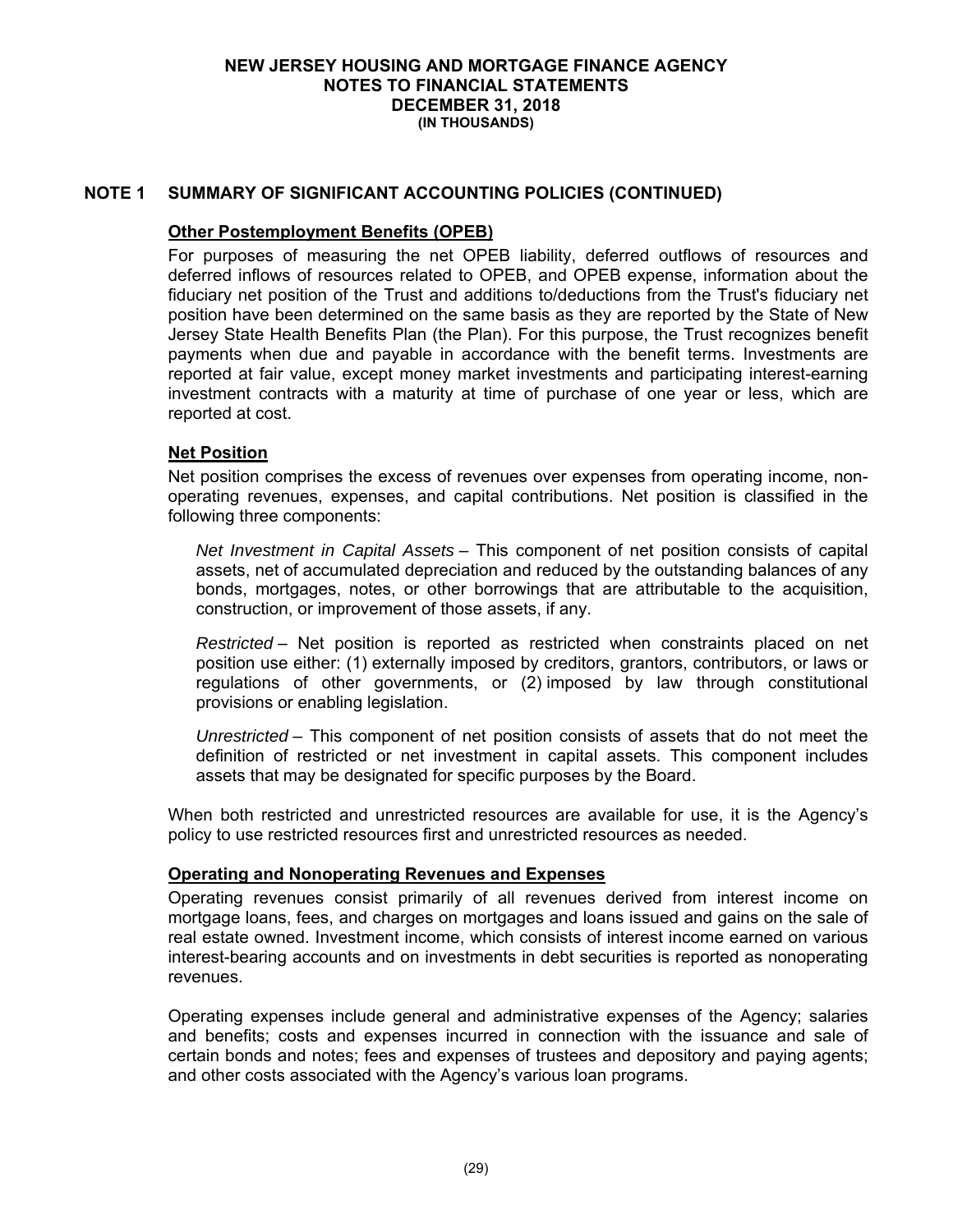## **NOTE 1 SUMMARY OF SIGNIFICANT ACCOUNTING POLICIES (CONTINUED)**

#### **Derivative Instruments**

The Agency enters into various interest rate swaps in order to manage risks associated with interest on its bond portfolio.

## **Tax Status**

The Agency is exempt from federal income taxes under the Internal Revenue Code Section 115 and from state income taxes under N.J.S.A. 27-25-16. Accordingly, no provision is recorded for federal and state income taxes.

## **New Accounting Pronouncements**

In fiscal year 2018, the Agency implemented the following GASB Statements:

Statement No. 75 – *Accounting and Financial Reporting for Postemployment Benefits Other Than Pensions*. The objective of this Statement is to prescribe standards for measuring and recognizing liabilities, deferred outflows of resources, deferred inflows of resources, and expenses and expenditures related to other postemployment benefits (OPEB) administered. The Agency is now required to record a liability for future postemployment benefits other than pension benefits in excess of accumulated plan contributions. The cumulative effect of the accounting change in connection with the implementation of GASB No. 75 was an increase in net position of \$18,614 as of January 1, 2018.

In accordance with GASB No. 75 which was adopted effective January 1, 2018, the Agency restated the January 1, 2018 net position as follows:

| Net Position January 1, 2018, as Previously Stated   | SS. | 940.854 |
|------------------------------------------------------|-----|---------|
| Cumulative Effect of GASB No. 75, Net OPEB Liability |     | 18,614  |
| Net Position January 1, 2018, as Restated            |     | 959,468 |

## **NOTE 2 EARLY EXTINGUISHMENT OF DEBT**

During the year ended December 31, 2018, as a result of the prepayment and refinancing of certain mortgages, the Agency repurchased or redeemed, prior to their scheduled maturity, the principal amount of certain of its bonds, totaling approximately \$496,365.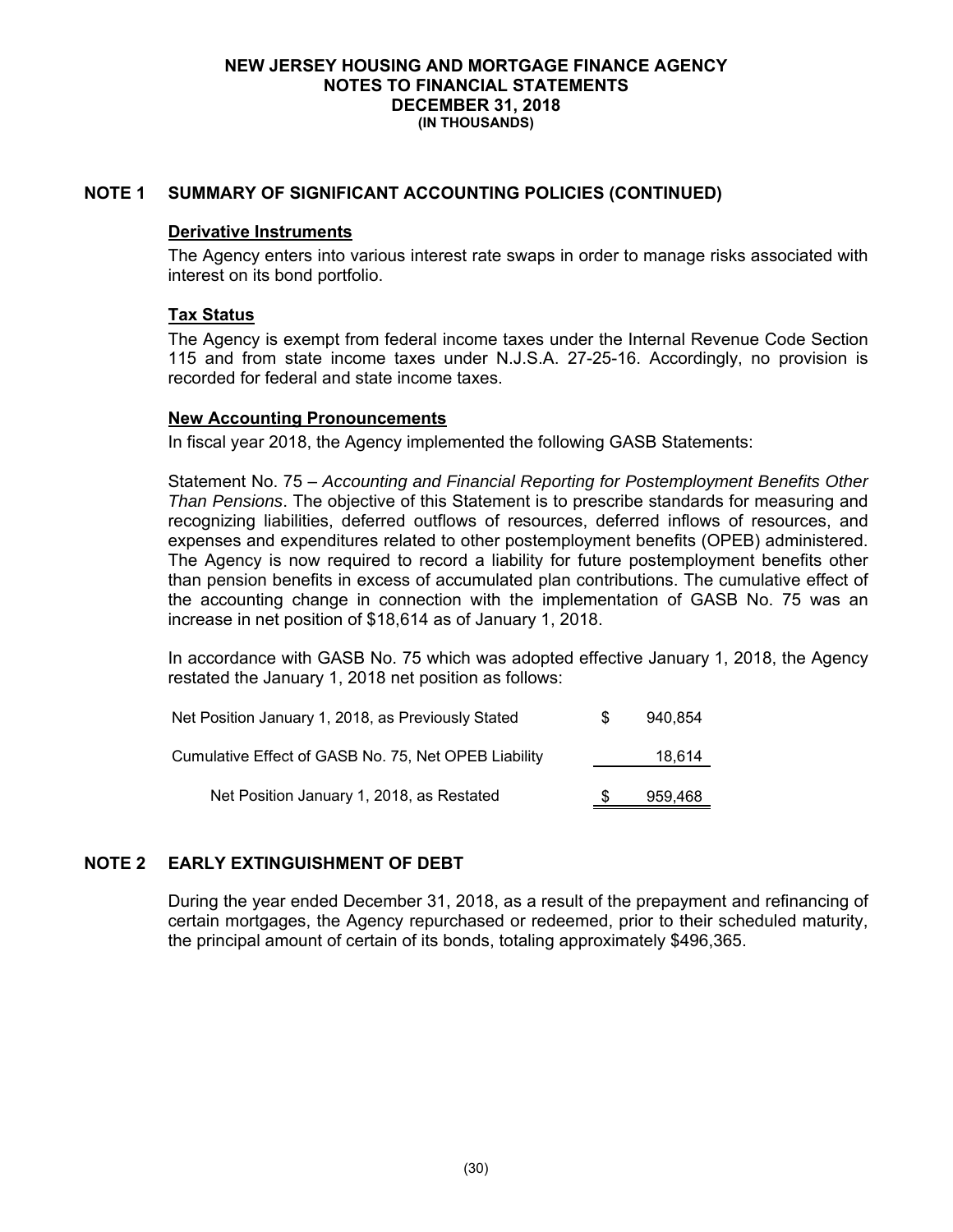## **NOTE 3 INVESTMENTS AND DEPOSITS**

## **Custodial Credit Risk**

Custodial credit risk is the risk that, in the event of a bank failure, the Agency's or Trust's deposits may not be returned to it. The Agency has no formal policy as to custodial credit risk related to cash and equivalents held outside of its Bond Resolutions. Certain of the Agency's Bond Resolutions have varying provisions which relate to custodial credit risk including requirements that certain monies and certain deposits of funds held under Resolutions be insured by federal deposit insurance or collateralized or secured by the U.S. government, or U.S. government agency obligations. In some cases, the Trustee or paying agent is excluded from these requirements related to funds held by them in trust. In some cases certain of the Agency's Bond Resolutions require that the holders (banks and other entities) of certain deposits have certain minimum long-term or short-term credit rating levels. All funds are deposited in public depositories protected from loss under the provisions of the Governmental Unit Deposit Protection Act (GUDPA). As of December 31, 2018, the Agency's bank balance amounted to \$45,837, all of which was insured or collateralized.

## **Investment Policy – Agency General Fund**

The Agency has established an investment policy, which pertains to assets of the Agency such as the General Fund assets, which are held outside of the Agency's Bond Resolutions. The primary investment objectives of the Agency's investment activities are to preserve principal, meet liquidity needs, further purposes of the Agency, and provide a suitable return in relationship to current market conditions and the established investment policy. The Agency's investment policy includes guidelines as to liquidity and duration, eligible investments, concentration limits, credit quality and currency. The Agency's General Fund investments are managed by BlackRock pursuant to an agreement between the Agency and BlackRock. BlackRock has been instructed to follow the Agency's aforementioned investment policy.

The investment policy permits investments in obligations issued by U.S. Treasury or guaranteed by the U.S. government as well as obligations issued by or guaranteed by U.S. federal agencies, commercial paper, repurchase agreements having maximum maturities of seven days or less that are fully collateralized by U.S. government and/or agency securities, money market mutual funds and commercial bank obligations including time deposits, bank notes and bankers' acceptances, certain AA rated asset backed and AA+ rated mortgage backed securities, highly rated corporate bonds and bond obligations of the Agency.

## **Investment Types**

The Agency holds various investments, outside of the Bond Resolutions, within the Agency's General Fund. As discussed, these investments are currently managed by BlackRock. In addition to the eligible investments permitted by the Agency's Investment Policy discussed above, the aforementioned Investment Policy also permits corporate bonds, notes, and medium term notes.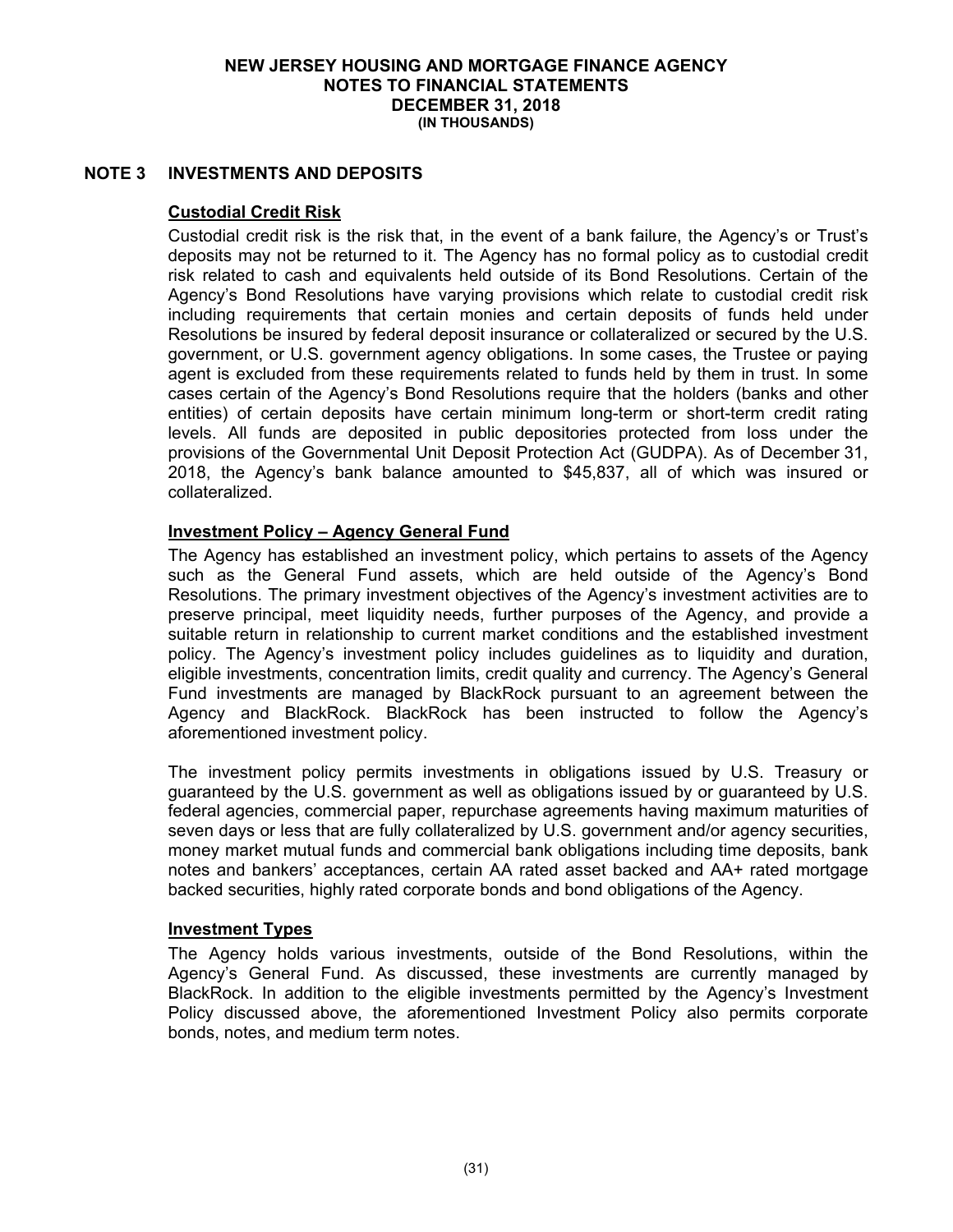## **NOTE 3 INVESTMENTS AND DEPOSITS (CONTINUED)**

## **Investment Types (Continued)**

Also permitted are asset backed securities, mortgage backed securities and collateralized mortgage obligations, however, these securities must be rated AA by at least one of the national rating agencies. Equity investments in project-specific housing and housing-related developments which further the purposes of the Agency are also permitted with approval from the Agency Board. Further, excluding the aforementioned equity investments, the Agency's Investment Policy indicates the maximum effective duration of any individual security is not to exceed 10.5 years.

In addition to those investments discussed above, certain of the Agency's Bond Resolutions also permit guaranteed investment contracts or investment agreements, obligations or notes of certain U.S. government agencies which are not backed by the U.S. government, certain short-term and long-term debt providing the issuers fall within permissible rating categories, direct and general obligations of the state of New Jersey guaranteed by the State, obligations of states and municipalities which are fully secured by contributions contracts with the U.S. government, certain stripped U.S. Treasury securities, shares of open-end, diversified investment companies having certain minimum credit ratings and Federal Housing Administration debentures.

## **Investment Policy – Bond Resolutions**

The Agency's Single Family and Multi Family Bond Resolutions govern the investment of assets and funds held under the Resolutions and, as such, establish permitted investments in which funds held under the Resolutions may be invested. The Agency currently has two Single Family Bond Resolutions and three Multi-Family Resolutions, all of which govern the types of investments in which monies held under each resolution may be invested. Generally, the Agency's Bond Resolutions permit the deposit of funds with commercial banks and the investment of funds in time deposits and certificates of deposits, U.S. government obligations, obligations of certain U.S. Government Agencies or obligations that are guaranteed by the U.S. Government. Additionally, certain of the Agency's Resolutions also permit the investment in money market funds with stipulated rating and maturity levels, as well as repurchase agreements, certain federal funds, commercial paper, bankers acceptances and funds of which the N.J. treasurer is custodian.

## **New Jersey and Bank of America Cash Management Funds**

During the year, the Agency invested monies in the New Jersey Cash Management Fund. The Fund is governed by regulations of the State Investment Council, which prescribes standards designed to insure the quality of investments in order to minimize risk to the Fund's participants. Deposits with the New Jersey Cash Management Fund are not subject to custodial credit risk as defined above. The Fund does not have a credit rating. The Agency also utilizes Bank of America Cash Management Funds for certain project escrow accounts. These funds are invested in government securities and NJ municipal securities.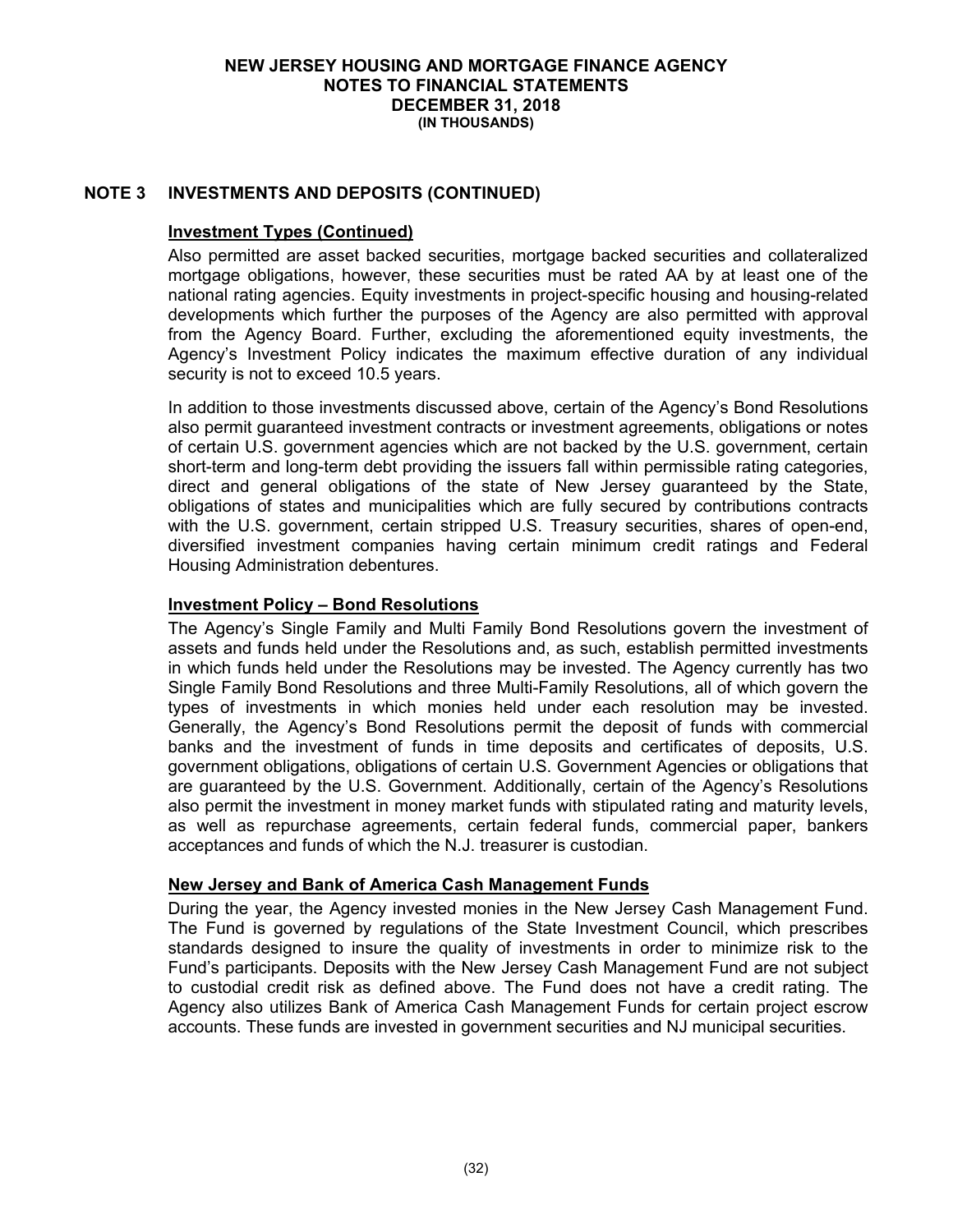## **NOTE 3 INVESTMENTS AND DEPOSITS (CONTINUED)**

#### **New Jersey and Bank of America Cash Management Funds (continued)**

The following assets held by the Agency as of December 31, 2018 are evaluated in accordance with GASB accounting guidance for interest rate risk, credit risk, concentration of credit risk, and custodial credit risk.

| Cash and Cash Equivalents:           |   |           |
|--------------------------------------|---|-----------|
| Cash                                 | S | 51.063    |
| Money Market Funds                   |   | 538,456   |
| NJ Cash Management Fund              |   | 222,856   |
| Bank of America Cash Management Fund |   | 279,952   |
| Investments                          |   | 339,115   |
| Total                                |   | 1.431.442 |
|                                      |   |           |

## **Interest Rate Risk**

Interest rate risk is the risk that changes in interest rates will adversely affect the fair value of an investment. The Agency's investment policy as to monies held outside the bond resolutions impose concentration limits on certain types of investments which may limit the Agency's exposure to market interest rate risk. Certain investment types may evidence varying sensitivity to changes in interest rates. Corporate bonds and notes and Medium term Notes may not exceed 50% of the aggregate market value of the portfolio. Asset Backed Securities may not exceed 30% of the aggregate market value of the portfolio and mortgage backed securities and collateralized mortgage obligations may not exceed 20% of the aggregate market value of the portfolio.

The maximum effective duration of the General Fund investment portfolio is not to exceed 10.5 years.

As of December 31, 2018, the value and maturities for these assets related to the General Fund were as follows:

|                                            | Maturities (in Years) |         |    |                 |    |         |          |                          |           |       |         |        |
|--------------------------------------------|-----------------------|---------|----|-----------------|----|---------|----------|--------------------------|-----------|-------|---------|--------|
|                                            |                       |         |    | Less            |    |         |          |                          |           |       |         | More   |
| Assets                                     |                       | Value   |    | Than 1<br>$1-5$ |    |         | $6 - 10$ |                          | $11 - 15$ |       | Than 15 |        |
| Cash and Cash Equivalents:                 |                       |         |    |                 |    |         |          |                          |           |       |         |        |
| Cash and Cash Equivalents                  |                       | 49,147  | \$ | 49,147          | \$ |         | \$       | $\overline{\phantom{0}}$ | \$        |       | \$      |        |
| Money Market Funds                         |                       | 63,990  |    | 63,990          |    |         |          |                          |           |       |         |        |
| NJ Cash Mgmt Fund                          |                       | 161,120 |    | 161,120         |    |         |          |                          |           |       |         |        |
| Bank of America Cash Mgmt Fund             |                       | 279.952 |    | 279.952         |    |         |          |                          |           |       |         |        |
| Investment Type:                           |                       |         |    |                 |    |         |          |                          |           |       |         |        |
| Money Market Funds                         |                       | 5.810   |    | 5.810           |    |         |          |                          |           |       |         |        |
| U.S. Govt and Agency Obligations           |                       | 52,263  |    | 5,567           |    | 34,893  |          | 2,636                    |           | 316   |         | 8,851  |
| Comm. Mortgage-Backed Securities           |                       | 16,110  |    |                 |    | 1,702   |          | 1,776                    |           | 1,581 |         | 11,051 |
| <b>Collateralized Mortgage Obligations</b> |                       | 4,495   |    |                 |    | 991     |          |                          |           |       |         | 3,504  |
| <b>Asset Backed Securities</b>             |                       | 51.494  |    |                 |    | 44,338  |          | 3,796                    |           |       |         | 3.360  |
| <b>Municipal Bonds</b>                     |                       | 16,270  |    |                 |    |         |          |                          |           |       |         | 16,270 |
| <b>Corporate Notes</b>                     |                       | 115,067 |    | 10,127          |    | 104,940 |          |                          |           |       |         |        |
| Total                                      | S.                    | 815,718 | S. | 575,713         | S  | 186.864 | \$.      | 8,208                    | \$        | 1.897 | S.      | 43.036 |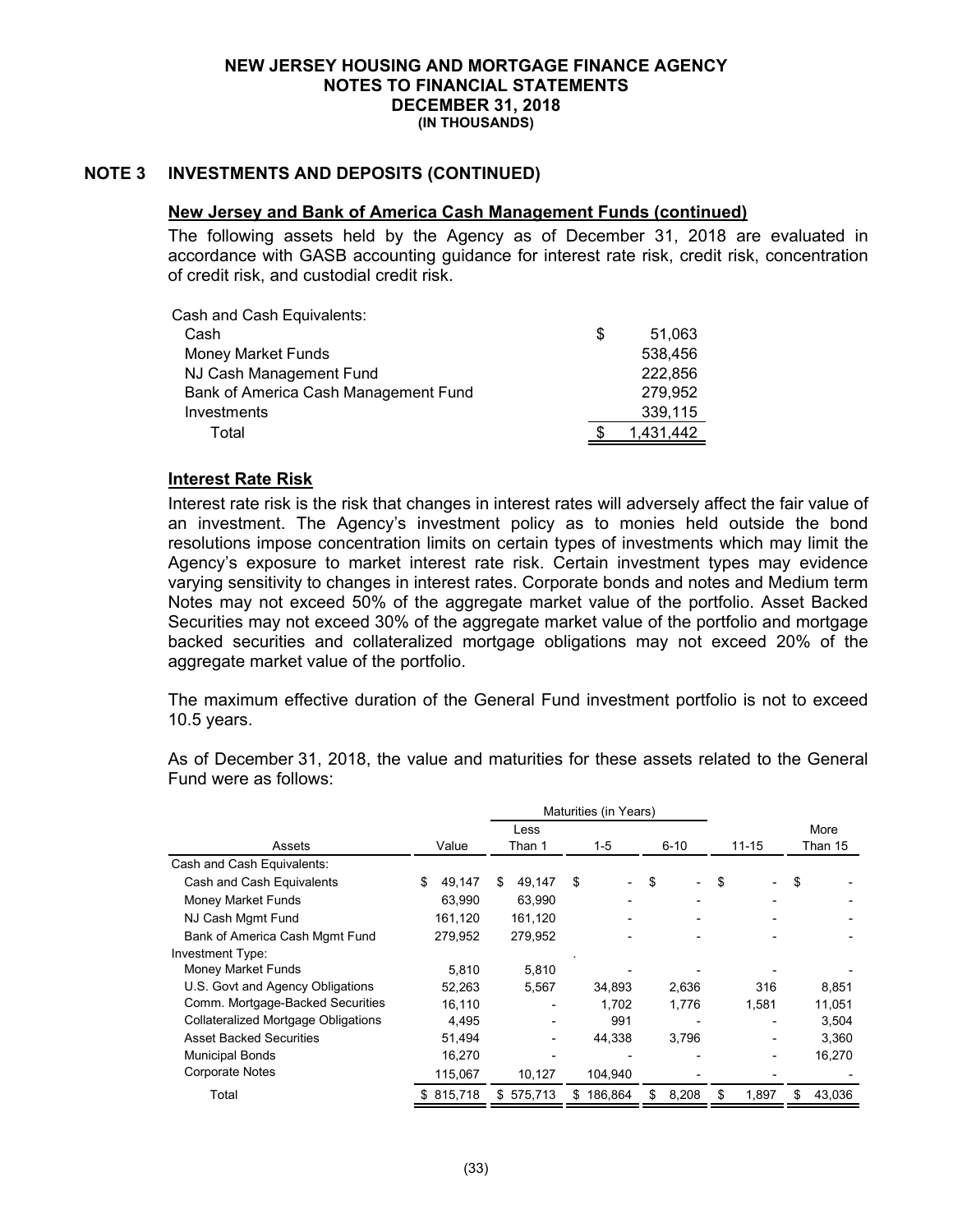# **NOTE 3 INVESTMENTS AND DEPOSITS (CONTINUED)**

## **Interest Rate Risk (Continued)**

As of December 31, 2018, the value and maturities for these assets related to the Bond Resolutions were as follows:

|                                        |             | Maturities (in Years)    |         |   |                          |      |              |  |
|----------------------------------------|-------------|--------------------------|---------|---|--------------------------|------|--------------|--|
| Assets                                 | Value       | Less Than 1<br>$10 - 15$ |         |   |                          |      | More Than 15 |  |
| Cash and Cash Equivalents:             |             |                          |         |   |                          |      |              |  |
| Cash and Cash Equivalents              | \$<br>1.916 | S                        | 1.916   | S | $\overline{\phantom{a}}$ | - \$ |              |  |
| Money Market Funds                     | 474.466     |                          | 474.466 |   |                          |      |              |  |
| NJ Cash Management Fund                | 61,736      |                          | 61,736  |   |                          |      |              |  |
| Investments:                           |             |                          |         |   |                          |      |              |  |
| <b>Guaranteed Investment Contracts</b> | 44.097      |                          |         |   | 11.127                   |      | 32.970       |  |
| U.S. Treasuries                        | 30,083      |                          | 30.083  |   |                          |      |              |  |
| Federal Home Loan Mortgage Corp        | 3.426       |                          |         |   | 3,426                    |      |              |  |
| Total                                  | 615,724     |                          | 568,201 |   | 14,553                   | S    | 32,970       |  |

## **Credit Risk**

Credit risk is the risk that an issuer or counterparty to an investment will not fulfill its obligations. The Agency's investment policy specifies minimum rating levels for certain types of eligible investments. Asset backed securities must have a minimum rating of AA, while mortgage backed securities and collateralized mortgage obligations must have a minimum rating of AA+. Further, the minimum short-term debt rating of money market instruments or other instruments with maturities of less than one year is Aaa-mf/AAAm while the minimum long-term debt rating for all other instruments, excluding the permitted equity investments, is BBB.

The Agency's Bond Resolutions establish varying minimum rating levels for different types of investments. Generally, commercial paper must be rated in the highest rating category or A-1 / P-1 and money market funds must be rated in the highest rating category or in some cases must be rated at least the unenhanced rating on the bonds. Also, certain resolutions require that certain deposits or various short-term investments or cash equivalents may only be held by providers in either the highest or two highest rating categories. In some cases, certain debt obligations and state obligations must be rated in either the highest or the two highest rating categories. The Agency's guaranteed investment contracts which are permitted by certain of the Agency's Bond Resolutions are not rated, however, the Bond Resolutions which allow guaranteed investment contracts require either that the provider of such contracts have a long-term rating of double A or in some cases A-1 if the agreement term is less than one year or be rated within the two highest credit rating categories by two national credit rating agencies, must not affect the rating of the bonds or must be rated at least the unenhanced rating on the bonds.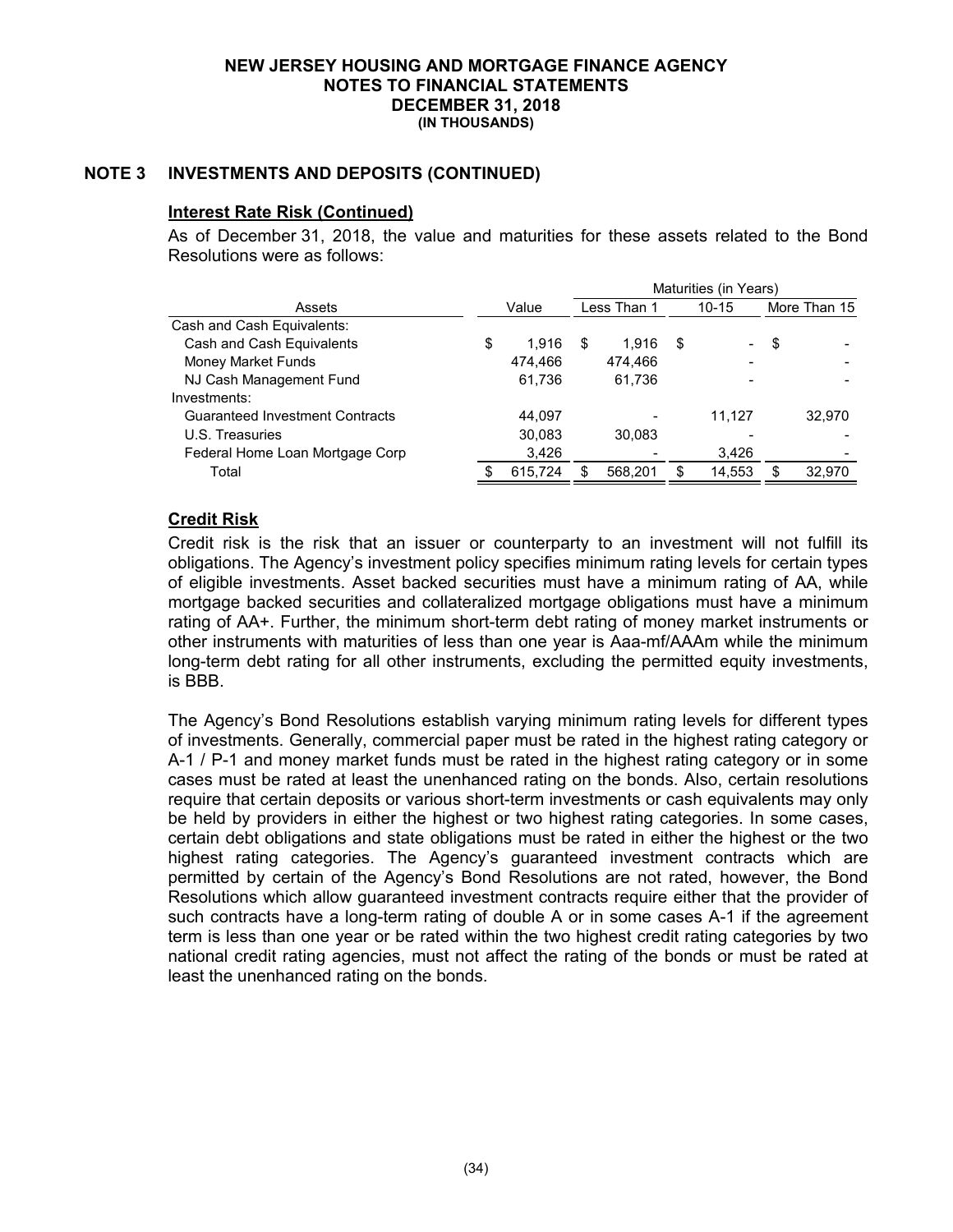## **NOTE 3 INVESTMENTS AND DEPOSITS (CONTINUED)**

#### **Credit Risk (Continued)**

As of December 31, 2018, the General Fund had the following investments, maturities, and credit quality:

|                                            |             | Weighted         |                       |             |
|--------------------------------------------|-------------|------------------|-----------------------|-------------|
|                                            |             | Average          | <b>Credit Ratings</b> |             |
|                                            | Value       | Maturity (Years) | S&P                   | Moody's     |
| Investment Type:                           |             |                  |                       |             |
| Money Market Funds                         | \$<br>5.810 | 0.35             | AAA                   | Aaa         |
| U.S. Govt and Agency Obligations           | 52.263      | 3.76             | AA+                   | Aaa         |
| Comm. Mortgage-Backed Securities           | 16.110      | 1.93             | AAA to AA+            | Aaa to Baa3 |
| <b>Collateralized Mortgage Obligations</b> | 4.495       | 3.36             | AAA                   | Aaa         |
| <b>Asset Backed Securities</b>             | 51.494      | 1.47             | AAA                   | Aaa         |
| <b>Municipal Bonds</b>                     | 16.270      | 13.73            | AA-                   | Unrated     |
| <b>Corporate Notes</b>                     | 115,067     | 2.31             | AAA to BBB+           | Aaa to A1   |
| Total investments                          | 261,509     |                  |                       |             |

As of December 31, 2018, the Bond Resolution had the following investments, maturities, and credit quality:

|                                        |    |        | Weighted         |         |                       |
|----------------------------------------|----|--------|------------------|---------|-----------------------|
|                                        |    |        | Average          |         | <b>Credit Ratings</b> |
|                                        |    | Value  | Maturity (Years) | S&P     | Moody's               |
| Investment type:                       |    |        |                  |         |                       |
| <b>Guaranteed Investment Contracts</b> | S. | 44.097 | 17.87            | Unrated | Unrated               |
| U.S. Treasuries                        |    | 30.083 | 0.37             | AA+     | Aaa                   |
| Federal Home Loan Mortgage Corp        |    | 3,426  | 13.55            | AA+     | AAA                   |
| <b>Total investments</b>               |    | 77,606 |                  |         |                       |

### **Concentration of Credit Risk**

The Agency's aforementioned investment policy does place limits on the amounts that may be invested in any one issuer relating to certain types of investments. There are no concentration limits on obligations of the U.S. government and U.S. federal agencies; however, obligations of all other issuers are limited such that those with any one issuer may not exceed 5% of the aggregate market value of the portfolio. The table below shows those investments of the General Fund that represented 5% or more of total investments as of December 31, 2018.

| <b>Issuer</b>                                |  | December 31, 2018 |          |
|----------------------------------------------|--|-------------------|----------|
| NJ Hsng & Mtg Fin Agy Multi-Family Rev Bonds |  | 16.270            | $6.22\%$ |
| U.S. Treasury                                |  | 52.263            | 19.99%   |

The Agency also purchases U.S. Government securities from certain financial institutions under agreements whereby the seller has agreed to repurchase the securities at cost plus accrued interest. During the year ended December 31, 2018, the Agency did not invest in any repurchase agreements.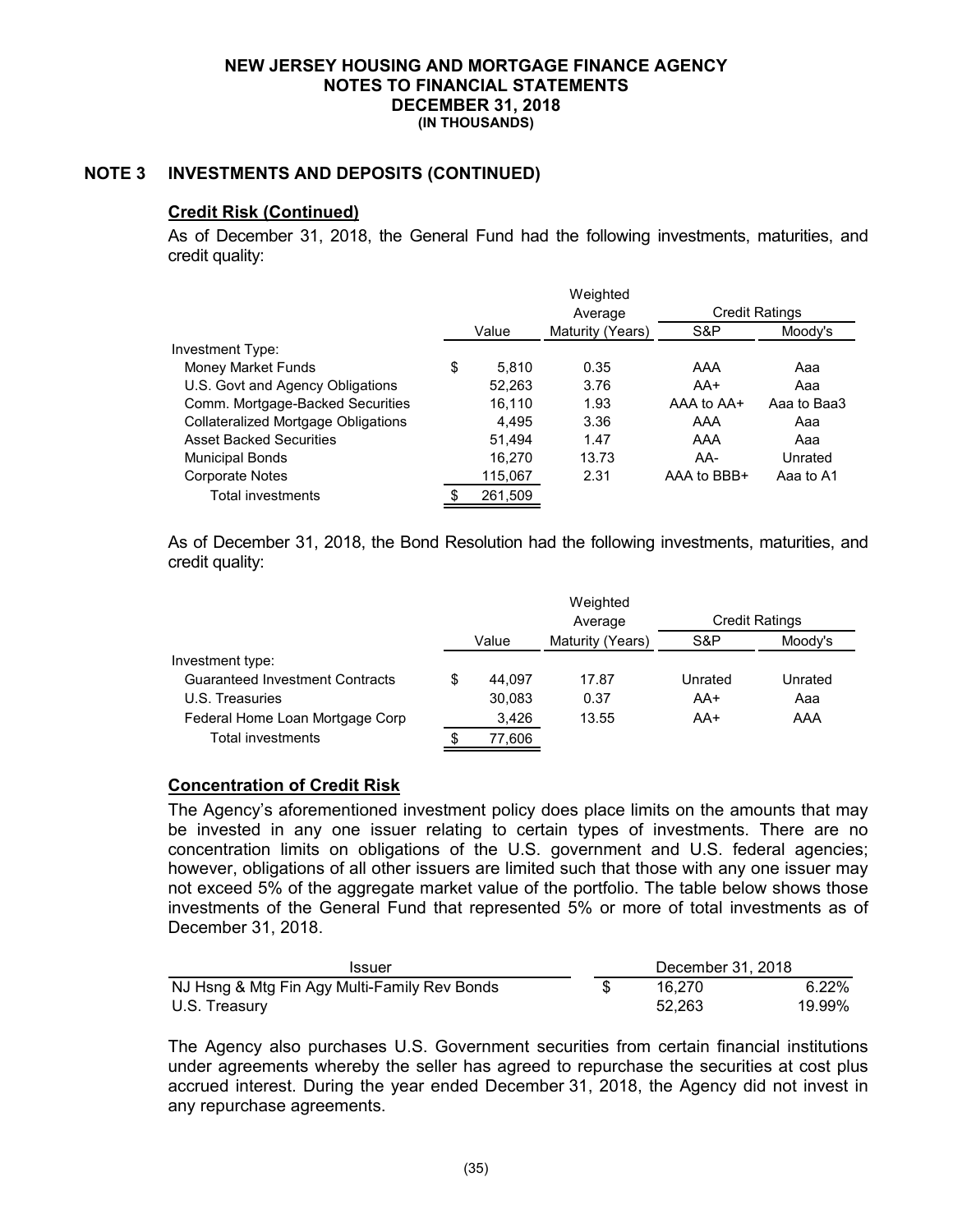### **NOTE 3 INVESTMENTS AND DEPOSITS (CONTINUED)**

### **Concentration of Credit Risk (continued)**

Although the bond resolutions do not impose such limits, the following table shows investments of the Bond Resolutions in issuers that represent 5% or more of total investments at December 31, 2018:

| December 31, 2018<br><b>Issuer</b> |   |        |        |
|------------------------------------|---|--------|--------|
| Federal Home Loan Mortgage Corp    | S | 3.426  | 7.21%  |
| Mass Mutual                        |   | 11,770 | 24.77% |
| <b>CDC Funding Corp</b>            |   | 2.734  | 5.75%  |
| Morgan Stanley                     |   | 7.620  | 16.03% |
| <b>GE</b> Investment               |   | 16.450 | 34.61% |
| AEGON/Transamerica Life            |   | 2,990  | 6.29%  |

Pursuant to most bond resolutions, the Agency is required to maintain certain invested debt service reserves with the Trustees to fund potential deficiencies in principal and interest required to be paid in succeeding fiscal years. These debt service reserve investments for the Multi-Family Program (funded by bond proceeds) are included in the restricted balances of \$41,021 and aggregate a fair value of approximately \$28,220 as of December 31, 2018. The debt service reserve investments for the Single-Family Program (funded by bond proceeds or contributed cash) are included in the restricted noncurrent investment balances of \$6,502 and had an aggregate fair value of approximately \$4,478 as of December 31, 2018. In addition to the above investments, the debt service reserves may be satisfied with a Surety Bond issued by a qualified insurer. The Multi-Family component had \$42,370 of Surety Bonds outstanding as of December 31, 2018.

### **Fair Value Measurements**

The Agency categorizes its fair value measurements within the fair value hierarchy established by GAAP. The hierarchy is based on the valuation inputs used to measure the fair value of the asset. Level 1 inputs are quoted market prices in active markets for identical assets; Level 2 inputs are significant other observable inputs; Level 3 inputs are significant unobservable inputs.

Money market accounts and guaranteed investment contracts are recorded at amortized cost or contract value, thus are not included within the fair value hierarchy established by generally accepted accounting principles.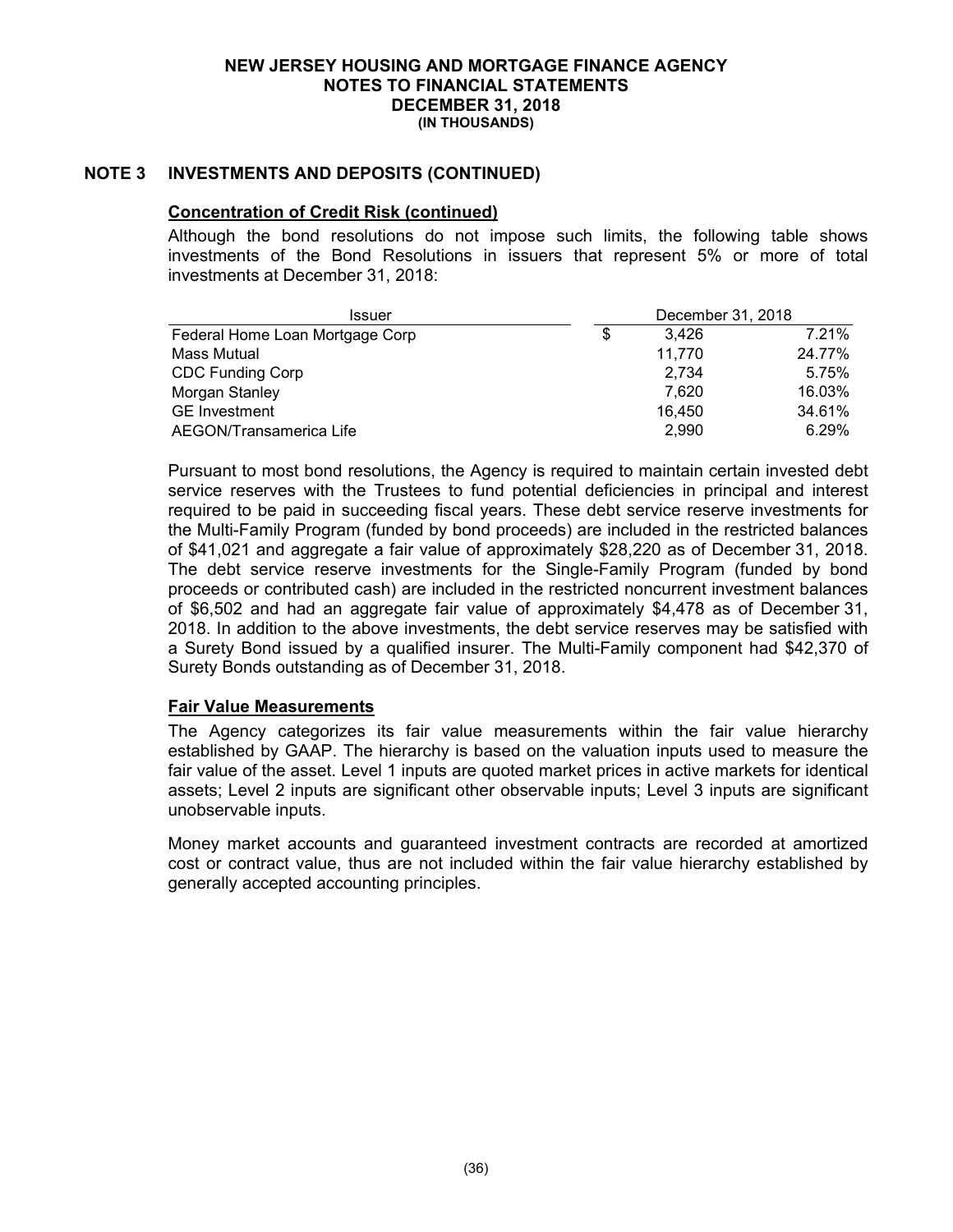### **NOTE 3 INVESTMENTS AND DEPOSITS (CONTINUED)**

### **Fair Value Measurements (Continued)**

As of December 31, 2018, the General Fund had the following recurring fair value measurements:

|                                              |    |            | Fair Value Measurements Using |                      |    |                  |    |                  |
|----------------------------------------------|----|------------|-------------------------------|----------------------|----|------------------|----|------------------|
|                                              |    |            |                               | <b>Quoted Prices</b> |    |                  |    |                  |
|                                              |    |            |                               | in Active            |    |                  |    |                  |
|                                              |    |            |                               | Market               |    | Significant      |    |                  |
|                                              |    |            |                               | for Identical        |    | Other            |    | Significant      |
|                                              |    |            |                               | Assets               |    | Observable       |    | Unobservable     |
| Investments by Fair Value Level              |    | 12/31/2018 |                               | (Level 1)            |    | Inputs (Level 2) |    | Inputs (Level 3) |
| Debt Securities:                             |    |            |                               |                      |    |                  |    |                  |
| Government and Agency Obligations            | \$ | 58,073     | \$                            | 5,810                | \$ | 52,263           | \$ |                  |
| <b>Commercial Mortgage-Backed Securities</b> |    | 16.110     |                               |                      |    | 16.110           |    |                  |
| <b>Collateralized Mortgage Obligations</b>   |    | 4,495      |                               |                      |    | 4,495            |    |                  |
| <b>Asset Backed Securities</b>               |    | 51,494     |                               |                      |    | 51,494           |    |                  |
| <b>Municipal Obligations</b>                 |    | 16,270     |                               |                      |    | 16,270           |    |                  |
| <b>Total Debt Securities</b>                 |    | 146,442    |                               | 5.810                |    | 140,632          |    |                  |
| <b>Equity Securities:</b>                    |    |            |                               |                      |    |                  |    |                  |
| Corporate Notes                              |    | 115,067    |                               | 115,067              |    |                  |    |                  |
| Total Investments by Fair Value Level        | S  | 261.509    |                               | 120.877              | \$ | 140.632          | \$ |                  |

As of December 31, 2018, the Bond Resolution had the following recurring fair value measurements:

- U.S. Government agency securities of \$30,083 are valued using quoted market prices (Level 1).
- Federal Home Loan Mortgage Corporation securities of \$3,426 are valued using the matrix pricing technique (Level 2).
- Pay-fixed, receive variable interest rate swap agreements of \$29,644 are valued using the matrix pricing technique (Level 2).

### **Investment Income**

Investment income is comprised of the following elements:

*Interest Income* – is the return on the original principal amount invested and the amortization of premium/discount on short-term investments.

*Unrealized Gain (Loss) on Investments* – takes into account all changes in fair value that occurred during the year.

The Agency's investment income for the year ended December 31, 2018 is:

| Interest Income on Investments | 17.588  |
|--------------------------------|---------|
| Unrealized Loss on Investments | (1,696) |
| Total                          | 15.892  |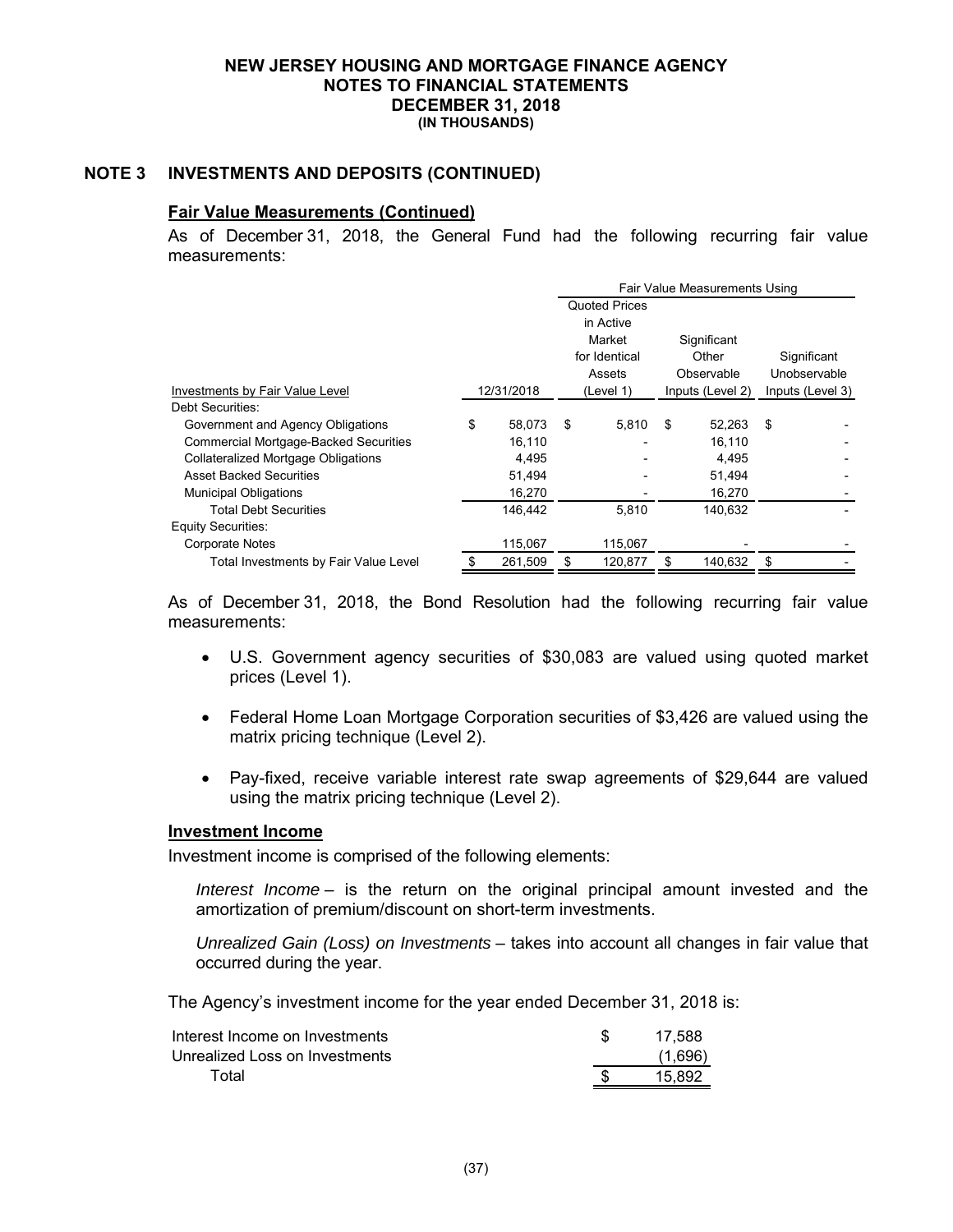### **NOTE 4 MORTGAGE LOANS RECEIVABLE**

### **Single-Family Mortgage Component**

Mortgage loans held by the Single-Family Mortgage Program of the Agency have stated interest rates and are secured by first liens on the related real property. The outstanding balances by type of loan as of December 31, 2018 are as follows:

| Mortgage Loans Receivable | 709.576   |
|---------------------------|-----------|
| Allowance for Loan Losses | (3,587)   |
| Mortgage Receivable - Net | 705.989   |
| Less: Current Portion     | (24, 346) |
| Long Term Portion         | 681.643   |

### **Multi-Family Housing Component**

The Multi-Family Housing Component of the Agency's mortgage loans receivable as of December 31, 2018 consisted of the following:

| Mortgage Loans Subject to Subsidy Contracts Under |   |            |
|---------------------------------------------------|---|------------|
| Section 8 of the United States Housing Act        | S | 62,062     |
| Mortgage Loans Subject to Subsidy Contracts Under |   |            |
| Section 236 of the National Housing Act           |   | 86,256     |
| Unsubsidized Mortgage Loans                       |   | 872,223    |
| Subtotal                                          |   | 1,020,541  |
| Allowance for Loan Losses                         |   | (3,214)    |
| Undisbursed Mortgage Loans                        |   | (37, 324)  |
| Mortgage Receivable - Net                         |   | 980,003    |
| Less: Current Portion                             |   | (113, 321) |
| Long Term Portion                                 |   | 866,682    |

The Multi-Family Housing Component mortgage loans are repayable over terms originally up to 48 years and bear interest at rates from 0% to 13% per annum. Substantially all mortgage loans receivable are collateralized by first mortgages on the property of the housing sponsors and contain exculpatory clauses with respect to the liability of the principals of such housing sponsors. Construction advances made from the proceeds of the sale of bonds and obligations are recorded as mortgage loans receivable. These funds are disbursed for construction costs, interest, carrying fees, working capital advances, and other project-related expenses. Upon substantial completion and occupancy of the project, amortization of the loan will commence.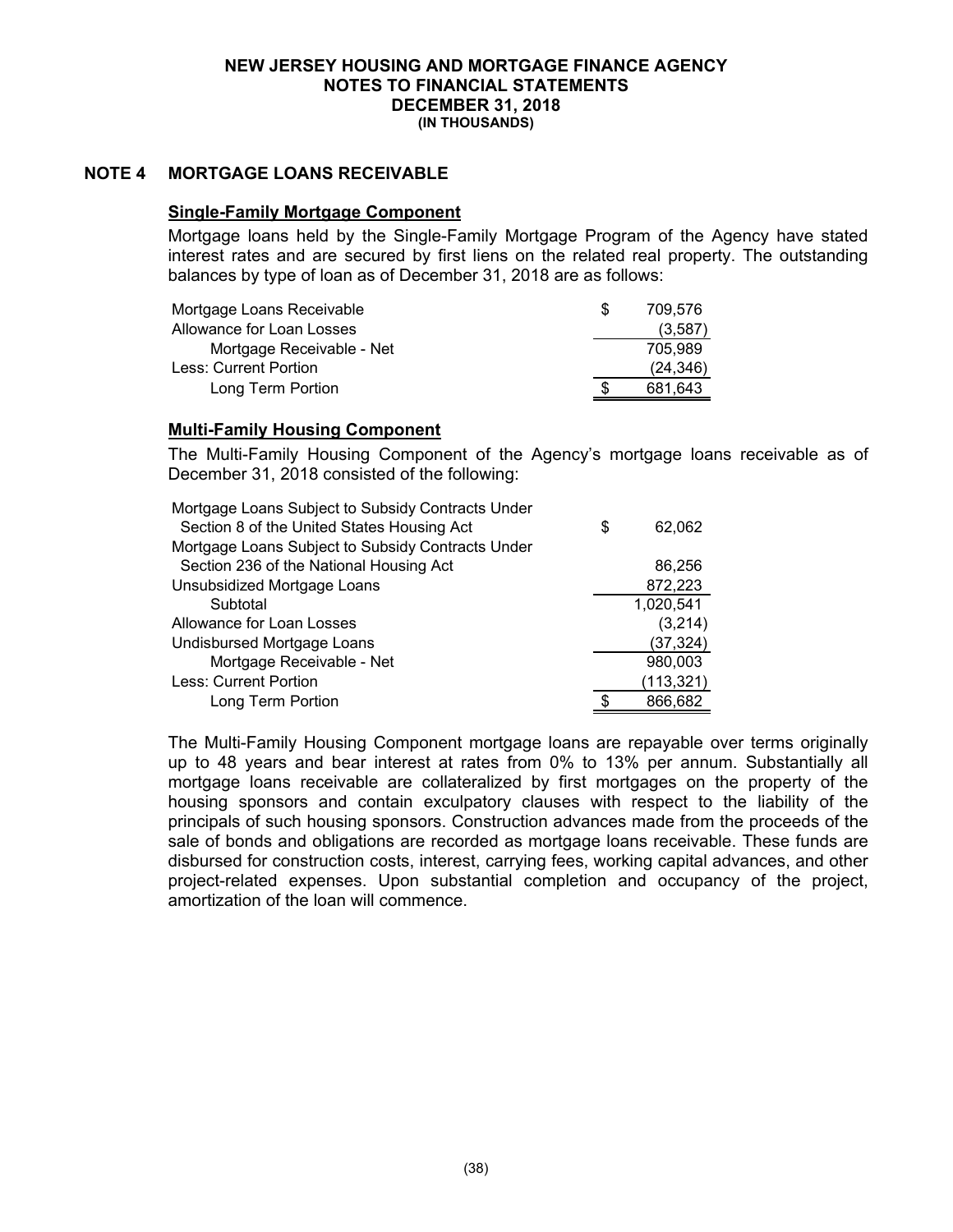## **NOTE 4 MORTGAGE LOANS RECEIVABLE (CONTINUED)**

### **General Fund Component**

The General Fund mortgage loans receivable as of December 31, 2018 consisted of the following:

| Mortgage Loans Subject to Subsidy Contracts Under |   |           |
|---------------------------------------------------|---|-----------|
| Section 8 of the United States Housing Act        | S | 4,077     |
| Mortgage Loans Subject to Subsidy Contracts Under |   |           |
| Section 236 of the National Housing Act           |   | 8,020     |
| Unsubsidized Mortgage Loans                       |   | 242,834   |
| Subtotal                                          |   | 254,931   |
| Allowance for Loan Losses                         |   | (87, 025) |
| Advanced (Undisbursed) Mortgage Proceeds          |   | (3,088)   |
| Mortgage Receivable - Net                         |   | 164,818   |
| Less: Current Portion                             |   | (10, 729) |
| Long Term Portion                                 |   | 154,089   |

## **Mortgage Servicing Rights**

Mortgage loans serviced for others are not included in the accompanying statement of net position. The unpaid principal balance of mortgage loans serviced for others amounted to \$290,469 at December 31, 2018. Mortgage servicing rights are included in other assets in the accompanying statement of net position. The Agency has elected to record its mortgage servicing rights using the fair value measurement method. Significant assumptions used in determining the fair value of servicing rights as of December 31, 2018 include prepayment assumptions based on the Public Securities Associations Standard Prepayment Model, an internal rate of return of 13.5% to 15.5%, servicing costs of \$85 to \$100 per loan (not in thousands), annually (with higher costs for delinquent loans) an inflation rate on servicing costs of 3% and an earnings rate of 1.50%.

Mortgage servicing rights were not valued in prior fiscal years due to immateriality. The following is a summary of mortgage servicing rights activity for the year ended December 31, 2018.

| Fair Value at Beginning of Year | 1.340 |
|---------------------------------|-------|
| Changes in Fair Value           | 2,152 |
| Fair Value at End of Year       | 3.492 |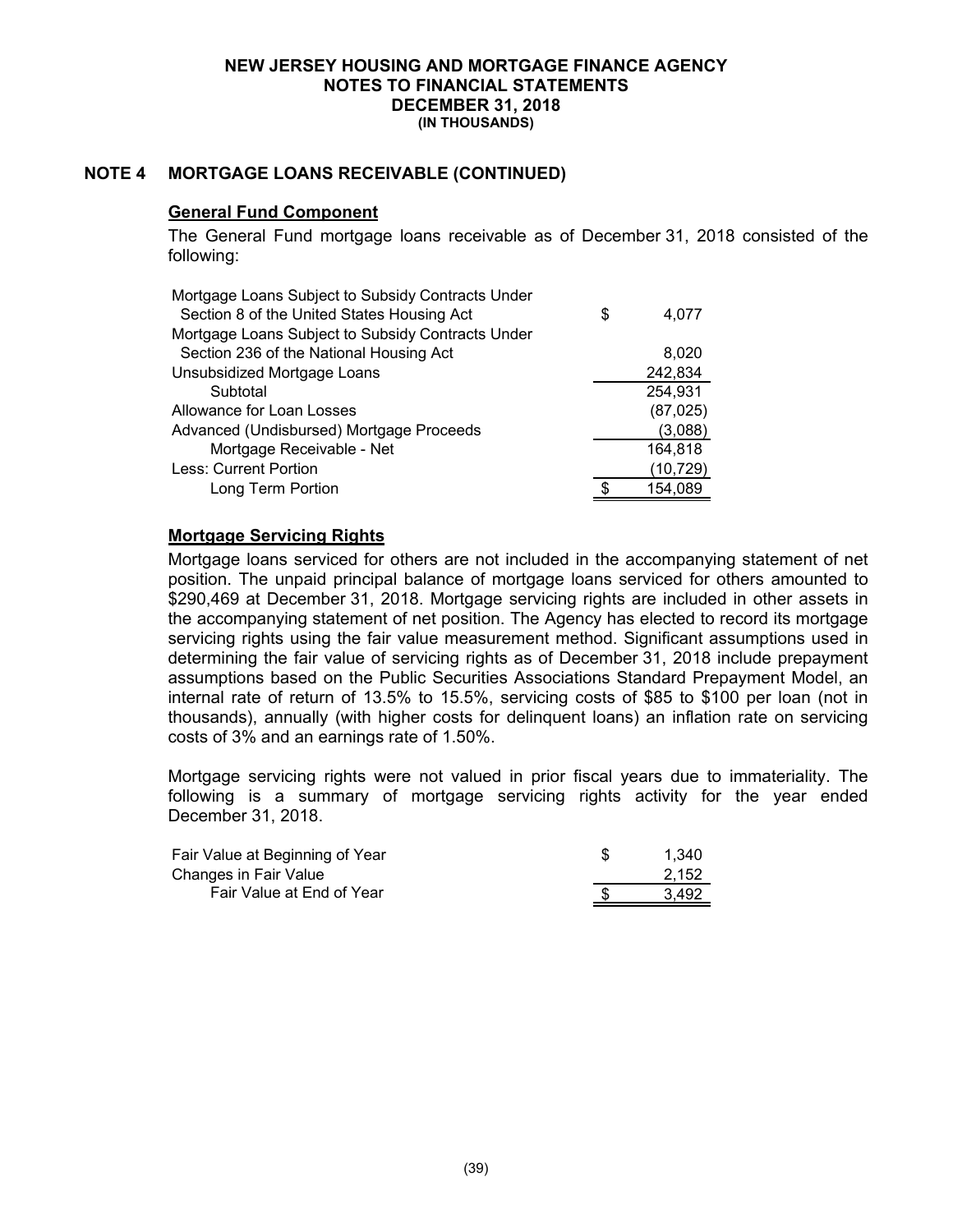### **NOTE 5 SUPPLEMENTAL MORTGAGES AND OTHER LOANS**

Certain projects have received supplemental mortgages and other loans from the Agency's General Fund and/or from the State of New Jersey Bond and Housing Assistance Funds. An allowance for loan losses has not been provided on supplemental mortgages funded from the State Bond and Housing Assistance Funds because the Agency is not obligated to repay the State until the projects repay the Agency.

### **Single-Family Housing Component**

The Single-Family Housing Component of the Agency's supplemental mortgage receivable and other loans as of December 31, 2018 consisted of the following:

| Supplemental Mortgages    | 883  |
|---------------------------|------|
| Allowance for Loan Losses | (847 |
| Long Term Portion         | 36   |

## **Multi-Family Housing Component**

The Multi-Family Housing Component of the Agency's supplemental mortgage receivable and other loans as of December 31, 2018 consisted of the following:

| Supplemental Mortgages                | 37.087 |
|---------------------------------------|--------|
| Allowance for Loan Losses             | (229)  |
| Long Term Supplemental Mortgages, Net | 36.858 |

## **General Fund Component**

The General Fund supplemental mortgages and other loans receivable as of December 31, 2018 consisted of the following:

| Mortgages Subject to Subsidy Contracts Under Section 8 |           |
|--------------------------------------------------------|-----------|
| of the National Housing Act                            | \$<br>583 |
| Mortgages Subject to Subsidy Contracts Under           |           |
| Section 236 of the National Housing Act                | 1,698     |
| <b>Agency Supplemental Mortgages</b>                   | 265,157   |
| Special Needs Housing Trust Fund Mortgages             | 154.241   |
| State of New Jersey Supplemental Mortgages             | 7,306     |
| Other                                                  | 920       |
| Subtotal                                               | 429,905   |
| Allowance for Loan Losses                              | (153,851) |
| Undisbursed Supplemental Mortgage Proceeds             | (3,377)   |
| Supplemental Mortgages and Other Loans                 |           |
| Receivable, Net                                        | 272,677   |
| Less: Current Portion                                  | (2,988)   |
| Long Term Portion                                      | 269,689   |

Based on the program type, certain supplemental loans under the General Fund Component have significant allowances in place.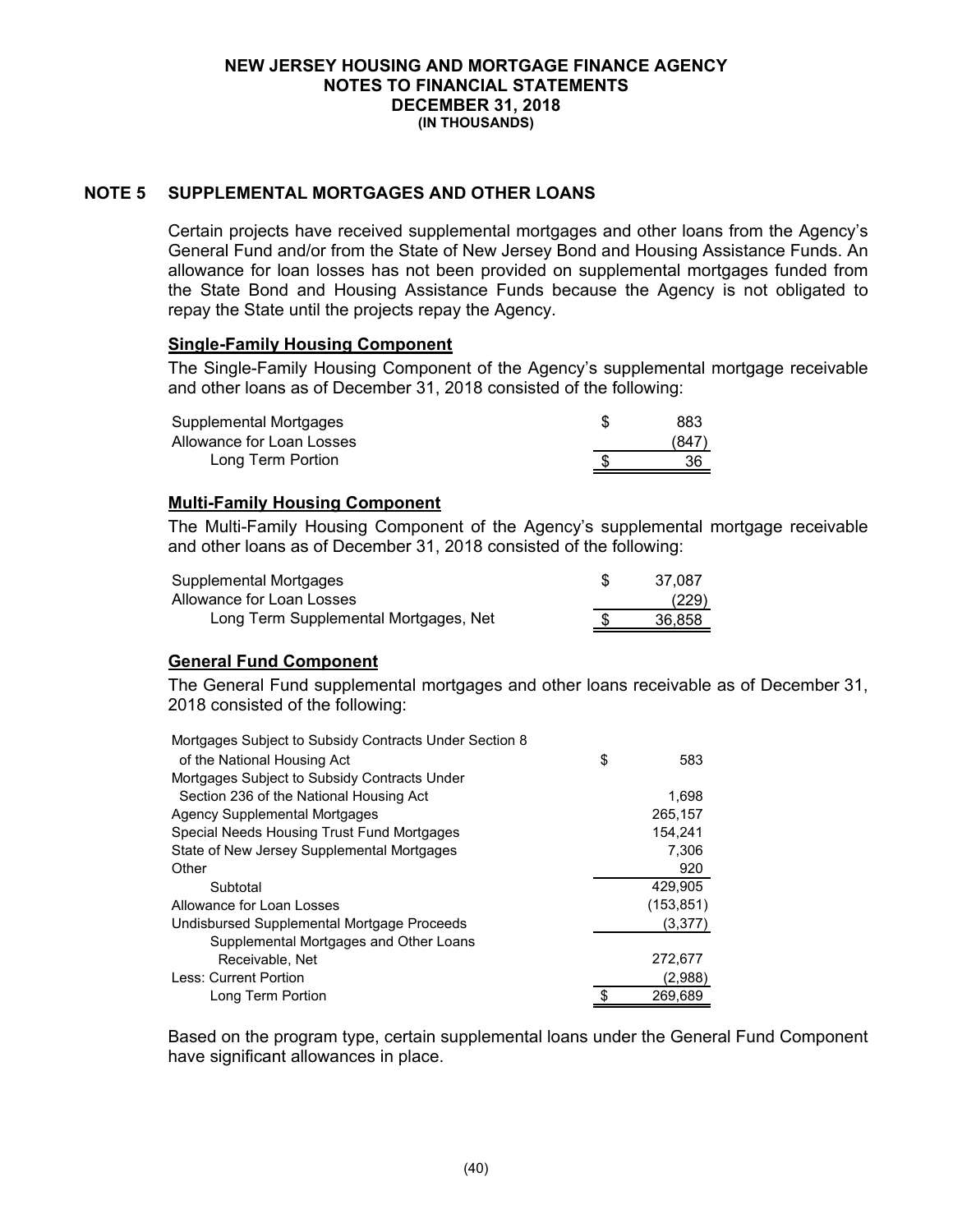# **NOTE 6 CAPITAL ASSETS**

Capital assets are summarized as follows:

|                                    | Balance<br>December 31. |       |           |                  | <b>Balance</b><br>December 31. |
|------------------------------------|-------------------------|-------|-----------|------------------|--------------------------------|
|                                    | 2017                    |       | Additions | <b>Deletions</b> | 2018                           |
| Nondepreciable Capital Assets:     |                         |       |           |                  |                                |
| Land                               | 1,225<br>\$             | \$    |           | \$               | \$<br>1,225                    |
| Depreciable Capital Assets:        |                         |       |           |                  |                                |
| Building and Building Improvements | 17,067                  |       |           |                  | 17,067                         |
| <b>Motor Vehicles</b>              |                         | 655   | 90        | (134)            | 611                            |
| Machinery and Equipment            | 7,649                   |       | 19        | (6)              | 7,662                          |
| <b>Furniture and Fixtures</b>      |                         | 629   | 20        |                  | 649                            |
| Total                              | 26,000                  |       | 129       | (140)            | 25,989                         |
| Less Accumulated Depreciation:     |                         |       |           |                  |                                |
| Building and Building Improvements | (12,502)                |       | (682)     |                  | (13, 184)                      |
| <b>Motor Vehicles</b>              |                         | (450) | (83)      | 134              | (399)                          |
| Machinery and Equipment            | (6,692)                 |       | (267)     | 6                | (6,953)                        |
| <b>Furniture and Fixtures</b>      |                         | (583) | (25)      |                  | (608)                          |
| Total                              | (20,227)                |       | (1,057)   | 140              | (21,144)                       |
| Total Capital Assets, Net          | 6,998                   | \$    | (928)     | \$               | 6,070                          |

Depreciation expense was \$1,057 for the year ended December 31, 2018.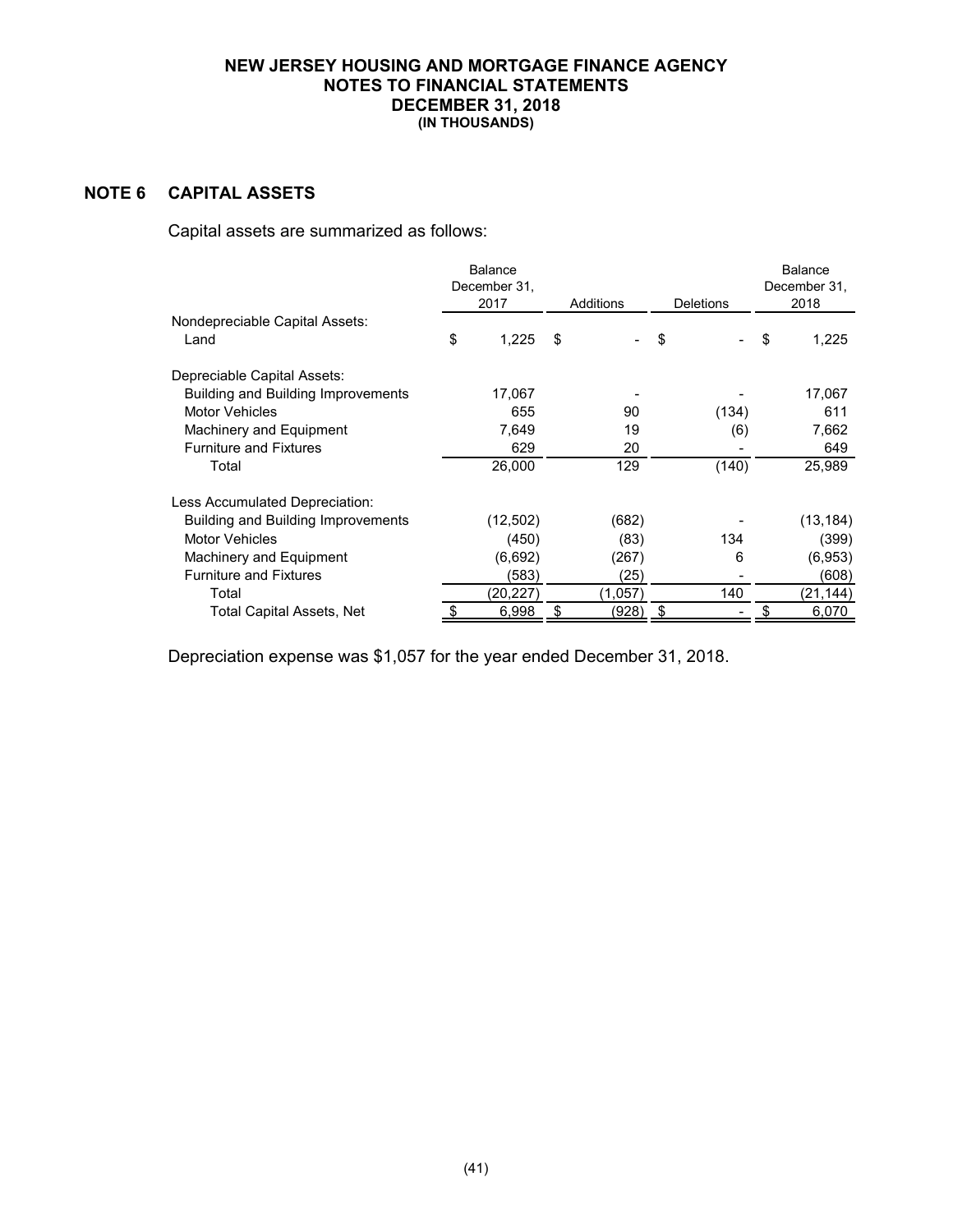### **NOTE 7 BONDS AND OBLIGATIONS**

The Agency obtains funds to finance its various mortgage programs through the sale of bonds and other obligations. Interest on Agency bonds and obligations is generally payable monthly, quarterly or semiannually. Generally, bond principal is due in annual or semiannual installments. Term bonds are subject to redemption by application of sinking fund installments. Pursuant to the related bond and obligation resolutions, the Agency has authorized and issued as of December 31, 2018 the following bonds and obligations:

| Description of Bonds as Issued                      | Bonds<br>Outstanding<br>December 31,<br>2017 | Issued         | Reductions  | <b>Bonds</b><br>Outstanding<br>December 31,<br>2018 | Amount Due<br>Within One<br>Year |
|-----------------------------------------------------|----------------------------------------------|----------------|-------------|-----------------------------------------------------|----------------------------------|
| <b>Single Family Housing Revenue Bonds</b>          |                                              |                |             |                                                     |                                  |
| 2004 Series I, variable rate, due 2025 to 2034      | 8,015<br>\$                                  | \$             | \$<br>2,330 | \$<br>5,685                                         | \$<br>760                        |
| 2005 Series O, variable rate, due 2026 to 2031      | 28,495                                       |                | 5,585       | 22,910                                              |                                  |
| 2005 Series R, variable rate, due 2031 to 2038      | 23,390                                       |                | 5,220       | 18,170                                              |                                  |
| 2007 Series S, 3.55% to 4.10%, due 2007 to 2018     | 810                                          |                | 810         |                                                     |                                  |
| 2007 Series T, 4.55% to 5.25%, due 2022 to 2047     | 60.455                                       | $\overline{a}$ | 60,455      |                                                     |                                  |
| 2007 Series U, 3.60% to 5.00%, due 2008 to 2037     | 9,785                                        |                | 9,785       |                                                     |                                  |
| 2007 Series V, variable rate, due 2018 to 2037      | 69,235                                       |                | 69,235      |                                                     |                                  |
| 2008 Series Y, variable rate, due 2030 to 2039      | 74,925                                       |                | 74,925      |                                                     |                                  |
| 2008 Series Z, variable rate, due 2014 to 2034      | 3,790                                        |                | 3,790       |                                                     |                                  |
| 2008 Series BB, variable rate, due 2018 to 2039     | 77,220                                       |                | 77,220      |                                                     |                                  |
| 2009 Series CC, 0.875% to 5.25%, due 2010 to 2038   | 33,415                                       |                | 5,735       | 27,680                                              | 270                              |
| 2009 Series EE, 2.00% to 5.20%, due 2010 to 2025    | 19,990                                       |                | 3,750       | 16,240                                              | 2.740                            |
| 2009 Series FF, 4.00% to 5.05%, due 2019 to 2039    | 6,170                                        |                | 870         | 5,300                                               | 205                              |
| 2009 Series GG, 1.00% to 5.00%, due 2010 to 2039    | 15,310                                       |                | 2,255       | 13,055                                              | 380                              |
| 2018 Series A, 3.60% to 4.50%, due 2033 to 2048     |                                              | 186,225        | 2,160       | 184,065                                             |                                  |
| 2018 Series B, 1.65% to 3.80%, due 2018 to 2032     |                                              | 192,705        | 1,980       | 190,725                                             | 10,555                           |
| <b>Total Single Family Housing Revenue Bonds</b>    | 431,005                                      | 378,930        | 326,105     | 483.830                                             | 14,910                           |
| <b>Single Family Home Mortgage Bonds</b>            |                                              |                |             |                                                     |                                  |
| 2009 Series A1, 3.63%, due 10/01/2041               | 76,760                                       |                | 10,470      | 66,290                                              |                                  |
| 2009 Series A2, 3.63%, due 10/01/2029               | 32,830                                       |                | 2,320       | 30,510                                              | 2,180                            |
| 2011 Series A, 0.50% to 4.65%, due 10/01/2029       | 43,225                                       |                | 9,235       | 33,990                                              | 2,340                            |
| 2009 Series B1, 2.64%, due 10/01/2041               | 74,350                                       |                | 7,510       | 66,840                                              |                                  |
| 2009 Series B2, 2.64%, due 10/01/2025               | 45,580                                       |                | 8,300       | 37,280                                              | 4,710                            |
| 2011 Series B, 4.00% to 4.50%, due 10/01/2032       | 53,555                                       |                | 5,195       | 48,360                                              |                                  |
| 2011 Series D, 1.20% to 3.25%, due 04/01/2018       | 545                                          |                | 545         |                                                     |                                  |
| Total Single Family Home Mortgage Bonds             | 326,845                                      | $\overline{a}$ | 43,575      | 283,270                                             | 9,230                            |
| <b>Total Single Family Bonds Program</b>            | 757,850                                      | 378,930        | 369,680     | 767,100                                             | 24,140                           |
| Net Premium on Bonds Payable                        | 1,503                                        | 9,320          | 195         | 10,628                                              |                                  |
| Net Discount on Bonds Payable                       | (43)                                         |                | (2)         | (41)                                                |                                  |
| Total Single Family Bonds Payable (Net)             | 759,310                                      | 388,250        | 369,873     | 777,687                                             | 24,140                           |
| <b>Multi-Family Housing Revenue</b>                 |                                              |                |             |                                                     |                                  |
| 1991 Series I, (Presidential Plaza) 6.50% to 7.00%, |                                              |                |             |                                                     |                                  |
| due 1992 to 2030                                    | 85,755                                       |                | 4,750       | 81,005                                              | 5,085                            |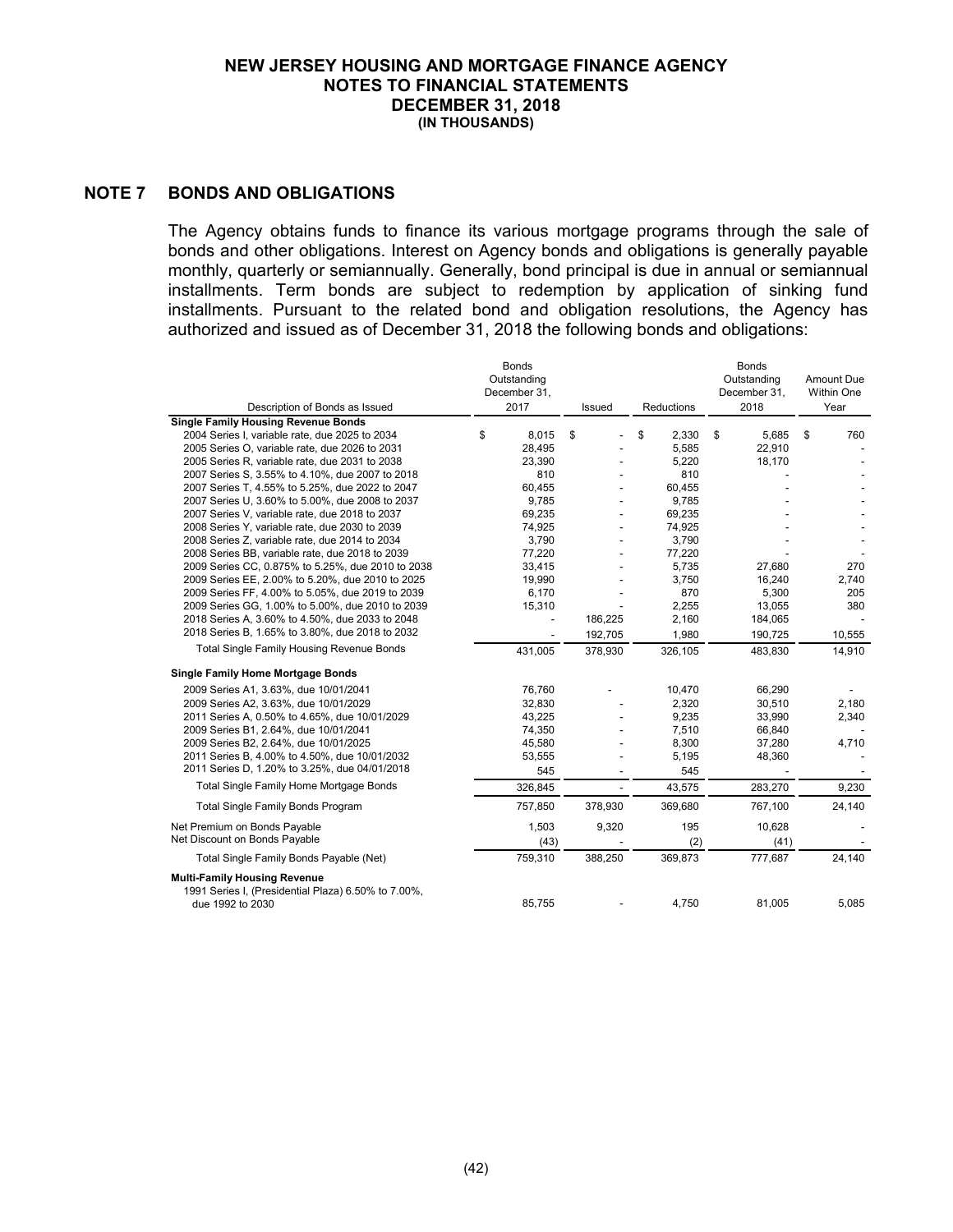# **NOTE 7 BONDS AND OBLIGATIONS (CONTINUED)**

|                                                                                                   | Bonds<br>Outstanding |                |               | <b>Bonds</b><br>Outstanding | Amount Due    |
|---------------------------------------------------------------------------------------------------|----------------------|----------------|---------------|-----------------------------|---------------|
|                                                                                                   | December 31,         |                |               | December 31,                | Within One    |
| Description of Bonds as Issued                                                                    | 2017                 | Issued         | Reductions    | 2018                        | Year          |
| Multi-Family Housing Revenue Bonds 1995 Resolution                                                |                      |                |               |                             |               |
| 2000 Series C2, variable rate, due 2001 to 2032                                                   | \$<br>4,475          | \$             | \$<br>175     | \$<br>4,300                 | \$<br>185     |
| 2002 Series G, variable rate, due 2003 to 2025                                                    | 3,000                |                | 330           | 2,670                       | 350           |
| 2008 Series 1, 5.75%, due 2009 to 2038                                                            | 3,260                |                |               | 3,260                       |               |
| 2008 Series 2, 4.375%, due 2012 to 2046                                                           | 6,370                |                |               | 6,370                       |               |
| 2013 Series 1, 0.20% to 4.25%, due 2013 to 2039                                                   | 25,165               |                | 1,540         | 23,625                      | 2,040         |
| 2013 Series 2, 0.50% to 4.75%, due 2013 to 2046                                                   | 62,470               |                | 2,295         | 60,175                      | 2,425         |
| 2013 Series 3, 0.60% to 5.01%, due 2013 to 2034                                                   | 13,505               |                | 300           | 13,205                      | 330           |
| 2013 Series 5, variable rate, due 2013 to 2046                                                    | 110,465              | ÷              | 4,645         | 105,820                     | 4,820         |
| 2013 Series 6, variable rate, due 2013 to 2037                                                    | 15,165               |                | 565           | 14,600                      | 605           |
| <b>Total Multi-Family Housing Revenue Bonds</b>                                                   | 243,875              |                | 9,850         | 234,025                     | 10,755        |
| Multi-Family Revenue Bonds 2005 Resolution                                                        |                      |                |               |                             |               |
| 2007 Series G, variable rate, due 2008 to 2034                                                    | 10,115               |                | 10,115        |                             |               |
| 2007 Series I, variable rate, due 2008 to 2029                                                    | 5,425                |                | 5,425         |                             |               |
| 2008 Series A, 2.5% to 6.0%, due 2009 to 2050                                                     | 9,080                |                | 9,080         |                             |               |
| 2008 Series B, variable rate, due 2008 to 2048                                                    | 52,690               | $\overline{a}$ | 52,690        |                             |               |
| 2008 Series C, variable rate, due 2009 to 2039                                                    | 9.260                |                | 9,260         |                             |               |
| 2008 Series D, 2.75% to 5.20%, due 2008 to 2019                                                   | 1,030                |                | 1,030         |                             |               |
| 2008 Series F, variable rate, due 2019 to 2048                                                    | 48,645               |                | 48,645        |                             |               |
| 2008 Series G, variable rate, due 2008 to 2039                                                    | 4,915                |                | 4,915         |                             |               |
| 2009 Series A, 1.95% to 4.95%, due 2011 to 2041                                                   | 26,030               | ÷,             | 1,180         | 24,850                      | 705           |
| 2009 Series B, 4.70% to 4.90%, due 2010 to 2040                                                   | 3,640                |                | 80            | 3,560                       | 80            |
| 2009 Series D, variable rate, due 2010 to 2048                                                    | 16,690               |                | 420<br>360    | 16,270                      | 435<br>370    |
| 2010 Series A, 0.8% to 4.65%, due 2011 to 2041<br>2010 Series C, 1.12% to 6.65%, due 2011 to 2044 | 5,110<br>29,270      |                | 910           | 4,750<br>28,360             | 950           |
| 2012 Series A, 1.00% to 4.55%, due 2013 to 2043                                                   | 19,470               |                | 420           | 19,050                      | 445           |
| 2012 Series C, 4.38%, due 2013 to 2043                                                            | 2,985                |                | 50            | 2,935                       | 50            |
| 2012 Series E, 1.439% to 5.086%, due 2013 to 2043                                                 | 8,620                |                | 165           | 8,455                       | 180           |
| 2012 Series F, 4.83%, due 2014 to 2042                                                            | 335                  |                | 5             | 330                         | 5             |
| 2014 Series A, 0.5% to 4.55%, due 2016 to 2045                                                    | 2,305                |                | 80            | 2,225                       | 80            |
| 2014 Series B, 0.45% to 5.25%, due 2014 to 2046                                                   | 23,860               |                | 690           | 23,170                      | 735           |
| 2015 Series A, 0.55% to 4.00%, due 2016 to 2045                                                   | 10,740               |                | 150           | 10,590                      | 160           |
| 2015 Series C, 3.80%, due 2016 to 2047                                                            | 7,850                |                | 185           | 7,665                       | 170           |
| 2015 Series E, 0.813% to 4.671%, due 2015 to 2045                                                 | 124,630              |                | 6,595         | 118,035                     | 7,090         |
| 2016 Series A, 1.15% to 3.90%, due 2018 to 2050                                                   | 42,985               |                | 290           | 42,695                      | 705           |
| 2016 Series B, 1.00% to 1.25%, due 2017 to 2019                                                   | 63,360               |                | 42,005        | 21,355                      | 21,355        |
| 2016 Series C, 1.30% to 5.00%, due 2016 to 2046                                                   | 3,915                |                | 195           | 3,720                       | 210           |
| 2016 Series D, 0.875% to 3.70%, due 2016 to 2036                                                  | 2,415                |                | 80            | 2,335                       | 80            |
| 2016 Series E, variable rate, due 2019                                                            | 47,697               | 5,654          |               | 53,351                      | 53,351        |
| 2017 Series A, 1.35% to 4.20%, due 2018 to 2050                                                   | 32,080               |                | 1,715         | 30,365                      | 1,205         |
| 2017 Series B, 1.65% to 2.00%, due 2020 to 2021                                                   | 56,005               |                |               | 56,005                      |               |
| 2017 Series C, 1.50% to 4.968%, due 2017 to 2051                                                  | 14,050               |                | 640           | 13,410                      | 430           |
| 2017 Series D, 1.25% to 4.45%, due 2017 to 2048                                                   | 46,700               |                | 2,235         | 44,465                      | 2,330         |
| 2018 Series A, 1.900% To 4.100%, due 2019 to 2053                                                 |                      | 44,020         |               | 44,020                      | 1,140         |
| 2018 Series B, 2.000% To 2.100%, due 2019 to 2020                                                 |                      | 56,595         |               | 56,595                      | 20,125        |
| 2018 Series C, 2.750% To 4.550%, due 2019 to 2048                                                 |                      | 44,630         |               | 44,630                      | 1,495         |
| 2018 Series D, 3.200%, due 2021                                                                   |                      | 9,105          |               | 9,105                       |               |
| 2018 Series E, 2.050% To 2.500%, due 2019 to 2021                                                 |                      | 6,850          |               | 6,850                       | 1,915         |
| 2018 Series F, Variable Rate, due 2039 to 2048                                                    |                      | 27,185         |               | 27,185                      |               |
| 2018 Series G, Variable Rate, due 2019 to 2039                                                    |                      | 50,000         |               | 50,000                      | 300           |
| 2018 Series H, Variable Rate, due 2019 to 2039                                                    |                      | 7,150          |               | 7,150                       | 190           |
| <b>Total Multi-Family Revenue Bonds</b>                                                           | 731,902              | 251,189        | 199,610       | 783,481                     | 116,286       |
| Total Multi-Family Bonds Program                                                                  | 1,061,532            | 251,189        | 214,210       | 1,098,511                   | 132,126       |
| Net Discount on Bonds Payable                                                                     | (121)                |                | (12)          | (109)                       |               |
| Total Multi-Family Bonds Payable (Net)                                                            | 1,061,411            | \$<br>251,189  | 214,198<br>\$ | 1,098,402                   | 132,126       |
| <b>Total Bonds Payable</b>                                                                        | 1,820,721<br>\$      |                |               | \$<br>1,876,089             | \$<br>156,266 |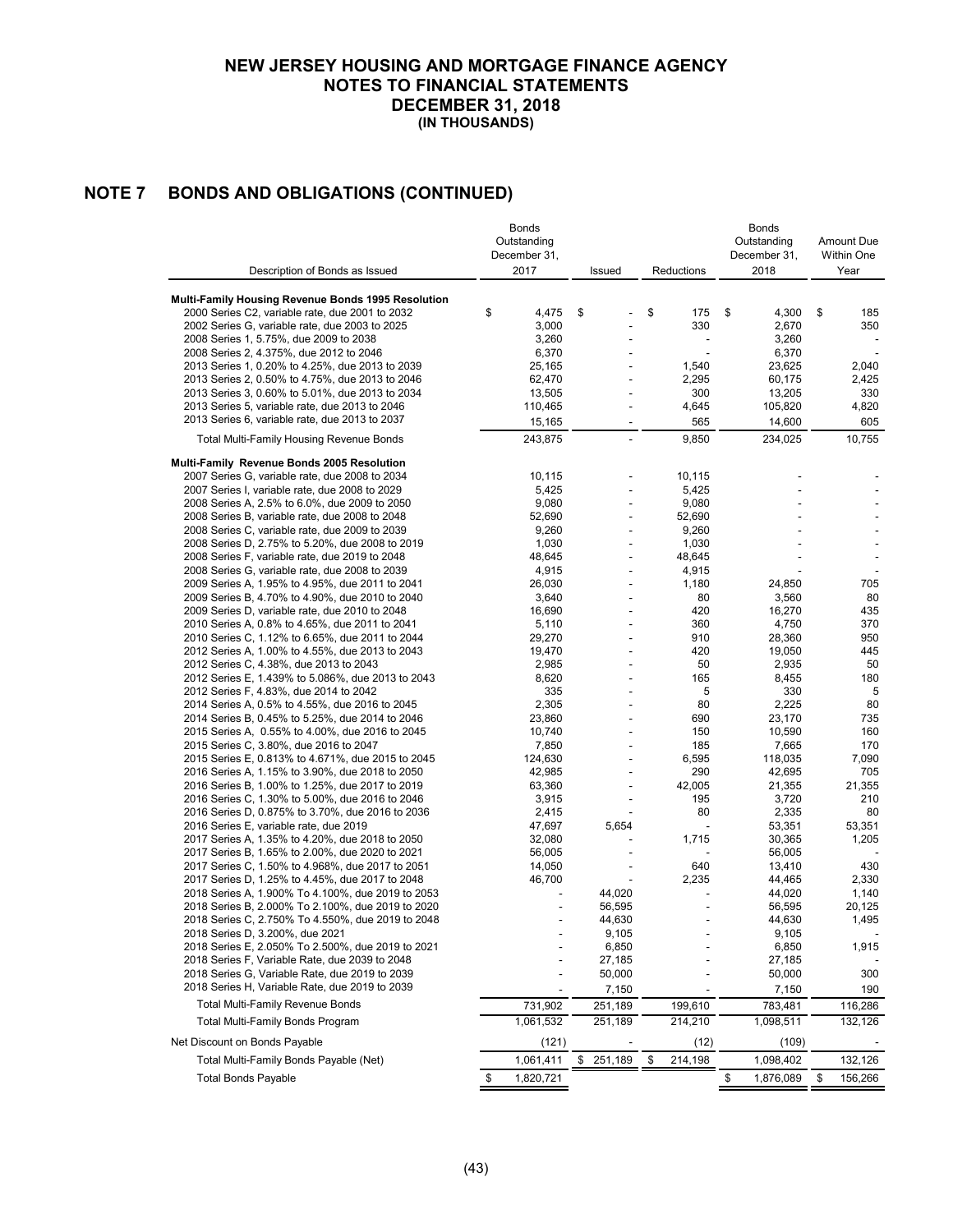### **NOTE 7 BONDS AND OBLIGATIONS (CONTINUED)**

In June 2018, the Agency issued \$378,930 of Single Family Housing Revenue Bonds, 2018 Series A and B to purchase loans under the Agency's single family housing loan purchase program and provided closing cost and down payment assistance to borrowers. This bond issue included both new money (\$118.9 million) and refunding (\$260.0 million) components. The refunding component, which refunded various outstanding variable rate Housing Revenue Bonds Resolution series, is expected to generate approximately \$12.3 million in net present value (NPV) savings (4.7% of the bonds) to the Resolution.

In September 2018, the Agency issued \$115,840 of publicly offered tax-exempt and taxable Multi-Family Revenue Bonds to finance 17 new money rental housing developments containing a total of 1,709 multifamily units. In addition, this financing included a \$129,695 tax-exempt and taxable refunding component which refunded \$8,960 of fixed rate bonds and \$120,735 of variable rate bonds to \$45,360 of new fixed rate bonds and \$84,335 of floating rate note bonds that were directly purchased by Barclay's Capital Inc. \$39,835 of the variable rate bonds related interest rate swaps were callable at Par and were terminated at no cost to the Agency on November 1, 2018. The remaining \$83,815 of variable rate related interest rate swaps were retained to hedge the newly issued floating rate note bonds. The refunding is expected to generate approximately \$9,300 in net present value (NPV) savings (7.2% of the bonds) to the Resolution.

Interest paid on variable-rate tax-exempt bonds is closely correlated with The Securities Industry and Financial Markets Association Municipal Swap (SIFMA) Rate and taxable bond rates are closely correlated with LIBOR or the FHLB Discount Note rate plus a fixed spread. Generally, note resets occur quarterly, monthly or weekly. The net proceeds of the aforementioned bonds and obligations were used to make qualified mortgage loans, purchase eligible residential mortgage and home improvement loans and/or establish debt service reserve accounts. As of December 31, 2018, there was \$37,324 of undisbursed proceeds of construction loans and \$28,244 committed but not yet closed proceeds from the sale of bonds and obligations. Such funds represent initial mortgage loan funds committed to Multi-Family Housing sponsors authorized under various resolutions.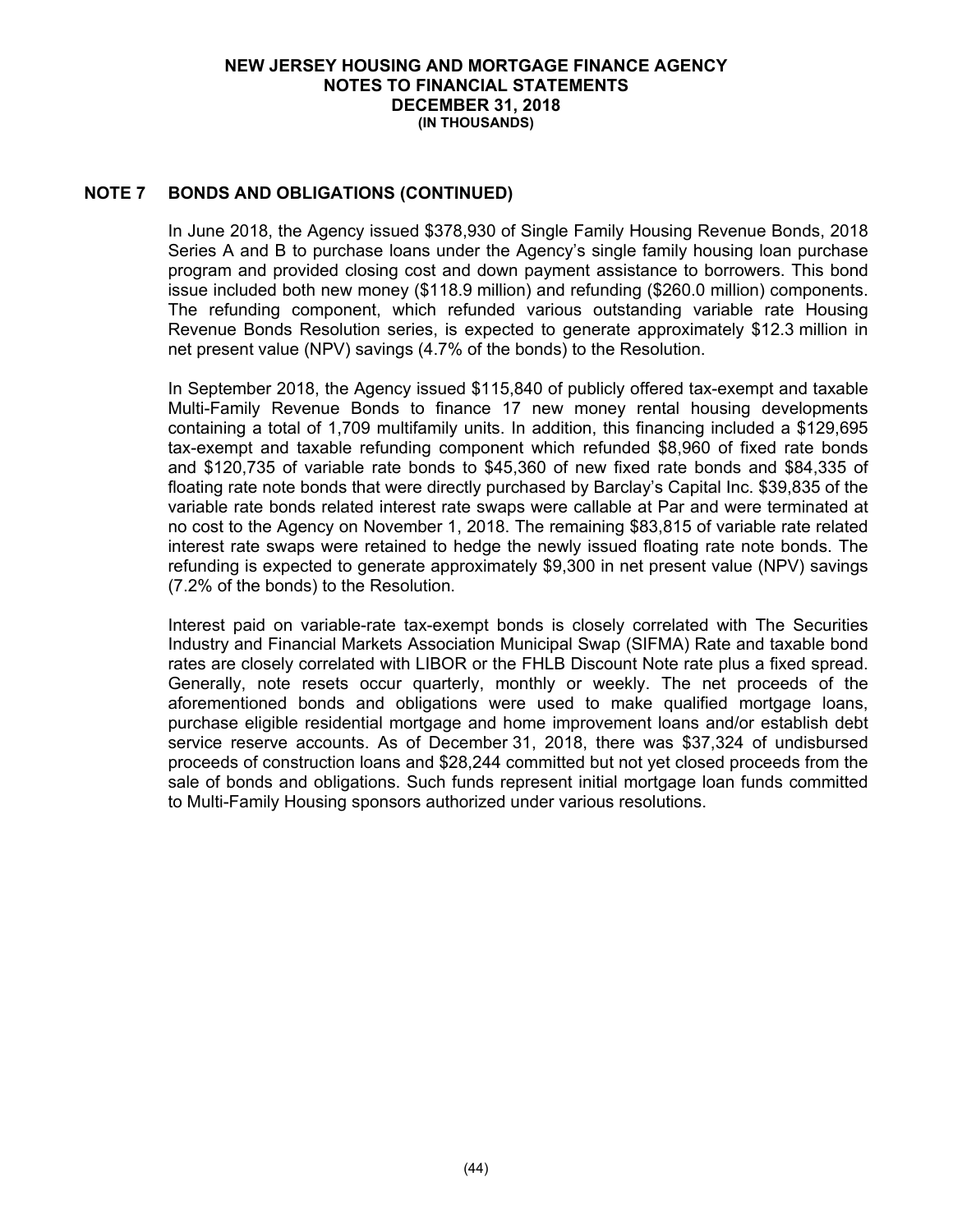### **NOTE 7 BONDS AND OBLIGATIONS (CONTINUED)**

### **Future Principal and Interest Requirements**

The approximate principal and interest payments required on outstanding bonds and obligations over the next five years and thereafter are as follows:

|                     | <b>Fixed and Unhedged</b> |                    |    |                |               |                             |    |                      |    |                  |  |    |                  |
|---------------------|---------------------------|--------------------|----|----------------|---------------|-----------------------------|----|----------------------|----|------------------|--|----|------------------|
|                     |                           |                    |    |                | Variable Rate |                             |    |                      |    |                  |  |    |                  |
|                     | <b>Agency Component</b>   |                    |    |                |               |                             |    | Principal            |    |                  |  |    | Interest         |
|                     | <b>Single Family</b>      |                    |    |                |               |                             |    |                      |    |                  |  |    |                  |
|                     | 2019                      |                    |    |                |               |                             | \$ | 24,140               |    | \$               |  |    | 27,715           |
|                     | 2020                      |                    |    |                |               |                             |    | 25,030               |    |                  |  |    | 27,038           |
|                     | 2021                      |                    |    |                |               |                             |    | 26,155               |    |                  |  |    | 26,297           |
|                     | 2022                      |                    |    |                |               |                             |    | 27,490               |    |                  |  |    | 25,478           |
|                     | 2023                      |                    |    |                |               |                             |    | 28,790               |    |                  |  |    | 24,580           |
|                     | 2024-2028                 |                    |    |                |               |                             |    | 171,335              |    |                  |  |    | 106,195          |
|                     | 2029-2033                 |                    |    |                |               |                             |    | 172,955              |    |                  |  |    | 71,831           |
|                     |                           |                    |    |                |               |                             |    |                      |    |                  |  |    |                  |
|                     | 2034-2038                 |                    |    |                |               |                             |    | 162,685              |    |                  |  |    | 41,870           |
|                     | 2039-2043                 |                    |    |                |               |                             |    | 84,650               |    |                  |  |    | 17,221           |
|                     | 2044-2048                 |                    |    |                |               |                             |    | 43,870               |    |                  |  |    | 5,354            |
|                     | Total                     |                    |    |                |               |                             | \$ | 767,100              |    | \$               |  |    | 373,579          |
|                     |                           |                    |    |                |               |                             |    |                      |    |                  |  |    |                  |
|                     |                           |                    |    |                |               |                             |    |                      |    |                  |  |    | Related          |
|                     |                           | Fixed and Unhedged |    |                |               |                             |    |                      |    |                  |  |    | Interest and     |
|                     |                           | Variable Rate      |    |                |               | <b>Hedged Variable Rate</b> |    |                      |    |                  |  |    | Interest         |
|                     |                           |                    |    |                |               |                             |    | <b>Interest Rate</b> |    | Total            |  |    | Rate Swaps,      |
| Agency Component    | Principal                 | Interest           |    | Principal      |               | Interest                    |    | Swaps, Net           |    | Principal        |  |    | Net              |
| <b>Multi-Family</b> |                           |                    |    |                |               |                             |    |                      |    |                  |  |    |                  |
| 2019                | 125,426<br>S              | 33,305<br>\$       | \$ | 6,700          | \$            | 4,514                       | \$ | 5,888                | \$ | 132,126          |  | \$ | 43,707           |
| 2020                | 84,725                    | 30,187             |    | 7,495          |               | 4,302                       |    | 5,658                |    | 92,220           |  |    | 40,147           |
| 2021<br>2022        | 81,170                    | 27,767             |    | 7,585          |               | 4,178                       |    | 5,448                |    | 88,755           |  |    | 37,393           |
| 2023                | 33,640<br>34,910          | 25,870<br>24,547   |    | 7,895<br>8,695 |               | 4,053<br>3,919              |    | 5,226<br>4,990       |    | 41,535<br>43,605 |  |    | 35,149<br>33,456 |
| 2024-2028           | 174,350                   | 100,726            |    | 49,455         |               | 17,024                      |    | 16,942               |    | 223,805          |  |    | 134,692          |
| 2029-2033           | 119,980                   | 64,148             |    | 46,140         |               | 12,343                      |    | 10,533               |    | 166,120          |  |    | 87,024           |
| 2034-2038           | 95,205                    | 40,179             |    | 40,725         |               | 7,418                       |    | 6,069                |    | 135,930          |  |    | 53,666           |
| 2039-2043           | 76,950                    | 19,958             |    | 26,840         |               | 3,765                       |    | 3,159                |    | 103,790          |  |    | 26,882           |
| 2044-2048           | 39,635                    | 5,812              |    | 22,165         |               | 1,132                       |    | 1,138                |    | 61,800           |  |    | 8,082            |
| 2049-2053           | 8,825                     | 585                |    |                |               |                             |    |                      |    | 8,825            |  |    | 585              |
| Total               | 874,816<br>\$             | 373,084<br>\$      | \$ | 223,695        | \$            | 62,648                      | \$ | 65,051               | \$ | 1,098,511        |  | \$ | 500,783          |

## **NOTE 8 CONDUIT DEBT OBLIGATIONS**

The Agency may issue bonds to provide funds to local housing authorities to finance on an accelerated basis certain capital renovations and improvements to each of the authority's public housing developments. The bonds are payable from and secured primarily by Capital Fund Program monies, subject to the availability of appropriations to be paid by the United States Department of HUD to each authority. The Agency may also issue other bonds for housing development purposes. These bonds are special and limited obligations of the Agency. The bonds, which are considered conduit debt obligations by GASB, do not constitute a debt or pledge of the faith and credit of the Agency and, accordingly, have not been reported in the accompanying financial statements. At December 31, 2018, conduit debt outstanding aggregated \$923,803.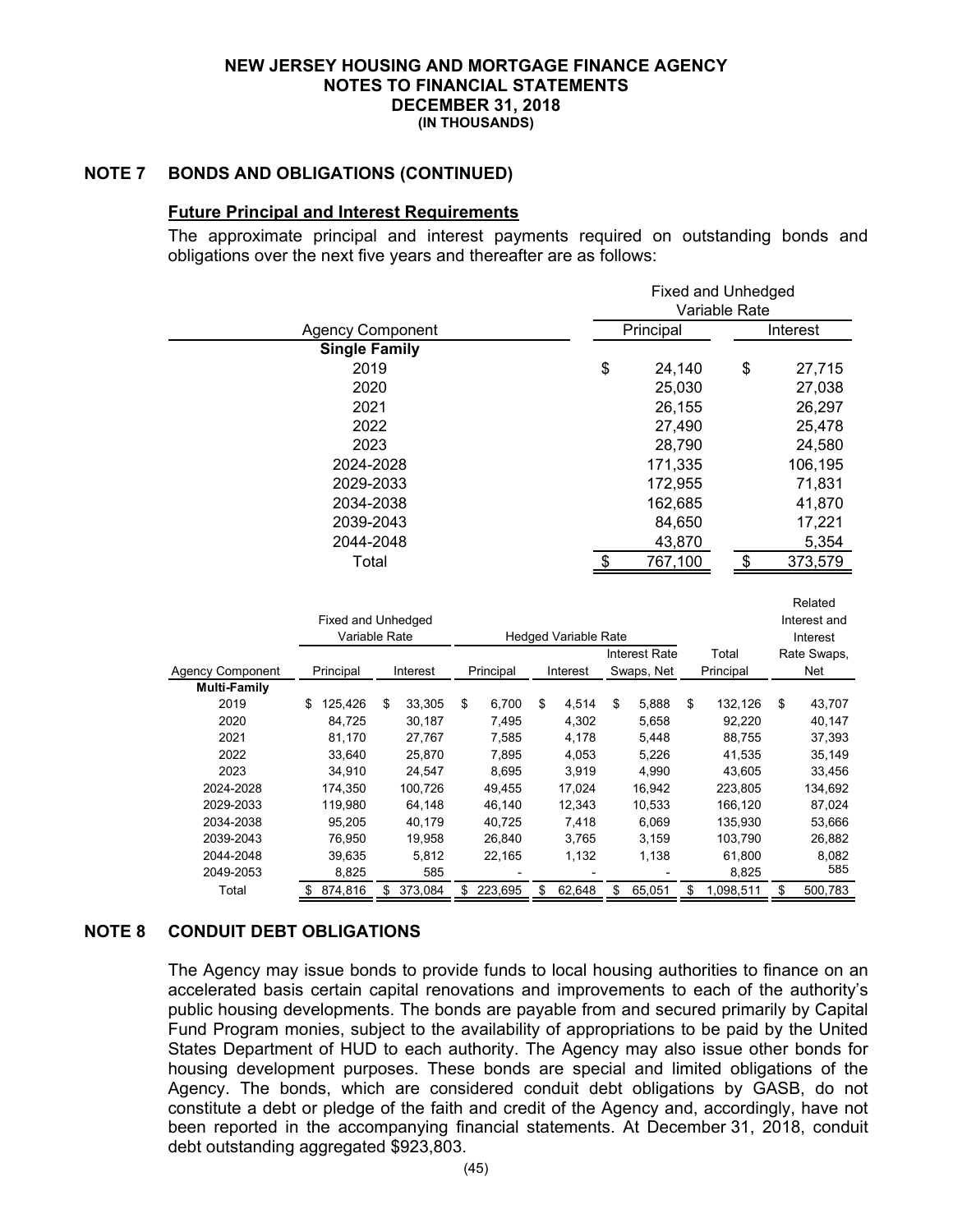# **NOTE 8 CONDUIT DEBT OBLIGATIONS (CONTINUED)**

The Agency's MF Conduit Bonds outstanding as of December 31, 2018 are as follows:

|                                                                    |                   |                           | Debt                  | Balance          |
|--------------------------------------------------------------------|-------------------|---------------------------|-----------------------|------------------|
| Conduit Project                                                    | Series            | Closing Date              | Issuance              | 12/31/2018       |
| ^Capital Funds Program Revenue Bonds                               | 2004-A            | 12/23/2004                | \$<br>79,860<br>\$    | 26,100           |
| ^Capital Funds Program Revenue Bonds                               | 2007-A            | 8/15/2007                 | 18,585                | 6,665            |
| 2006-A Meadow Brook Apartments<br>Woodbury Oakwood Housing Project | 2006-A<br>2011-A  | 9/9/2006<br>12/21/2011    | 8,350<br>4,550        | 6,515<br>4,335   |
| Asbury Park Gardens                                                | 2012-A            | 7/1/2012                  | 14,310                | 13,185           |
| <b>Washington Dodd</b>                                             | 2012-F            | 12/12/2012                | 19,755                | 17,180           |
| Carl Miller Homes                                                  | 2012-C            | 12/28/2012                | 31,656                | 2,537            |
| Hampshire House                                                    | 2012-D            | 1/11/2013                 | 6,400                 | 6,105            |
| Alexander Hamilton III                                             | 2013-B            | 2/20/2013                 | 11,762                | 527              |
| <b>McIver Homes</b>                                                | 2013-C            | 5/23/2013                 | 5,200                 | 4,455            |
| <b>Great Falls</b>                                                 | 2013-M            | 1/9/2014                  | 15,400                | 14,872           |
| Brigantine Apts.<br>Catherine Todd                                 | 2014-G<br>2014-N  | 1/30/2014<br>10/24/2014   | 11,510<br>9,415       | 10,915<br>4,374  |
| <b>Atlantic City Townhouses</b>                                    | 2014-P            | 12/23/2014                | 17,800                | 13,255           |
| Glennview Townhouses II                                            | 2014-R            | 12/30/2014                | 6,243                 | 2,960            |
| Willows at Waretown                                                | 2014-M            | 6/27/2014                 | 9,281                 | 2,390            |
| Paragon                                                            | 2015-Q            | 2/27/2015                 | 13,700                | 13,430           |
| <b>Fairview Homes</b>                                              | 2015-L            | 5/7/2015                  | 13,200                | 12,595           |
| 609 Broad                                                          | 2015-D            | 5/12/2015                 | 66,800                | 47,007           |
| Lexington                                                          | 2015-B            | 6/29/2015                 | 11,750                | 10,845           |
| Hollybush I & II                                                   | 2015-S            | 10/14/2015                | 14,500                | 14,075           |
| Riverside Arms                                                     | 2015-H            | 11/20/2015                | 17,550                | 17,525           |
| <b>Edward Sisco</b><br>North 25                                    | 2015-O<br>2015-F  | 12/4/2015                 | 18,232                | 16,360<br>14,525 |
| <b>Brunswick Estates</b>                                           | 2015-AA           | 12/15/2015<br>12/17/2015  | 14,850<br>27,000      | 10,150           |
| Egg Harbor                                                         | 2015-BB           | 12/30/2015                | 10,790                | 847              |
| Colt Arms                                                          | 2016-A            | 1/15/2016                 | 21,455                | 17,000           |
| Pavilion                                                           | 2016-B            | 3/1/2016                  | 26,667                | 23,495           |
| The Aspire Project                                                 | 2016-1            | 5/24/2016                 | 49,935                | 49,935           |
| Ocean Towers                                                       | 2016-E            | 5/26/2016                 | 9,200                 | 6,720            |
| Wesmont                                                            | 2016-J            | 6/23/2016                 | 2,638                 | 2,582            |
| Glassworks at Aberdeen                                             | 2016-L            | 8/23/2016                 | 17,540                | 10,745           |
| Keansburg Mixed Income                                             | 2016-l            | 9/27/2016                 | 35,745                | 27,468           |
| 999 Broad Phase I                                                  | 2016-H            | 11/1/2016                 | 10,706                | 10,294           |
| Montgomery Gardens Family Phase I<br>Oak Lane at Little Egg Harbor | 2016-M<br>2017-C  | 11/21/2016<br>3/10/2017   | 23,573                | 22,504<br>5,856  |
| New Horizons                                                       | 2017-A            | 4/12/2017                 | 8,977<br>20,798       | 18,977           |
| Montgomery Heights II                                              | 2017-3            | 4/28/2017                 | 21,300                | 15,466           |
| Willows at Whiting                                                 | 2017-1            | 5/5/2017                  | 10,079                | 2,881            |
| Jacobs Landing                                                     | 2017-2            | 5/18/2017                 | 17,065                | 14,344           |
| Residences at Willow Pond Village                                  | 2017-H            | 5/24/2017                 | 2,089                 | 2,058            |
| <b>Stafford Senior Apartments</b>                                  | 2017-E            | 5/31/2017                 | 13,065                | 9,598            |
| <b>Bridgeton Villas</b>                                            | 2017-4            | 6/19/2017                 | 9,553                 | 7,350            |
| <b>Berkeley Terrace Apartments</b>                                 | 2017-G            | 7/14/2017                 | 17,500                | 17,305           |
| Camden Townhouses                                                  | 2017-F            | 7/28/2017                 | 15,075                | 15,075           |
| New Hope Village<br>Victorian Towers                               | 2017-D<br>2017-5  | 9/14/2017<br>10/31/2017   | 14,511<br>13,067      | 14,052<br>9,243  |
| Gardens Family & Senior                                            | 2017-7            | 11/21/2017                | 23,568                | 23,568           |
| Douglas Homes                                                      | 2017-8            | 11/21/2017                | 12,583                | 12,583           |
| Roseville Senior                                                   | 2017-9            | 11/21/2017                | 7,238                 | 6,728            |
| Commons Family & Senior                                            | 2017-10           | 11/21/2017                | 40,321                | 34,532           |
| Carrino Plaza Apartments                                           | 2017-L            | 11/29/2017                | 11,600                | 11,600           |
| PAHA Family RAD                                                    | 2017-K            | 11/30/2017                | 11,300                | 9,000            |
| Washington Street/ St. James                                       | 2017-6            | 11/30/2017                | 17,375                | 14,612           |
| Marveland Crescent                                                 | 2017-M            | 12/22/2017                | 5,955                 | 2,928            |
| Cedar Meadows Apartments<br>Garden Spires                          | 2017-11<br>2018-A | 12/22/2017<br>8/23/2018   | 16,070<br>59,385      | 53               |
| <b>Spruce Spires</b>                                               | 2018-B            | 8/23/2018                 | 16,315                | 59,385<br>16,315 |
| <b>Grace West Apartments</b>                                       | 2018-C            | 11/11/2018                | 45,000                | 45,000           |
| Georgia King Village                                               | 2018-E            | 10/18/2018                | 40,640                | 40,640           |
| Villa Victoria                                                     | 2018-F            | 11/28/2018                | 24,000                | 24,000           |
| Heritage at Galloway - Taxable                                     | 2018-G 1,2        | 9/11/2018                 | 16,021                | 1,005            |
| Manahawkin Family Apartments                                       | 2018-l            | 11/15/2018                | 9,690                 | 1,386            |
| Flemington Junction Apartments - Taxable                           | 2018-J            | 11/1/2018                 | 4,659                 | 4,656            |
| North Brunswick Crescent                                           | 2018-L 1,2        | 11/20/2018                | 15,255                | 305              |
| Dalina Manor                                                       | 2018-M            | 11/2/2018                 | 2,804                 | 2,804            |
| Vista Village Apartments<br><b>Harvard Printing Apartments</b>     | 2018-l<br>2018-2  | 8/23/2018<br>10/25/2018   | 10,263<br>9,690       | 6,345<br>9,681   |
|                                                                    |                   | <b>Total Conduit Debt</b> | 1,238,719<br>\$<br>\$ | 923,803          |

^Capital Fund bonds to finance certain capital renovations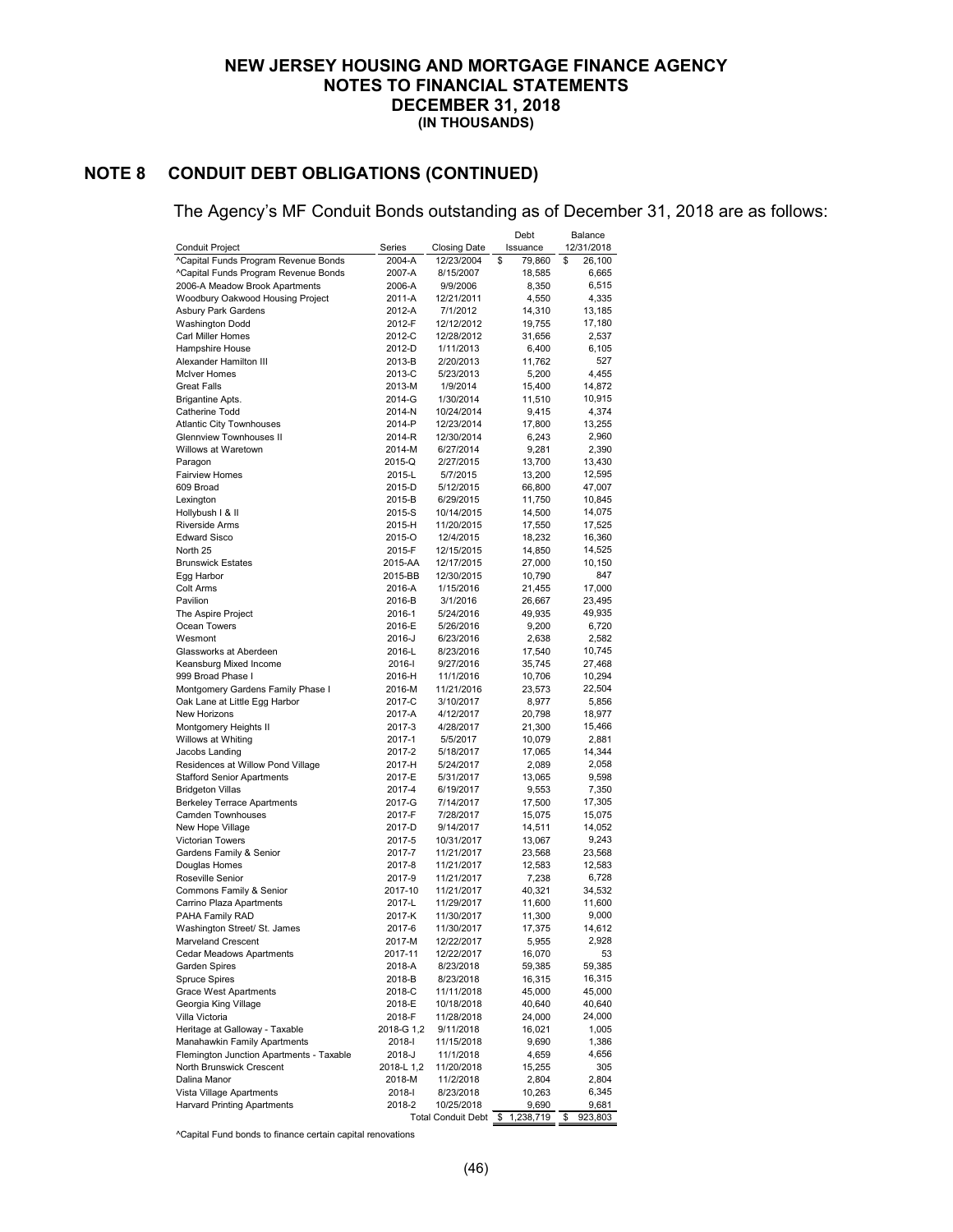### **NOTE 9 FUNDS HELD IN TRUST FOR MORTGAGORS**

Funds held by the Agency for its projects include proceeds from conversion of projects from nonprofit to limited dividend status in the form of development cost and community development escrows and unspent subsidies. These funds are available to absorb initial operating deficits, construction overruns, provide additional amenities to the projects, and for other contingencies.

Funds held in trust for mortgagors as of December 31, 2018, include the following:

| General Fund:                        |    |         |
|--------------------------------------|----|---------|
| <b>Community Development Escrows</b> | S. | 1.473   |
| <b>Development Cost Escrows</b>      |    | 902     |
| Other Funds Held in Trust            |    | 316,162 |
| <b>Total General Fund</b>            |    | 318,537 |
| Multi-Family Housing Component       |    | 3.091   |
| Total                                |    | 321.628 |

## **NOTE 10 MORTGAGOR ESCROW DEPOSITS**

The Agency holds, in escrow, monthly deposits from the projects for payments of property and liability insurance, hazard insurance, payments in lieu of taxes, and major repairs and replacements and undisbursed earnings. Mortgagor escrow deposits as of December 31, 2018, include the following:

| General Fund:                        |         |
|--------------------------------------|---------|
| Reserve for Repairs and Replacements | 190.764 |
| Tax and Insurance Escrows            | 47.567  |
| Total                                | 238.331 |

## **NOTE 11 CHANGES IN LONG-TERM LIABILITIES**

Long-term liability activity is summarized as follows:

|                                     | Balance |              |   |           |    | <b>Balance</b>    |    |              |   |            |  |
|-------------------------------------|---------|--------------|---|-----------|----|-------------------|----|--------------|---|------------|--|
|                                     |         | December 31. |   |           |    |                   |    | December 31. |   | Due Within |  |
|                                     |         | 2017         |   | Additions |    | <b>Reductions</b> |    | 2018         |   | One Year   |  |
| Bonds and Obligations, Net          | S       | 1,820,721    | S | 639.439   | \$ | 584,071           | \$ | 1,876,089    | S | 156.266    |  |
| Minimum Escrow Requirement          |         | 7.079        |   | 92        |    |                   |    | 7,171        |   |            |  |
| Funds Held in Trust for Mortgagor   |         | 310.825      |   | 10.803    |    |                   |    | 321.628      |   |            |  |
| <b>Other Noncurrent Liabilities</b> |         | 7.217        |   | 74        |    |                   |    | 7.291        |   |            |  |
| <b>OPEB Liability</b>               |         | 75.846       |   |           |    | 27.032            |    | 48.814       |   |            |  |
| Net Pension Liability               |         | 66,132       |   |           |    | 12.578            |    | 53.554       |   |            |  |
| Derivative Instrument               |         | 49,098       |   |           |    | 19.454            |    | 29.644       |   |            |  |
| <b>Unearned Revenues</b>            |         | 81,527       |   |           |    | 45,552            |    | 35,975       |   |            |  |
| Total                               |         | 2,418,445    |   | 650.408   |    | 688,687           |    | 2,380,166    |   | 156,266    |  |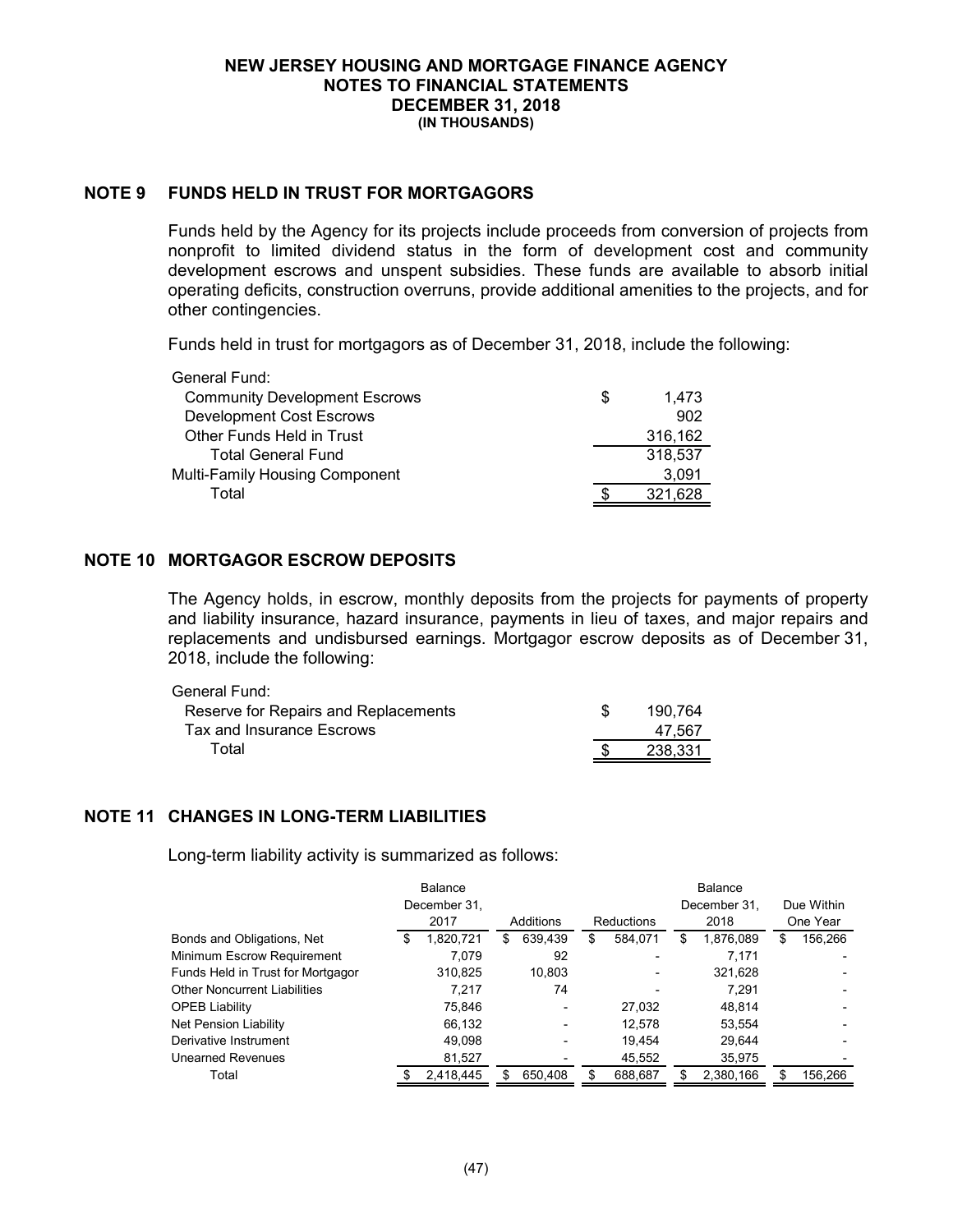### **NOTE 12 NET POSITION**

Changes in net position are summarized as follows:

|                                   | <b>Net</b>  |    |            |               |    |           |
|-----------------------------------|-------------|----|------------|---------------|----|-----------|
|                                   | Investment  |    |            |               |    |           |
|                                   | in Capital  |    |            |               |    |           |
|                                   | Assets      |    | Restricted | Unrestricted  |    | Total     |
| Net Position at December 31, 2017 | \$<br>6,998 | \$ | 464.688    | \$<br>469,168 | \$ | 940.854   |
| <b>Prior Period Adjustment</b>    |             |    |            | 18.614        |    | 18.614    |
| Net Income                        |             |    | 34.064     | 29,900        |    | 63,964    |
| Acquisition of Capital Assets     | 129         |    |            | (129)         |    |           |
| Transfer                          |             |    | 115        | (115)         |    |           |
| Depreciation on Capital Assets    | (1,057)     |    |            | 1,057         |    |           |
| Net Position at December 31, 2018 | 6,070       | S  | 498,867    | \$<br>518.495 | Я. | 1,023,432 |

### **Restricted Under Bond and Obligation Resolutions**

As described in Note 3, monies within each Bond and Obligation Fund are pledged as security for the respective bondholders, and thus are restricted as to their application.

### **Restricted**

Restricted net position represents the portion of total net position restricted by the various programs established for the sole purpose of providing housing and residential opportunities for individuals with special needs. All restricted amounts are net of related liabilities.

## **Appropriated General Fund Net Position**

Appropriated General Fund net position is unrestricted net position that has been designated by the Agency's members for the following purposes at December 31, 2018. The appropriated general fund net position makes up part, but not all, of the unrestricted net position reported on the statement of net position.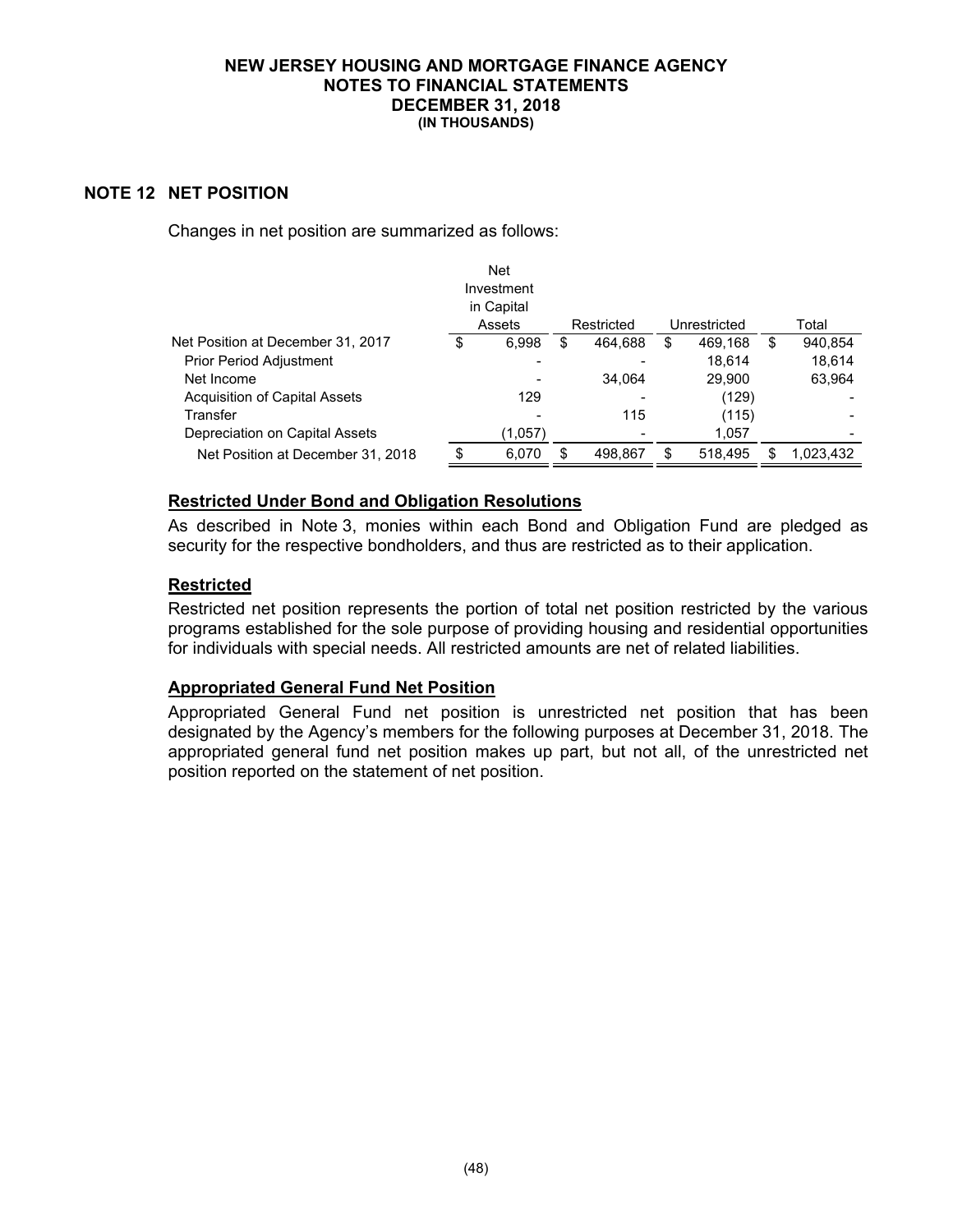### **NOTE 12 NET POSITION (CONTINUED)**

| <b>Appropriated General Fund Net Position (Continued)</b> |              |
|-----------------------------------------------------------|--------------|
| <b>ABC Corporation</b>                                    | \$<br>13     |
| Affordable Rental Housing Subsidy Loan Program            | 2            |
| <b>Bond Refunding Proceeds</b>                            | 1,626        |
| <b>CDBG Advance Funding</b>                               | 2,283        |
| <b>CDBG RAP</b>                                           | 2,570        |
| <b>CHOICE</b>                                             | 5.760        |
| CIAP Loan Program                                         | 1,768        |
| Developmental Disabilities Partnership                    | 10,441       |
| Ex-Offenders Re-Entry Housing Program                     | 37           |
| Foreclosure Mediation Assistance Program                  | 998          |
| Homeless Management Information System                    | 100          |
| <b>HOPE</b>                                               | 500          |
| Hospital Partnership Subsidy Program                      | 12,000       |
| Information Technology                                    | 816          |
| MBS Mortgage Backed Security Start up                     | 782          |
| NJHMFA Portion of Undisbursed Mtg. Proceeds               | 60           |
| Non-Bond Multi-Family Program                             | 25,383       |
| Portfolio Reserve Balance                                 | 1,511        |
| <b>Smart Start</b>                                        | 2.088        |
| Special Needs Revolving Loan Program                      | 802          |
| Strategic Zone Lending Pool                               | 5,731        |
| <b>UHORP Mortgage Commitment</b>                          | 4,613        |
| Urban Blight Reduction Pilot Program                      | 11,159       |
| Total                                                     | \$<br>91,043 |

### **NOTE 13 PENSION PLAN**

### **Plan Description**

The Agency contributes to a cost-sharing multiple-employer defined benefit pension plan, the Public Employees' Retirement System (PERS), which is administered by the New Jersey Division of Pensions and Benefits. This plan provides retirement, death and disability, and medical benefits to qualified members. All benefits vest after ten years of service, except for medical benefits, which vest after 25 years of service or under the disability provisions of PERS. Vesting and benefit provisions are established by N.J.S.A. 43:15A and 43:3B. The plan has a Board of Trustees that is primarily responsible for its administration. The Division issues a publicly available financial report that includes financial statements and required supplementary information. That report may be obtained by writing to: State of New Jersey, Division of Pensions and Benefits, P.O. Box 295, Trenton, New Jersey 08625-0295.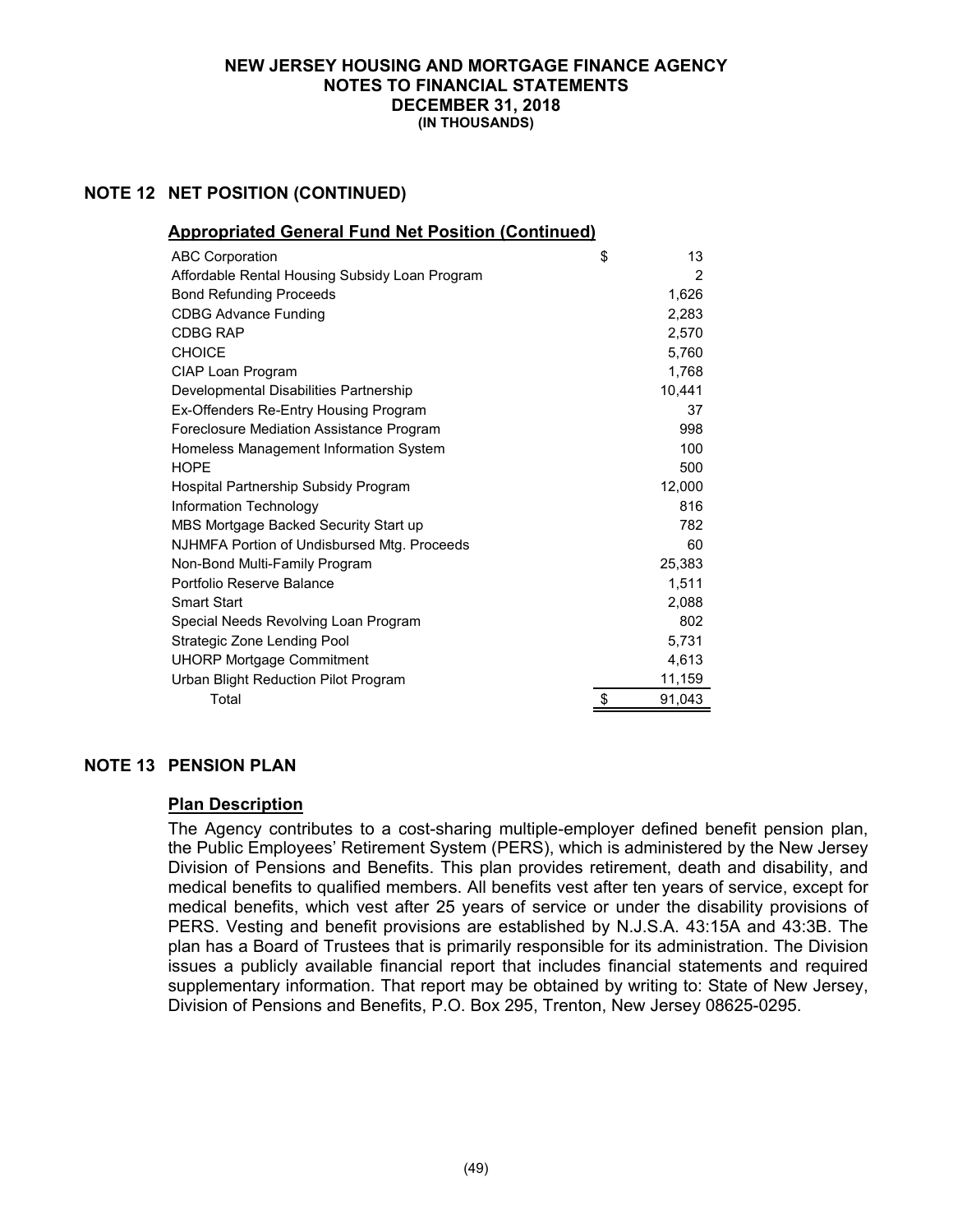## **NOTE 13 PENSION PLAN (CONTINUED)**

### **Plan Benefits and Membership**

The following represents the membership tiers for PERS:

| Tier | <b>Definition</b>                                                                          |
|------|--------------------------------------------------------------------------------------------|
|      | Members who were enrolled prior to July 1, 2007                                            |
|      | Members who were eligible to enroll on or after July 1, 2007 and prior to November 2, 2008 |
| 3    | Members who were eligible to enroll on or after November 2, 2008 and prior to May 22, 2010 |
| 4    | Members who were eligible to enroll on or after May 22, 2010 and prior to June 28, 2011    |
| 5    | Members who were eligible to enroll on or after June 28, 2011                              |

Service retirement benefits of 1/55th of final average salary for each year of service credit is available to tiers 1 and 2 members upon reaching age 60 and to tier 3 members upon reaching age 62. Service retirement benefits of 1/60th of final average salary for each year of service credit is available to tier 4 members upon reaching age 62 and tier 5 members upon reaching age 65. Early retirement benefits are available to tier 1 and 2 members before reaching age 60, tiers 3 and 4 before age 62 with 25 or more years of service credits and tier 5 with 30 or more years of service credit before age 65. Benefits are reduced by a fraction of a percent for each month that a member retires prior to the age at which a member can receive full retirement benefits in accordance with their respective tier. Tier 1 members can receive an unreduced benefit from age 55 to 60 if they have at least 25 years of service. Deferred retirement is available to members who have at least 10 years of service credit and have not reached the service retirement age for the respective tier.

## **Funding Policy**

The contribution policy for PERS is set by N.J.S.A. 15A and requires contributions by active members and contributing employers. Pursuant to the provisions of P.L. 2011, C. 78, the active member contribution rate increased from 5.5% of annual compensation to 6.5% plus an additional 1% phased-in over 7 years beginning in July 2012. The member contribution rate was 7.50% in State fiscal year 2018. Contributions are based on an actuarially determined amount which includes the employer portion of the normal cost and an amortization of the unfunded accrued liability.

The Agency's contributions to the plan for fiscal years ended December 31, 2018, 2017, and 2016 were \$2,705, \$2,632, and \$2,393, respectively, and were equal to the required contributions.

### **Net Pension Liability**

The net pension liability (NPL) was calculated for each entity within PERS based on a methodology that allocates the NPL and pension amounts based on the proportion of the total contributions made by each entity during the measurement period. The NPL was determined based on an actuarial valuation as of July 1, 2017, using updated actuarial assumptions applied to all periods included in the measurement and rolled forward to the measurement date of June 30, 2018. The proportionate share for the Agency is 0.2720%, a decrease of 0.0121 from the prior year amount of 0.2841%. At December 31, 2018, the Agency reported a NPL of \$53,554 for its proportionate share of the NPL.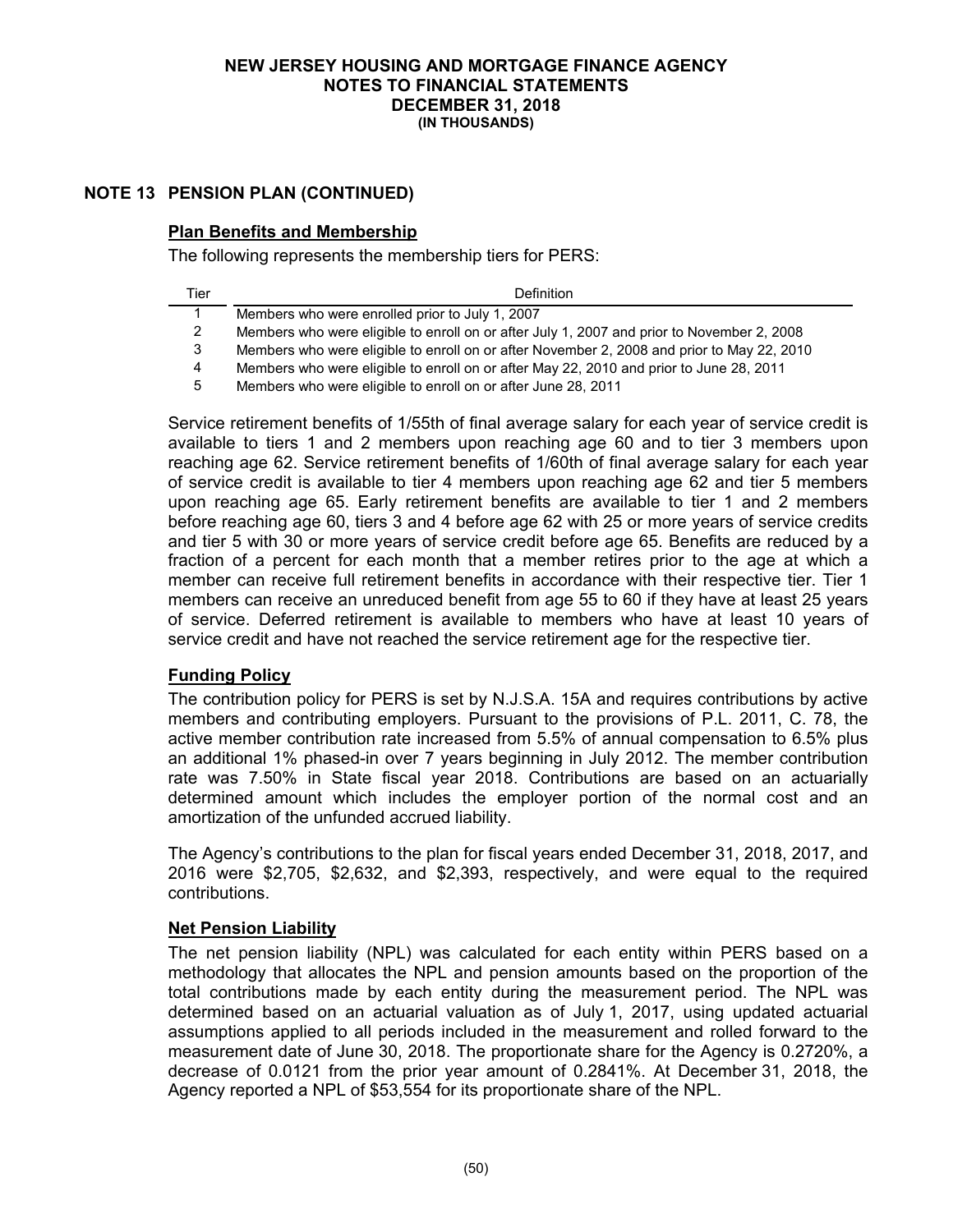### **NOTE 13 PENSION PLAN (CONTINUED)**

### **Pension Expense and Deferred Outflows of Resources and Deferred Inflows of Resources Related to Pensions**

For the year ended December 31, 2018, the Agency recognized pension expense of \$1,185. At December 31, 2018, the Agency reported deferred outflows of resources and deferred inflows of resources related to pensions from the following sources:

|                                                 | Deferred<br>Outflows<br>of Resources |    | Deferred<br><b>Inflows</b><br>of Resources |  |
|-------------------------------------------------|--------------------------------------|----|--------------------------------------------|--|
| Net Difference Between Expected and             |                                      |    |                                            |  |
| <b>Actual Experience</b>                        | \$<br>1.021                          | \$ | 276                                        |  |
| <b>Changes of Assumptions</b>                   | 8,825                                |    | 17,124                                     |  |
| Changes in Proportion                           | 3.233                                |    | 3,741                                      |  |
| Net Difference Between Projected and Actual     |                                      |    |                                            |  |
| Investment Earnings on Pension Plan Investments |                                      |    | 502                                        |  |
| Total                                           | 13,079                               |    | 21,643                                     |  |
|                                                 |                                      |    |                                            |  |

### *Actuarial Assumptions*

Amounts reported as deferred outflows of resources and deferred inflows of resources related to pensions will be recognized in pension expense as follows:

| Year Ending December 31, | Amount    |
|--------------------------|-----------|
| 2019                     | \$<br>372 |
| 2020                     | (514)     |
| 2021                     | (3,691)   |
| 2022                     | (3, 199)  |
| 2023                     | (1,532)   |
| Total                    | (8,564)   |

The total pension liability (TPL) for the year ended June 30, 2018 was measured as of a valuation date of July 1, 2017 and projected to June 30, 2018 using the entry age normal cost method. The actuarial assumptions used in the July 1, 2017 valuation were based on the results of an actuarial experience study for the period July 1, 2011 to June 30, 2014. Significant actuarial assumptions used in the valuation included:

| Inflation                         | 2.25%                   |
|-----------------------------------|-------------------------|
| Salary Increases                  |                         |
| 2018-2026                         | 1.65-4.15% Based on Age |
| Thereafter                        | 2.65-5.15% Based on Age |
| Long-Term Expected Rate of Return | 7.00%                   |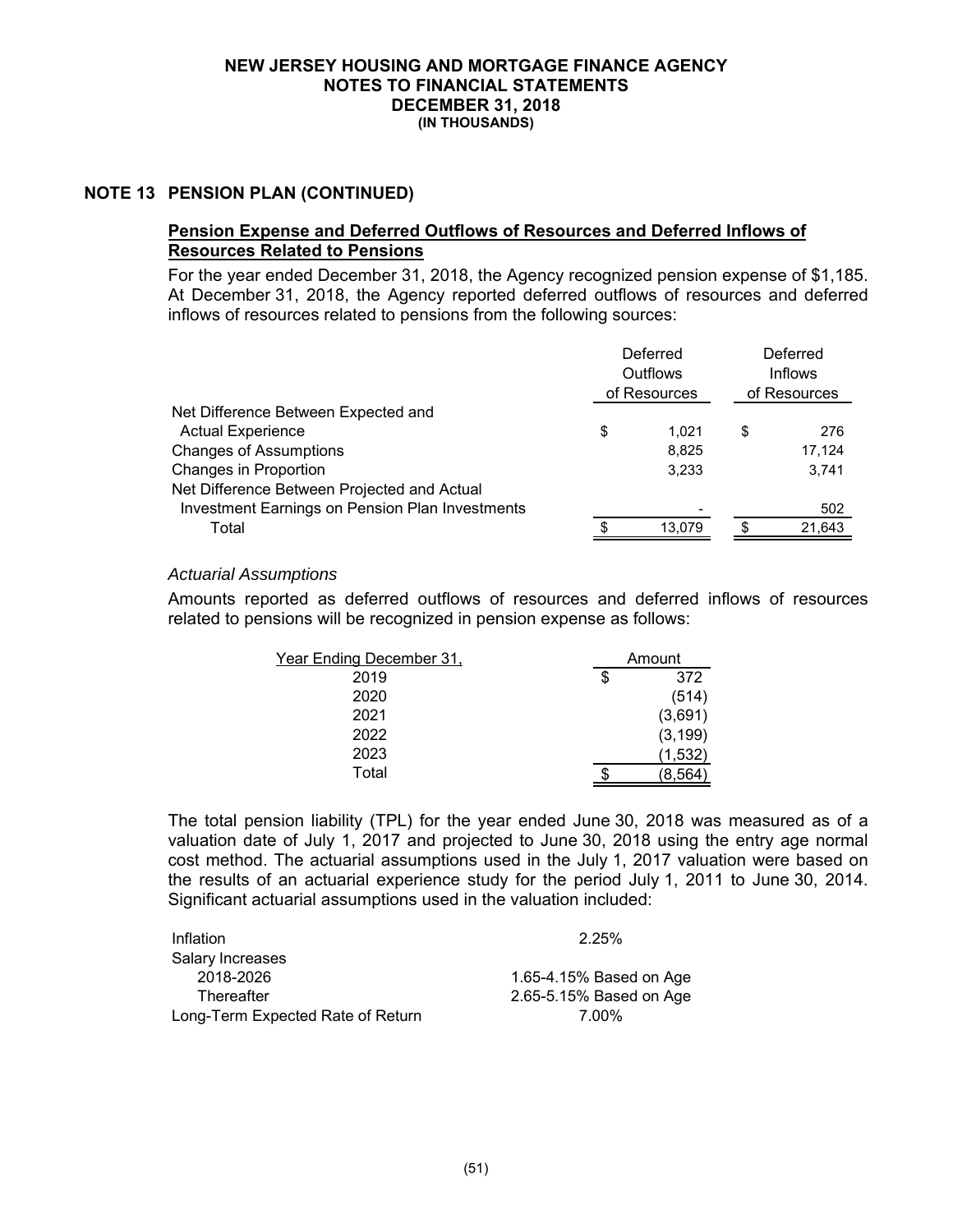### **NOTE 13 PENSION PLAN (CONTINUED)**

### **Actuarial Assumptions (Continued)**

Preretirement mortality rates were based on the RP-2000 Employee Preretirement Mortality Table for male and female active participants. For State employers, mortality tables are set back 4 years for males and females. The tables are projected on a generational basis from the base year of 2013 using the Conduent Modified 2014 Projection Scale. Postretirement mortality rates were based on the RP-2000 Combined Healthy Male and Female Mortality Tables (setback 1 year for males and females) for service retirements and beneficiaries of former members and a one-year static projection based on mortality improvement Scale AA. In addition, the tables for service retirements and beneficiaries of former members provide for future improvements in mortality from the base year of 2012 to 2013 projection scale and the Conduent Modified 2014 Projection Scale thereafter. Disability retirement rates used to value disabled retirees were based on the RP-2000 Disabled Mortality Table (set back 3 years for males and set forward 1 year for females).

In accordance with State statute, the long-term expected rate of return on plan investments (7.00% at June 30, 2018) is determined by the State Treasurer, after consultation with the Directors of the Division of Investments and Division of Pensions and Benefits, the board of trustees and the actuaries. The long-term expected rate of return was determined using a building block method in which best-estimate ranges of expected future real rates of return (expected returns, net of pension plan investment expense and inflation) are developed for each major asset class. These ranges are combined to produce the long-term expected rate of return by weighting the expected future real rates of return by the target asset allocation percentage and by adding expected inflation. Best estimates of arithmetic rates of return for each major asset class included in PERS' target asset allocation as of June 30, 2018 are summarized in the following table:

|                                    |          | Long-Term            |
|------------------------------------|----------|----------------------|
|                                    |          | <b>Expected Real</b> |
| <b>Asset Class</b>                 | Target   | Rate of Return       |
| <b>Risk Mitigation Strategies</b>  | 5.00%    | 5.51%                |
| Cash Equivalents                   | 5.50%    | 1.00%                |
| U.S. Treasuries                    | $3.00\%$ | 1.87%                |
| Investment Grade Credit            | 10.00%   | 3.78%                |
| <b>High Yield</b>                  | 2.50%    | 6.82%                |
| <b>Global Diversified Credit</b>   | 5.00%    | 7.10%                |
| <b>Credit Oriented Hedge Funds</b> | 1.00%    | 6.60%                |
| Debt Related Private Equity        | 2.00%    | 10.63%               |
| Debt Related Real Estate           | 1.00%    | 6.61%                |
| <b>Private Real Asset</b>          | 2.50%    | 11.83%               |
| <b>Equity Related Real Estate</b>  | 6.25%    | 9.23%                |
| U.S. Equity                        | 30.00%   | 8.19%                |
| Non-U.S. Developed Markets Equity  | 11.50%   | 9.00%                |
| <b>Emerging Markets Equity</b>     | 6.50%    | 11.64%               |
| <b>Buyouts/Venture Capital</b>     | 8.25%    | 13.08%               |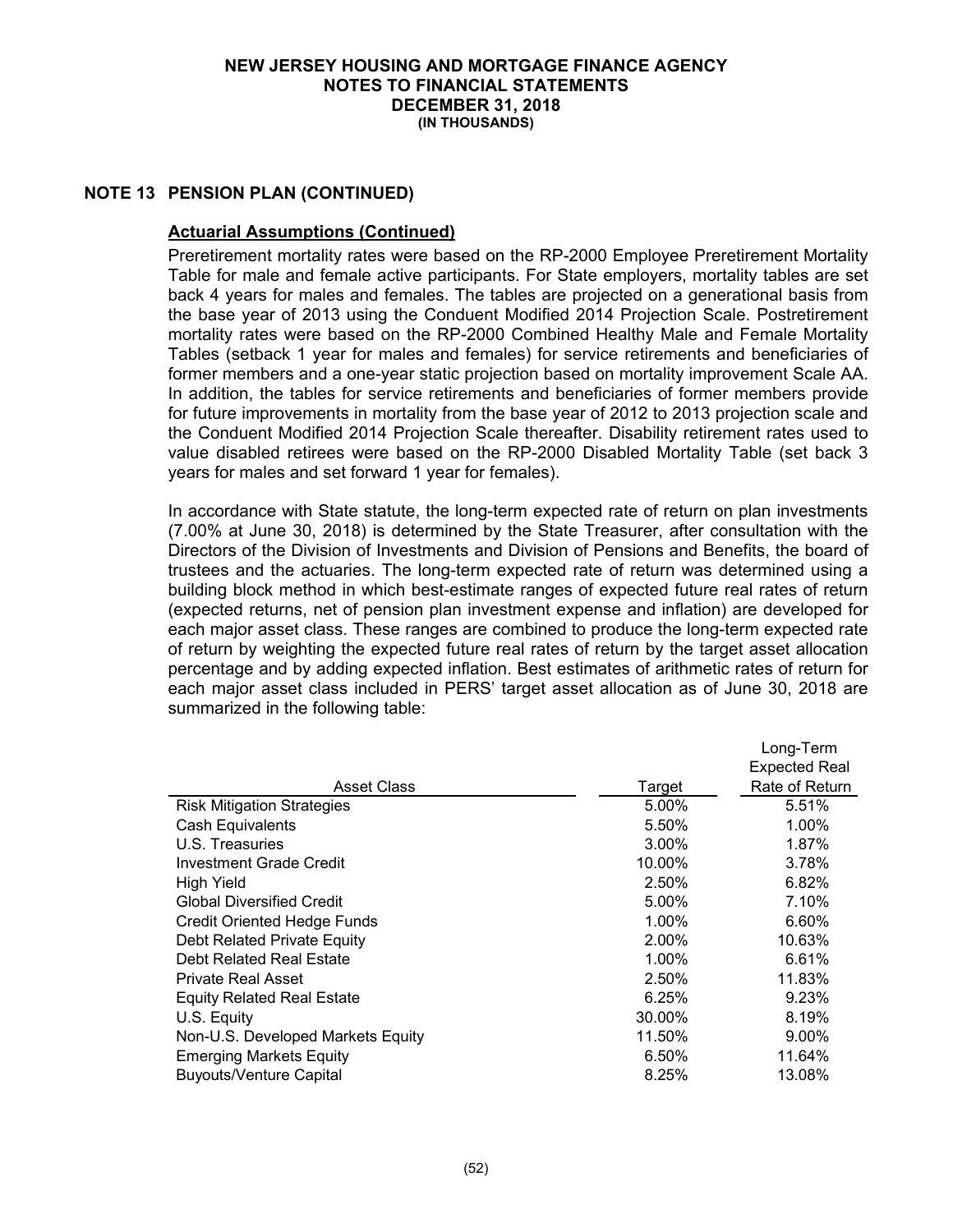### **NOTE 13 PENSION PLAN (CONTINUED)**

#### **Discount Rate**

The discount rate used to measure the total pension liability was 5.66% as of June 30, 2018. This single blended discount rate was based on the long-term expected rate of return on pension plan investments of 7.00%, and a municipal bond rate of 3.87% as of June 30, 2018, based on the Bond Buyer Go 20-Bond Municipal Bond Index which includes taxexempt general obligation municipal bonds with an average rating of AA/Aa or higher. The projection of cash flows used to determine the discount rate assumed that contributions from employers will be 100% of their actuarially determined contribution and 100% of their Non-Contributory Group Insurance Premium Fund (NCGIPF) while the State will contribute 50% of its actuarially determined contribution and 100% of its NCGIPF contribution. Based on those assumptions, the plan's fiduciary net position was projected to be available to make projected future benefit payments of current plan members through 2046, Therefore, the long-term expected rate of return on plan investments was applied to projected benefit payments through 2046, and the municipal bond rate was applied to projected benefit payments after that date in determining the total pension liability.

### **Sensitivity of the Agency's Proportionate Share of the Net Pension Liability to Changes in the Discount Rate**

The following presents the collective net pension liability of the participating employers as of June 30, 2018, calculated using the discount rate as disclosed above as well as what the collective net pension liability would be if it was calculated using a discount rate that is 1-percentage point lower or 1-percentage-point higher than the current rate:

|                                         | 1% Decrease   | <b>Current Discount</b> |              | 1% Increase   |
|-----------------------------------------|---------------|-------------------------|--------------|---------------|
|                                         | (4.66%)       |                         | Rate (5.66%) | $(6.66\%)$    |
| <b>Total Net Pension Liability PERS</b> |               |                         |              |               |
| Local Group                             | \$ 24.757.280 | -SS                     | 19.689.502   | \$ 15.437.960 |
| Agency's Proportionate Share            | 67.340        |                         | 53.554       | 41.991        |

### **NOTE 14 OTHER POSTEMPLOYMENT BENEFITS**

### **Plan Description**

The Agency is a local employer in the State of New Jersey State Health Benefits Plan (SHBP). The State administers the plan and has the authority to establish and amend certain benefit provisions offered. The State's plan is considered a single employer defined benefit plan under the umbrella of the State plan for purposes of the Agency , is not a separate entity or trust, and does not issue stand-alone financial statements.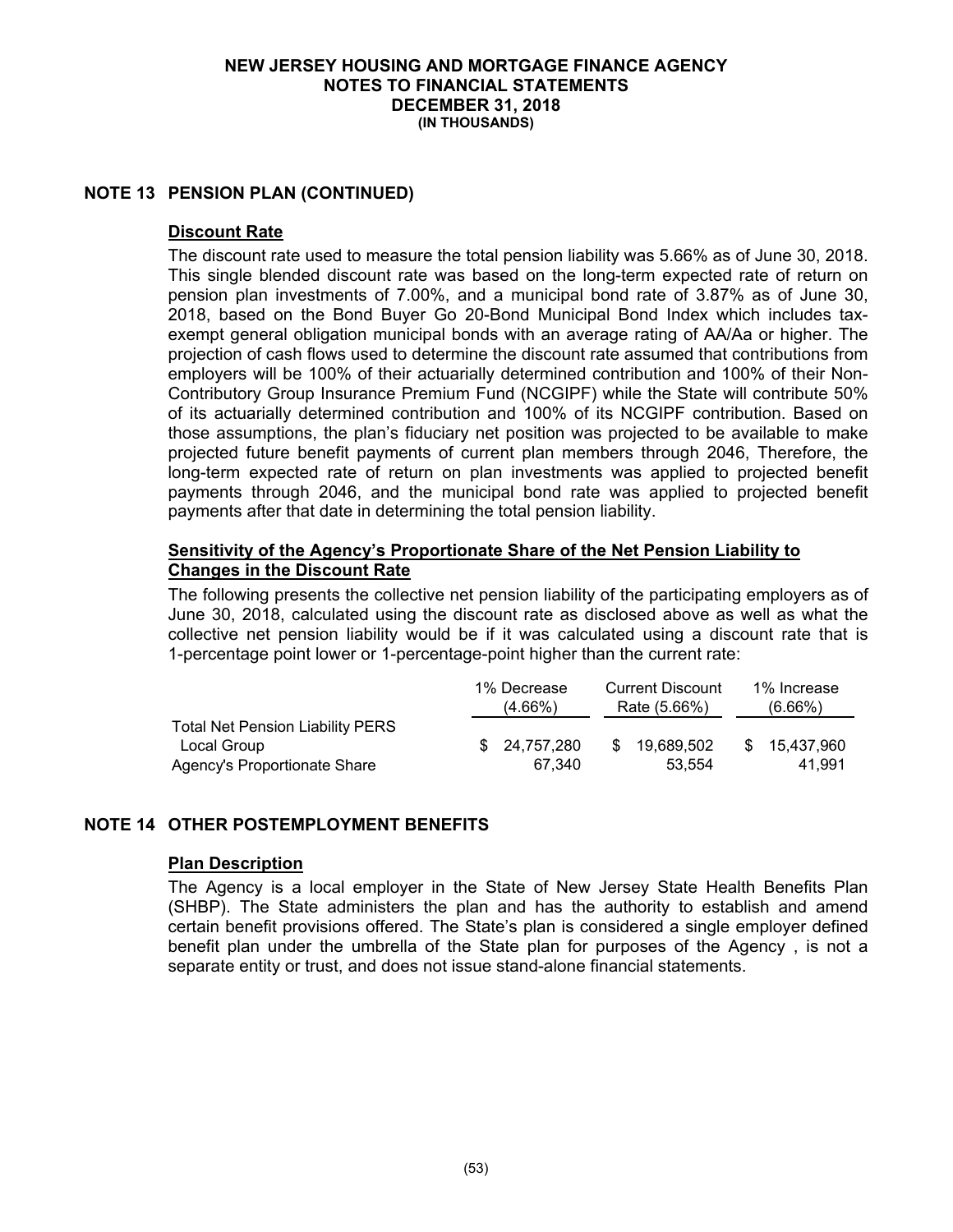### **NOTE 14 POSTEMPLOYMENT BENEFITS (CONTINUED)**

#### **Benefits Provided**

The Agency is responsible for the cost of health benefits provided to members of PERS who retired from the Agency with 25 years of service along with their spouses, and some dependent children. The plan offers comprehensive benefits through various plan providers consisting of hospital, medical, health, substance abuse, and prescription drug programs. At the valuation date of January 17, 2017, the following employees were covered by the benefit terms:

| Active Plan Members                           | 291 |
|-----------------------------------------------|-----|
| Retirees Currently Receiving Benefit Payments | 94  |
| Total                                         | 385 |

### **Contributions**

On June 28, 2011, the State of New Jersey Legislature passed Pension and Health Benefits Reform. This legislation requires all employees to contribute a certain percentage of their health benefit premiums towards the cost of their coverage. The percentage is tiered based on coverage type and salary. The percentages range from 1% – 8.75% of the insurance premium based on salary, with a minimum of 1.5% of salary to be contributed. During the year ended December 31, 2018, the Agency paid \$3,139 in health insurance premiums for current employees. The Agency also paid \$1,704 for the year ended December 31, 2018, towards benefits for eligible retired members. Retired employees who are eligible for Medicare are also reimbursed for their portion of Medicare insurance premiums on a pay-asyou-go basis.

### **Net OPEB Liability**

The Agency's net OPEB liability was measured as of December 31, 2018, and the total OPEB liability used to calculate the net OPEB liability was determined by an actuarial valuation as of January 1, 2017 which was rolled forward to a measurement date of December 31, 2018 for purposes of calculating the net OPEB liability.

### *Actuarial Assumptions*

The total OPEB liability in the January 1, 2017 actuarial valuation was determined using the following actuarial assumptions, applied to all periods included in the measurement, unless otherwise specified:

| Inflation                          | 2.30%                          |
|------------------------------------|--------------------------------|
| Salary Increases                   | 3.50%                          |
| Investment Rate of Return          | 5.50%                          |
|                                    | Maximum of 8.60% for 2018,     |
|                                    | decreasing to an ultimate rate |
| <b>Healthcare Cost Trend Rates</b> | of 4.70% in 2056               |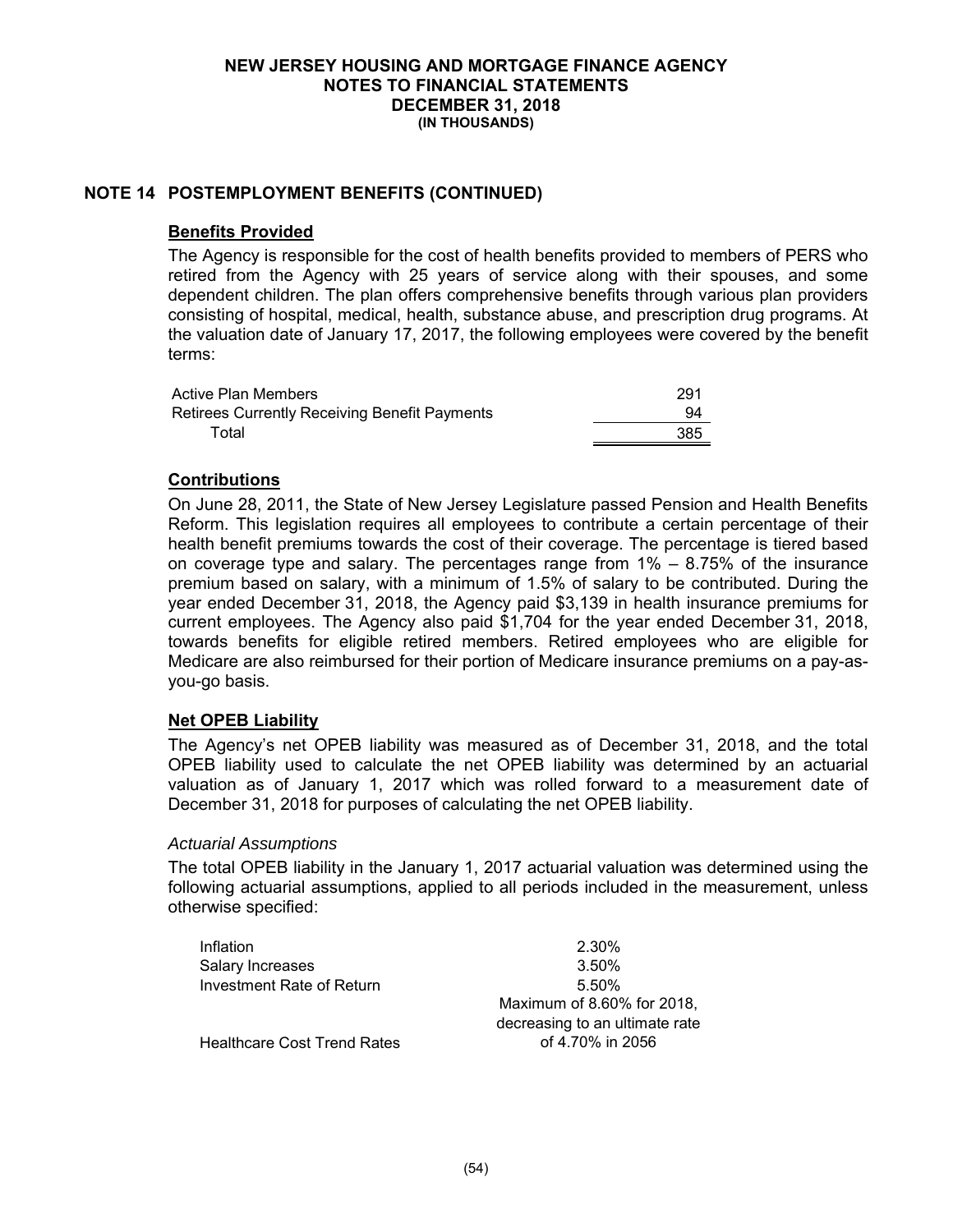### **NOTE 14 POSTEMPLOYMENT BENEFITS (CONTINUED)**

### **Net OPEB Liability (Continued)**

The plan has not had a formal actuarial experience study performed. Mortality rates were based on the RPH-2014 Mortality Tables adjusted to reflect Mortality Improvement Scale MP-2017 from 2006 base year and projected forward on a generational basis. The other actuarial assumptions are based on the statewide 2014 experience study report for the state of New Jersey.

The long-term expected rate of return on OPEB plan investments was determined using a building-block method in which best-estimate ranges of expected future real rates of return (expected returns, net of OPEB plan investment expense and inflation) are developed for each major asset class. These ranges are combined to produce the long-term expected rate of return by weighting the expected future real rates of return by the target asset allocation percentage and by adding expected inflation. The target allocation and best estimates of arithmetic real rates of return for each major asset class are summarized in the following table:

|                        |            | Long-Term            |
|------------------------|------------|----------------------|
|                        | Target     | <b>Expected Real</b> |
| <b>Asset Class</b>     | Allocation | Rate of Return       |
| U.S. Cash              | 3.00%      | 0.34%                |
| U.S. Core Fixed Income | 47.00      | 2.13%                |
| U.S. Large Caps        | 10.50      | 4.70%                |
| U.S. Small Caps        | 4.00       | 5.89%                |
| U.S. Mid Caps          | 7.00       | 5.17%                |
| U.S. Large Growth      | 8.00       | 5.37%                |
| U.S. Large Value       | 8.00       | 4.63%                |
| Non-U.S. Equity        | 12.50      | 6.38%                |
| Total                  | 100.00 %   |                      |

### **Actuarial Methods and Assumptions**

#### *Discount Rate*

The discount rate used to measure the OPEB liability was 5.50%. The projection of cash flows used to determine the discount rate assumed that Agency contributions will be made at rates equal to the actuarially determined contribution rates. Based on those assumptions, the OPEB plan's fiduciary net position was projected to be available to make all projected OPEB payments for current active and inactive employees. Therefore, the long-term expected rate of return on OPEB plan investments was applied to all periods of projected benefit payments to determine the total OPEB liability.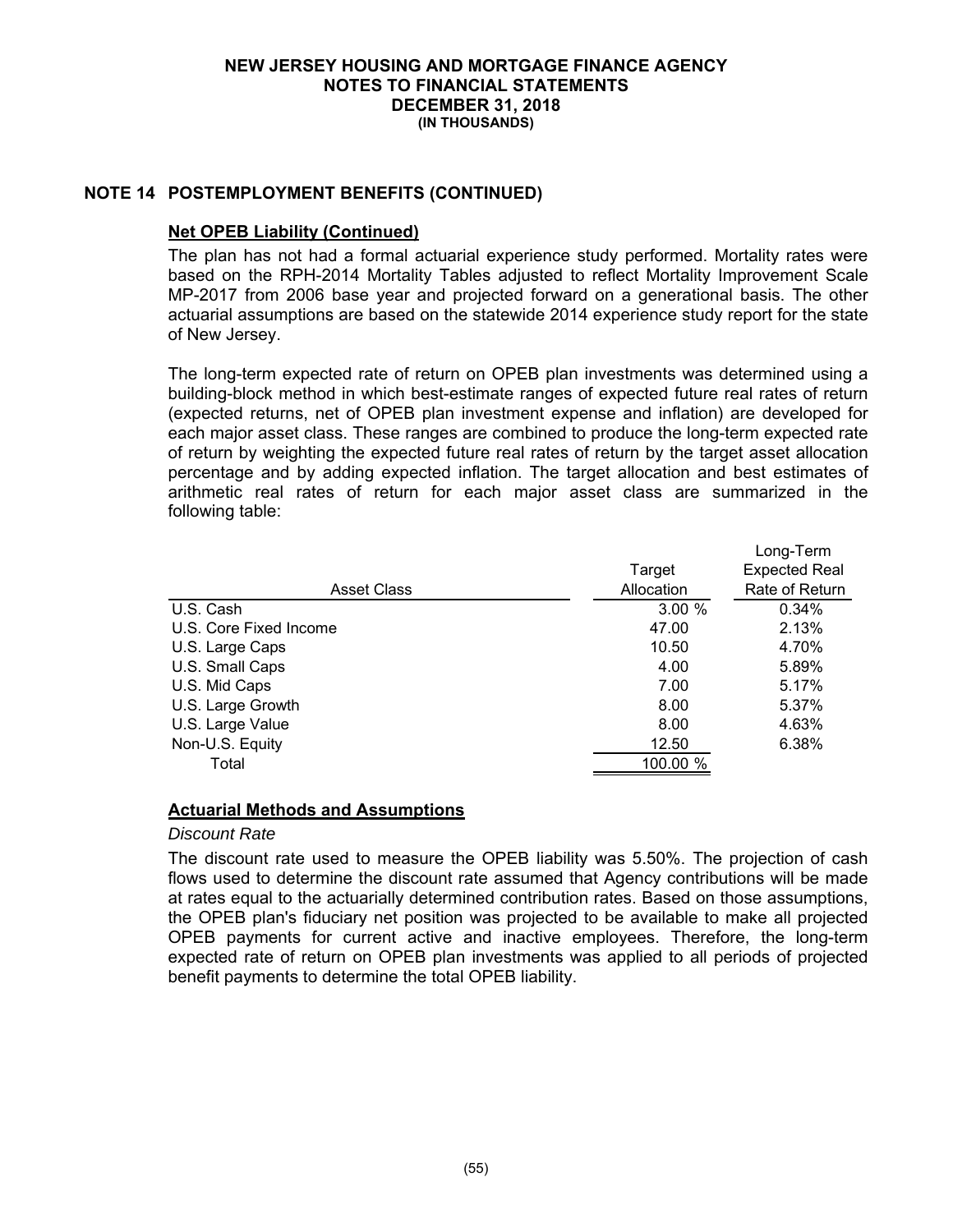### **NOTE 14 POSTEMPLOYMENT BENEFITS (CONTINUED)**

#### **Changes in the Net OPEB Liability**

|                                  | Increase (Decrease) |    |                      |                   |           |  |
|----------------------------------|---------------------|----|----------------------|-------------------|-----------|--|
|                                  | <b>Plan</b>         |    |                      |                   |           |  |
|                                  | Total OPEB          |    | <b>Fiduciary Net</b> | Net OPEB          |           |  |
|                                  | Liability (a)       |    | Position (b)         | Liability (a)-(b) |           |  |
| Balances at December 31, 2017    | \$<br>57,233        | \$ |                      | \$                | 57,233    |  |
| Changes for the Year:            |                     |    |                      |                   |           |  |
| Service Cost                     | 1,708               |    |                      |                   | 1,708     |  |
| Interest on Total OPEB Liability | 3,196               |    |                      |                   | 3,196     |  |
| Differences Between Expected and |                     |    |                      |                   |           |  |
| <b>Actual Experience</b>         | (138)               |    |                      |                   | (138)     |  |
| Contributions - Employer         |                     |    | 13,795               |                   | (13, 795) |  |
| Net Investment Income            |                     |    | (610)                |                   | 610       |  |
| <b>Benefit Payments</b>          | (1,704)             |    | (1,704)              |                   |           |  |
| <b>Administrative Expense</b>    |                     |    |                      |                   |           |  |
| Net Changes                      | 3,062               |    | 11,481               |                   | (8, 419)  |  |
| Balances at December 31, 2018    | 60,295              | \$ | 11,481               | \$                | 48,814    |  |

*Sensitivity of the net OPEB liability to changes in the discount rate and healthcare cost trend rates.* 

The following presents the net OPEB liability of the Agency calculated using the discount rate of 5.50%, as well as what the Agency's net OPEB liability would be if it were calculated using a discount rate that is 1-percentage-point lower (4.50%) or 1-percentage-point higher (6.50%) than the current discount rate:

|                    | 1% Decrease | Current Discount |        |            | 1% Increase |
|--------------------|-------------|------------------|--------|------------|-------------|
|                    | $(4.50\%)$  | Rate (5.50%)     |        | $(6.50\%)$ |             |
| Net OPEB Liability | 59.081      |                  | 48.814 |            | 40.596      |

### *Sensitivity of the net OPEB liability to changes in the healthcare cost trend rates.*

The following presents the net OPEB liability of the Agency calculated using the current healthcare cost trend rates of 8.60% decreasing to 4.70%, as well as what the Agency's net OPEB liability would be if it were calculated using healthcare cost trend rates that are 1-percentage-point lower (7.60% decreasing to 3.70%) or 1-percentage-point higher (9.60% decreasing to 5.70%) than the current healthcare cost trend rates: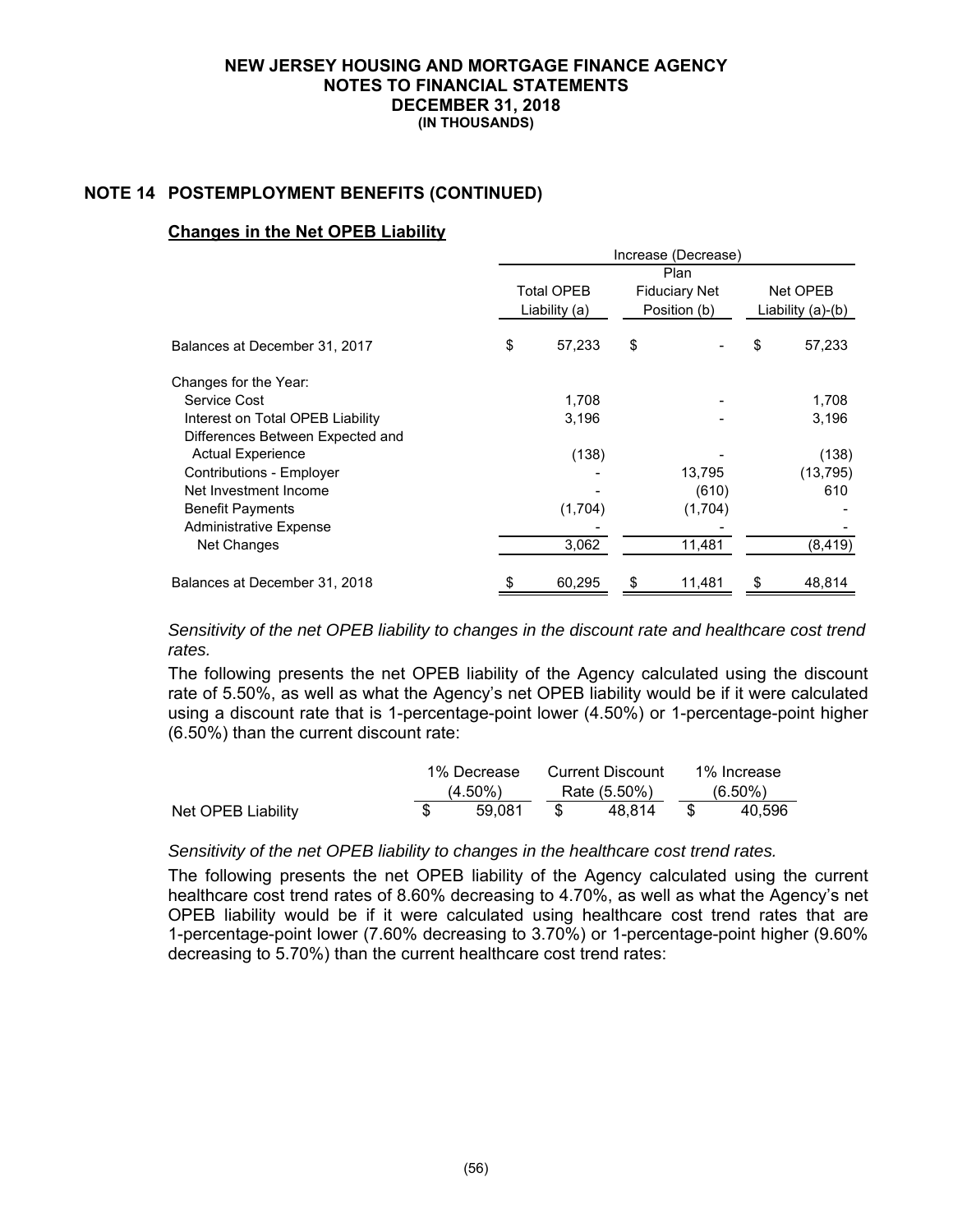### **NOTE 14 POSTEMPLOYMENT BENEFITS (CONTINUED)**

#### **Changes in the Net OPEB Liability**

|                    |               | 1% Decrease |               | <b>Current Discount</b> |               | 1% Increase |
|--------------------|---------------|-------------|---------------|-------------------------|---------------|-------------|
|                    |               | $(7.60\%$   |               | Rate (8.60%             |               | $(9.60\%$   |
|                    | Decreasing to |             | Decreasing to |                         | Decreasing to |             |
|                    |               | $3.70\%$    | 4.70%)        |                         |               | $5.70\%$    |
| Net OPEB Liability | S             | 38.869      |               | 48.814                  | \$            | 61,638      |

### *OPEB Plan Fiduciary Net Position*

Detailed information about the OPEB plan's fiduciary net position is available in the accompanying financial statements.

### **OPEB Expense, Deferred Outflows of Resources, and Deferred Inflows of Resources**

For the year ended December 31, 2018, the Agency recognized OPEB expense of \$4,631. At December 31, 2018, the Agency reported deferred outflows of resources and deferred inflows of resources related to OPEB from the following sources:

|                                                      |                          | Deferred |              | Deferred<br><b>Inflows</b> |  |
|------------------------------------------------------|--------------------------|----------|--------------|----------------------------|--|
|                                                      | Outflows<br>of Resources |          | of Resources |                            |  |
| Difference Between Expected and Actual Experience    | S                        |          |              | 123                        |  |
| Net Difference Between Projected and Actual Earnings |                          | 868      |              |                            |  |
| Total                                                |                          | 868      |              | 123                        |  |

Amounts reported as deferred outflows of resources and deferred inflows of resources related to OPEB will be recognized in OPEB expense as follows:

| Year Ending December 31, | Amount    |
|--------------------------|-----------|
| 2019                     | \$<br>202 |
| 2020                     | 202       |
| 2021                     | 201       |
| 2022                     | 201       |
| 2023                     | (15)      |
| Thereafter               | (46)      |
| Total                    | 745       |
|                          |           |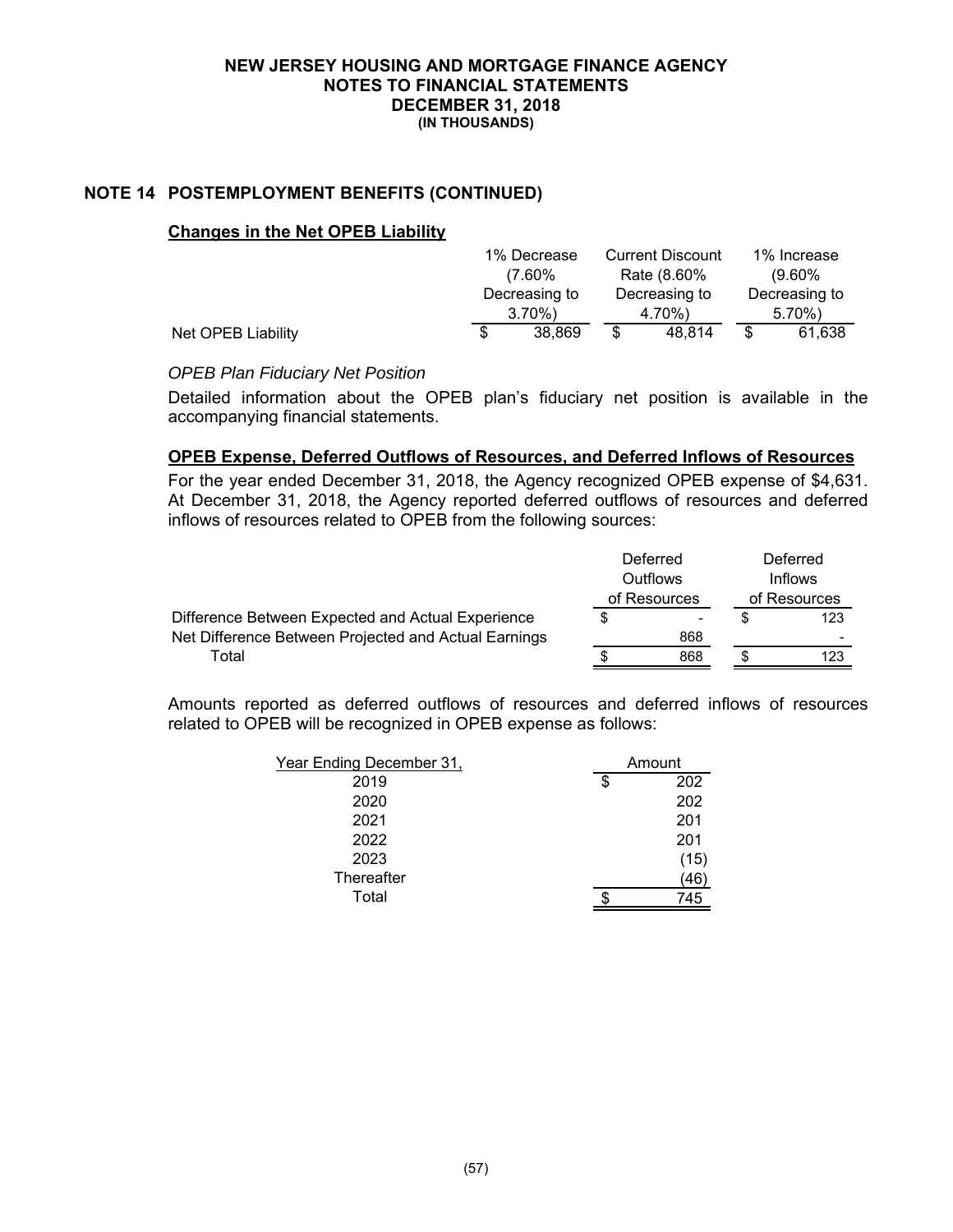### **NOTE 15 DEFERRED COMPENSATION ACCOUNT**

The Agency offers its employees a choice of two Deferred Compensation Plans in accordance with Internal Revenue Code Section 457. The Plans, available to all full time employees at their option, permit employees to defer a portion of their salary to future years. The deferred compensation is not available to participants until termination, retirement, death, or unforeseeable emergency.

Amounts deferred under Section 457 plans must be held in trust for the exclusive benefit of participating employees and not be accessible by the Agency or its creditors.

### **NOTE 16 RESERVE FOR INTEREST REBATE**

The Tax Reform Act of 1986 placed restrictions on the investments of the proceeds of certain tax-exempt bonds issued after December 31, 1986. Specifically, investment earnings which are above arbitrage bond yield are required to be rebated to the United States Treasury Department within sixty days of the end of the fifth bond year. A bond year is defined as ending on the anniversary date of the bond settlement.

The Agency has various issues of bonds outstanding, which also had various settlement dates. Rebate calculations on these bonds are required to be made at least once every five years. However, the Agency prepares annual rebate calculations for purposes of determining any contingent liability for rebate.

At this time it is not believed that a rebate may be required as the result of the occurrence of future events.

### **NOTE 17 DERIVATIVE INSTRUMENTS**

The Agency has several variable rate bond series currently outstanding. In order to protect against the potential of rising interest rates, the Agency entered into various pay-fixed, receive-variable interest rate swaps at a cost anticipated to be less than what the Agency would have paid to issue fixed-rate debt. In some cases, the notional principal of the swap initially increases as the borrowed funds are anticipated to be loaned out. For footnote purposes, the fair values of the Agency's derivatives have been presented.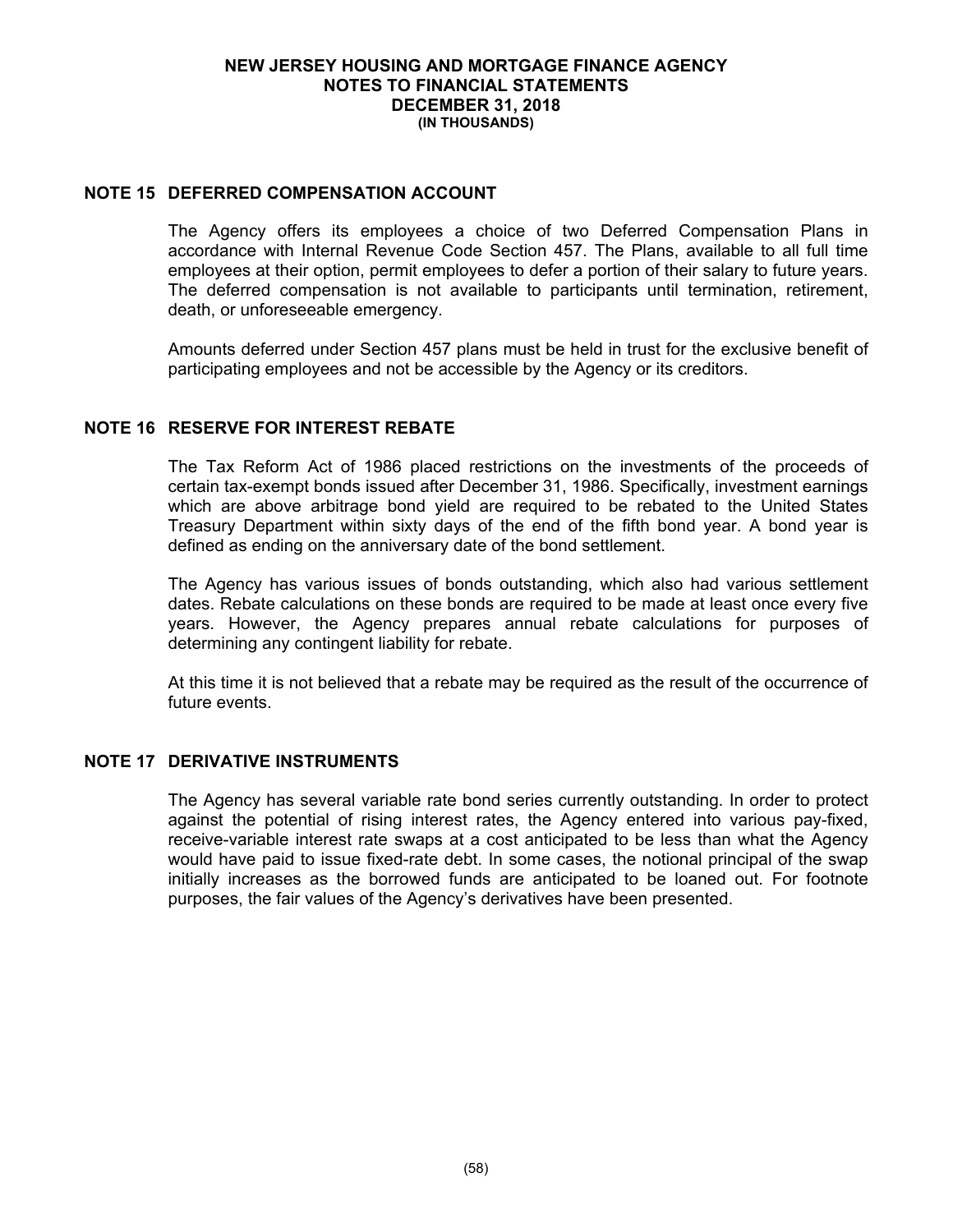### **NOTE 17 DERIVATIVE INSTRUMENTS (CONTINUED)**

For each of the interest rate swaps, the Agency used one of the following methods to evaluate the hedge effectiveness of the potential hedging derivative instrument: consistent critical terms method, synthetic instrument method or regression analysis method. The consistent critical terms method evaluates effectiveness by qualitative consideration of the uniformity of the significant terms of the hedgeable item with the terms of the potential hedging derivative instrument. If the relevant terms match, or in certain instances are similar, the potential hedging derivative instrument is determined to be effective. The synthetic instrument method evaluates effectiveness by combining the cash flows on the derivative with the cash flows on the hedged item to create a new instrument. The synthetic rate on the cash flows is calculated based on the combination of all the cash flows and is compared against the fixed rate on the derivative. A potential hedging derivative instrument is effective if the actual synthetic rate is within a range of 90% to 111% of the fixed rate of the potential hedging derivative instrument to be substantially fixed. The regression analysis method examines the statistical relationship between changes in the fair values or cash flows of a hedged item and its associated potential hedging derivative. For a potential hedging derivative instrument evaluated using regression analysis to be considered effective for financial reporting purposes, the analysis should produce an R-squared of at least 0.80, an F-statistic that indicates statistical significance at the 95% confidence level, and a regression coefficient for the slope between -1.25 and -0.80.

### **Terms, Fair Values, and Credit Risk**

At December 31, 2018, all multi-family derivatives met the criteria for effectiveness.

The terms and fair values of the outstanding swaps as of December 31, 2018, are summarized in the following tables. The swaps are utilized to hedge the risk from the associated variable rate debt. The Agency's swap agreements contain scheduled reductions to outstanding notional amounts that are expected to approximately follow scheduled or anticipated reductions in the associated bonds payable category. The Agency pays a fixed interest rate on the notional amount that represents the principal amount of the related bonds. The Agency receives either 1-month LIBOR times the notional amount for the taxable borrowings, or a percentage of 1-month LIBOR plus a fixed spread or The Securities Industry and Financial Markets Association Municipal Swap (SIFMA) Index times the notional amount for the tax-exempt borrowings from the counterparty, plus a fixed spread as applicable, as listed below. Where possible, only the net difference will be exchanged with the counterparty and the Agency continues to pay interest to the certificate-holders at the variable rate provided on the bonds. The purpose of the swap is to mitigate interest rate risk. The Agency will be exposed to variable rates if the counterparty to the swap defaults or if the swap is terminated.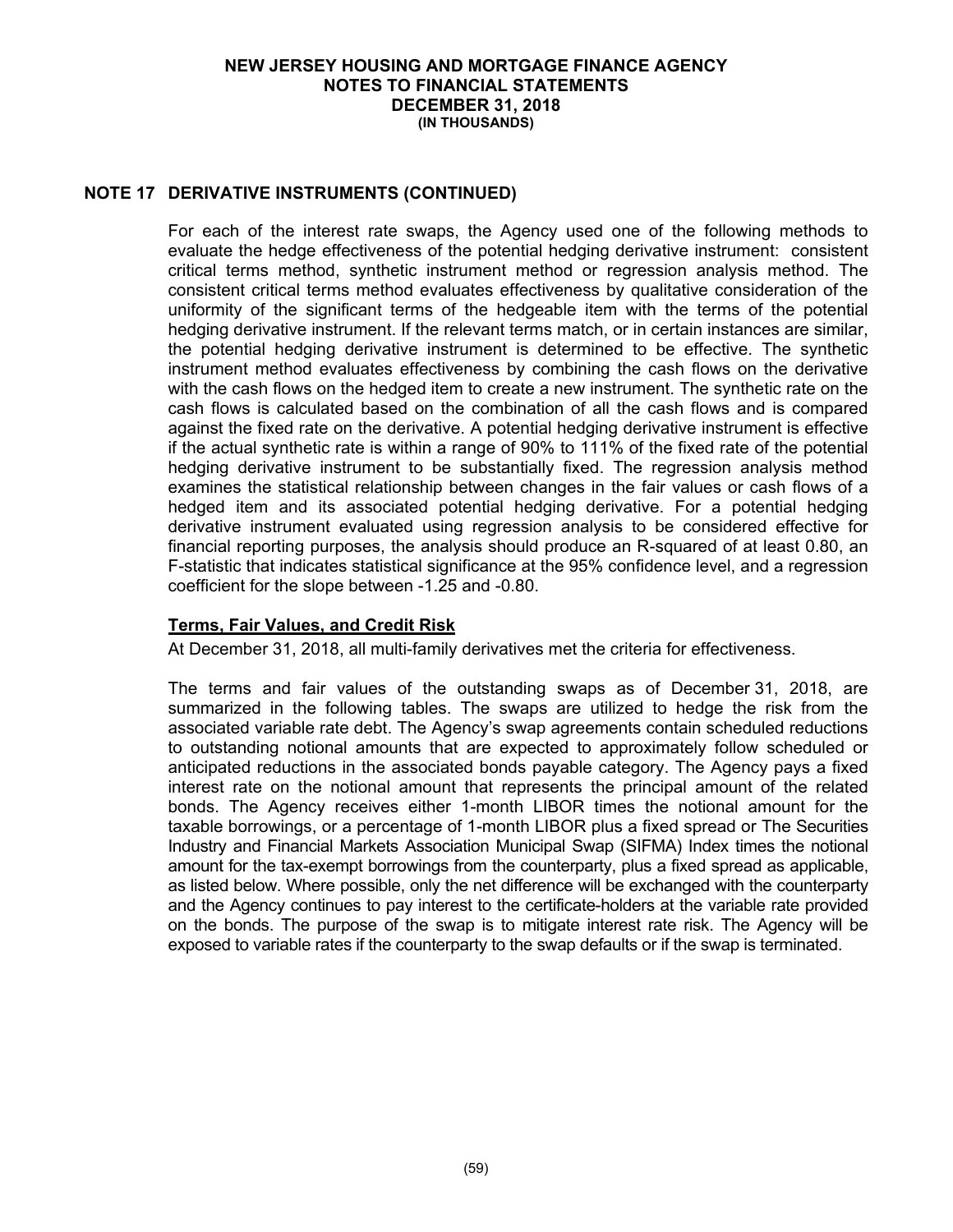### **NOTE 17 DERIVATIVE INSTRUMENTS (CONTINUED)**

The following table presents both the hedging derivative value and the off market loan balances for Multi-Family Bond Component Swaps at December 31, 2018. This presentation has no effect on the net position of the Agency.

| Associated Bond Issue                                    | Variable<br>Rate Bonds<br>Outstanding |            | Swap<br>Notional<br>Amount | Swap<br>Effective<br>Date | Swap<br>Termination<br>Date | Fixed<br>Rate<br>Paid | Variable Rate Received                | Hedging<br>Derivative<br>Value | Off Market<br>Loan<br>Balance | Counterparty                                    | Counterparty<br><b>Credit Rating</b><br>(Moody's/S&P/Fitch) |
|----------------------------------------------------------|---------------------------------------|------------|----------------------------|---------------------------|-----------------------------|-----------------------|---------------------------------------|--------------------------------|-------------------------------|-------------------------------------------------|-------------------------------------------------------------|
| <b>Cash Flow Hedges:</b>                                 |                                       |            |                            |                           |                             |                       |                                       |                                |                               |                                                 |                                                             |
| MHRB 2002-G                                              |                                       | $2,670$ \$ | 2,670                      | 10/2/2002                 | 5/1/2025                    | 6.2450%               | 1-Mo LIBOR                            | 347 \$                         |                               | (1) Merrill Lynch Capital Services, Inc. (MLCS) | $A3/A-7A+$                                                  |
| MHRB 2013-5                                              |                                       | 105,820    | 32,865                     | 11/1/2002                 | 5/1/2029                    | 4.9888%               | USD-SIFMA Municipal Swap Index        | (223)                          | (5, 334)                      | Merrill Lynch Capital Services, Inc. (MLCS)     | $A3/A-7A+$                                                  |
| MHRB 2013-5                                              |                                       |            | 20,600                     | 11/1/2003                 | 5/1/2033                    | 4.3355%               | USD-SIFMA Municipal Swap Index        | 31                             | (3,379)                       | Goldman Sachs MMDP                              | Aa2 / AA- / NR                                              |
| MHRB 2013-5                                              |                                       |            | 53,265                     | 5/1/2005                  | 5/1/2024                    | 4.0010%               | 67% of 1-Mo LIBOR + 18bp              | (710)                          | (5, 527)                      | Bank of America, N.A.                           | Aa3 / A+ / AA-                                              |
| MHRB 2013-6                                              |                                       | 14,600     | 6,790                      | 5/8/2003                  | 5/1/2035                    | 5.2810%               | 1-Mo LIBOR                            | (78)                           | (1, 192)                      | Bank of America, N.A.                           | Aa3 / A+ / AA-                                              |
| MHRB 2013-6                                              |                                       |            | 7.730                      | 5/1/2004                  | 11/1/2037                   | 5.3150%               | 1-Mo LIBOR                            | (266)                          | (1,675)                       | JPMorgan Chase Bank, N.A.                       | Aa1 / A+ / AA                                               |
| MRB 2018-F HMFA #1426 - Heritage<br>Village at Manalapan |                                       | 27,185     | 2,500                      | 1/1/2009                  | 11/1/2038                   | 4.4500%               | USD-SIFMA Municipal Swap Index + 33bp | 67                             |                               | Wells Fargo Bank, N.A.                          | Aa1/A+/AA-                                                  |
| MRB 2018-F HMFA #2190 - Royal<br>Crescent                |                                       |            | 3,035                      | 10/1/2008                 | 11/1/2038                   | 4.4950%               | USD-SIFMA Municipal Swap Index + 33bp | 82                             |                               | - Wells Fargo Bank, N.A.                        | Aa1/A+/AA-                                                  |
| MRB 2018-F: MRB 2018-G                                   |                                       |            | 45,390                     | 8/21/2008                 | 5/1/2048                    | 4.6330%               | USD-SIFMA Municipal Swap Index        | 1.418                          | (8,685)                       | Wells Fargo Bank, N.A.                          | Aa1 / $A+$ / $AA-$                                          |
| MRB 2018-G                                               |                                       | 50,000     | 20,690                     | 11/1/2006                 | 5/1/2046                    | 4.0493%               | 60.8% of 1-Mo LIBOR + 34bp            | 393                            | (1,489)                       | Bank of America, N.A.                           | Aa3 / A+ / AA-                                              |
| MRB 2018-G                                               |                                       |            | 5,050                      | 5/1/2006                  | 11/1/2039                   | 4.3900%               | USD-SIFMA Municipal Swap Index        | 477                            | (1,831)                       | JPMorgan Chase Bank, N.A.                       | Aa1 / A+ / AA                                               |
| MRB 2018-H HMFA #2265 Sharp Rd                           |                                       | 7,150      | 2,325                      | 10/1/2009                 | 11/1/2039                   | 6.1460%               | 1-Mo LIBOR + 80bp                     | 81                             | (676)                         | Wells Fargo Bank, N.A.                          | Aa1 / $A+$ / $AA-$                                          |
| MRB 2018-H                                               |                                       |            | 1.850                      | 11/1/2005                 | 5/1/2036                    | 5.4350%               | 1-Mo LIBOR                            | 67                             |                               | JPMorgan Chase Bank, N.A.                       | Aa1 / A+ / AA                                               |
| MRB 2018-H                                               |                                       |            | 2.975                      | 11/1/2008                 | 11/1/2038                   | 5.6025%               | 1-Mo LIBOR                            | 95                             | (523)                         | Bank of America, N.A.                           | Aa3 / A+ / AA-                                              |
| MRB 2009D HMFA #2101 - Acorn                             |                                       | 16,270     | 1,335                      | 5/1/2009                  | 5/1/2039                    | 5.8570%               | 1-Mo LIBOR + 40bp                     | 97                             | (219)                         | Wells Fargo Bank, N.A.                          | Aa1/A+/AA-                                                  |
| MRB 2009D HMFA #1352 - King                              |                                       |            | 6.960                      | 11/1/2008                 | 11/1/2038                   | 5.5160%               | 1-Mo LIBOR + 25bp                     | 472                            | (1,045)                       | Wells Fargo Bank, N.A.                          | Aa1 / $A+$ / $AA-$                                          |
| MRB 2009D HMFA #2171 - Royal                             |                                       |            | 1.350                      | 8/1/2009                  | 11/1/2047                   | 5.8860%               | 1-Mo LIBOR + 40bp                     | 108                            | (245)                         | Wells Fargo Bank, N.A.                          | Aa1 / $A+$ / $AA-$                                          |
| MRB 2009D HMFA #1437 -Trenton                            |                                       |            | 1,255                      | 8/1/2008                  | 11/1/2038                   | 5.5660%               | 1-Mo LIBOR + 25bp                     | 82                             | (191)                         | Wells Fargo Bank, N.A.                          | Aa1 / $A+$ / $AA-$                                          |
| MRB 2009D HMFA #2272 - Toms                              |                                       |            | 3.420                      | 9/1/2009                  | 11/1/2039                   | 5.3420%               | 1-MO LIBOR + 25DD                     | 258                            | (430)                         | Wells Fargo Bank, N.A.                          | Aa1 / A+ / AA-                                              |
|                                                          |                                       | 223,695    | 222,055<br>-35             |                           |                             |                       |                                       | 2,798                          | (32, 442)                     |                                                 |                                                             |
|                                                          |                                       |            |                            |                           |                             |                       |                                       | 1, 2                           | 1, 2                          |                                                 |                                                             |

MHRB = Multi-Family Housing Revenue Bonds

MRB = Multi-Family Revenue Bonds

|              | $\sqrt{2}$ 1 = Derivative instrument                     | $$^{(29,644)}$ |
|--------------|----------------------------------------------------------|----------------|
| $\Sigma$ 2 = | Accumulated decrease in fair value of hedging derivative | (29, 644)      |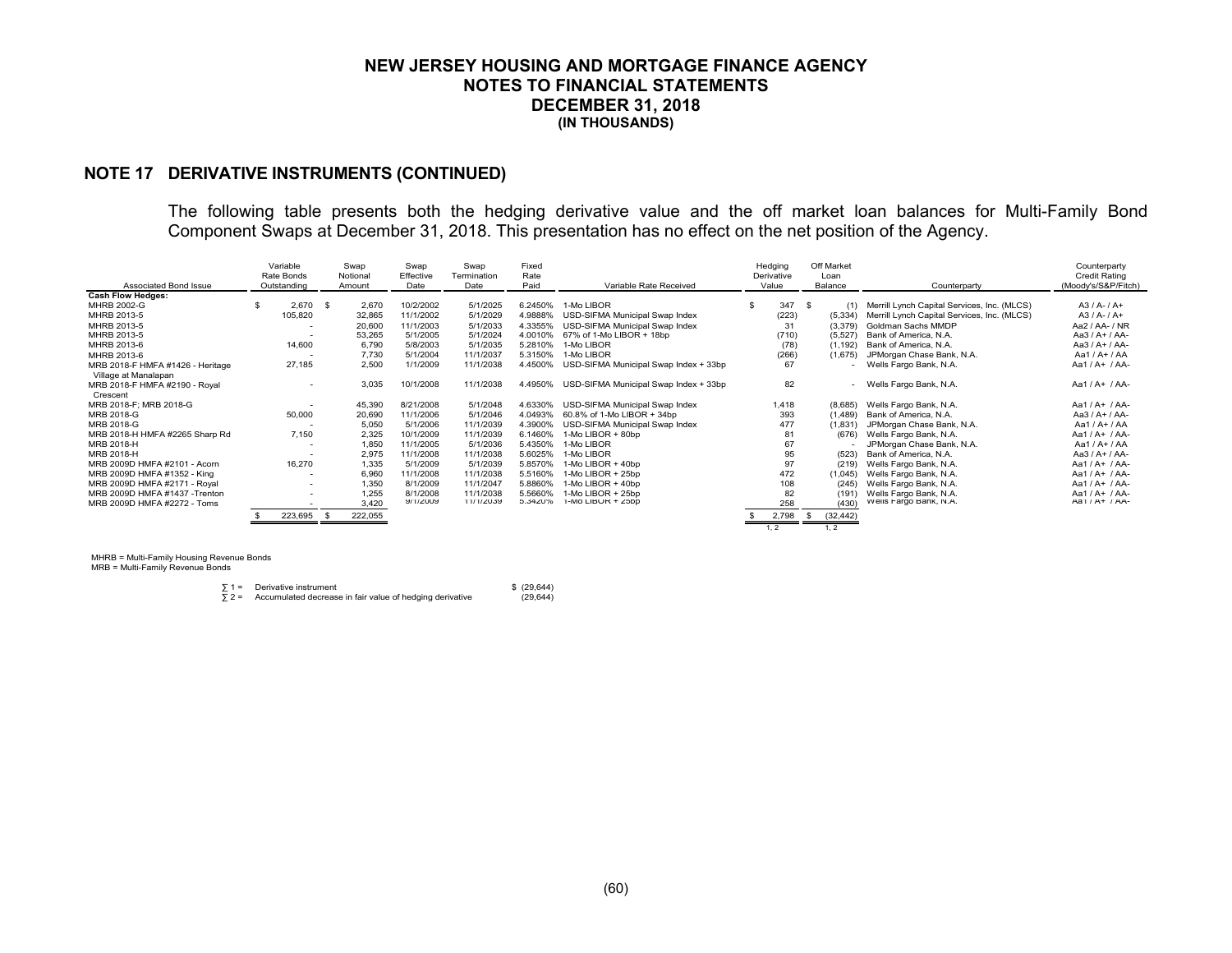### **NOTE 17 DERIVATIVE INSTRUMENTS (CONTINUED)**

### **Credit Risk**

The aggregate notional outstanding of hedging derivative instrument positions at December 31, 2018 was \$222,055. This portfolio of derivative instruments is used to hedge \$223,695 of the Agency's total \$328,111 variable rate debt as of December 31, 2018.

The swap agreements contain varying collateral agreements with the counterparties. At any point in time in which the outstanding swaps have positive fair values, each swap counterparty is required to post collateral to a third party when their credit rating, as determined by the specified nationally recognized credit rating agencies, falls below a trigger level as defined in the swap agreements. This protects the agency by mitigating the credit risk, and therefore termination risk, inherent in the swap. Collateral on all swaps is to be in the form of U.S. government securities held by a third-party custodian.

### **Basis Risk**

Basis risk exists to the extent the Agency's variable-rate bond coupon payments do not exactly equal the index on the swap. The Agency's tax-exempt bonds are hedged with taxexempt SIFMA based swaps and percentage of LIBOR swaps. The Agency's taxable bonds are hedged with taxable, LIBOR-based swaps. In this way, basis risk should be minimized.

### **Interest Rate Risk**

The Agency's interest rate swaps serve to guard against a rise in variable interest rates associated with its outstanding variable rate bonds. In addition, certain bond proceeds are invested in variable rate Guaranteed Investment Contracts (GICs) or other variable rate investment obligations in order to further mitigate interest rate risk on the variable rate bonds.

### **Termination Risk**

The Agency retains the right to terminate any swap agreement at the market value prior to maturity, and the Agency was granted the right to cancel certain agreements, in whole or in part, at Par. The Agency has termination risk under the contract particularly if an Additional Termination Event (ATE) as defined in the swap documents were to occur. An ATE occurs if either the credit rating of the bonds associated with a specific swap, or the credit rating of the swap counterparty falls below a threshold defined in each swap agreement. The Agency has purchased termination payment insurance on certain swap contracts, which acts as a buffer against a portion of potential termination payments if an ATE was to occur. As long as the swap insurer maintains at least a minimal rating as defined in the swap documents, the insurance policy will allow the Agency to avoid termination due to a decline in the credit rating of the agency bonds. If at the time of termination the swap has a negative fair value, the Agency would be liable to the counterparty for a payment equal to the swap's fair value.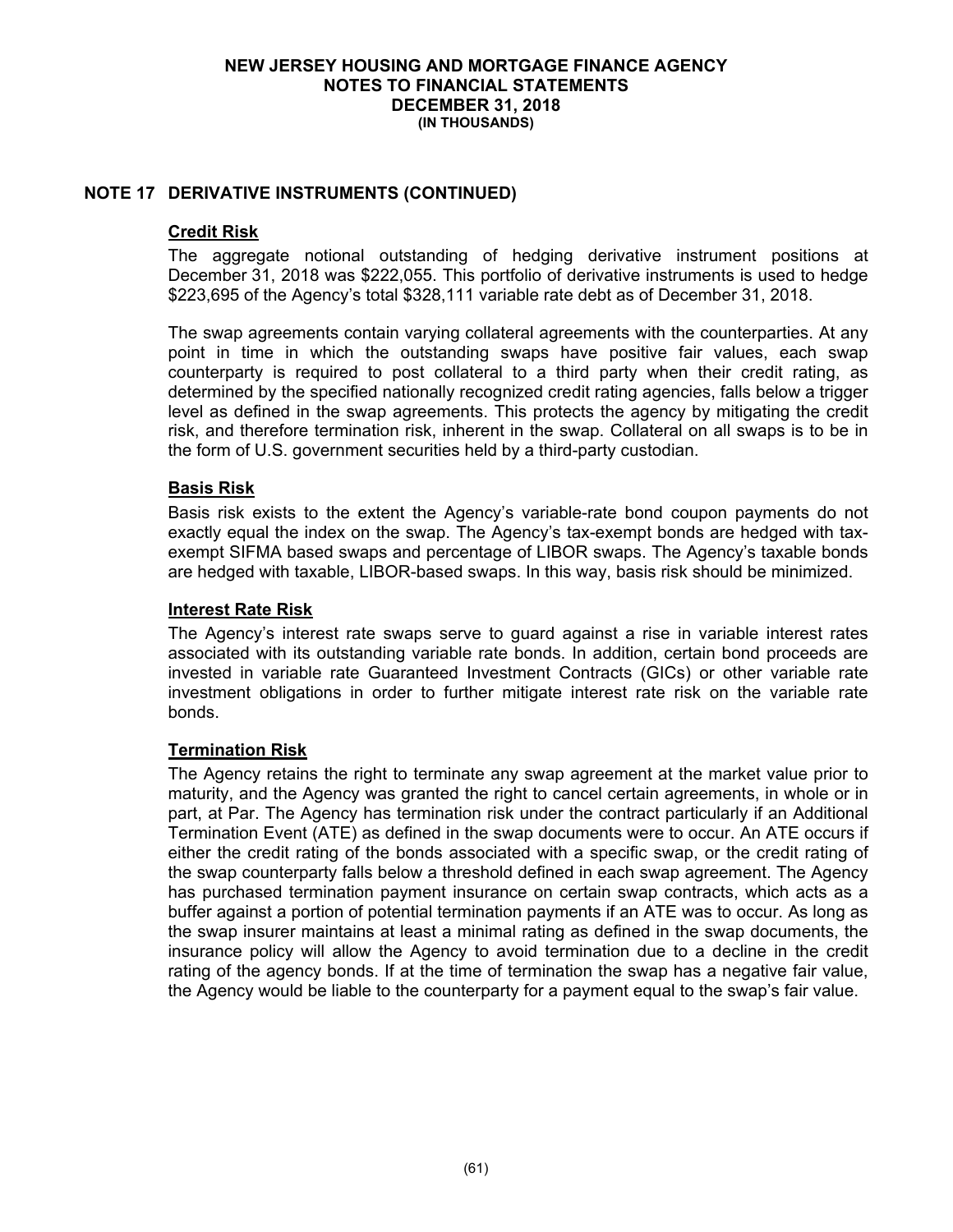### **NOTE 18 INTERFUND ALLOCATION**

The outstanding balances between funds result mainly from the time lag between the dates that (1) interfund services are provided or reimbursement occurs, (2) transactions are recorded in the accounting system, and (3) payments between funds are made.

| Interfund Receivable:                 |       |
|---------------------------------------|-------|
| <b>General Fund</b>                   | 3.151 |
|                                       |       |
| Interfund Payable:                    |       |
| <b>Multi-Family Housing Component</b> | 3.151 |

### **NOTE 19 COMMITMENTS AND CONTINGENCIES**

On March 15, 1994, the Agency entered into an Advances, Collateral Pledge, and Security Agreement (the Agreement) with the Federal Home Loan Bank of New York. As of December 31, 2018, the line of credit had \$5,312 aggregate amount outstanding which was comprised of three (3) separate fixed rate, amortizing advances. Repayments on the advances vary with maturity dates in 2038 and 2039, payable monthly at rates ranging from 5.08% to 6.57%. The Agency has pledged mortgages receivable totaling \$2,806 and \$3,100 of cash collateral securing this line of credit.

The Agency is a defendant in various legal actions arising in the ordinary course of business. The Agency is represented in these actions by the Attorney General of the State of New Jersey, acting as general counsel to the Agency, and by counsel to the Agency's various insurers. In the opinion of management and legal counsel, the ultimate disposition of these legal actions will not have a material adverse effect on the Agency's financial position.

The Agency participates in the Government National Mortgage Association (Ginnie Mae) Mortgage Backed Securities (MBS) Programs. Through the MBS programs, Ginnie Mae guarantees securities that are issued by the Agency and backed by pools of mortgage loans. If a borrower fails to make a timely payment on a mortgage loan, the Agency must use its own funds to ensure that the security holders receive timely payment.

All loans pooled under the Ginnie Mae MBS program are either insured by the Federal Housing Authority or United States Department of Agriculture Rural Development, or are guaranteed by the Veterans Administration. The Agency assesses the overall risk of loss on loans that it may be required to repurchase and set aside \$525 in their budget for potential payments due under this program.

The Agency has a \$25,000 revolving line of credit with Wells Fargo Bank which accrues interest on any advances based on an applicable LIBOR rate as described in the agreement. At December 31 2018 there were no advances under this line of credit.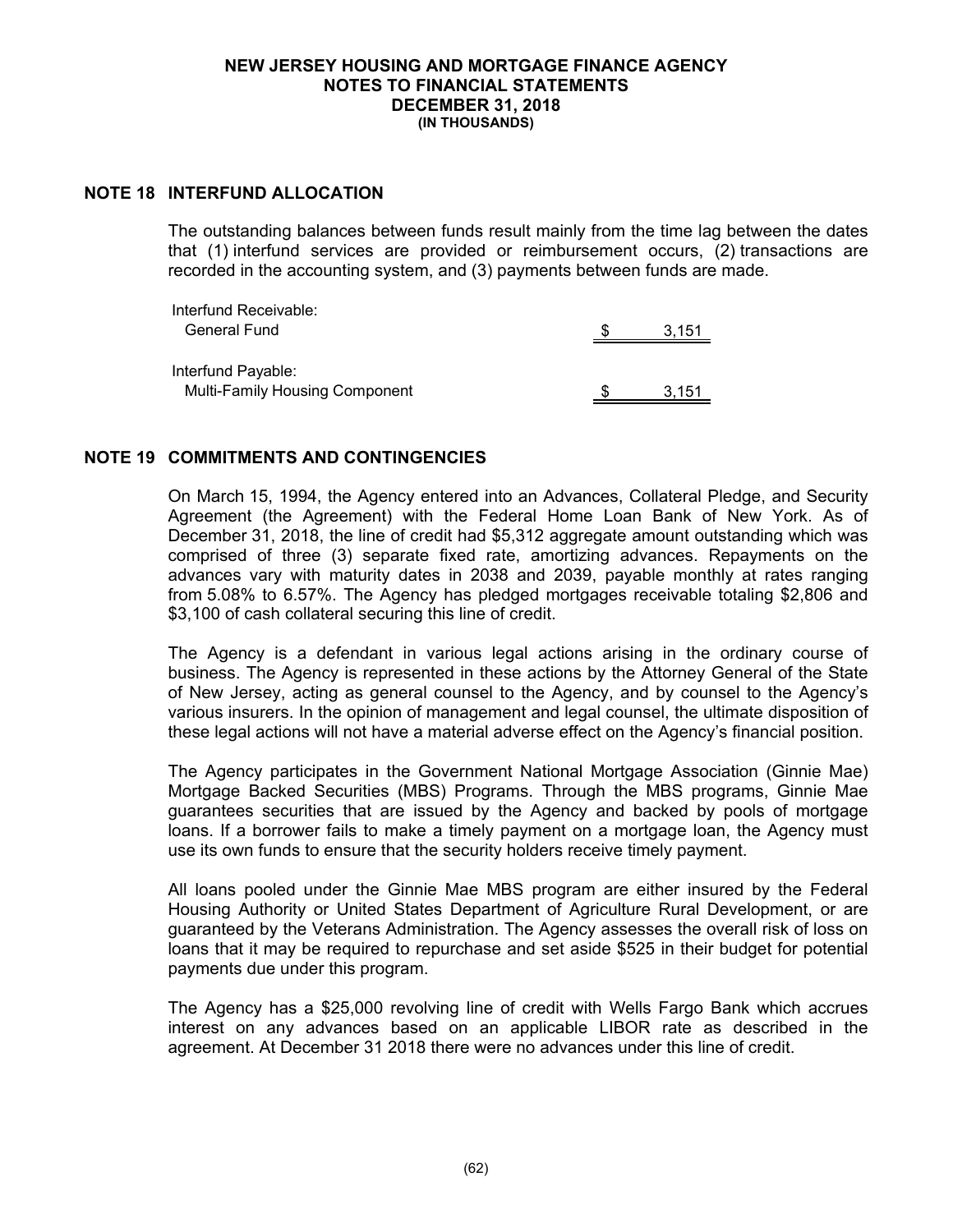#### **NOTE 20 SUBSEQUENT EVENTS**

On January 2, 2019, the Agency renewed the \$25,000 Revolving Line of Credit with Wells Fargo, NA through December 31, 2019.

In January 2019, Moody's maintained its Aa3 rating (positive outlook) on the Agency's Single Family Housing Revenue Bonds (HRB) Resolution.

In February 2019, S&P affirmed its AA rating (stable outlook) on the Agency's Single Family HRB Resolution.

In February 2019, the Agency extended two Multi-Family liquidity facilities totaling \$120,400 with the current provider (Citi, N.A.)

In March 2019, the Agency issued \$256,925 in Single Family Housing Revenue Bonds, 2019 Series C and D.

In March 2019, S&P affirmed its A+ rating (stable outlook) on the Agency's MF 1991-1 (Presidential Plaza at Newport) bonds and removed the rating from CreditWatch.

In April 2019, S&P affirmed its AA rating (stable outlook) on the Agency's issuer credit rating (ICR).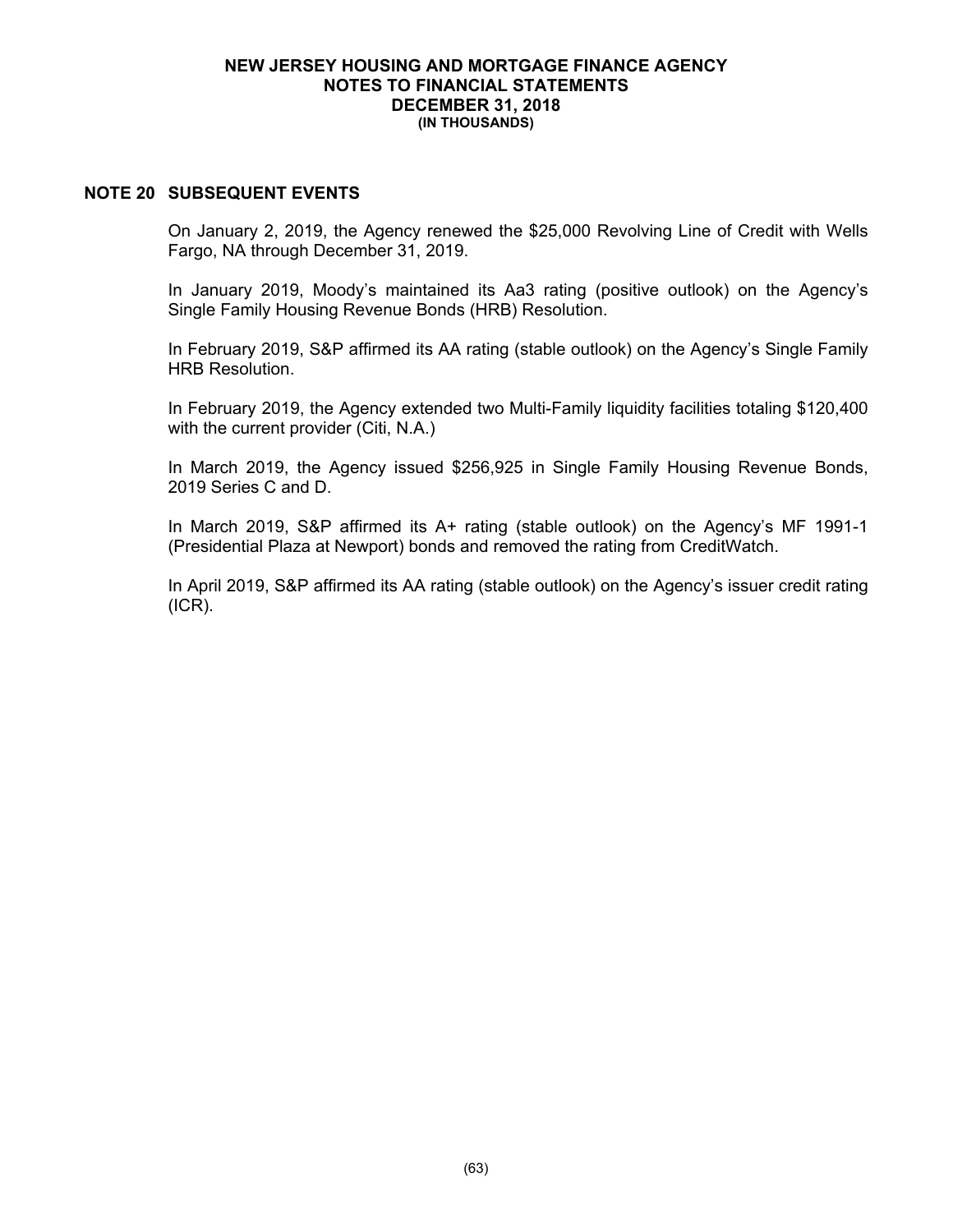#### **NEW JERSEY HOUSING AND MORTGAGE FINANCE AGENCY SCHEDULE OF PROPORTIONATE SHARE OF NET PENSION LIABILITY AS OF DECEMBER 31, 2018 (IN THOUSANDS)**

|                                                          |    | 2018    | 2017         |         | 2016   |
|----------------------------------------------------------|----|---------|--------------|---------|--------|
| Agency's Proportion of Net Pension Liability             |    | 0.2720% | 0.2841%      | 0.2949% |        |
| Agency's Proportionate Share of Net Pension Liability    | SS | 53.554  | \$<br>66.132 | S       | 87.342 |
| Agency's Covered Payroll                                 | \$ | 20.815  | \$<br>19.000 | S       | 18,509 |
| Agency's Proportionate Share of Net Pension Liability as |    |         |              |         |        |
| a Percentage of its Covered Payroll                      |    | 257%    | 348%         |         | 472%   |
| Plan Fiduciary Net Position as a Percentage of           |    |         |              |         |        |
| <b>Total Pension Liability</b>                           |    | 40.45%  | 36.78%       |         | 31.20% |

is available. \* The Agency implemented GASB 68 during fiscal year 2015. As such, only three years of information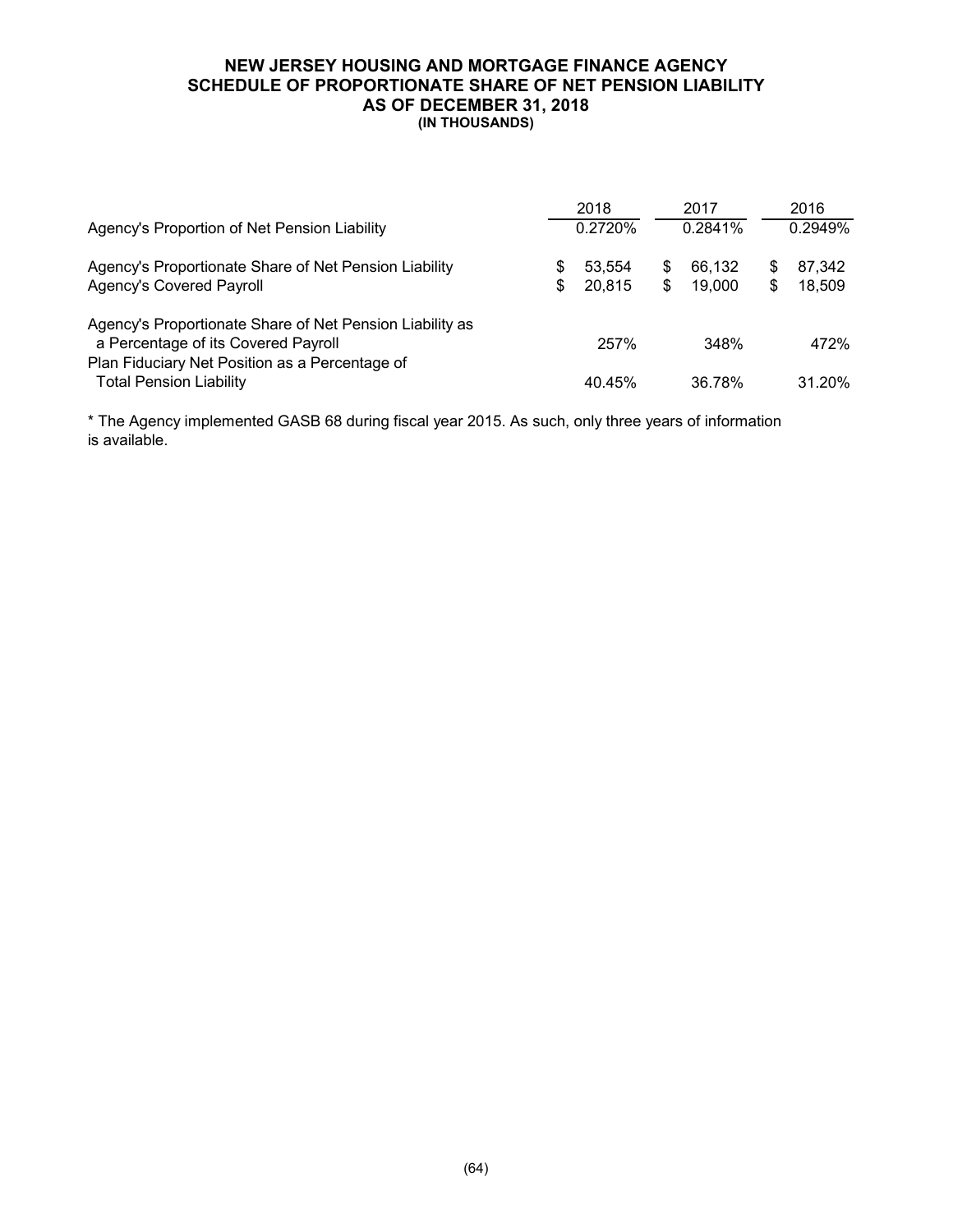#### **NEW JERSEY HOUSING AND MORTGAGE FINANCE AGENCY SCHEDULE OF AGENCY'S PENSION CONTRIBUTIONS AS OF DECEMBER 31, 2018 (IN THOUSANDS)**

|                                                                       | 2018         |    | 2017   | 2016 |        |  |
|-----------------------------------------------------------------------|--------------|----|--------|------|--------|--|
| Actuarial Determined Contributions                                    | \$<br>2,705  | \$ | 2,632  | \$   | 2,393  |  |
| Contributions in Relation to the Actuarial Determined<br>Contribution | \$<br>2,705  | \$ | 2,632  | \$   | 2,393  |  |
| Contribution Deficiency (Excess)                                      | \$<br>-      | S  | -      | S    |        |  |
| <b>Agency's Covered Payroll</b>                                       | \$<br>20,815 | \$ | 19,000 | S    | 18,509 |  |
| Contributions as a Percentage of Covered Payroll                      | 13.00%       |    | 13.85% |      | 12.93% |  |

is available. \* The Agency implemented GASB 68 during fiscal year 2015. As such, only three years of information

### **Notes to Schedule**

*Valuation Date:*

Actuarially determined contribution amounts were calculated as of June 30,

#### *Methods and Assumptions Used to Determine*

| <b>Contribution Rates:</b>     |                                         |
|--------------------------------|-----------------------------------------|
| Actuarial cost method:         | Entry age normal cost                   |
| Amortization method:           | Level percentage of payroll             |
| Remaining amortization period: | 30 years, open                          |
| Asset valuation method:        | 5 year, smoothed marked                 |
| Inflation:                     | 2.25%                                   |
| Salary increases:              | $1.65\% - 4.15\%$                       |
| Investment rate of return:     | 7.00%                                   |
| Retirement age:                | Rates vary by participant age           |
| Mortality:                     | RP-2000, generational approach based on |
|                                | <b>Projection Scale AA</b>              |

#### *Changes in Assumptions*

There were no changes in assumptions when comparing to the prior year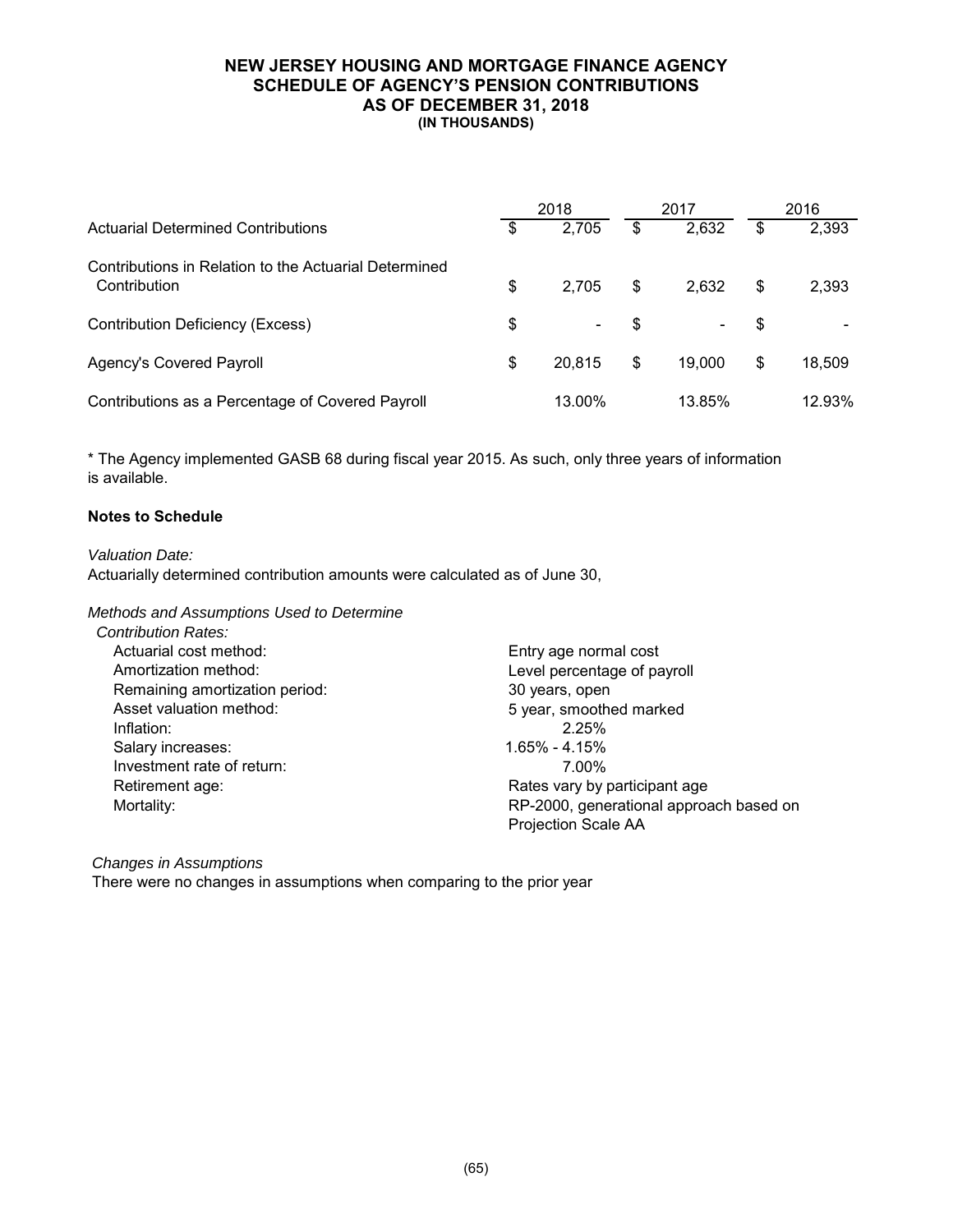#### **NEW JERSEY HOUSING AND MORTGAGE FINANCE AGENCY SCHEDULE OF CHANGES IN THE AGENCY'S NET OPEB LIABILITY AND RELATED RATIOS AS OF DECEMBER 31, 2018 (IN THOUSANDS)**

|                                                            | Last 10 Fiscal Years |         |      |      |      |      |      |      |      |      |      |
|------------------------------------------------------------|----------------------|---------|------|------|------|------|------|------|------|------|------|
|                                                            |                      | 2018    | 2017 | 2016 | 2015 | 2014 | 2013 | 2012 | 2011 | 2010 | 2009 |
| <b>TOTAL OPEB LIABILITY</b>                                |                      |         |      |      |      |      |      |      |      |      |      |
| Service Cost                                               | \$                   | 1.708   | N/A  | N/A  | N/A  | N/A  | N/A  | N/A  | N/A  | N/A  | N/A  |
| Interest on Total OPEB Liability                           |                      | 3,196   | N/A  | N/A  | N/A  | N/A  | N/A  | N/A  | N/A  | N/A  | N/A  |
| Changes of Benefit Terms                                   |                      |         | N/A  | N/A  | N/A  | N/A  | N/A  | N/A  | N/A  | N/A  | N/A  |
| Difference Between Expected and Actual Experience          |                      | (138)   | N/A  | N/A  | N/A  | N/A  | N/A  | N/A  | N/A  | N/A  | N/A  |
| <b>Changes of Assumptions</b>                              |                      |         | N/A  | N/A  | N/A  | N/A  | N/A  | N/A  | N/A  | N/A  | N/A  |
| <b>Benefit Payments</b>                                    |                      | (1,704) | N/A  | N/A  | N/A  | N/A  | N/A  | N/A  | N/A  | N/A  | N/A  |
| Net Change in total OPEB Liability                         |                      | 3,062   | N/A  | N/A  | N/A  | N/A  | N/A  | N/A  | N/A  | N/A  | N/A  |
| <b>Total OPEB Liability - Beginning</b>                    |                      | 57,233  | N/A  | N/A  | N/A  | N/A  | N/A  | N/A  | N/A  | N/A  | N/A  |
| Total OPEB Liability - Ending (a)                          |                      | 60,295  | N/A  | N/A  | N/A  | N/A  | N/A  | N/A  | N/A  | N/A  | N/A  |
| PLAN FIDUCIARY NET POSITION                                |                      |         |      |      |      |      |      |      |      |      |      |
| Contributions - Employer                                   | \$                   | 13,795  | N/A  | N/A  | N/A  | N/A  | N/A  | N/A  | N/A  | N/A  | N/A  |
| Net Investment Income                                      |                      | (610)   | N/A  | N/A  | N/A  | N/A  | N/A  | N/A  | N/A  | N/A  | N/A  |
| <b>Benefit Payments</b>                                    |                      | (1,704) | N/A  | N/A  | N/A  | N/A  | N/A  | N/A  | N/A  | N/A  | N/A  |
| <b>Administrative Expenses</b>                             |                      |         | N/A  | N/A  | N/A  | N/A  | N/A  | N/A  | N/A  | N/A  | N/A  |
| Net Change in Plan Fiduciary Net Position                  |                      | 11,481  | N/A  | N/A  | N/A  | N/A  | N/A  | N/A  | N/A  | N/A  | N/A  |
| Plan Fiduciary Net Position - Beginning                    |                      |         | N/A  | N/A  | N/A  | N/A  | N/A  | N/A  | N/A  | N/A  | N/A  |
| Plan Fiduciary Net Position - Ending (b)                   |                      | 11,481  | N/A  | N/A  | N/A  | N/A  | N/A  | N/A  | N/A  | N/A  | N/A  |
| Net OPEB Liability (a) - (b)                               | \$                   | 48,814  | N/A  | N/A  | N/A  | N/A  | N/A  | N/A  | N/A  | N/A  | N/A  |
| Plan Fiduciary Net Position as a % of Total OPEB Liability |                      | 19.04%  | N/A  | N/A  | N/A  | N/A  | N/A  | N/A  | N/A  | N/A  | N/A  |
| Covered Employee Payroll                                   | \$                   | 18,991  | N/A  | N/A  | N/A  | N/A  | N/A  | N/A  | N/A  | N/A  | N/A  |
| Net OPEB Liability as a % of Covered Employee Payroll      |                      | 257.04% | N/A  | N/A  | N/A  | N/A  | N/A  | N/A  | N/A  | N/A  | N/A  |

Notes to Schedule: Benefit Changes: None Changes of Assumptions: None

This schedule presents all information that is available until ten years of information is compiled.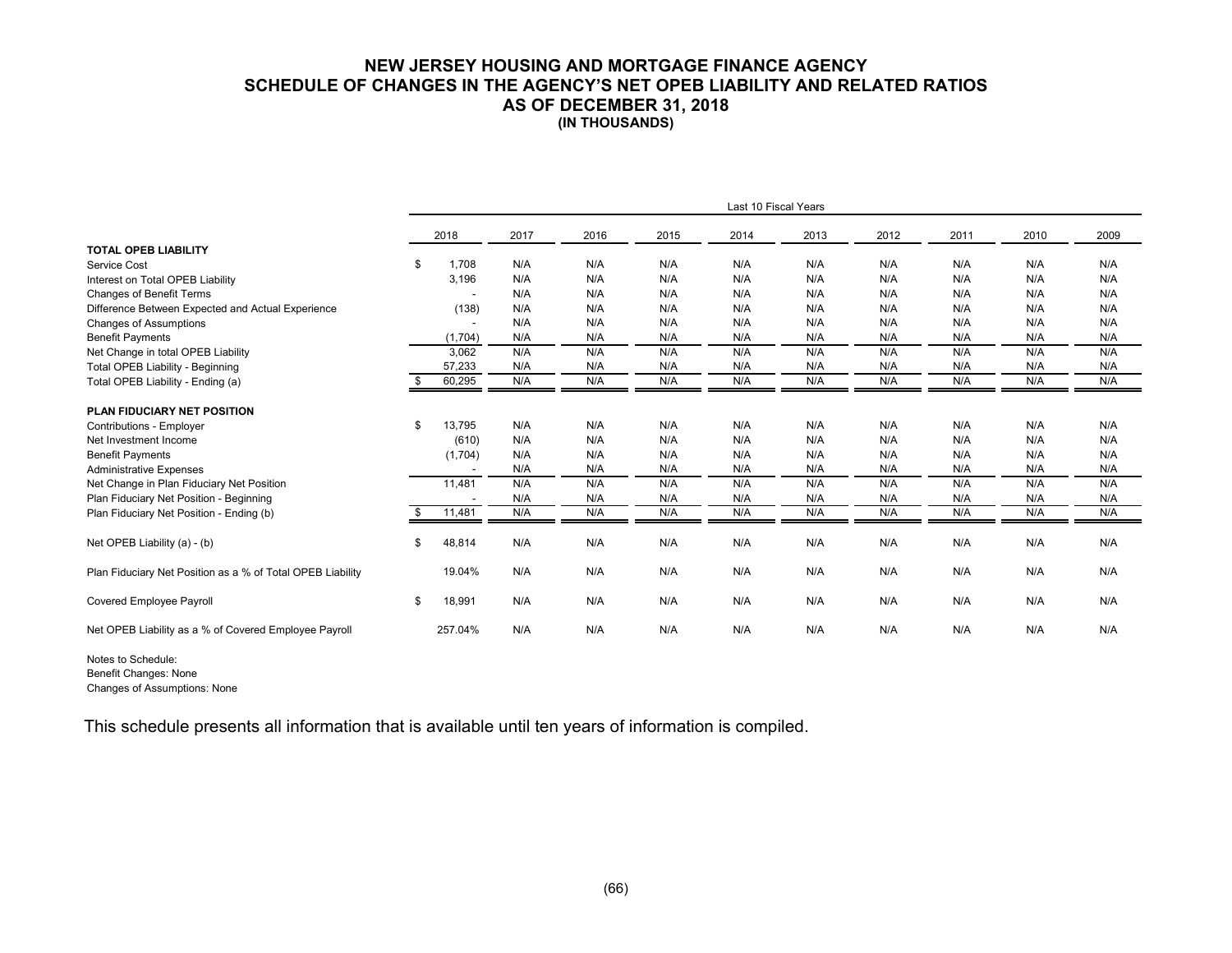### **NEW JERSEY HOUSING AND MORTGAGE FINANCE AGENCY SCHEDULE OF AGENCY'S OPEB CONTRIBUTIONS AS OF DECEMBER 31, 2018 (IN THOUSANDS)**

|                                                                        | Last 10 Fiscal Years |          |      |      |      |      |      |      |      |      |      |  |
|------------------------------------------------------------------------|----------------------|----------|------|------|------|------|------|------|------|------|------|--|
|                                                                        |                      | 2018     | 2017 | 2016 | 2015 | 2014 | 2013 | 2012 | 2011 | 2010 | 2009 |  |
| <b>Actuarially Determined Contribution</b>                             |                      | 5,441    | N/A  | N/A  | N/A  | N/A  | N/A  | N/A  | N/A  | N/A  | N/A  |  |
| Contribution in Relation to the Actuarially<br>Determined Contribution |                      | 13,795   | N/A  | N/A  | N/A  | N/A  | N/A  | N/A  | N/A  | N/A  | N/A  |  |
| Contribution Deficiency (Excess)                                       |                      | (8, 354) | N/A  | N/A  | N/A  | N/A  | N/A  | N/A  | N/A  | N/A  | N/A  |  |
| Covered Employee Payroll                                               | \$                   | 18,991   | N/A  | N/A  | N/A  | N/A  | N/A  | N/A  | N/A  | N/A  | N/A  |  |
| Contributions as a % of Covered Employee Payroll                       |                      | 72.64%   | N/A  | N/A  | N/A  | N/A  | N/A  | N/A  | N/A  | N/A  | N/A  |  |

#### **Notes to schedule**

*Valuation date:* 1/1/2017 Actuarially determined contribution rates are calculated as of January 1, two years prior to the end of the fiscal year in which contributions are reported.

#### *Methods and assumptions used to determine the contribution rates:*

| Actuarial cost method      | Entry age normal                                                                                                                                                                                                                                                                                                                                                           |
|----------------------------|----------------------------------------------------------------------------------------------------------------------------------------------------------------------------------------------------------------------------------------------------------------------------------------------------------------------------------------------------------------------------|
| Amortization method        | Level percentage of payroll, closed                                                                                                                                                                                                                                                                                                                                        |
| Amortization period        | 30 years                                                                                                                                                                                                                                                                                                                                                                   |
| Asset valuation method     | <b>Market Value</b>                                                                                                                                                                                                                                                                                                                                                        |
| Inflation                  | 2.30 percent                                                                                                                                                                                                                                                                                                                                                               |
| Healthcare cost trend rate | 8.60 percent, decreasing to an ultimate<br>rate of 4.70 percent                                                                                                                                                                                                                                                                                                            |
| Salary increases           | 3.50 percent, average, including inflation                                                                                                                                                                                                                                                                                                                                 |
| Investment rate of return  | 5.50 percent                                                                                                                                                                                                                                                                                                                                                               |
| Retirement age             | Expected retirements of employees with at least 25 years of service are assumed at a rate of 11.7% for<br>employees aged 55, increasing to a rate of 50% for employees aged 65 or older                                                                                                                                                                                    |
| Mortality                  | Healthy lives used the RPH-2014 Mortality Tables adjusted to reflect Mortality Improvement Scale MP-2017<br>from 2006 base year and projected forward on a generational basis. Disabled lives used the RPH-2015<br>Disabled Mortality Tables adjusted to reflect Mortality Improvement Scale MP-2017 from 2006 base year<br>and projected forward on a generational basis. |

This schedule presents all information that is available until ten years of information is compiled.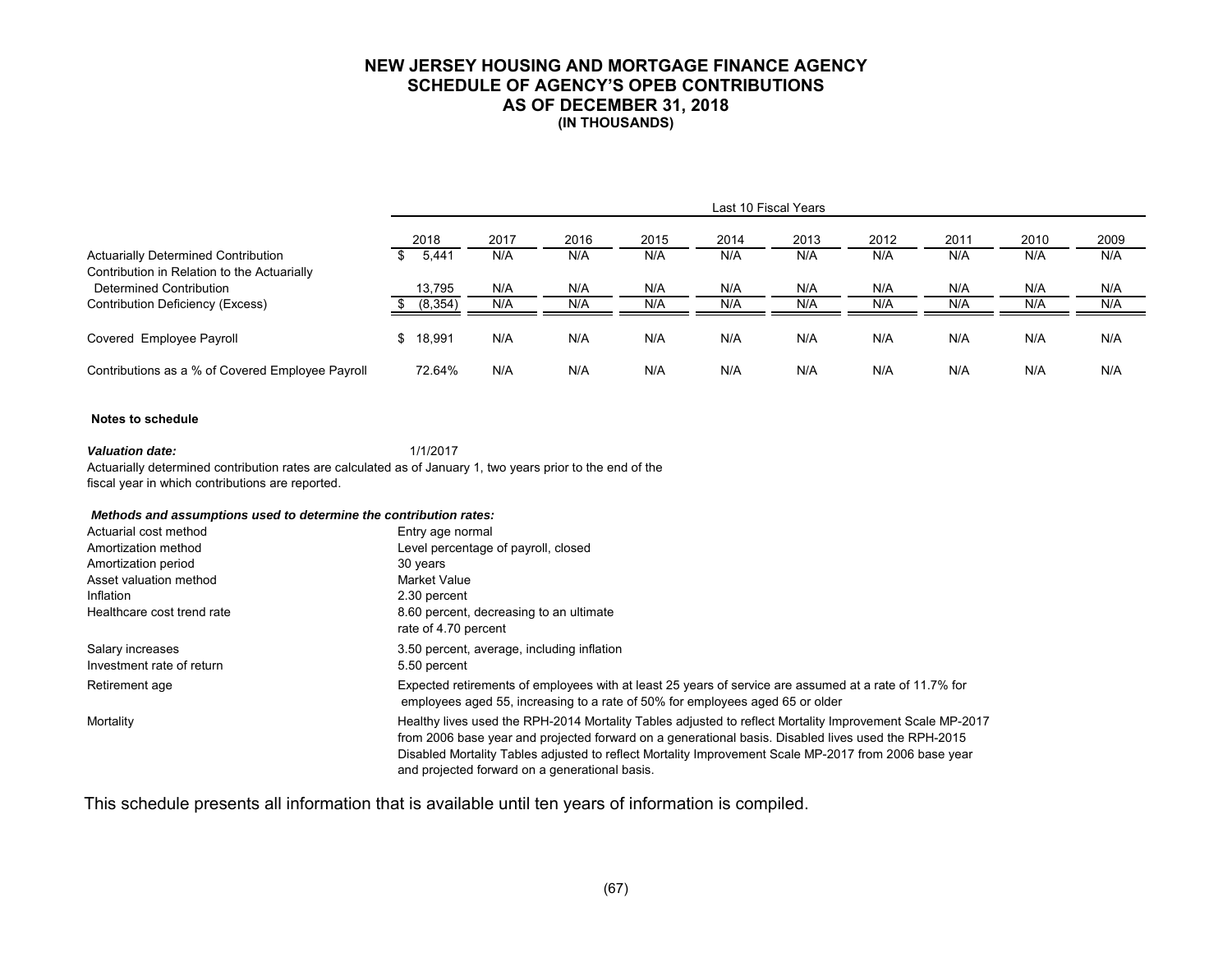# **NEW JERSEY HOUSING AND MORTGAGE FINANCE AGENCY SCHEDULE OF NET POSITION – SINGLE-FAMILY HOUSING PROGRAM DECEMBER 31, 2018**

**(WITH COMPARATIVE SUMMARIZED FINANCIAL INFORMATION AS OF DECEMBER 31, 2017 (IN THOUSANDS)** 

|                                                                  |               |      | FY 2018      |    |         |    |         |  |
|------------------------------------------------------------------|---------------|------|--------------|----|---------|----|---------|--|
|                                                                  | Housing       | Home |              |    |         |    |         |  |
|                                                                  | Revenue       |      | Mortgage     |    |         |    | 2017    |  |
|                                                                  | <b>Bonds</b>  |      | <b>Bonds</b> |    | Total   |    | Total   |  |
| <b>ASSETS AND DEFERRED OUTFLOWS</b>                              |               |      |              |    |         |    |         |  |
| <b>CURRENT ASSETS</b>                                            |               |      |              |    |         |    |         |  |
| Restricted Cash and Cash Equivalents                             | \$<br>146,989 | \$   | 27,777       | \$ | 174,766 | \$ | 85,503  |  |
| Restricted Investments - Current                                 | 30,083        |      |              |    | 30,083  |    |         |  |
| Accrued Interest Receivable on Investments                       | 98            |      |              |    | 98      |    | 212     |  |
| Mortgage Loans Receivable, Net                                   | 16,030        |      | 8,316        |    | 24,346  |    | 24,466  |  |
| Accrued Interest Receivable on Mortgages                         | 3,171         |      | 2,445        |    | 5,616   |    | 6,903   |  |
| Due from Loan Servicers                                          | 1,441         |      | 948          |    | 2,389   |    | 1,897   |  |
| Due from Other Funds                                             |               |      | 43           |    | 43      |    |         |  |
| <b>Other Current Assets</b>                                      | 12,961        |      | 4.094        |    | 17.055  |    | 23,513  |  |
| <b>Total Current Assets</b>                                      | 210,773       |      | 43,623       |    | 254,396 |    | 142,494 |  |
| <b>NONCURRENT ASSETS</b>                                         |               |      |              |    |         |    |         |  |
| <b>Restricted Investments - Noncurrent</b>                       | 6,502         |      |              |    | 6,502   |    | 19,866  |  |
|                                                                  | 425,494       |      | 256,149      |    | 681,643 |    | 711,514 |  |
| Mortgage Loans Receivable, Net                                   | 25            |      | 11           |    | 36      |    | 110     |  |
| Supplemental Mortgages and Other Loans, Net<br>Real Estate Owned |               |      |              |    |         |    |         |  |
|                                                                  | 7,718         |      | 3,819        |    | 11,537  |    | 9,150   |  |
| <b>Total Noncurrent Assets</b>                                   | 439,739       |      | 259,979      |    | 699,718 |    | 740,640 |  |
| <b>Total Assets</b>                                              | 650,512       |      | 303,602      |    | 954,114 |    | 883,134 |  |
| DEFERRED OUTFLOWS OF RESOURCES                                   |               |      |              |    |         |    |         |  |
| Acc. Dec. in Fair Value of Hedging Derivatives                   |               |      |              |    |         |    | 3,970   |  |
| LIABILITIES, DEFERRED INFLOWS AND NET POSITION                   |               |      |              |    |         |    |         |  |
|                                                                  |               |      |              |    |         |    |         |  |
| <b>CURRENT LIABILITIES</b>                                       |               |      |              |    |         |    |         |  |
| Bonds and Obligations, Net                                       | 14,910        |      | 9,230        |    | 24,140  |    | 19,125  |  |
| Accrued Interest Payable on Bonds and Obligations                | 4,497         |      | 2,469        |    | 6,966   |    | 6,749   |  |
| Interfund Allocation                                             | 43            |      |              |    | 43      |    |         |  |
| <b>Other Current Liabilities</b>                                 | 132           |      | 243          |    | 375     |    | 862     |  |
| <b>Total Current Liabilities</b>                                 | 19,582        |      | 11,942       |    | 31,524  |    | 26,736  |  |
| <b>NONCURRENT LIABILITIES</b>                                    |               |      |              |    |         |    |         |  |
| Bonds and Obligations, Net                                       | 478,567       |      | 274,980      |    | 753,547 |    | 740,185 |  |
| Derivative Instrument                                            |               |      |              |    |         |    | 3,970   |  |
| <b>Total Noncurrent Liabilities</b>                              | 478,567       |      | 274,980      |    | 753,547 |    | 744,155 |  |
| <b>Total Liabilities</b>                                         | 498,149       |      | 286,922      |    | 785,071 |    | 770,891 |  |
| <b>DEFERRED INFLOWS OF RESOURCES</b>                             |               |      |              |    |         |    |         |  |
| <b>Commitment Fees</b>                                           | 43            |      |              |    | 43      |    | 553     |  |
|                                                                  |               |      |              |    |         |    |         |  |
| <b>NET POSITION</b>                                              |               |      |              |    |         |    |         |  |
| Restricted Under Bond and Obligation Resolutions                 | 152,320       |      | 16,680       |    | 169,000 |    | 115,660 |  |
| <b>Total Net Position</b>                                        | \$<br>152,320 | \$   | 16,680       | \$ | 169,000 | \$ | 115,660 |  |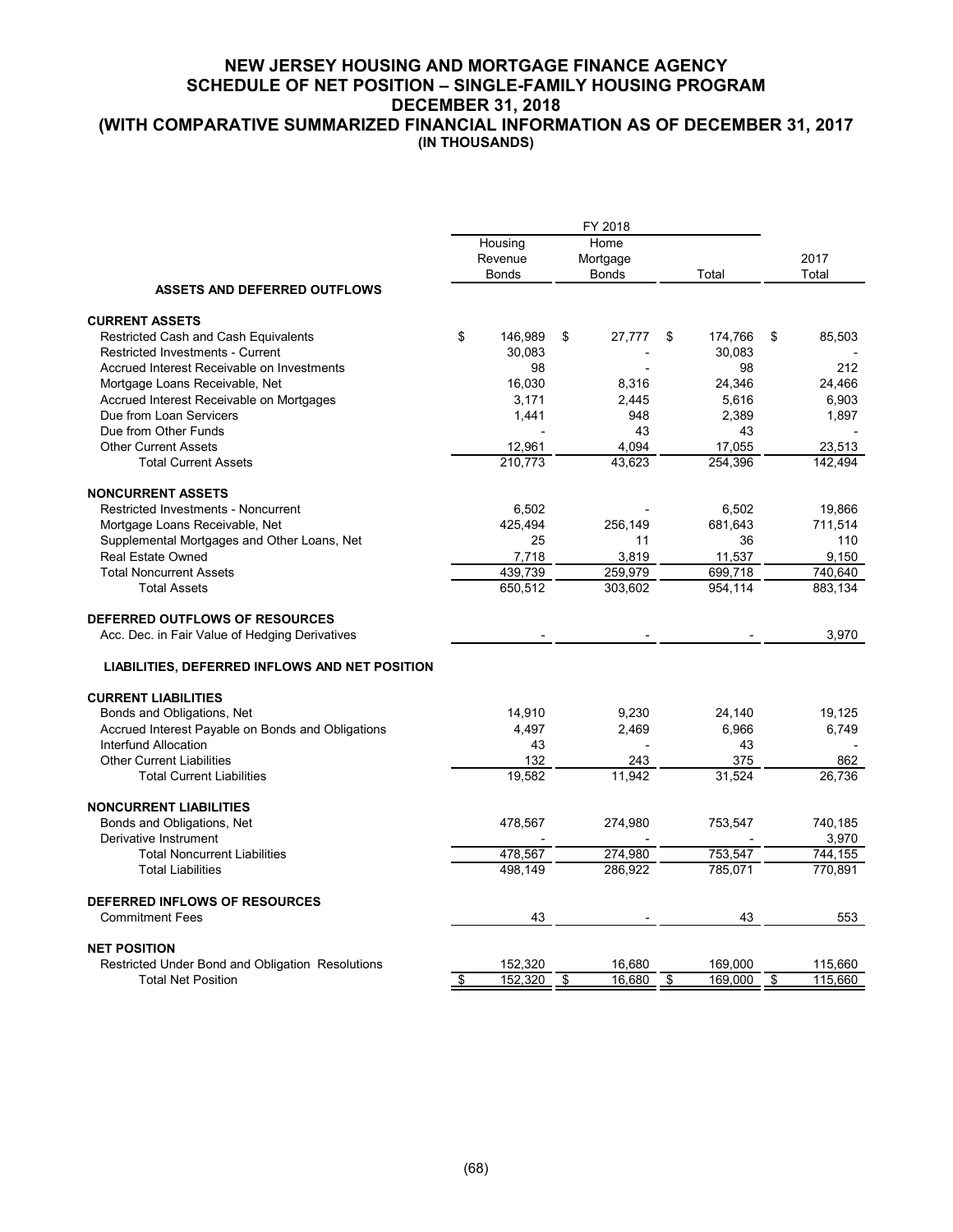#### **NEW JERSEY HOUSING AND MORTGAGE FINANCE AGENCY SCHEDULE OF REVENUES, EXPENSES, AND CHANGES IN FUND NET POSITION – SINGLE-FAMILY HOUSING PROGRAM YEAR ENDED DECEMBER 31, 2018 (WITH COMPARATIVE SUMMARIZED FINANCIAL INFORMATION FOR YEAR ENDED DECEMBER 31, 2017) (IN THOUSANDS)**

|                                             |               | FY 2018      |               |               |
|---------------------------------------------|---------------|--------------|---------------|---------------|
|                                             | Housing       | Home         |               |               |
|                                             | Revenue       | Mortgage     |               | 2017          |
|                                             | <b>Bonds</b>  | <b>Bonds</b> | Total         | Total         |
| <b>OPERATING REVENUES</b>                   |               |              |               |               |
| Interest Income on Mortgage Loans           | \$<br>22,459  | \$<br>12,733 | \$<br>35,192  | \$<br>38,152  |
| Recovery on Mortgage Modifications          | 1,441         | 885          | 2,326         | 5,252         |
| Recovery of Bad Debt                        | 18,863        | 4,856        | 23,719        | 6,308         |
| Other Income, Net                           |               |              |               | 87            |
| <b>Total Operating Revenues</b>             | 42,763        | 18,474       | 61,237        | 49,799        |
| <b>OPERATING EXPENSES</b>                   |               |              |               |               |
| Interest and Amortization of Bond Prem/Disc | 18,415        | 10,405       | 28,820        | 30,999        |
| Servicing Fees and Other                    | 1,347         | 918          | 2.265         | 2,355         |
| Professional Services and Financing Costs   | 3,855         | 30           | 3,885         | 171           |
| Loss on Sale of Real Estate Owned           | 1,378         | 1,178        | 2,556         | 8,445         |
| Provision for Loan Losses                   | 10,043        | 2,726        | 12,769        | 6,447         |
| <b>Total Operating Expenses</b>             | 35,038        | 15,257       | 50,295        | 48,417        |
| <b>OPERATING INCOME</b>                     | 7,725         | 3,217        | 10,942        | 1,382         |
| <b>NONOPERATING REVENUES</b>                |               |              |               |               |
| Investment Income                           | 2,132         | 151          | 2,283         | 1,616         |
| <b>INCOME BEFORE TRANSFERS</b>              | 9,857         | 3,368        | 13,225        | 2,998         |
| <b>TRANSFERS FROM OTHER RESOLUTIONS</b>     | 30,160        | 9,955        | 40,115        |               |
| <b>INCREASE IN NET POSITION</b>             | 40,017        | 13,323       | 53,340        | 2,998         |
| Net Position - Beginning of Year            | 112,303       | 3,357        | 115,660       | 112,662       |
| <b>NET POSITION - END OF YEAR</b>           | \$<br>152,320 | \$<br>16,680 | \$<br>169,000 | \$<br>115,660 |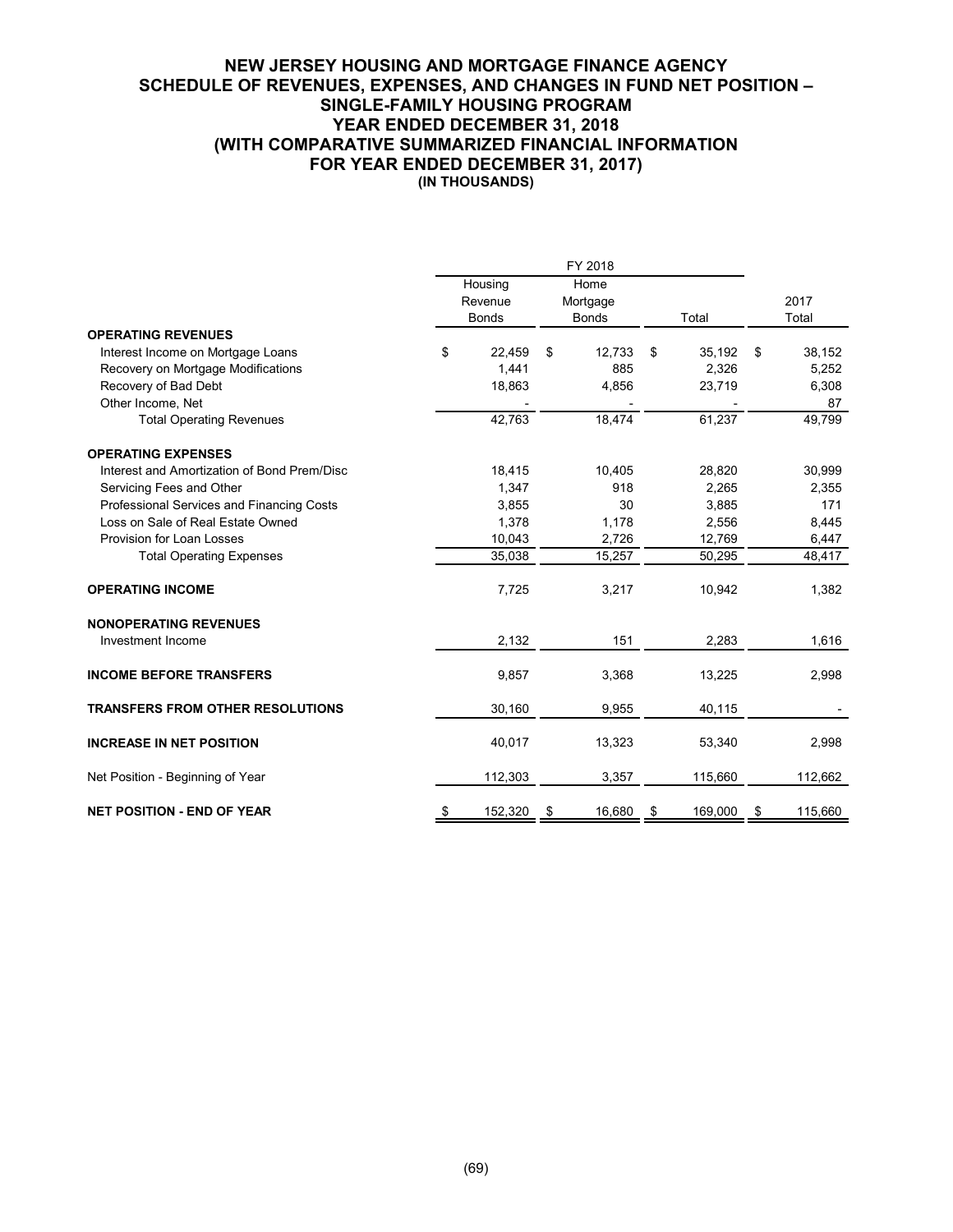# **NEW JERSEY HOUSING AND MORTGAGE FINANCE AGENCY SCHEDULE OF NET POSITION – MULTI-FAMILY HOUSING PROGRAM DECEMBER 31, 2018**

**(WITH COMPARATIVE SUMMARIZED FINANCIAL INFORMATION AS OF DECEMBER 31, 2017) (IN THOUSANDS)** 

|                                                   |                           | FY 2018 |         |         |    |         |    |           |      |           |
|---------------------------------------------------|---------------------------|---------|---------|---------|----|---------|----|-----------|------|-----------|
|                                                   |                           |         | Housing |         |    |         |    |           |      |           |
|                                                   |                           |         |         | Revenue |    | Revenue |    |           | 2017 |           |
|                                                   |                           | 1991-l  |         | 1995    |    | 2005    |    | Total     |      | Total     |
| <b>ASSETS AND DEFERRED OUTFLOWS</b>               |                           |         |         |         |    |         |    |           |      |           |
| <b>CURRENT ASSETS</b>                             |                           |         |         |         |    |         |    |           |      |           |
| Restricted Cash and Cash Equivalents              | \$                        | 33      | \$      | 129,929 | \$ | 233,390 | \$ | 363,352   | \$   | 386,625   |
| Accrued Interest Receivable on Investments        |                           | 40      |         | 137     |    | 136     |    | 313       |      | 382       |
| Mortgage Loans Receivable, Net                    |                           | 5,159   |         | 12,692  |    | 95,470  |    | 113,321   |      | 108,208   |
| Accrued Interest Receivable on Mortgages          |                           | 434     |         | 1,302   |    | 3,378   |    | 5,114     |      | 7,911     |
| Fees and Other Charges Receivable                 |                           |         |         | 25      |    | 90      |    | 115       |      |           |
| <b>Other Current Assets</b>                       |                           |         |         | 3       |    | 17      |    | 20        |      | 19        |
| <b>Total Current Assets</b>                       |                           | 5,666   |         | 144,088 |    | 332,481 |    | 482,235   |      | 503,145   |
| <b>NONCURRENT ASSETS</b>                          |                           |         |         |         |    |         |    |           |      |           |
| <b>Restricted Investments - Noncurrent</b>        |                           | 7,620   |         | 16,951  |    | 16,450  |    | 41,021    |      | 48,378    |
| Mortgage Loans Receivable, Net                    |                           | 69,343  |         | 227,467 |    | 569,872 |    | 866,682   |      | 808,193   |
| Supplemental Mortgages and Other Loans, Net       |                           |         |         | 36,858  |    |         |    | 36,858    |      | 17,431    |
| <b>Real Estate Owned</b>                          |                           |         |         |         |    |         |    |           |      | 30,385    |
| <b>Total Noncurrent Assets</b>                    |                           | 76,963  |         | 281,276 |    | 586,322 |    | 944,561   |      | 904,387   |
| <b>Total Assets</b>                               |                           | 82,629  |         | 425,364 |    | 918,803 |    | 1,426,796 |      | 1,407,532 |
| DEFERRED OUTFLOWS OF RESOURCES                    |                           |         |         |         |    |         |    |           |      |           |
| Acc. Dec. in Fair Value of Hedging Derivatives    |                           |         |         | 18,007  |    | 11,637  |    | 29,644    |      | 45,128    |
| <b>LIABILITIES AND NET POSITION</b>               |                           |         |         |         |    |         |    |           |      |           |
| <b>CURRENT LIABILITIES</b>                        |                           |         |         |         |    |         |    |           |      |           |
| Bonds and Obligations, Net                        |                           | 5,085   |         | 10,755  |    | 116,286 |    | 132,126   |      | 75,825    |
| Accrued Interest Payable on Bonds and Obligations |                           | 945     |         | 1,635   |    | 4,265   |    | 6,845     |      | 7,050     |
| Interfund Allocation                              |                           |         |         | 982     |    | 2,169   |    | 3,151     |      | 3,239     |
| <b>Other Current Liabilities</b>                  |                           | 831     |         | 31      |    | 17      |    | 879       |      | 66        |
| <b>Total Current Liabilities</b>                  |                           | 6,861   |         | 13,403  |    | 122,737 |    | 143,001   |      | 86,180    |
| <b>NONCURRENT LIABILITIES</b>                     |                           |         |         |         |    |         |    |           |      |           |
| Bonds and Obligations, Net                        |                           | 75,920  |         | 223,262 |    | 667,095 |    | 966,277   |      | 985,586   |
| Minimum Escrow Requirement                        |                           |         |         | 2,450   |    | 4,052   |    | 6,502     |      | 6,281     |
| Funds Held in Trust for Mortgagor                 |                           |         |         | 3,091   |    |         |    | 3,091     |      | 3,108     |
| <b>Other Noncurrent Liabilities</b>               |                           |         |         |         |    | 2,117   |    | 2,117     |      | 1,906     |
| Derivative Instrument                             |                           |         |         | 18,007  |    | 11,637  |    | 29,644    |      | 45,128    |
| <b>Total Noncurrent Liabilities</b>               |                           | 75,920  |         | 246,810 |    | 684,901 |    | 1,007,631 |      | 1,042,009 |
| <b>Total Liabilities</b>                          |                           | 82,781  |         | 260,213 |    | 807,638 |    | 1,150,632 |      | 1,128,189 |
| <b>NET POSITION (DEFICIT)</b>                     |                           |         |         |         |    |         |    |           |      |           |
| Restricted Under Bond and Obligation Resolutions  |                           | (152)   |         | 183,158 |    | 122,802 |    | 305,808   |      | 324,471   |
| <b>Total Net Position</b>                         | $\boldsymbol{\mathsf{S}}$ | (152)   | \$      | 183,158 | \$ | 122,802 | \$ | 305,808   | \$   | 324,471   |